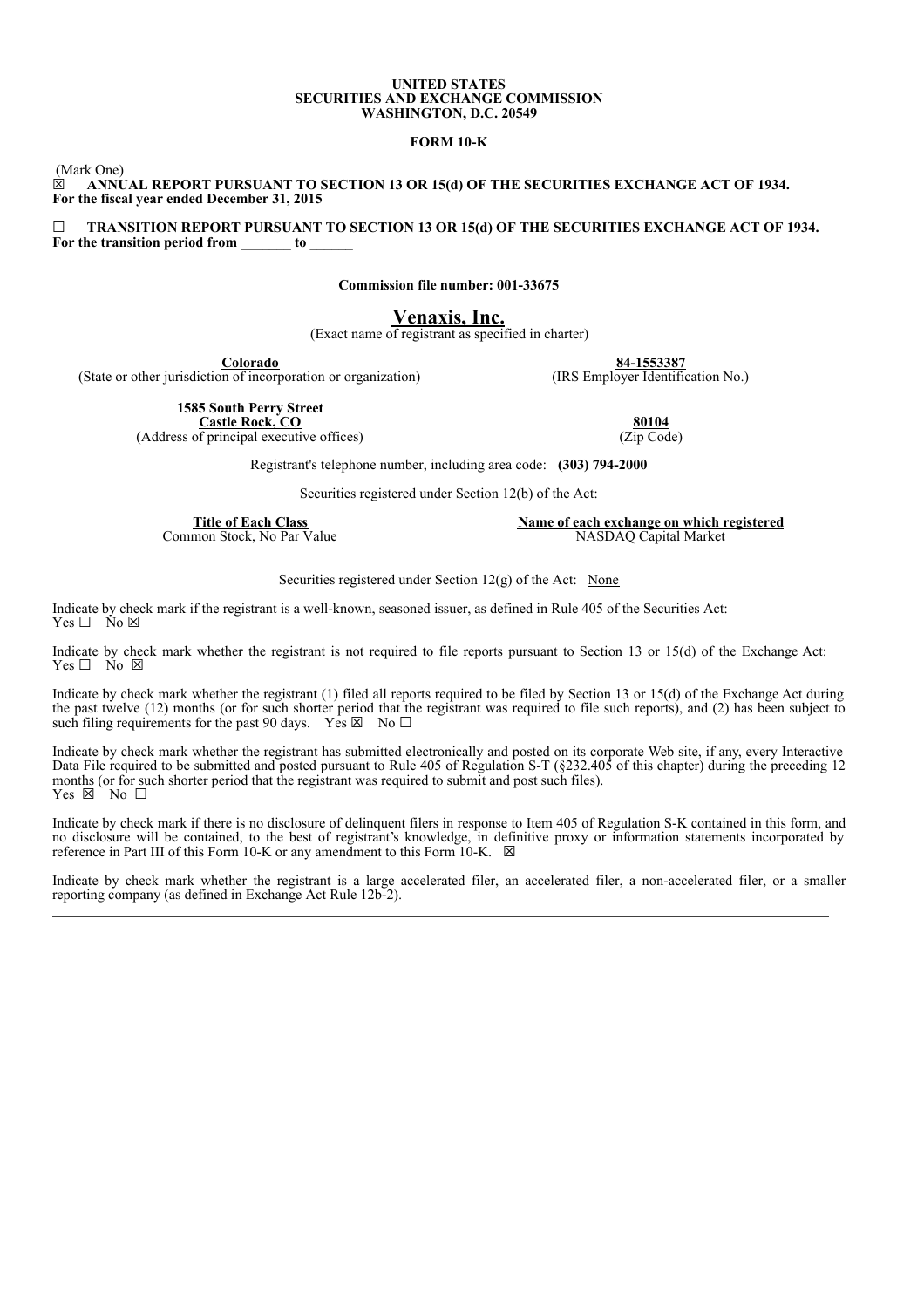Large accelerated filer  $□$ 

Non-accelerated filer  $\Box$ (Do not check if smaller reporting company)

Indicate by check mark whether the registrant is a shell company (as defined in Rule 12b-2 of the Exchange Act):  $Yes \Box$  No  $\boxtimes$ 

The aggregate market value of Common Stock held by non-affiliates of the registrant as of June 30, 2015, computed by reference to the closing price on that date was \$11,852,000.

The number of shares outstanding of the registrant's common stock at March 23, 2016, was 30,990,029.

Accelerated filer  $\Box$ 

Smaller reporting company  $\boxtimes$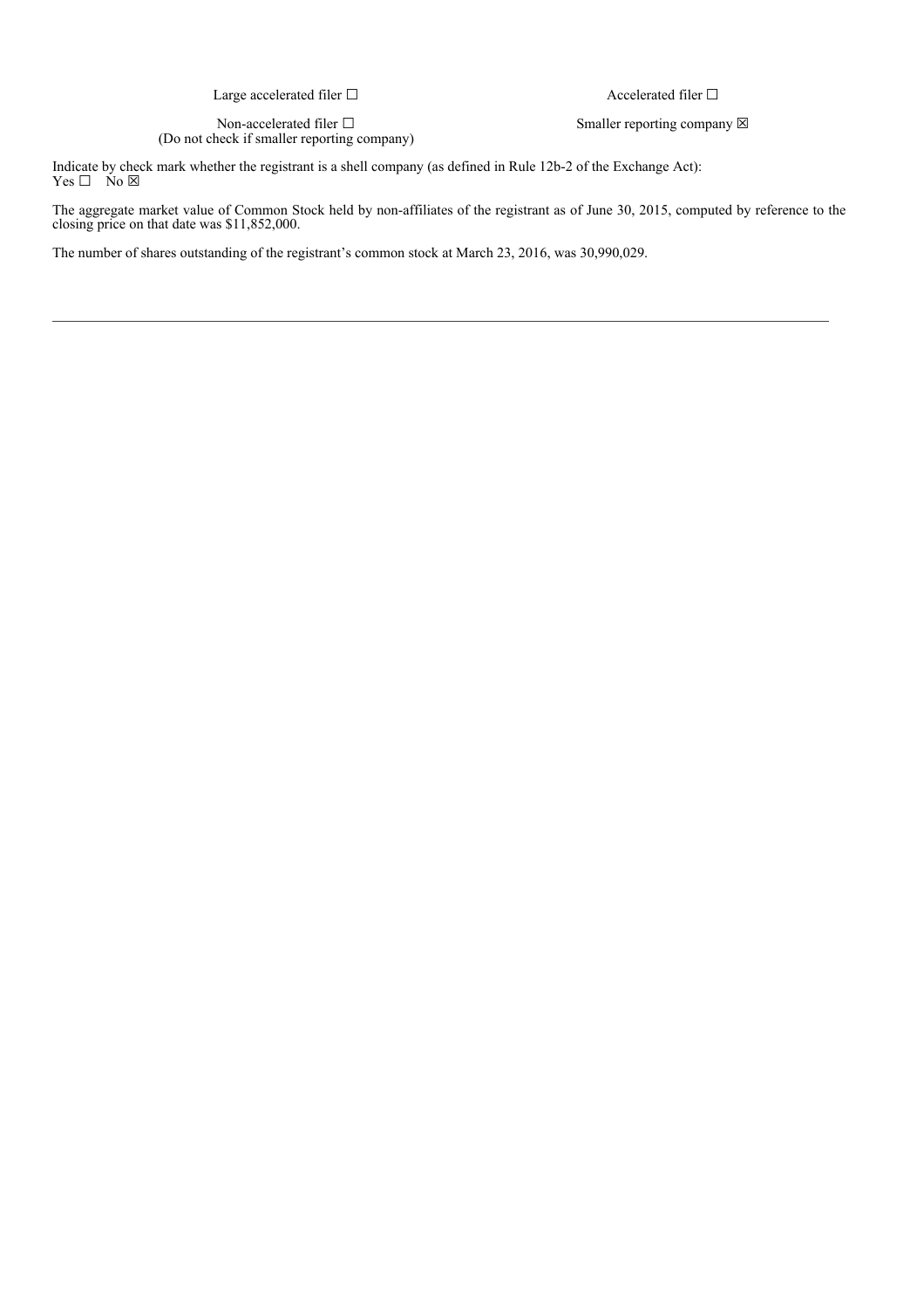# **VENAXIS, INC. INDEX TO ANNUAL REPORT ON FORM 10-K**

| PART I                 |                                                                                                               |                                                                 |  |  |  |
|------------------------|---------------------------------------------------------------------------------------------------------------|-----------------------------------------------------------------|--|--|--|
| Item 1.                | Business.                                                                                                     | $\overline{2}$                                                  |  |  |  |
| Item 1A.               | <b>Risk Factors.</b>                                                                                          |                                                                 |  |  |  |
| Item 1B.               | <b>Unresolved Staff Comments.</b>                                                                             |                                                                 |  |  |  |
| Item 2.                | Properties.                                                                                                   |                                                                 |  |  |  |
| Item 3.                | Legal Proceedings.                                                                                            | $\frac{14}{20}$ $\frac{20}{20}$ $\frac{20}{20}$                 |  |  |  |
| Item 4.                | <b>Mine Safety Disclosures</b>                                                                                |                                                                 |  |  |  |
|                        |                                                                                                               |                                                                 |  |  |  |
|                        | <b>PART II</b>                                                                                                |                                                                 |  |  |  |
|                        |                                                                                                               |                                                                 |  |  |  |
| Item 5.                | Market for Registrant's Common Equity, Related Stockholder Matters and Issuer Purchases of Equity Securities. |                                                                 |  |  |  |
| Item 6.                | <b>Selected Financial Data.</b>                                                                               |                                                                 |  |  |  |
| Item 7.                | Management's Discussion and Analysis of Financial Condition and Results of Operations.                        |                                                                 |  |  |  |
| Item 7A.               | <b>Ouantitative and Oualitative Disclosures About Market Risk.</b>                                            | $\frac{21}{23}$ $\frac{24}{31}$ $\frac{31}{54}$ $\frac{54}{54}$ |  |  |  |
| Item 8.                | Financial Statements and Supplementary Data.                                                                  |                                                                 |  |  |  |
| Item $\overline{9}$ .  | Changes in and Disagreements with Accountants on Accounting and Financial Disclosure.                         |                                                                 |  |  |  |
| Item $9\overline{A}$ . | Controls and Procedures.                                                                                      |                                                                 |  |  |  |
| Item 9B.               | Other Information.                                                                                            |                                                                 |  |  |  |
|                        |                                                                                                               |                                                                 |  |  |  |
|                        | <b>PART III</b>                                                                                               |                                                                 |  |  |  |
|                        |                                                                                                               |                                                                 |  |  |  |
| Item $10$ .            | Directors, Executive Officers and Corporate Governance.                                                       |                                                                 |  |  |  |
| Item 11.               | <b>Executive Compensation.</b>                                                                                |                                                                 |  |  |  |
| Item 12.               | Security Ownership of Certain Beneficial Owners and Management and Related Stockholder Matters.               | $rac{55}{60}$<br>$rac{69}{71}$<br>$rac{71}{72}$                 |  |  |  |
| Item 13.               | Certain Relationships and Related Transactions, and Director Independence.                                    |                                                                 |  |  |  |
| Item 14.               | <b>Principal Accountant Fees and Services.</b>                                                                |                                                                 |  |  |  |
|                        |                                                                                                               |                                                                 |  |  |  |
|                        | <b>PART IV</b>                                                                                                |                                                                 |  |  |  |
|                        |                                                                                                               |                                                                 |  |  |  |
| Item $15$ .            | Exhibits, Financial Statement Schedules.                                                                      | 73                                                              |  |  |  |
|                        |                                                                                                               |                                                                 |  |  |  |

# **DISCLOSURE REGARDING FORWARD-LOOKING STATEMENTS**

Certain statements contained in this Report that are not historical facts constitute forward-looking statements, within the meaning of the Private Securities Litigation Reform Act of 1995, and are intended to be covered by the safe harbors created by that Act. Reliance should not be placed on forward-looking statements because they involve known and unknown risks, uncertainties, and other factors, which may cause actual results, performance, or achievements to differ materially from those expressed or implied. Any forward-looking statement speaks only as of the date made. We undertake no obligation to update any forward-looking statements to reflect events or circumstances after the date on which they are made.

These forward-looking statements are not guarantees of the future as there are a number of meaningful factors that could cause Venaxis' actual results to vary materially from those indicated by such forward-looking statements. These statements are based on certain assumptions made based on experience, expected future developments and other factors Venaxis believes are appropriate in the circumstances. Factors which could cause actual results to differ from expectations, many of which are beyond the control of Venaxis, include, but are not limited to, our ability to: successfully identify a new strategic opportunity following the termination of the definitive include, but are not limited to, our ability to: successfully identify a new st agreements and related transactions with Strand Life Sciences Private Limited and its shareholders and its U.S. subsidiary, negotiate a definitive agreement with such alternative target and, if applicable, obtain all necessary approvals, including shareholder approval, retain the necessary management team to advance the Company's strategic process, overcome adverse changes in market conditions, maintain, obtain and enforce intellectual property rights, realize value of intangible assets and deal with general business conditions; and other factors referenced herein in "Risk Factors."

1

**Page**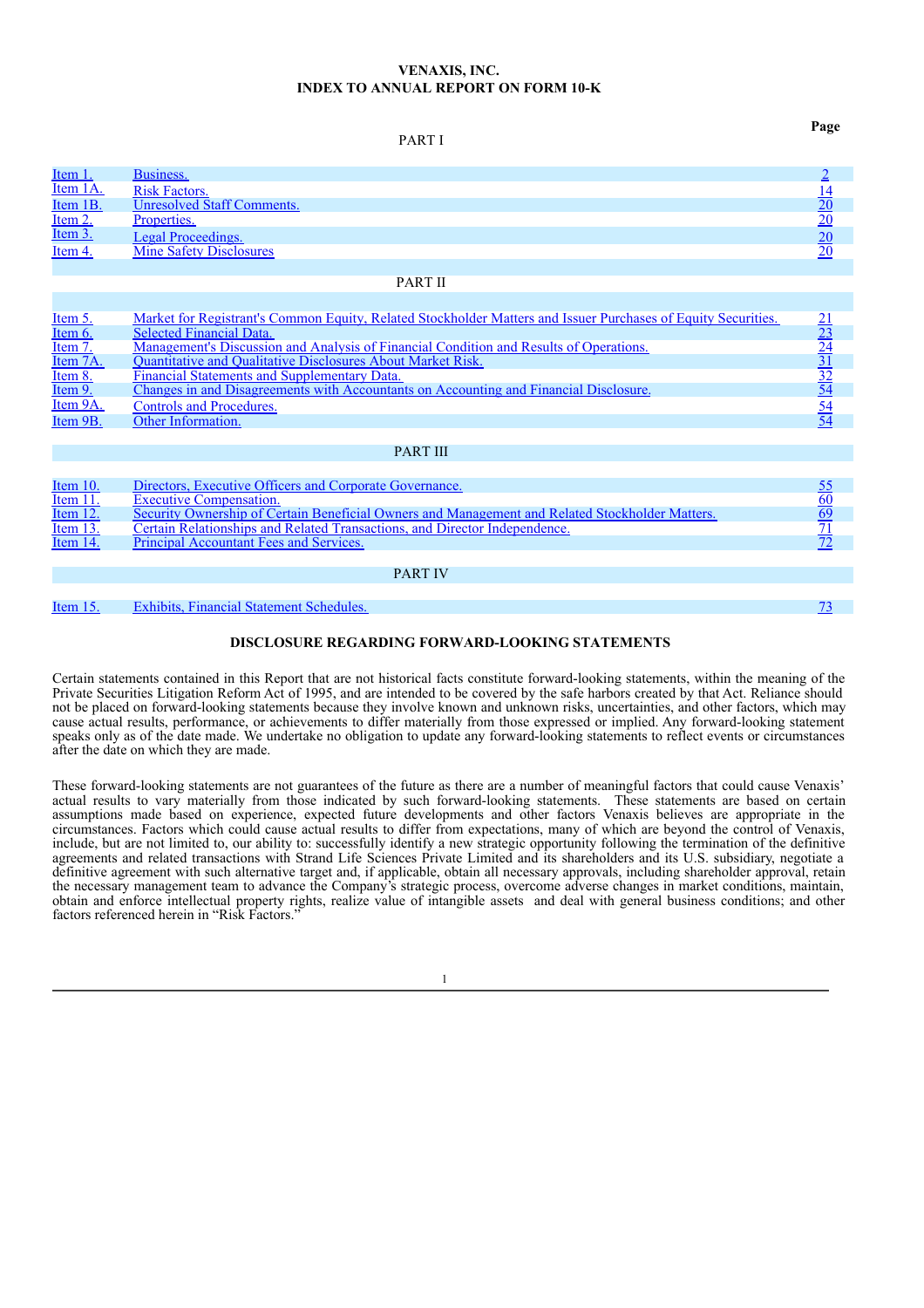## **PART I**

# **ITEM 1. BUSINESS.**

In this Annual Report on Form 10-K for the year ended December 31, 2015 (the "Annual Report") we refer to Venaxis, Inc., a Colorado *corporation, as "Venaxis," the "Company," "we," "us" and "our."*

#### **Overview**

Prior to early 2016, Venaxis® was an in vitro diagnostic company that was focused on obtaining clearance from the U.S. Food and Drug Administration ("FDA") for and commercializing its blood-based test to serve as an adjunctive test in the diagnosis and treatment of acute appendicitis in children, adolescent, and young adults. Our current test, the *APPY*1 Test, is a CE marked rapid blood test panel for aiding in identifying patients in the emergency department who are at low risk for acute appendicitis. We are not aware of any blood test that is cleared by the FDA to aid in ruling out appendicitis and are not aware of any competitors in this area. The *APPY*1 Test has not been cleared by the FDA despite our performance of clinical trials, including our pivotal clinical trial for the *APPY*1 Test, which was completed in early 2014. The data demonstrated high sensitivity and high negative predictive value ("NPV"), similar to other adjunctive tests for other conditions currently in use by physicians. In March 2014, we submitted a de novo request to the FDA for the *APPY*1 System. In June 2014, the FDA sent us an Additional Information ("AI") request, which is typical of this type of submission. We were in communication with the FDA several times while gathering the responsive information. In December 2014, we filed a response as a submission amendment. On January 27, 2015, the FDA notified us that it had determined that the *APPY*1 Test does not meet the criteria for market clearance as a class II device based upon data and information in our de novo submission and subsequent amendment. We engaged in a number of conversations with the FDA between January and October of 2015, and determined that we did not have the financial resources to advance development of the *APPY*1 Test to FDA clearance. By that time, we were well advanced in our pursuit of strategic alternatives for the Company, as further described below, and determined that it was prudent for us to attempt to monetize our appendicitis-related assets or partner with another company to further develop such assets.

Following the receipt of the FDA letter, Venaxis began to explore its strategic alternatives, which included continued pursuit of regulatory approval for the *APPY1* Test, focusing its resources on the research and development of its *APPY*2 product candidate and seeking other technologies and opportunities. During February and March 2015, Venaxis concentrated its efforts on working with the FDA and preparing additional information with respect to its *APPY*1 and *APPY*2 products, but also began to seek diversification alternatives. As further described below, in October 2015 Venaxis entered into a non-binding letter of intent with Strand Life Sciences Private Limited ("Strand") and, from October 2015 through January 2016 negotiated definitive agreements with Strand. Venaxis entered into a series of definitive agreements with Strand, its U.S. subsidiary, Strand Genomics, Inc. ("SGI") and the shareholders of Strand on January 26, 2016. However, on March 11, 2016, Venaxis, Strand and SGI entered into a Mutual Termination Agreement to terminate such definitive agreements. The parties determined that the transactions contemplated by definitive agreements were not able to be completed timely, despite the parties' respective best efforts, and the continued uncertainty was negatively impacting the efforts of the parties to advance their respective businesses.

Following the recent termination of the Strand transaction, the Company has begun evaluating potential strategic alternatives. The Company expects, in the near term, to establish the primary criteria it will consider as it evaluates its next steps and strategic path forward with the goal of maximizing value for its shareholders. As a result of the current market trends and uncertainties, and the impact on many companies, management believes that there may currently be attractive opportunities available to the Company.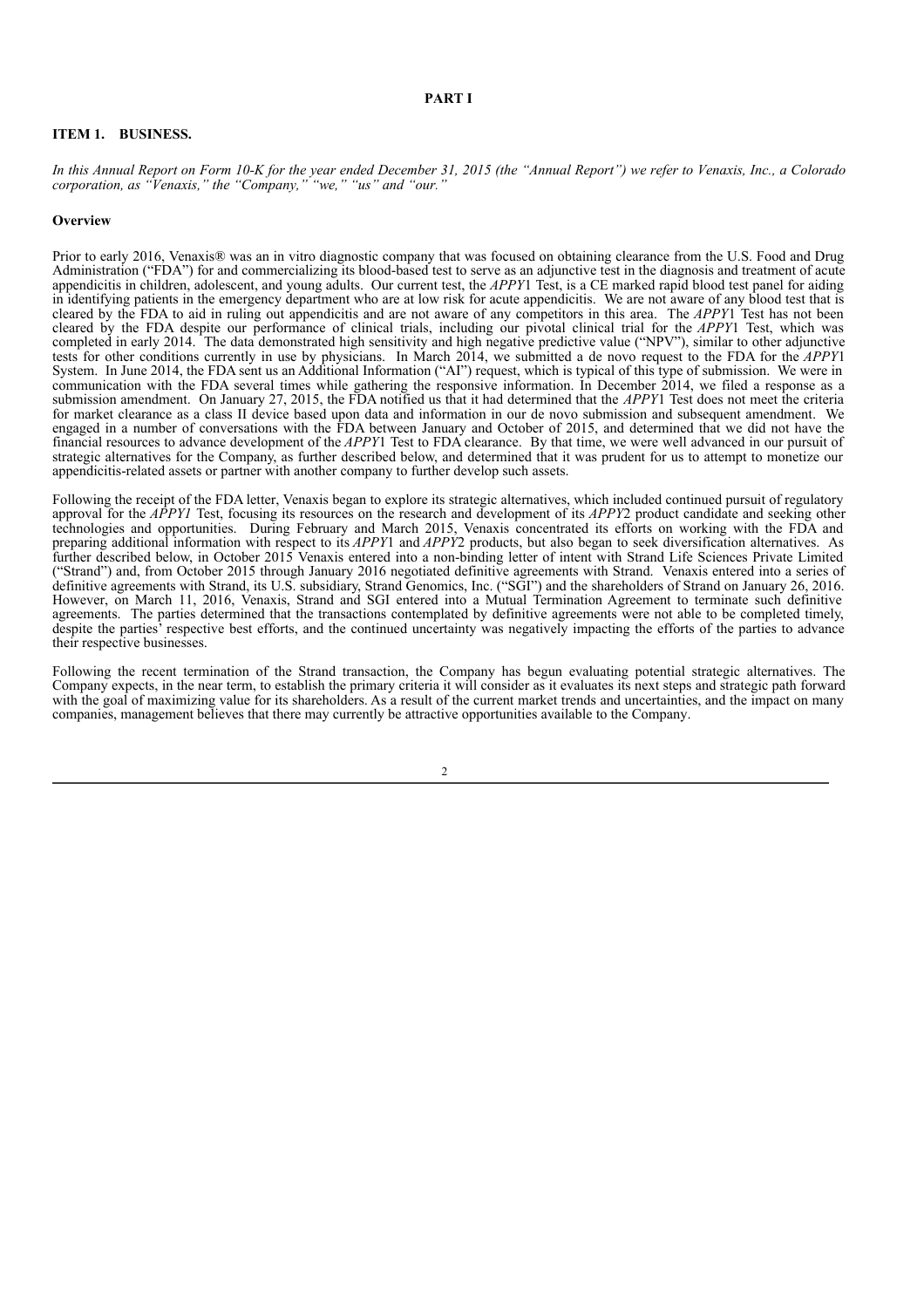## **Recent Developments**

As noted above, on January 26, 2016, Venaxis entered into a Master Agreement with Strand and SGI, and into a series of share sale and investment agreements with the holders of more than 90% of the Strand shares, and a subsidiary of Venaxis entered into an Asset Purchase Agreement with SGI. On March 11, 2016, Venaxis, Strand and SGI entered into a Mutual Termination Agreement to terminate these definitive agreements. Pursuant to the Mutual Termination Agreement, each of the parties was relieved of any obligations or responsibilities under the Master Agreement and other transaction agreements. Each of the parties remains responsible for its respective transaction-related costs.

On February 25, 2016, we completed the sale of our corporate headquarters, land and building, to a third party at a purchase price of \$4,053,000. The sale generated approximately \$1.7 million in net cash after expenses and mortgage payoffs. In addition to agreeing to the sale, we will lease back space in the building under short-term lease agreements that provide office and storage space required for our current level of operations.

Following our decision to monetize our appendicitis-related assets, coupled with declining sales levels of the *APPY*1 products in the European Union ("EU") well below break-even, and in order then to advance in the Strand transaction, we decided in early 2016 to begin winding down the *APPY*1 commercial activities in the EU. We have informed our distributors of our decision to exit the appendicitis business and provided termination notices under our distribution agreements.

# **Pursuit of Strategic Alternatives**

The strategic alternatives that we began to explore in early 2015 included continued pursuit of regulatory approval for the *APPY1* Test, focusing our resources on the research and development of our *APPY*2 product candidate and seeking other technologies and opportunities. During February and March 2015, we concentrated our efforts on working with the FDA and preparing additional information with respect to our *APPY*1 and *APPY*2 products, but also began to seek diversification alternatives.

During the first quarter of 2015, management conducted an early assessment of companies with point of care ("POC"), diagnostic or CLIA –based platforms and/or product offerings in development or early commercialization that could present potential strategic combination, licensure or joint venture opportunities for Venaxis. Some considerations included the regulatory approval status, potential menu expansion with *APPY*2 and industry-based considerations. The board of directors authorized Venaxis' management, along with its advisors, to initiate more extensive strategic opportunity evaluations. Venaxis engaged a strategic advisor to assist the company in its search for suitable diagnostic companies to create value opportunities for shareholders. Management had developed a screening process focused on companies with commercial or near commercial launch status, capital efficiency, ability to complete a transaction, and product offerings in an industry where a significant market opportunity existed, followed by secondary screening criteria focused on addressable market and product or technology attributes, management and commercial capabilities and financial status. Venaxis and its advisors evaluated over 150 companies and approximately 28 companies were classified as high-interest based on the developed screening criteria.

By the end of July 2015, Venaxis had narrowed its list to four potential targets, including Strand, and simultaneously continued due diligence while also discussing preliminary deal terms. By early September 2015, Venaxis had performed diligence on all four targets and exchanged non-binding term sheets with three of them. In September 2015, the Venaxis board of directors authorized management to focus on the transaction with Strand.

Strand is a privately-held, global genomics and bioinformatics company. It operates clinical reference labs in the U.S. through its wholly owned subsidiary SGI, and provides testing and lab services in India and other world-wide markets. Strand is commercializing a next generation sequencing (NGS) based, targeted, multi-gene, pan-cancer diagnostic panel in select international markets and has engaged in initial commercialization activities in the United States.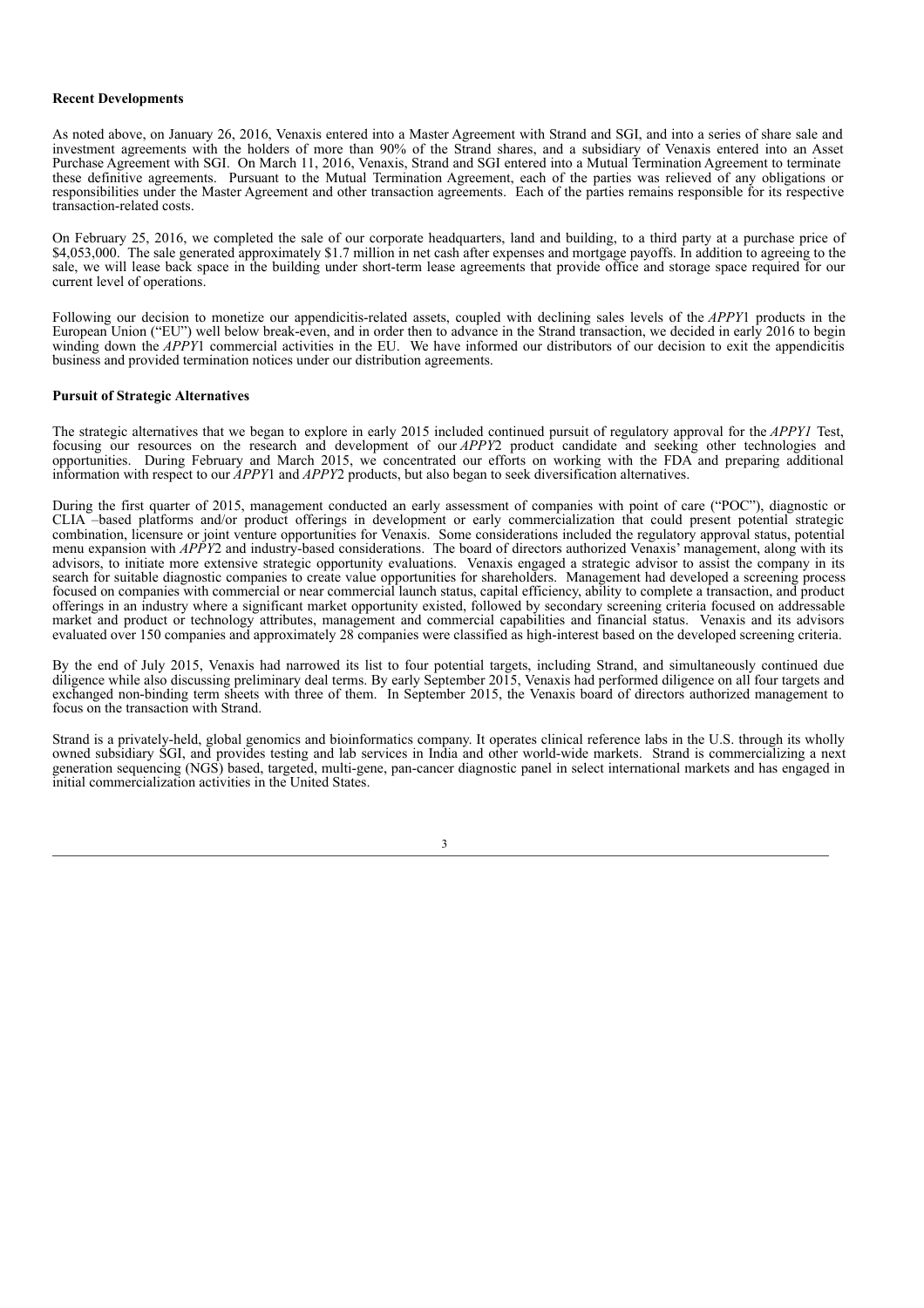Over the summer of 2015, indications of interest were shared among the parties and initial transaction structures explored. Venaxis management met Strand management. A non-disclosure agreement was signed in early July 2015 and initial due diligence commenced.

A non-binding term sheet was executed in October 2015. From October 2015 through mid-January 2016, the parties engaged in due diligence and negotiation of definitive agreements. Following receipt of approval from the holders of more than 90% of the Strand shares, plus the boards of Venaxis, Strand and SGI, the parties entered into a Master Agreement on January 26, 2016, Venaxis entered into a series of share sale and investment agreements with the Strand shareholders holding more than 90% of the Strand shares, and a subsidiary of Venaxis and SGI entered into an Asset Purchase Agreement.

Both Venaxis and Strand believed that, following consummation of the transactions, the combined company would:

- have resources and management experience to support a more rapid commercialization launch for the Strand products in the U.S. and development of its pipeline of product candidates;
- provide access to the public U.S. markets to provide financing alternatives to Strand;
- · provide additional public company experience and diagnostic experience to Strand from the Venaxis management team and board of directors;
- increase potential to provide shareholder value to the legacy Venaxis and Strand shareholders;
- following the first closing contemplated by the definitive agreements, increase the combined company's visibility among both institutional and retail investors; and
- · potentially provide for other growth opportunities for the combined company with a public currency.

On February 5, 2016, Venaxis filed a preliminary proxy statement with the SEC in connection with the Strand transaction. The SEC staff informed us that the preliminary proxy statement had been selected for a full review. The parties continued to work towards consummating the transactions while such review was going on, however, Venaxis, Strand and SGI determined that the transactions contemplated by the Master Agreement and other transaction agreements were not able to be completed timely, despite the parties' respective best efforts, and the continued uncertainty was negatively impacting the efforts of the parties to advance their respective business plans. Therefore, on March 11, 2016, they entered into the Mutual Termination Agreement. On March 14, 2016, the SEC was notified that the Strand transactions had been terminated.

# **Public Company Status**

Venaxis' common stock is registered under Section 12(b) of the Securities Exchange Act of 1934, as amended (the "Exchange Act"). The Company files periodic and current reports in accordance the rules and regulations of the SEC. The Company's common stock is listed on the NASDAQ Capital Market. On March 13, 2015, the Company received a letter from The NASDAQ Stock Market LLC ("NASDAQ") advising that for the previous 30 consecutive business days, the bid price of the Company's common stock had closed below the minimum \$1.00 per share requirement for continued inclusion on the NASDAQ Capital Market pursuant to NASDAQ Marketplace Rule 5550(a) (2). NASDAQ stated in its letter that in accordance with NASDAQ Marketplace Rule  $5810(c)(3)(A)$ , the Company would be provided 180 calendar days, or until September 9, 2015, to regain compliance with the minimum bid price requirement. That compliance period was extended by NASDAQ for an additional 180 day period in September 2015. The Company did not regain compliance with the minimum bid price rule by March 8, 2016. On March 9, 2016, the Company received a letter from NASDAQ notifying the Company that the Company failed to comply with the NASDAQ Listing Rule 5810(b) and that the Company's common stock was scheduled for delisting from the NASDAQ Capital Market at the opening of business on March 18, 2016, as a result of noncompliance with such Listing Rule and the Minimum Bid Price Rule during the prior 180-day period, unless the Company requested an appeal of such determination on or before March 16, 2016. The Company requested such appeal on March 12, 2016 and has a hearing with the NASDAQ Hearings Panel on April 21, 2016. The hearing request automatically stayed delisting of the Company's common stock pending the Panel's decision. There can be no assurance that the Company's appeal will be successful. If the Company's common stock is delisted, it may be eligible to continue to be quoted on an OTC Bulletin Board or in the "Pink Sheets."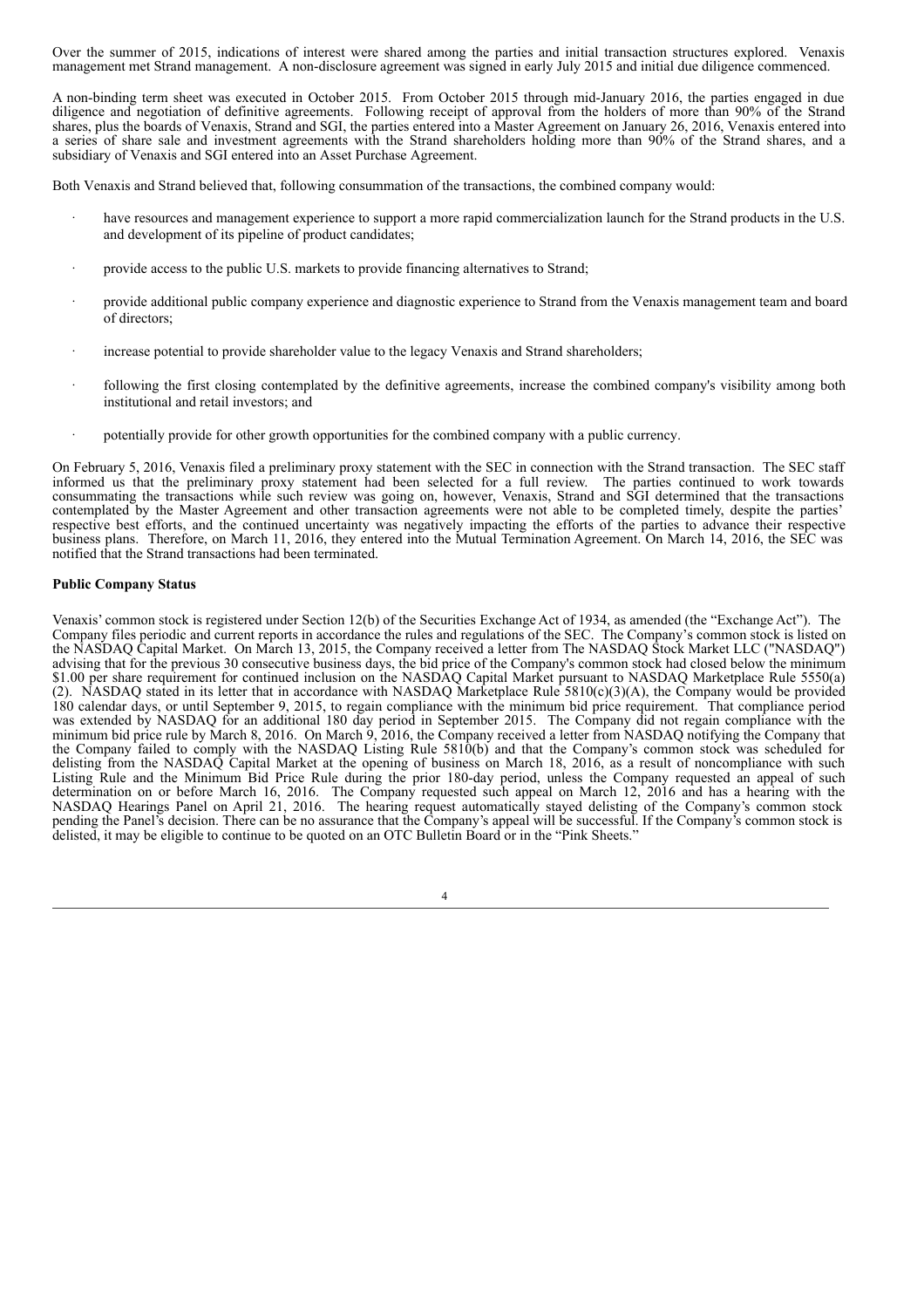On February 29, 2016, the Company mailed a definitive proxy statement to its shareholders seeking approval, at a Special Meeting, of a reverse stock split proposal. In such proxy statement, the board of directors seeks approval of a proposal to authorize the board of directors to effect, in its discretion (if the board of directors determines that a reverse stock split is in the best interests of the Company to maintain NASDAQ Capital Market listing), a reverse stock split of the outstanding shares of common stock in a ratio of at least one-forfour and of up to one-for-ten, to be determined by the board of directors, and, in connection with such reverse stock split, approve a corresponding amendment and restatement of the Company's Articles of Incorporation, as amended, subject to the authority of the board of directors to abandon such amendment and restatement.

The Special Meeting of Shareholders is scheduled for March 24, 2016, beginning at 3:00 p.m. local time, at the offices of the Company's counsel, Ballard Spahr, LLP, in Denver Colorado. The Company believes that if the reverse stock split is approved and effectuated by the board of directors, and if the common stock closing price then closes above the \$1.00 per share minimum bid price for 10 consecutive trading days prior to the NASDAQ hearing, the Company will be able to regain compliance with the applicable NASDAQ requirements.

## *APPY***1 System**

We began product development of our blood-based appendicitis test in 2003, and conducted a number of clinical trials and other studies, which results have been described in our filings with the SEC. Following receipt of the FDA's letter in January 2015, we had a number of conversations with FDA to discuss potential paths forward for our *APPY*1 Test. Venaxis management and advisors met with the FDA in June 2015 to discuss potential modifications to the *APPY*1 product labeling as well as the possible gathering of additional clinical data which might support revised indications for use. Subsequent to that meeting, Venaxis, in conjunction with its advisors, developed revised indications for use for *APPY*1, as well as a proposed plan for gathering additional clinical data to support the modified claims. The proposal included combining the results of the already completed clinical study, with additional new prospective patient samples from subjects to be enrolled under the new indications for use. The proposal also included a formal request for a meeting with the FDA. Venaxis submitted its revised proposed plan to the FDA on July 27, 2015, and a pre-submission meeting was scheduled for October 2015.

On October 1, 2015, we received comments from the FDA addressing our proposed plan and the revised indications for use for *APPY*1. While the FDA was generally favorable to the revised indications for use that we had proposed, they did not agree that the retrospective samples (samples collected in our CP12 clinical trial conducted in 2013-2014) could be included in a revised study intended to validate the revised indications for use. Instead, the FDA indicated that we would be required to conduct a completely new prospective clinical study.

Based upon this advance written feedback from the FDA, and in light of management's estimation of the significant time and resources necessary to complete such a study, we determined that the best use of the already scheduled meeting time with the FDA was to shift the focus of the meeting to the potential regulatory paths we could consider for the *APPY*2 assay. The meeting with the FDA to discuss *APPY*2 was open and collaborative. The FDA framed their concerns around the *APPY*1 performance and related claims and we discussed how we might provide indications for use on *APPY*2, assuming the performance results of *APPY*2 in a future clinical trial would be similar to the performance results seen to-date. The FDA did indicate their commitment to a collaborative process going forward, including their commitment to assist us in the process of both the review of *APPY*2's prospective study data, and with the appropriate labeling thereafter. However, before we could begin a new clinical trial, we would have needed to complete a full validation of the *APPY*2 assay on a new instrument platform. Such work on developing a new platform with new assays was estimated to be very extensive in terms of time and resources. Therefore, we believed it was not prudent for Venaxis to advance with the appendicitis program as our primary business focus going forward, and have looked to monetize our appendicitis-related assets.

We believe our appendicitis-related assets, including our samples, intellectual property and development assets described below, have value and can be used by a prospective purchaser, partner or licensor to complete the necessary development work to seek FDA clearance. We believe the main benefit of the *APPY*1 or *APPY*2 products, if FDA-clearance can be secured, will be to provide the physician with objective information that will aid in the identification of patients at low risk for appendicitis and, thereby, potentially reduce the exposure to radiation from, and the expense associated with, the use of computed tomography ("CT") scans that are currently performed on these patients. In addition, we believe the test can potentially save significant costs through improved patient throughput in emergency departments. To date, we have not identified a purchaser for our appendicitis-related assets.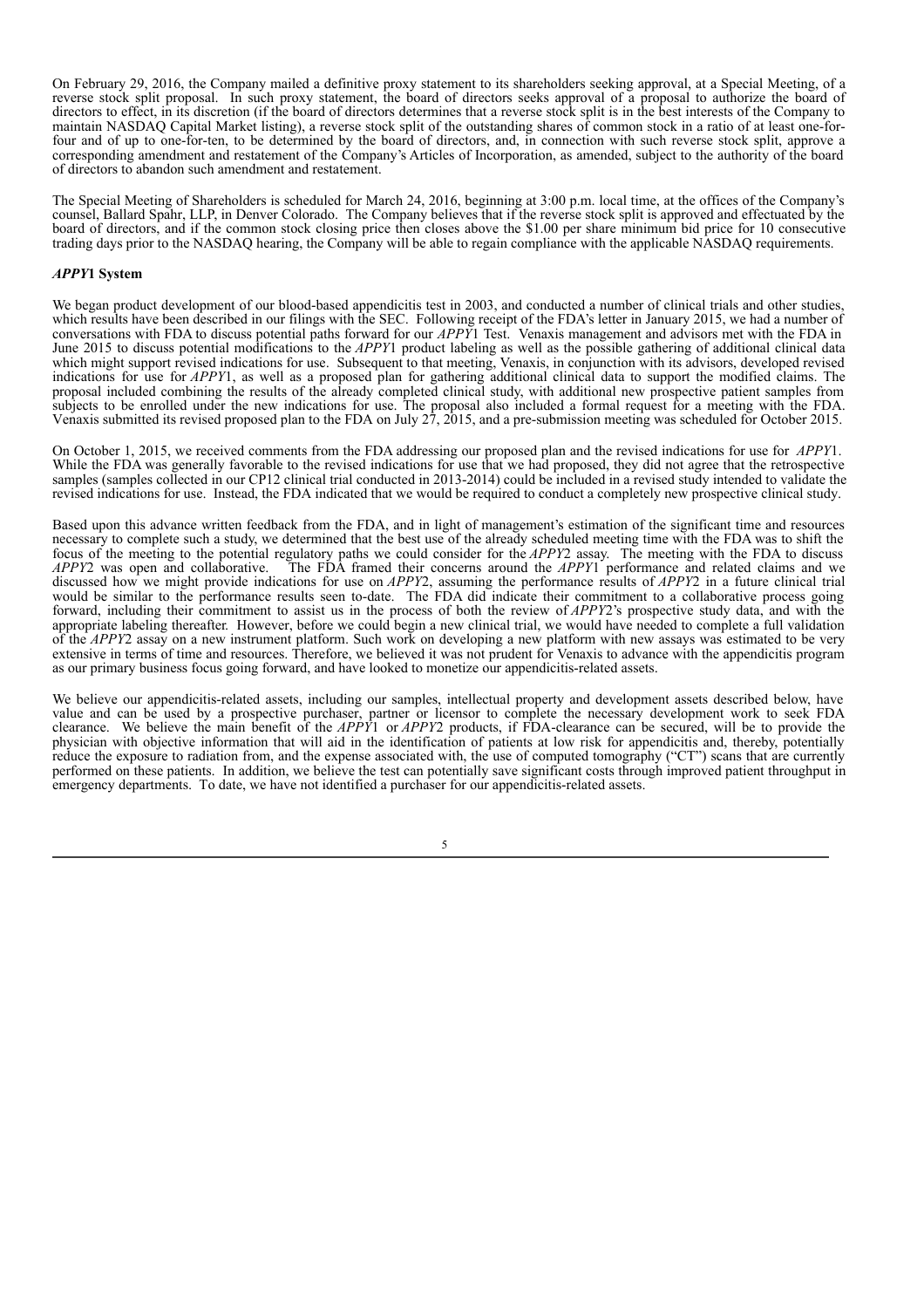The following is a description of our appendicitis-related assets, including a description of our 2014 pivotal clinical trial that led to our 510(k) clearance application submission.

## *Product Description and Development*

The *APPY*1 System consists of a small fluorometer (*APPY*Reader® Instrument) and consumable test products (*APPY*Reader QC Cassette, *APPY*1 Controls and *APPY*1 Test). The *APPY*Reader® Instrument measures fluorescence from the *APPY*1 Test cassette and the *APPY*Reader QC Cassette, the *APPY*Reader QC Cassette ensures proper functioning of the *APPY*Reader® Instrument and the *APPY*1 Controls ensure proper functioning of the *APPY*1 Test components. The *APPY*1 Test is explained in detail below.

The *APPY*1 Test is a rapid blood test panel that combines the concentrations of three analytes, WBC, CRP and Venaxis' patented myeloid-related protein 8/14 (MRP 8/14, also known as S100A8/A9 or calprotectin) using a proprietary algorithm to provide a qualitative result to the physician to aid in the identification of patients at low risk for acute appendicitis. Plasma concentrations of MRP 8/14 and CRP are determined by an immunoassay and measured by the *APPY*Reader® Instrument, and the WBC value is obtained from the hospital's hematology analyzer and entered by the user into the *APPY*Reader® Instrument. The proprietary algorithm uses the concentrations of MRP 8/14 and CRP as well as the WBC value to calculate an *APPY*1 Test result. These results are displayed on the display screen and are also included on a patient printout from the *APPY*Reader® Instrument. The test is designed to be run in approximately 20 minutes by trained laboratory personnel.

A negative *APPY*1 Test result used in conjunction with other clinical information has the potential to aid the physician in patient evaluation and the identification of those who are at low risk for acute appendicitis, and subsequently, provide an opportunity to avoid radiation exposure. Additional potential benefits include helping physicians consider more conservative management with respect to acute appendicitis, facilitating more rapid disposition in a portion of pediatric patients that present with lower right quadrant abdominal pain consistent with acute appendicitis and reducing the duration of emergency department length of stay, a leading cause for emergency department overcrowding. Children, adolescents and young adults are of particular concern as they have the highest incidence of acute appendicitis and a heightened risk from radiation-induced cancer due to their young ages. The primary focus of our recent efforts has been directed toward obtaining U.S. regulatory clearance for the *APPY*1 Test for children, adolescents and young adults.

In January 2014, we completed enrollment of the pivotal clinical study, enrolling 1,887 evaluable patients. In this population, the performance of the *APPY*1 Test demonstrated a negative predictive value of 97.3%, sensitivity of 96.9% and specificity of 37.8%. Prevalence of the disease in the pilot study was 25.3%. The *de novo* request for the *APPY*1 Test was submitted to the FDA in March 2014. The following *APPY*1 Test data summarize the results of the pivotal clinical study:

| <i>APPY</i> 1 Test Multi-Marker Study Result | 95% Confidence Interval |                 |
|----------------------------------------------|-------------------------|-----------------|
| Sensitivity                                  | $96.9\%$                | $(94.9 - 98.1)$ |
| Specificity                                  | 37.8%                   | $(35.3 - 40.4)$ |
| NPV                                          | 97.3%                   | $(95.5 - 98.3)$ |

The clinical study data demonstrated high sensitivity and high negative predictive value similar to other adjunctive tests for other conditions currently in use by physicians. These performance attributes should provide the physician with incremental diagnostic information that we believe will enhance their decision-making process. The potential value of the *APPY*1 Test is its ability to aid a physician in his or her evaluation, allowing a more conservative evaluation and treatment path. Clinicians interviewed have indicated that this performance would be helpful to them in managing patients suspected for appendicitis. Based on such interviews, the physicians expressed that use of the *APPY*1 Test would assist in the evaluation of potential appendicitis and decrease their overall use of CT scans. Although CT scans are a widely used diagnostic tool in the U.S., the results are subject to interpretation and can be inconclusive. In addition, use of CT scans increases the risk to the patients by subjecting them to large doses of radiation. Over the past decade there has been increasing concern identified in many published studies regarding the radiation exposure caused by radiologic tests.

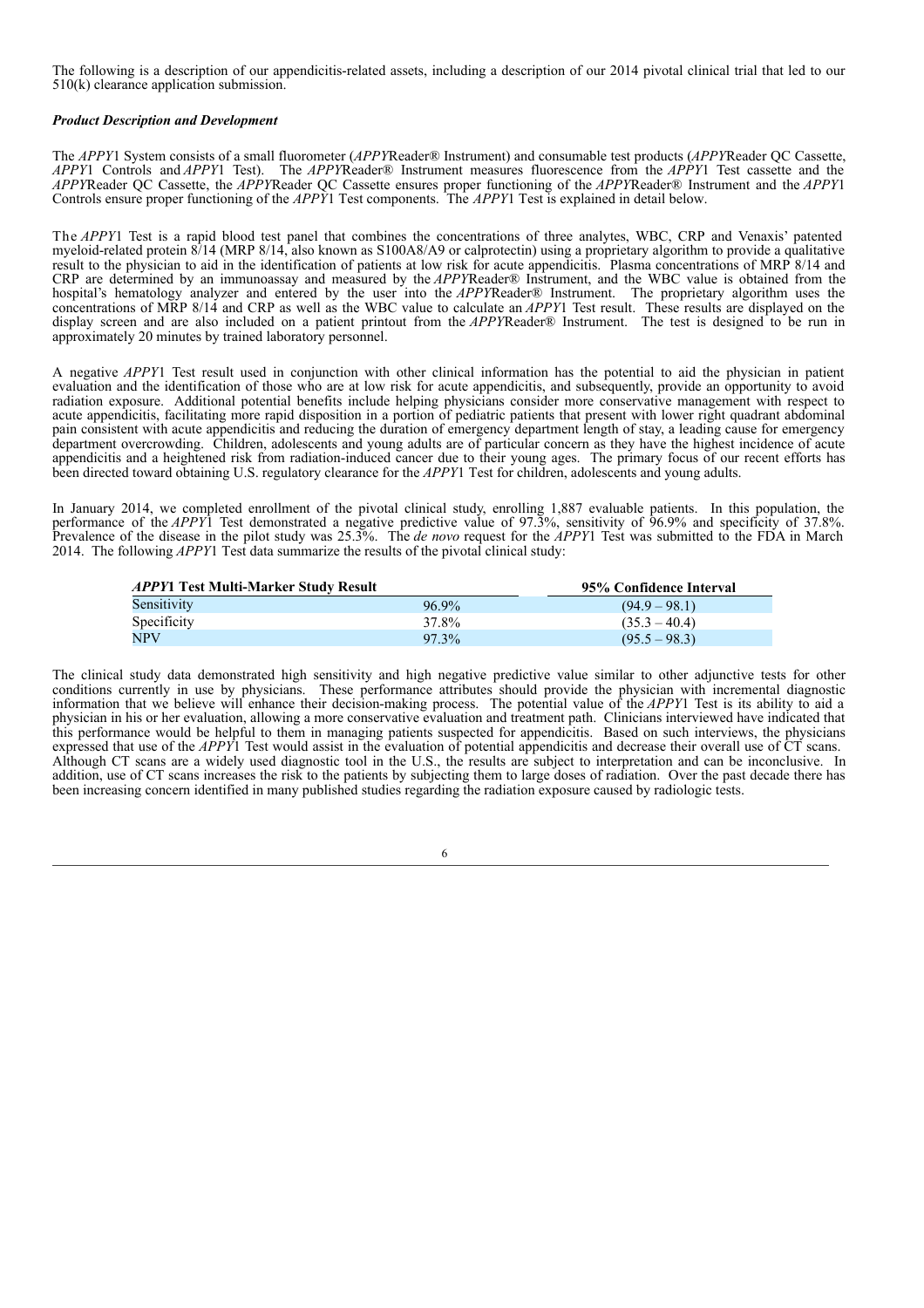# *Product Development Activities*

We refer to our next generation product development efforts as *APPY*2. Our goal was to develop *APPY*2 with the high sensitivity shown by the *APPY*1 Test, but with increased specificity, which would allow us to potentially enhance our clinical claims. Additionally, we believe expanding the indication for *APPY*2 to include adults in addition to pediatric and adolescent patients, could expand the market potential of the product. The primary reasons why we believe *APPY*2 can be successfully developed are:

- First, we have collected more than 2,500 plasma samples from patients who presented at hospitals with abdominal pain with suspected appendicitis. In addition to the samples, we have extensive clinical information on these patients. We believe we possess the largest sample bank of its kind in the world. These samples are critical for biomarker discovery.
- Second, we have engaged a leading protein biomarker discovery company, SomaLogic, Inc., to perform extensive screening on target protein markers, which would form the basis of the *APPY*2 assay. The early work has yielded some very promising results, and we look forward to advancing this work and honing in on a panel of biomarkers for the *APPY*2 assay.

# *APPY1 Commercialization and Marketing*

In January 2013, following completion of the steps required for a conformity mark under the European Economic Area (CE marking), we obtained CE marking in Europe for the *APPY*1 System. We began advancing on commercialization and marketing activities of the *APPY*1 Test in the European Union, employing the clinical data gathered to date. During the initial launch phase, key market development activities included working to identify and sign collaboration agreements with key opinion leader hospitals for the purpose of completing well-defined outcome studies. The studies were designed to further demonstrate the clinical utility and economic value of the *APPY*1 Test in Europe. Based upon the positive results of the initial launch phase efforts during 2013, we moved into the second phase of the EU launch, a full-scale distribution and sales effort for the *APPY*1 Test.

In early 2014, we signed long-term distribution agreements with EMELCA Bioscience covering the Benelux Territories and with Laboratories Rubio covering Spain. In early 2015, we replaced EMELCA Bioscience with a long-term distribution agreement with The Surgical Company BV covering the Benelux Territories. In March 2015, we signed a long-term distribution agreement with SEBAC, (associated with The Surgical Company), covering France. In June 2015 Cremascoli & Iris S.r.l. signed a long-term distribution agreement with Venaxis covering Italy. These agreements contain minimum annual revenue thresholds as well as product pricing terms that meet our targeted levels. During 2015 we continued to advance market development activities and having discussions with prospective distributors in other major EU markets. To support these efforts, we had engaged an EU based managing director to assist in the sales and marketing efforts outside of the U.S. Given our decision to monetize our appendicitis-related assets, in early 2016 we notified our distributors that we were not pursing the *APPY*1 product offerings, and we provided notices to terminate the distribution agreements.

In February 2015, we filed to expand our current CE mark for the *APPY*1 Test to include adult patients in addition to children and adolescents. We were able to achieve this expanded certification based on an evaluation of the performance of the *APPY*1 Test in several hundred adult subject samples, which were collected and analyzed in late 2014. The *APPY*1 Test assay demonstrated sensitivity of 97.5%, negative predictive value of 98.4%, and specificity of 36.5% in these adult patients, which was very comparable to the results in children and adolescents. By adding the adult claim in the export market, we increased the market potential for the *APPY*1 Test in the EU. We estimate that by adding the adult indication the total market potential for *APPY*1 testing could increase by as much as three times in the EU.

Following our decision to monetize our appendicitis-related assets, coupled with declining sales levels of the *APPY*1 products in the EU well below break-even, and in order to advance in the Strand transaction, we decided in early 2016 to begin winding down the *APPY*1 commercial activities in the EU. We have informed our distributors and the EU managing director of our decision to exit the appendicitis business and provided termination notices under our corresponding agreements.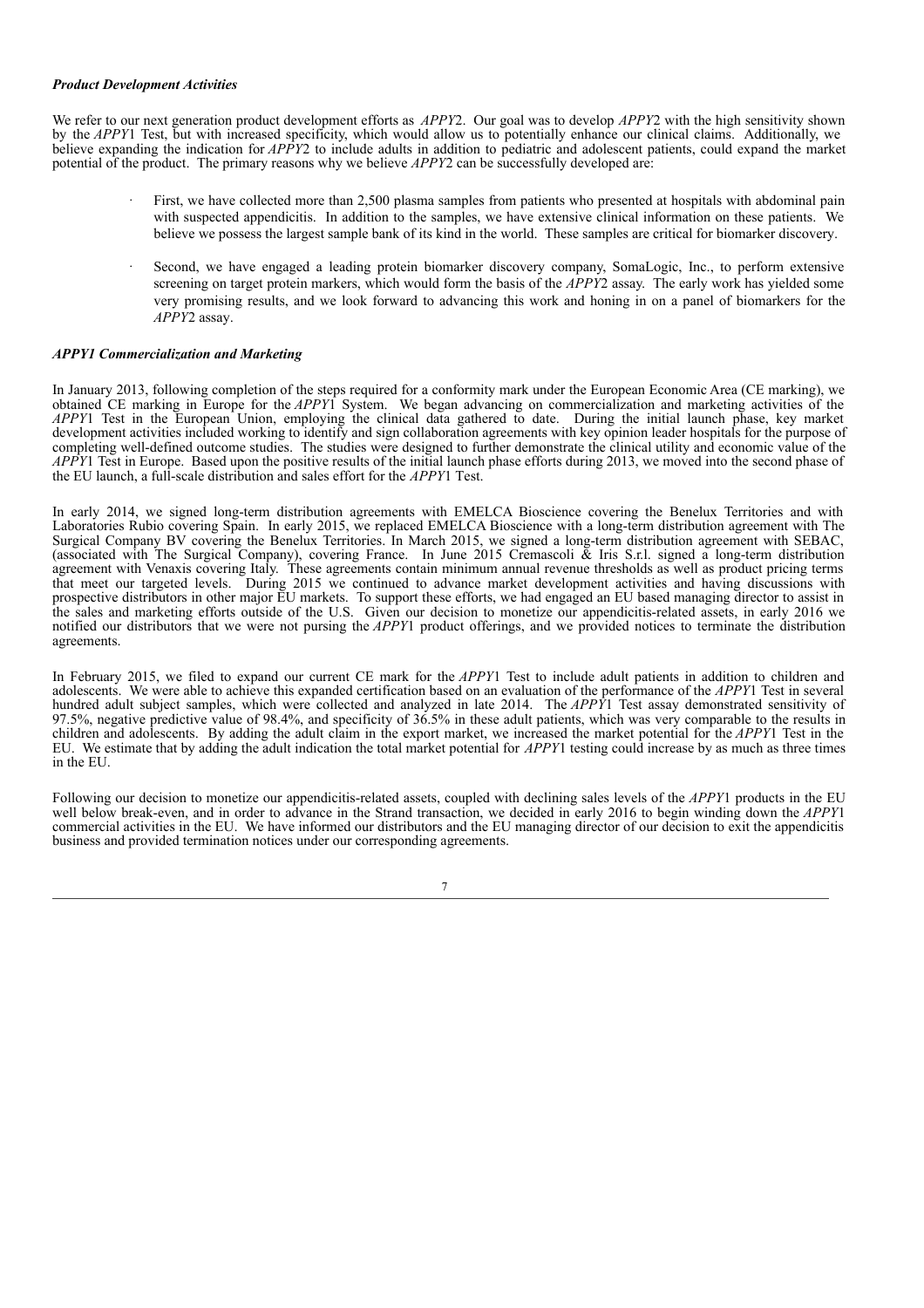# *Acute Appendicitis*

Acute appendicitis is a rapidly progressing condition which typically causes lower abdominal pain to increase over a period of 12 to 48 hours from onset of symptoms to perforation. This progressive pain period is variable, however, and can be sustained for 48 hours or more. Failure to accurately diagnose and treat acute appendicitis before perforation can lead to serious complications and, in some cases, death. The current diagnostic and treatment paradigm for acute appendicitis includes many factors, such as a review of the patient's clinical presentation including signs and symptoms, health history, blood chemistry, temperature and white blood cell count. In the United States, patients who are considered to be at risk for acute appendicitis are frequently sent for CT or ultrasound imaging for further diagnosis and then surgery, if indicated. Misdiagnosis of acute appendicitis can lead not only to unnecessary surgery but also to the delay of proper therapy for the actual underlying condition. Physicians also face the dilemma of minimizing the negative appendectomy surgery rate without increasing the incidence of a life threatening perforation among patients presenting with symptoms of suspected acute appendicitis. Unfortunately, imaging-based methods and interpretations can be inconclusive or lead to an inaccurate or inconclusive diagnoses. To date, there appears to be no individual sign, symptom, test, or procedure capable of providing either a conclusive rule-in or rule-out diagnosis of acute appendicitis. Although CT scans are a widely used diagnostic tool in the United States, their results are subject to interpretation and can be inconclusive in addition to subjecting patients to potentially harmful radiation. Over the past decade there has been increasing concern over radiation exposure caused by imaging. In 2010, the FDA released a report titled "Initiative to Reduce Unnecessary Radiation Exposure from Medical Imaging." We believe that the risks highlighted in reports such as this FDA Report could have positive implications for a test like the *APPY*1 Test which, if cleared, could be used to help physicians determine which patients are at low risk for the disease and potentially avoid CT scanning. We expect the *APPY*1 Test will provide an additional objective tool to assist physicians in their initial clinical evaluation of patients with acute abdominal pain indicative of acute appendicitis.

It is estimated that approximately 5-7% of the population will be diagnosed with appendicitis in their lifetime, with the peak age range for the disease being the early teens. Published data from several sources indicate that in the United States, 3-15% of appendectomies remove a normal appendix due primarily to incorrect diagnosis prior to surgery. In addition to health risks, hospital charges for unnecessary (negative) appendectomies are estimated to cost approximately \$740 million annually in the United States alone. Acute appendicitis is one of the leading causes of medical malpractice claims in the United States due to many factors, including high diagnostic error rates, negative appendectomies and increased cost and complications in cases where the appendix perforates. Diagnosing patients presenting with abdominal pain remains one of the most common and challenging conditions in emergency medicine. Based on the EU Market Study that we conducted in 2012, results indicated that 10% of the over 217 million patients that visited European and U.S. hospital emergency departments in 2010 had the primary complaint of abdominal pain. The study also showed that appendicitis had the highest incidence in patients 10-19 years of age.

The rate of negative appendectomy is thought to be impacted by the use of CT scans in that such rates are considerably higher in places that do not use CT scans. In the U.S. alone, according to National Hospital Ambulatory Medical Care Survey data from the Centers for Disease Control and Prevention (CDC), in 2009 there were approximately 9.6 million patients who entered emergency departments complaining of abdominal pain. Out of this total, 6.6 million had CBC work-ups, which includes WBC count, 3.2 million underwent CT imaging studies and 1.2 million underwent ultrasound procedures. Approximately 280,000 of these total patients were diagnosed as having acute appendicitis and underwent appendectomies. Included in these totals were 2.1 million patients (approximately 21%) who were children, adolescents and young adults aged 2 to 20. Out of this sub-population, 1.1 million had CBC work-ups performed, 417,000 underwent CT imaging and 259,000 underwent ultrasound procedures. Approximately 100,000 of this group of patients were diagnosed as having acute appendicitis and underwent appendectomies.

Acute appendicitis most frequently occurs in patients aged 10 to 30, but can affect all ages. Using a CT scan to rule out acute appendicitis can be particularly difficult in children and young adults because many patients in these age groups have low body fat resulting in poor tissue differentiation or contrast on the CT scan. The *APPY*1 Test has the potential to enhance overall safety by reducing the amount of radiation exposure from unnecessary CT scans for those patients at low risk for having acute appendicitis.

Results from our development efforts, clinical trials and pilot trials performed to date indicate that the greatest benefit of the *APPY*1 Test would be in aiding the physician in the evaluation of those patients at low risk for having acute appendicitis. We believe that the *APPY*1 Test has the potential to enhance the effectiveness and speed of patient evaluation and improve the standard of care for low-risk patients. We anticipate that if the *APPY*1 Test is cleared by the FDA, it will be incorporated in routine testing as a patient's blood sample is taken in the ordinary course of an initial assessment of the patient entering the emergency department setting when the physician suspects appendicitis but considers the patient at low risk for the disease. The *APPY*1 Test is intended to cost-effectively help the physician determine if a patient is at a low risk for acute appendicitis.

### *APPY1 System Raw Materials and Suppliers*

Our *APPY*1 System products include a reader instrument (*APPY*Reader) and the consumable test products consisting of test cassettes, controls and packaging. The *APPY*Reader has been manufactured for us by a well-established vendor based in Germany. All of our readers were shipped to our facility for final testing and release prior to shipment to customers and clinical trial sites. Consumable test product components have been manufactured at the Venaxis facility. Raw materials and certain sub-components are acquired from a number of suppliers. All significant vendors are qualified based upon a quality review, which may also include on-site quality audits.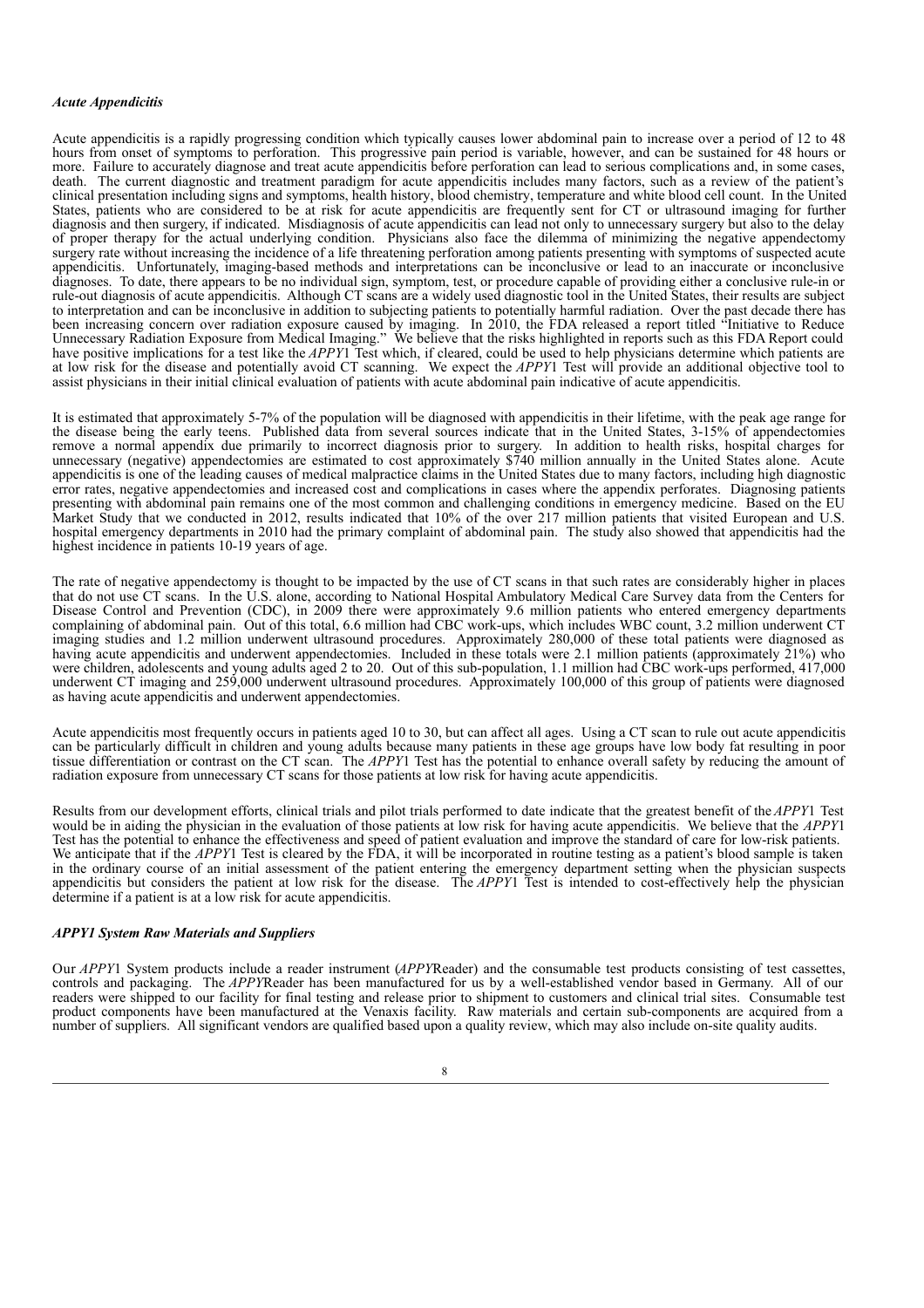# **Animal Healthcare**

Effective May 1, 2004, we entered into an exclusive license agreement (WU License Agreement) with Washington University in St. Louis (WU), which granted us an exclusive license and right to sublicense WU's technology (as defined under the WU License Agreement) for veterinary products worldwide, except where such products are prohibited under U.S. laws for export. The term of the WU License Agreement continues until the expiration of the last of WU's patents (as defined in the WU License Agreement). We have agreed to pay minimum annual royalties of \$20,000 during the term of the WU License Agreement and such amounts are creditable against future royalties and other payments. Royalties payable to WU under the WU License Agreement for covered product sales by us, directly or indirectly, carry a mid-single-digit royalty rate and for sublicense fees received by us carry a low double-digit royalty rate. The WU License Agreement contains customary terms for confidentiality, prosecution and infringement provisions for licensed patents, publication rights, indemnification and insurance coverage. The WU License Agreement is cancelable by us with ninety days advance notice at any time and by WU with sixty days advance notice if we materially breach the WU License Agreement and fail to cure such breach in a designated period.

In July 2012, we entered into an exclusive license agreement (License Agreement) with Ceva Santé Animale S.A. (Licensee), under which we granted the Licensee an exclusive royalty-bearing license to our intellectual property and other assets, including patent rights and know-how, relating to recombinant single chain reproductive hormone technology for use in non-human mammals (Animal Health Assets). The License Agreement includes a sublicense of the technology licensed to us by WU and a license to the assets acquired from Novartis under the Termination Agreement described below. Under the terms of the WU License Agreement, a portion of the license fees and royalties we receive from sublicensing agreements will be paid to WU. Under the License Agreement, the Licensee obtained a worldwide exclusive license to develop, seek regulatory approval for and offer to sell, market, distribute, import and export luteinizing hormone (LH) and/or follicle-stimulating hormone (FSH) products for bovine (cattle), equine and swine in the field of the assistance and facilitation of reproduction in bovine, equine and swine animals. We also granted the Licensee an option and right of first refusal to develop additional animal health products outside of the licensed field of use or any diagnostic pregnancy detection tests for non-human mammals.

# **Intellectual Property**

Further enhancement and expansion of our proprietary patent position is ongoing with respect to the scope of protection for Venaxis' first generation and future generation versions of tests. Strong scientific and technical progress remains the basis for these innovative efforts.

# *APPY1 Intellectual Property*

Beginning in 2004, we initiated the establishment of an intellectual property portfolio for the acute appendicitis testing technology and products that have been used in the development of the *APPY*1 Test. We have filed for and are pursuing extensive patent coverage related to several aspects of the initial discovery and various test applications. Further enhancement and expansion of our proprietary patent position is ongoing with respect to the scope of protection for our first generation and future generation versions of the test. Scientific and technical progress remains the basis for these efforts. In March 2009, the United States Patent and Trademark Office issued our patent directed to methods relating to our appendicitis diagnostic technology. This patent, No. 7,501,256 (expires February 7, 2026), is entitled "Methods and Devices for Diagnosis of Appendicitis." Additional U.S. patents, No. 7,659,087 and No. 7,670,769, were issued on February 9, 2010 and March 2, 2010, respectively (both expiring July 25, 2025). At this time, patents have been issued in the following foreign countries: Australia, Hong Kong, Israel, Japan, New Zealand, Singapore and South Africa. A patent was also granted by the European Patent Office and subsequently validated in the following European countries: Belgium, Switzerland, Germany, Spain, France, the United Kingdom, Ireland, Italy, the Netherlands and Sweden. In late 2014, we were notified that the Canadian patent applications have been allowed and the patent will grant in 2015. On March 24, 2015 Canadian patent 2,574,991 was granted.

In late 2012, additional U.S. utility and patent cooperation treaty (PCT) patent applications were filed for the appendicitis testing technology and products. The patent filings focus on the newly developed multiple-marker technology, providing patent coverage for using the MRP 8/14 levels in a given sample in conjunction with CRP levels and WBC count among a number of other evaluated marker combinations in order to provide an increasingly robust test to aid in the management of low risk patients suspicious for appendicitis. Additionally, the patent filings claim a method for ruling out appendicitis based on multiple markers, a device or system for assessing a subject based on a plurality of markers, and a kit or device to determine the value of a biomarker in a given sample. Currently, these filings are in application phase and not yet granted in any specific countries.

In May 2003, we entered into an Assignment and Consultation Agreement (the Bealer Agreement) with Dr. John Bealer. The Bealer Agreement transferred to us ownership rights from Dr. Bealer for inventions and related improvements to technology associated with human appendicitis diagnostics involving protein antigens. The consideration for the Bealer Agreement was the payment of a future royalty to Dr. Bealer based upon a low double digit rate applied to revenues, all as defined under the Bealer Agreement. The Bealer Agreement contained confidentiality provisions, provided for the assignment of all patent rights to us (which has occurred) and restrictions on the assignability of the agreement. The Bealer Agreement continued for the longer of twenty years or the expiration of the last of our applicable patents to expire. We had the right to terminate the Bealer Agreement if we, in our reasonable judgment, decide we have no interest in pursuing the opportunity as defined under the agreement. On January 7, 2015, Venaxis received a complaint, captioned Dr. John F. Bealer, a resident of Arapahoe County, individually v. Venaxis, Inc., a Colorado corporation, Case No. 2015CV30022. This action was filed in the Arapahoe County District Court and subsequently transferred to Douglas County District Court. The complaint included allegations of breach of contract pertaining to the financial provisions of the Bealer Agreement. In December 2015, the parties to the litigation settled the litigation, without any admission of liability, with payment of an undisclosed sum to Dr. Bealer. In connection with the settlement the Bealer Agreement was terminated.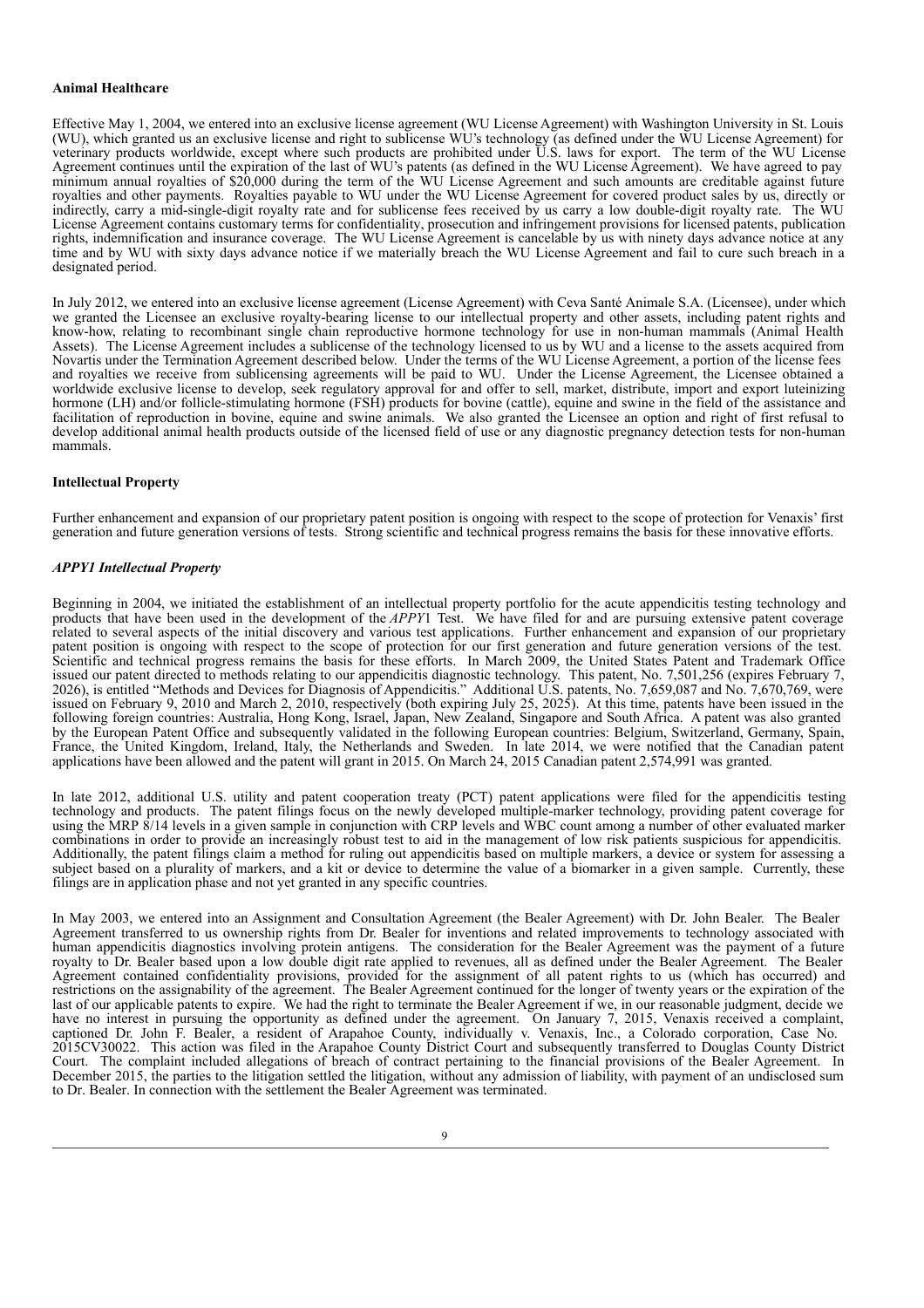# *Animal Health*

Our animal health patent portfolio originated under the exclusive license agreement with WU, under which we obtained intellectual property rights to WU's patent estate. This extensive portfolio consists of both patents and pending patent applications (approximately 25 patents and numerous patent applications) related to our animal health products under development. The term of the WU License Agreement ends upon the expiration of the last patent to expire. Patents in the estate have expiration dates ranging from 2010 to 2019. WU has filed, and continues to file, patent applications to expand and extend the patent coverage of the WU technology. We reimburse WU for the costs of such patent filings, namely prosecution and maintenance fees. Additional patents in the animal health portfolio have been filed by us outside of the WU License Agreement.

A patent filing for the recombinant luteinizing hormone technology was submitted in 2004, entitled "Methods and Kits for Maintaining Pregnancy, Treating Follicular Cysts, and Synchronizing Ovulation Using Luteinizing Hormone." This patent family claims methods of administering rLH, the timing of administration, and dosage given in order to increase formation of accessory corpora lutea and maintain pregnancies in treated animals. To date, four foreign patents have been granted for "Methods and Kits for Maintaining Pregnancy, Treating Follicular Cysts, and Synchronizing Ovulation Using Luteinizing Hormone," New Zealand patent 542549 was granted March 12, 2009 (expiring March 2024), Australia 2004218365 was granted May 27, 2010 (expiring March 2024), European patent 1610803 was granted December 15, 2010 (expiring March 2024) and Canadian patent 2518268 was granted December 10, 2013 (expiring March 2024). The patent granted by the European Patent Office and has been validated in the following countries: Belgium, France, Germany, Ireland, Italy, the Netherlands, Spain, Switzerland and the United Kingdom. Currently, there are additional foreign patent applications that are in prosecution.

A patent filing for the recombinant bovine follicle stimulating hormone technology was submitted in 2008, entitled "Compositions and Methods Including Expression and Bioactivity of Bovine Follicle Stimulating Hormone." This patent family claims the rbFSH singlechains itself, as well as methods of administering rbFSH, the timing of administration, and dosage given in order to increase reproduction, induce superovulation or increase embryo production in ungulates. The patent family includes filings in the following countries: Argentina, Australia, Canada, New Zealand, Thailand and the United States. The patent has also been filed with the European Patent Office. In October of 2011, the first patent in this family was granted by the European Patent Office (2134165), expiring October 12, 2028. The patent has also been granted in New Zealand (579740), expiring October 1, 2028. Following the grant of the patent in 2011 by the European Patent Office, the patent was validated in the following countries: France, Germany, Italy and the Netherlands. In August 2013, the patent was granted in the United States (8518881 B2) expiring February 8, 2028, followed in November 2013 by the grant in Australia (2008213567) expiring February 8, 2028.

A patent filing for the equine follicle stimulating hormone technology was filed in 2008, entitled "Activity of Recombinant Equine Follicle Stimulating Hormone." This patent family provides coverage for the single chain eFSH itself, methods of administering reFSH, the timing of administration, and dosage given in order to increase reproductive activity in treated animals. The first patent in the patent family was granted in China in April 2013 (200880123523.8) expiring November 28, 2028. The U.S. Patent for this family was granted in September 2014 (8,835,386) expiring November 28, 2028. The patent was granted for Canada (2,685,437) on June 2, 2015 and will expire February 8, 2028. Currently, there are additional foreign patent applications that are in prosecution.

Two separate patent applications relating to cattle pregnancy have been filed by us. A patent filing for the Bovine Pregnancy test technology was filed in 2007, entitled "Bovine Pregnancy Test." This patent family provides coverage for an assay device designed to detect pregnancy, the specific specifications of the device, for the antibodies used in the assay, as well as the type of sample used and the species for which the test is effective in detecting pregnancy. The parent application was granted in the United States in 2008 (No. 7,393,696 expiring May 30, 2025), with the divisional application granted in 2010 (No. 7,687,281 expiring May 6, 2023). Additionally, a patent filing for pregnancy detection was filed in 2003, entitled "Pregnancy Detection." This patent family provides coverage for an immunoassay test device, the specific specifications of the device, and for the antibodies used in the assay as well as the type of sample used. The patent has been issued in the following counties: Australia (No. 2003243199), New Zealand (No. 536229 & 572488), and the United States (No. 7,842,513), each of which expires on May 2, 2023.

# **General Operations**

*Backlog and Inventory* — We do not expect that the *APPY*1 System products business will be seasonal in nature. We have developed and identified reliable sources of raw material and components for the *APPY*1 System products and currently do not expend large amounts of capital to maintain inventories of *APPY*1 System products. Currently there is no back-log of orders.

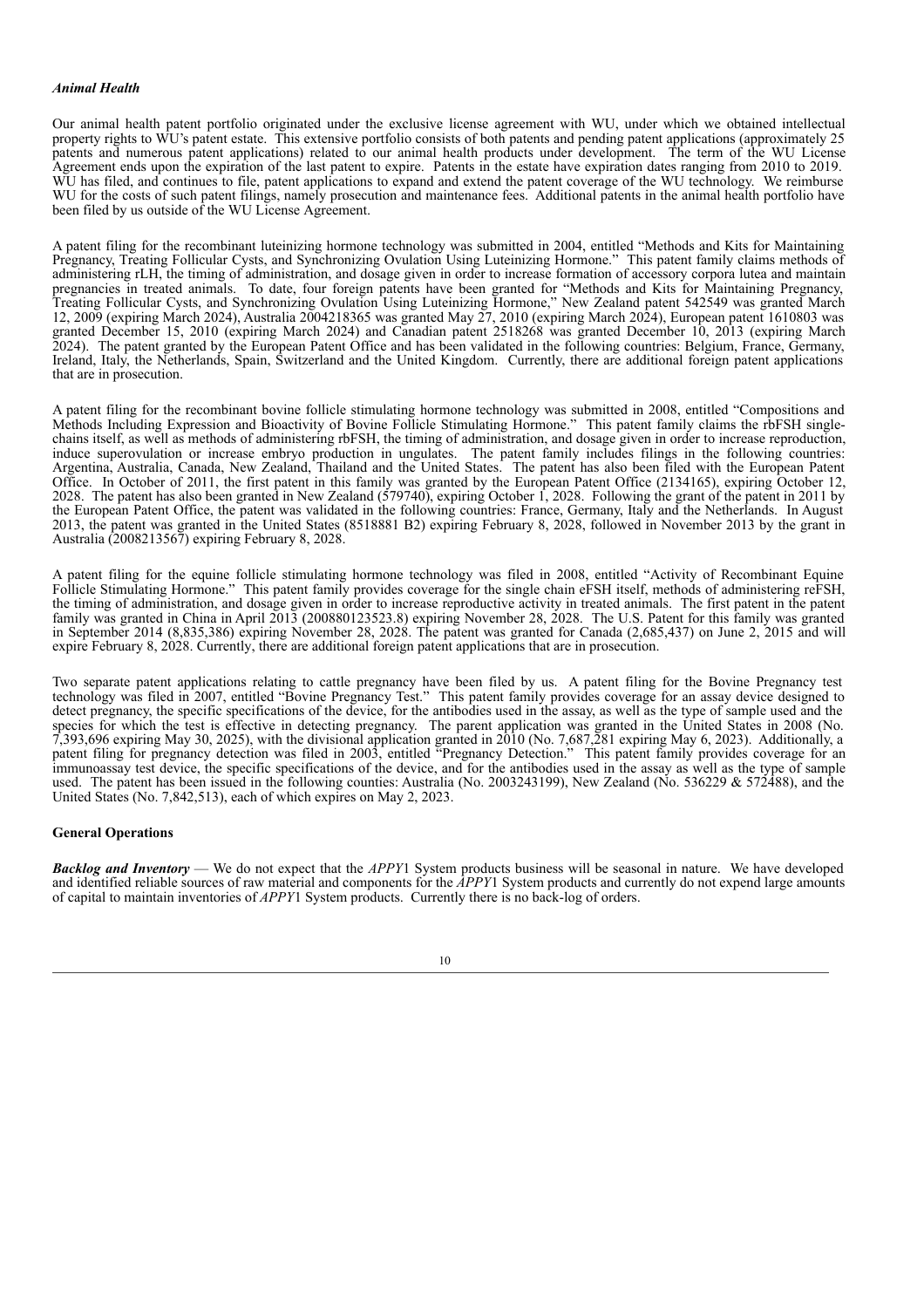*Payment Terms* — For the *APPY*1 Test, we did not provide extended payment terms, other than to support certain new product introductions, and then with terms of no more than 45-60 days.

*Revenues* — During the year ended December 31, 2015, three European-based customers accounted for total net sales, each representing 52%, 26% and 22%, respectively. During the year ended December 31, 2014, two European-based customers accounted for total net sales, each representing 89% and 11%, respectively. At December 31, 2015 and 2014, Venaxis did not have any accounts receivable.

#### **Research and Development**

We expended approximately \$2,159,000 on total research and development in 2015, and \$4,035,000 in 2014. In 2015, we completed all development work we intend to pursue related to *APPY*1 and *APPY*2. The Licensee conducts all research and development activities with respect to the animal health assets.

#### **Regulatory Matters**

### *FDA*

The FDA has regulatory marketing authority in the United States over our *APPY*1 System. Venaxis operated under 21 CFR Part 820 regulations (U.S.) and ISO13485 standards (EU) for cGMP manufacturing of medical devices.

The FDA's Center for Devices and Radiological Health (CDRH) is responsible for regulating firms who manufacture, repackage, re-label and/or import medical devices sold in the United States. Medical devices are classified into Class I, II and III. In-vitro diagnostic medical devices are regulated by the CDRH Office of In-vitro Diagnostic Devices and Radiological Health (OIR). Our *APPY*1 Test was anticipated to be classified as a non-invasive Class II medical device by the FDA, requiring a *de novo* submission. Generally, FDA product clearance for diagnostic products is granted after specific clinical trials, analytical testing and demonstrated compliance to performance standards has been achieved to the agency's satisfaction. There is no assurance that FDA clearance will be obtained to market the acute appendicitis test.

Any product clearances (or approvals) that are granted remain subject to continual FDA review, and newly discovered or developed safety or efficacy data may result in withdrawal of products from the market. Moreover, if and when such clearance is obtained, the manufacture and marketing of such products remain subject to extensive regulatory requirements administered by the FDA and other regulatory bodies, including compliance with current GMP, adverse event reporting requirements and the FDA's general prohibitions against promoting products for unapproved or "off-label" uses. Manufacturers are subject to inspection and post-market surveillance by the FDA for compliance with these regulatory requirements. Failure to comply with the requirements can, among other things, result in warning letters, product seizures, recalls, fines, injunctions, suspensions or withdrawals of regulatory approvals, operating restrictions and civil or criminal prosecutions. Any such enforcement action could have a material adverse effect on our business. Unanticipated changes in existing regulatory requirements or the adoption of new requirements could also have a material adverse effect on our business.

# *European Regulations*

In the European Union, in-vitro diagnostic (IVD) medical devices are regulated under EU-Directive 98/79/EC (IVD Directive), and related provisions. The IVD Directive requirements include provisions for the design, manufacture, distribution and post-market surveillance of IVDs to assure the safety and efficacy of the devices. According to the IVD Directive, manufacturers must attest to compliance with certain essential requirements with respect to devices which are in conformity with relevant national standards and harmonized standards which have been published in the Official Journal of the European Communities. These harmonized standards include ISO 14971, risk management and ISO 13485, the quality standard for medical device manufacturers.

IVD medical devices must bear the CE marking of conformity when they are placed on the market. The CE mark is a declaration by the manufacturer that the product meets all the appropriate provisions and essential requirements outlined in the European IVD Directive. As a general rule, the manufacturer must follow the procedure of the EC Declaration of conformity to obtain this CE marking. Each European country must adopt its own laws, regulations and administrative provisions necessary to comply with the IVD Directive. In January 2013, we obtained CE marking for the *APPY*1 System.

## *Environmental Protection*

We are subject to various environmental laws pertaining to the disposal of hazardous medical waste. We contract for disposal of our hazardous waste with a licensed disposal facility. We do not expect to incur liabilities related to compliance with environmental laws; however, we cannot make a definitive prediction. The costs we incur in disposal of hazardous waste have not been significant.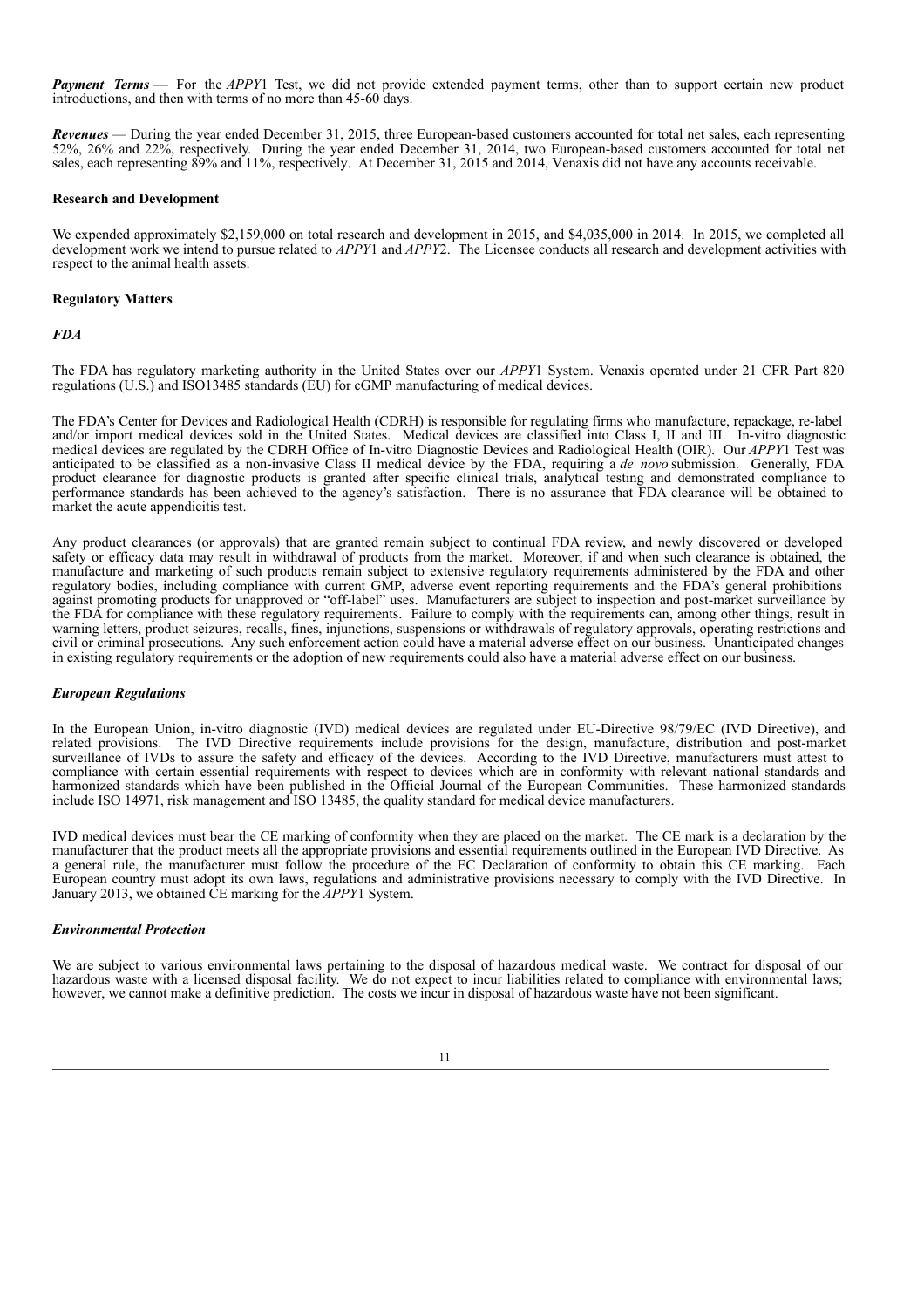# **Properties**

We maintain our administrative office, laboratory and production operations in a 40,000 square foot building in Castle Rock, Colorado, which was constructed for us in 2003. In February 2016 we completed the sale of our corporate headquarters land and building to a third party, as further disclosed below. The Company believes that its facilities are adequate for its near-term needs.

On February 25, 2016, we completed the sale of our corporate headquarters land and building to a third party at a purchase price of \$4,053,000. The sale generated approximately \$1.7 million in net cash after expenses and mortgage payoffs. In addition to agreeing to the sale, we will lease back space in the building under short term lease agreements that provide office and storage space required for our current level of operations.

# *Other Laws*

We are also subject to other federal, state and local laws, pertaining to matters such as safe working conditions and fire hazard control.

# **Glossary of Terms**

Algorithm  $-a$  set of rules that precisely defines a sequence of operations, and, in the case of APPY1, such a set of rules using *mathematical computation in a software program.*

Biomarker tests — *tests that identify and quantify markers associated with disease or medical conditions.*

Complete Blood Count (CBC) — a blood test used to evaluate overall health and detect a wide range of disorders, including anemia, *infection and leukemia.*

 $CRP - C$ -reactive protein, a protein produced in the liver and found in the blood, the levels of which rise in response to inflammation.

De Novo Classification - a mechanism defined by the FDA Modernization Act (Section 513(f)) for classifying new medical devices for which there is no predicate, providing the product with a risk-based Class II classification allowing clearance as a  $510(k)$ .

ELISA (Enzyme Linked Immunosorbant Assay) — *immunological method used to test a sample for a protein marker.*

cGMP — *FDA current Good Manufacturing Practice.*

Immunoassay-based — *test that uses antibody-antigen interaction as method of measure.*

Multi-marker test — a diagnostic or other test that uses multiple protein biomarkers as part of a diagnostic test panel.

Recombinant — *Novel DNA made by genetic engineering.*

WBC — White blood cell count. The white blood cells are analyzed from a blood sample collected as part of a standard protocol for *patients suspected of having infections who have entered the emergency department of a hospital.*

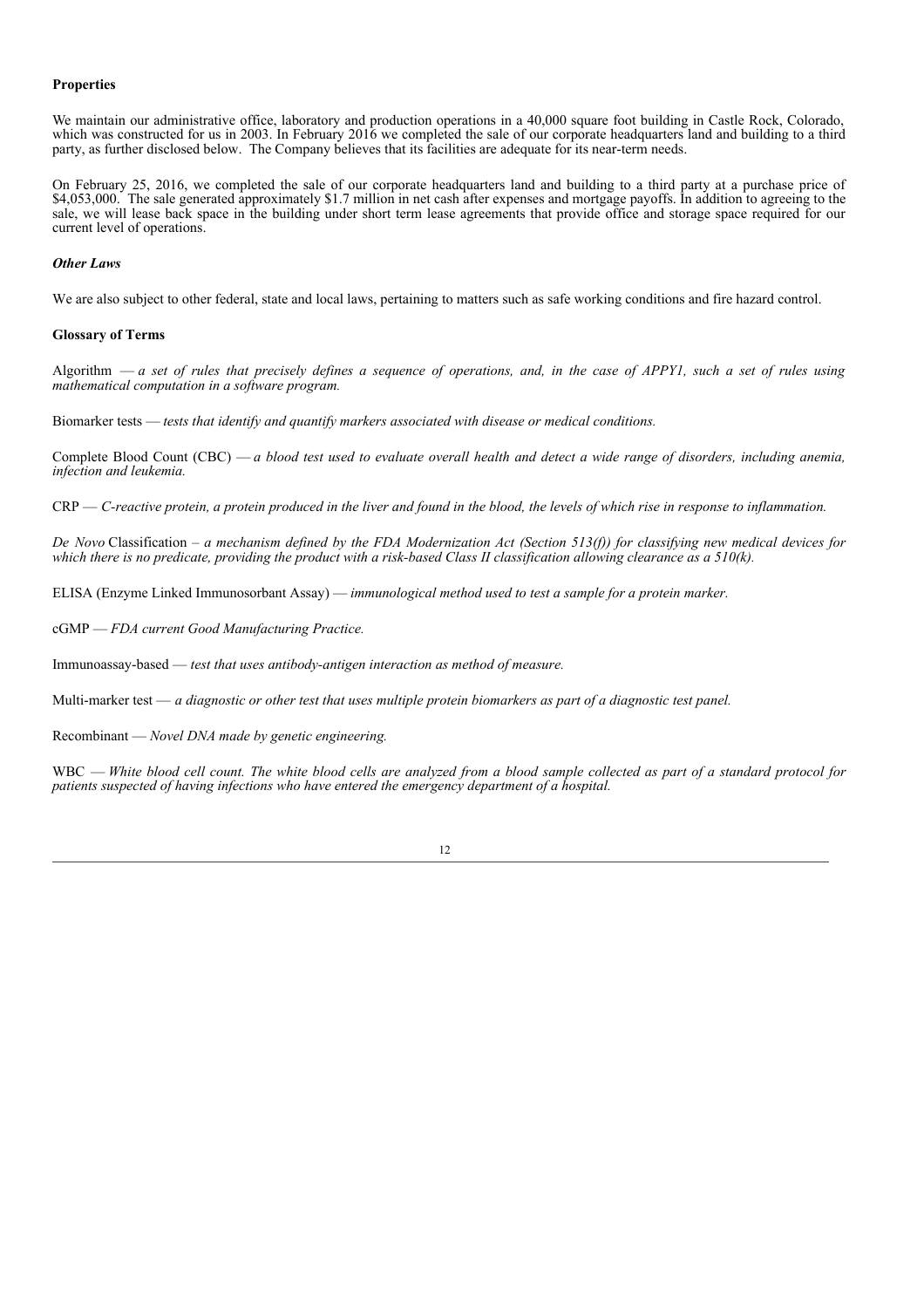### **Corporate Information**

We are located at 1585 S. Perry Street, Castle Rock, CO 80104. Our phone number is (303) 794-2000 and our facsimile number is (303) 798-8332. We currently employ five full-time employees. We believe our relationships with our employees are good. We also regularly use part-time interns and additional temporary and contract personnel depending upon our research and development needs at any given time. We maintain a website at www.venaxis.com.

## **Available Information**

You can access, free of charge, our annual reports on Form 10-K, quarterly reports on Form 10-Q, current reports on Form 8-K, and amendments to these reports as filed with the Securities and Exchange Commission (SEC) under the Securities Exchange Act of 1934, as amended. These documents may also be accessed on our website: www.venaxis.com. These documents are placed on our website as soon as is reasonably practicable after their filing with the SEC. The information contained in, or that can be accessed through, the website is not part of this Annual Report. These documents may also be found at the SEC's website at www.sec.gov.

| ×, | i       |
|----|---------|
|    |         |
|    | ¢<br>۰. |
|    | v<br>۰. |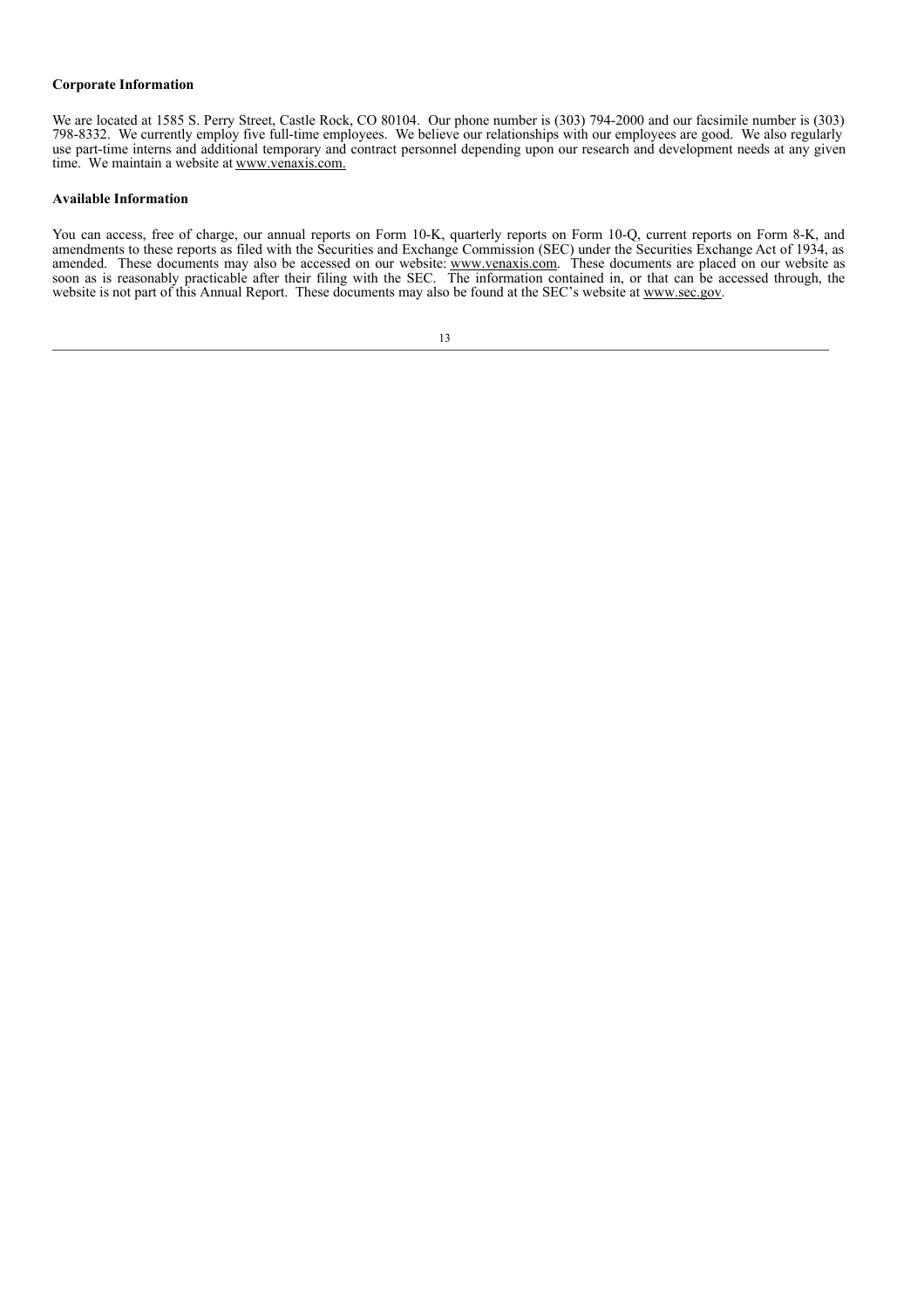# **ITEM 1A. — RISK FACTORS**

If any of the following risks actually occur, they could materially adversely affect our business, financial condition or operating results. *In that case, the trading price of our common stock could decline.*

# **Risks Related to Our Business**

## *We may not be successful in the pursuit of a strategic alternative.*

Following termination of the Strand transactions, management promptly turned its attention to an evaluation of other strategic alternatives available to us. As of February 29, 2016, we have approximately \$17,800,000 in cash, cash equivalents, and investments, and we hope to maintain our NASDAQ Capital Market listing as described below under "Risks Related to our Securities." We may not be successful in identifying and successfully negotiating a transaction with another target company, as merger and acquisition transactions are highly uncertain of success, or obtaining shareholder approval of any such transaction. If we are not able to identify, negotiate and consummate a transaction with another company, we will be unable to continue our business and may need to dissolve.

#### We may be unable to monetize or support our other assets (appendicitis and animal health) on a timely basis or at all, which could distract management's attention from the core pursuit of exploring strategic alternatives, and could have a negative impact on our *financial condition.*

We intend to attempt to monetize the legacy Venaxis appendicitis portfolio and support our animal health assets to maximize liquidity. We may not be successful in such endeavors, could realize less than we anticipate in the disposition or support of such assets, could incur unanticipated costs in such disposition activities and may need to shut down such legacy businesses without realizing any value from such legacy assets. In any such event, our financial condition could be negatively impacted.

### The legacy Venaxis shareholders will likely experience significant dilution of their ownership in any strategic transaction.

We anticipate that any strategic transaction will involve the issuance of our securities, which could have a signification dilutive effect on the percentage ownership of our current shareholders.

### *Advancing on or failure to complete a strategic transaction could likely materially adversely af ect Venaxis.*

Venaxis will be subject to significant costs, including legal, accounting and advisory fees related to any strategic transaction, which must be paid even if a transaction is not ultimately consummated. To date Venaxis has incurred costs of approximately \$1,250,000 associated with the terminated Strand transaction. Venaxis cannot make any assurance that a future strategic transaction will occur on commercially reasonable terms or at all.

## We have not been able to generate sufficient sales of our products in the European Union countries or elsewhere outside of the U.S. *and have commenced the wind down of our European business.*

We obtained CE marking for our *APPY*1 System products in January 2013 and launched commercialization and marketing activities in the EU. Our strategy was to leverage the experience of key opinion leaders in select hospitals in order to generate additional meaningful, multinational field data for *APPY*1 System products and leverage successful data into relationships with distributors in the identified target countries. We had limited initial commercial success in the EU and, following the FDA decision in January 2015, have not been able to grow revenues without FDA clearance. In February 2016 we commenced actions to shut down our business in the EU, including termination of our existing distribution and employment agreements. We may incur costs associated with the wind down of our EU activities.

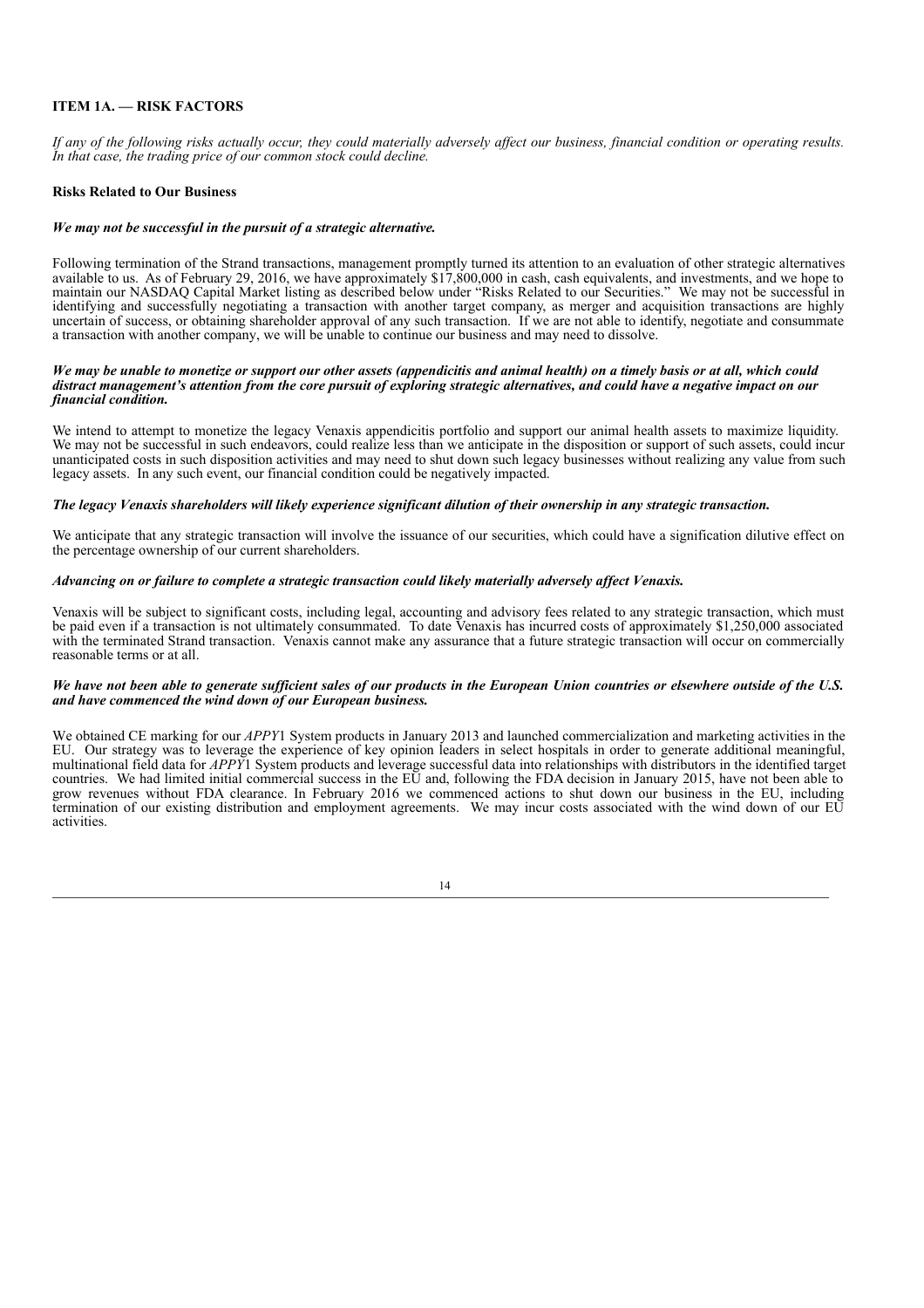## *We may not achieve the anticipated revenue from the out-licensing of our animal health assets.*

In 2012, we entered into an exclusive license agreement with a third party to license all of our animal health assets in return for license fees, milestone and royalty payments. If product development efforts using our animal health assets are not successful in achieving commercial products, we may not receive all anticipated milestone and royalty payments.

## *Our results of operations could be af ected by our royalty payments due to third parties.*

Any revenues from products under development will likely be subject to royalty payments under licensing or similar agreements. Major factors affecting these payments include, but are not limited to:

- coverage decisions by governmental and other third party payors;
- our ability to achieve meaningful sales of our products;
- the achievement of milestones established in our license agreements; and
- our use of the intellectual property licensed in developing the products.

# *We may be unable to retain key employees or recruit additional qualified personnel.*

Following our entry into the Master Agreement with Strand in January 2016, we were focused on trying to consummate the Strand transactions, therefore, we terminated the employment of all of our employees except for our CEO, CFO and a few other finance employees. We need to retain the services of our CEO, Steve Lundy, and our CFO, Jeff McGonegal, as we explore strategic alternatives. Loss of either of these executives could have a significant material adverse effect on us.

# **Risks Related to our Securities**

#### NASDAQ has started the proceedings to delist the Common Stock, and we cannot assure you that if we effect a reverse stock split that we will successfully achieve the requisite minimum bid price for 10 consecutive trading days before any final action is taken by *NASDAQ.*

The trading price of our common stock, no par value ("Common Stock") does not currently meet the \$1.00 minimum bid price required by the NASDAQ Capital Market pursuant to NASDAQ Marketplace Rule 5550(a)(2). As of March 14, 2016, the closing price of our Common Stock was \$0.223 per share. On March 9, 2016, we received a delisting letter from NASDAQ. We have requested an appeal before the NASDAQ Hearings Panel, which will be held on April 21, 2016. There can be no assurance that, if the reverse stock split is approved by shareholders and effectuated by the Board of Directors, that our trading price will exceed the minimum bid price for 10 consecutive trading days before the April 21, 2016 hearing, or that, even if it does, that we will regain compliance with the NASDAQ listing requirements. If the Common Stock is delisted, that could result in negative consequences, such as a limited availability of market quotations for the Common Stock, a determination that the Common Stock is a "penny stock" which would require brokers trading in the Common Stock to adhere to more stringent rules, possibly resulting in a reduced level of trading activity in the secondary trading market for the Common Stock, a limited amount of analyst coverage and a decreased ability to issue additional securities or obtain additional financing in the future.

### We need to effect a reverse stock split to regain our listing on the NASDAQ Capital Market, which may affect the volatility and *liquidity of the Common Stock.*

Our Common Stock, is currently listed on the NASDAQ Capital Market, pending a hearing on the delisting notice we received on March 9, 2016, but the trading price of our Common Stock does not currently meet the \$1.00 per share minimum bid price required by the NASDAQ Capital Market pursuant to NASDAQ Marketplace Rule 5550(a)(2). If approved by shareholders at the Special Shareholders Meeting to be held on March 24, 2016 and effectuated by our board of directors, a reverse stock split would increase the per share trading price by a yet undetermined multiple. The change in share price may affect the volatility and liquidity of our Common Stock, as well as the marketplace's perception of the stock. As a result, the relative price of our Common Stock may decline and/or fluctuate more than in the past, and investors may have trouble converting their investments in the Company into cash effectively.

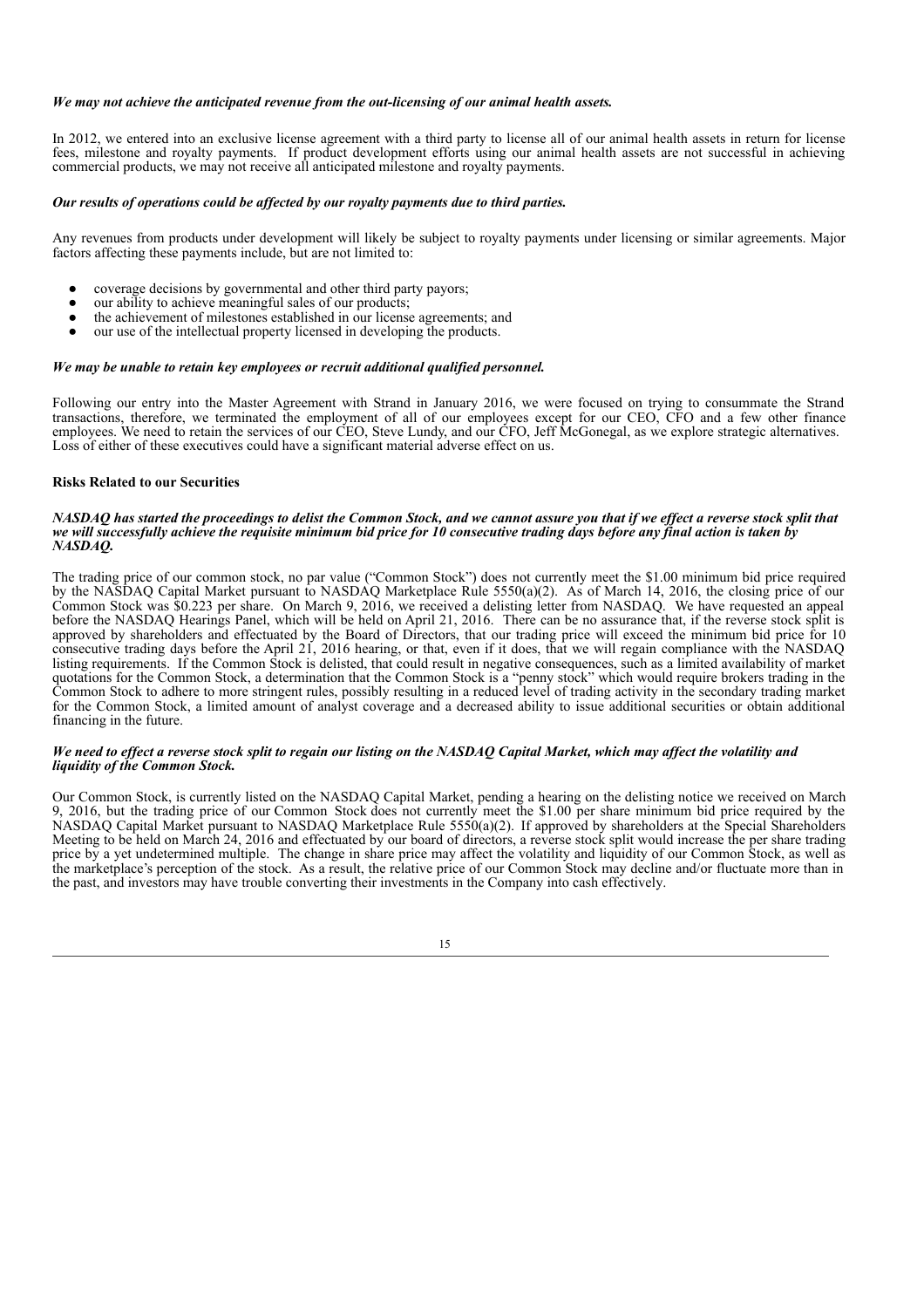#### We require additional capital for future operations and we cannot assure you that capital will be available on reasonable terms, if at *all, or on terms that would not cause substantial dilution to our existing shareholders.*

We have historically needed to raise capital to fund our operating losses including development expenses, which have been significant. Although we have significantly reduced our costs, we expect to continue to incur operating losses in 2016. If we are successful in consummating a strategic transaction we may require additional capital. There can be no assurance that such capital will be available in sufficient amounts or on terms acceptable to us, if at all, especially in light of the state of the current financial markets which could impact the timing, terms and other factors in our attempts to raise capital. Any sale of a substantial number of additional shares may cause dilution to our existing shareholders and could also cause the market price of our common stock to decline.

### We do not anticipate paying any dividends in the foreseeable future and, as a result, our investors' sole source of gain, if any, will *depend on capital appreciation, if any.*

The Company does not intend to declare any dividends on our shares of common stock in the foreseeable future and currently intends to retain any future earnings for funding growth. As a result, investors should not rely on an investment in our securities if they require the investment to produce dividend income. Capital appreciation, if any, of our shares may be investors' sole source of gain for the foreseeable future. Moreover, investors may not be able to resell their shares of our common stock at or above the price they paid for them.

# *Our stock price, like that of many biotechnology companies, is volatile.*

Our common stock is currently traded on the NASDAQ Capital Market, but is subject to delisting. The trading price of our common stock from time to time has fluctuated widely and may be subject to similar volatility in the future. For example in the calendar year ended December 31, 2015, our common stock traded as low as \$.27 and as high as \$2.04. In the calendar year ended December 31, 2014, our common stock traded as low as \$1.19 and as high as \$3.29. The trading price of our common stock in the future may be affected by a number of factors, including events described in these "Risk Factors." In recent years, broad stock market indices, in general, and smaller capitalization companies, in particular, have experienced substantial price fluctuations. In a volatile market, we may experience wide fluctuations in the market price of our common stock. These fluctuations may have a negative effect on the market price of our common stock. In the past, following periods of volatility in the market price of a company's securities, securities class action litigation has often been instituted. A securities class action suit against us could result in substantial costs, potential liabilities and the diversion of management's attention and resources, and could have a material adverse effect on our financial condition.

#### As a public company we are subject to complex legal and accounting requirements that require us to incur substantial expenses, and our financial controls and procedures may not be sufficient to ensure timely and reliable reporting of financial information, which, as *a public company, could materially harm our stock price and listing on the NASDAQ Capital Market.*

As a public company, we are subject to numerous legal and accounting requirements that do not apply to private companies. The cost of compliance with many of these requirements is substantial, not only in absolute terms but, more importantly, in relation to the overall scope of the operations of a small company. Failure to comply with these requirements can have numerous adverse consequences including, but not limited to, our inability to file required periodic reports on a timely basis, loss of market confidence, delisting of our securities and/or governmental or private actions against us. We cannot assure you that we will be able to comply with all of these requirements or that the cost of such compliance will not prove to be a substantial competitive disadvantage vis-а-vis our privately held and larger public competitors.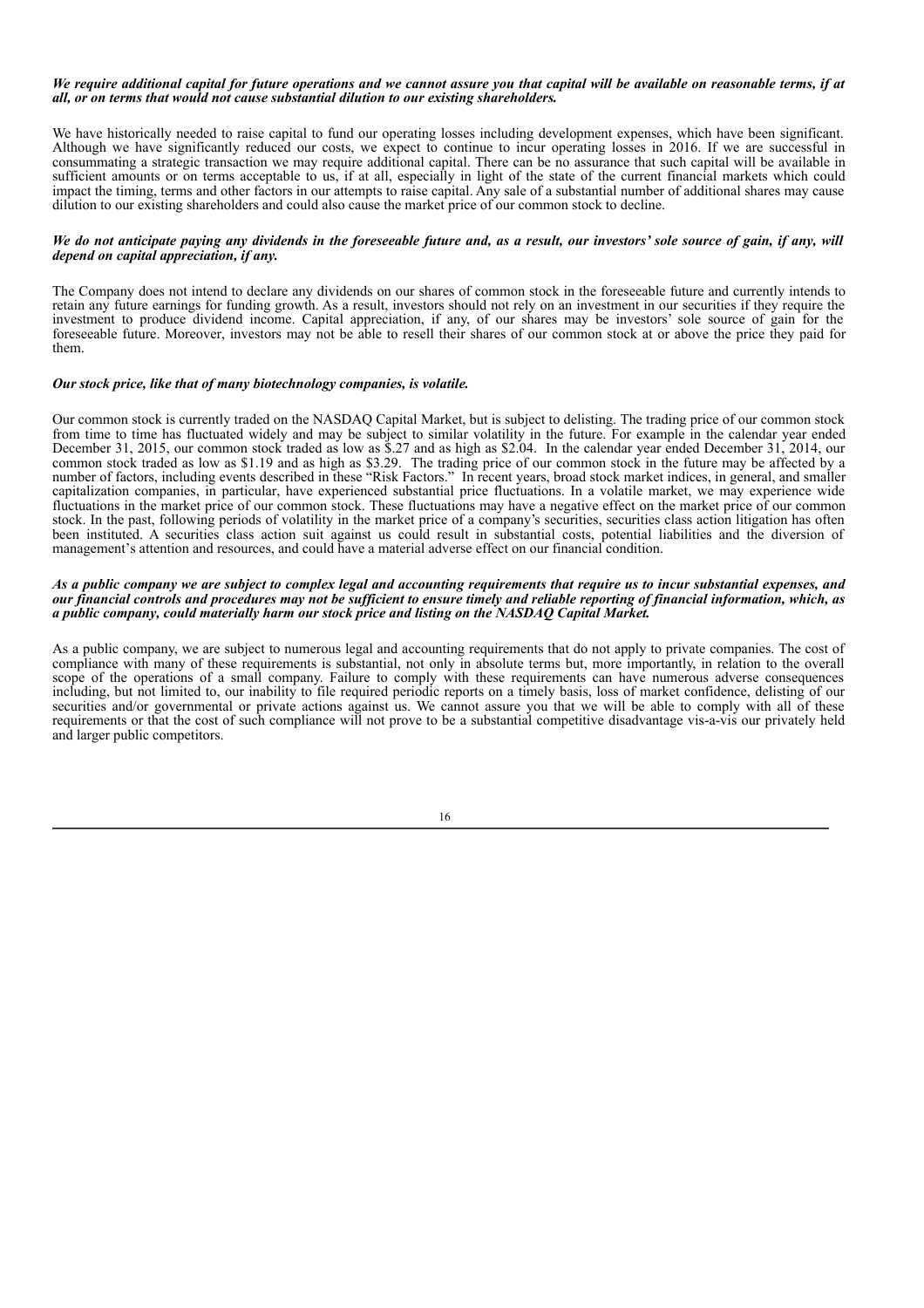The Sarbanes-Oxley Act of 2002 ("Sarbanes-Oxley") requires, among other things, that we maintain effective internal controls over financial reporting and disclosure controls and procedures. In particular, we must perform system and process evaluation and testing of our internal control over financial reporting to allow management to report on the effectiveness of our internal control over financial reporting, as required by Section 404 of Sarbanes-Oxley. Our compliance with Section 404 of Sarbanes-Oxley requires that we incur substantial accounting expense and expend significant management efforts. The effectiveness of our controls and procedures may in the future be limited by a variety of factors, including:

- faulty human judgment and simple errors, omissions or mistakes;
- fraudulent action of an individual or collusion of two or more people;
- inappropriate management override of procedures; and
- · the possibility that any enhancements to controls and procedures may still not be adequate to assure timely and accurate financial information.

If we are not able to comply with the requirements of Section 404 in a timely manner, or if we, or our independent registered public accounting firm, identify deficiencies in our internal control over financial reporting that are deemed to be material weaknesses, we may be subject to NASDAQ delisting, investigations by the SEC and civil or criminal sanctions.

Our ability to successfully implement our business plan and comply with Section 404 requires us to be able to prepare timely and accurate financial statements. We expect that we will need to continue to improve existing, and implement new operational, financial and accounting systems, procedures and controls to manage our business effectively.

Any delay in the implementation of, or disruption in the transition to, new or enhanced systems, procedures or controls may cause our operations to suffer, and we may be unable to conclude that our internal control over financial reporting is effective as required under Section 404 of Sarbanes-Oxley. If we are unable to complete the required Section 404 assessment as to the adequacy of our internal control over financial reporting, or if we fail to maintain or implement adequate controls, our ability to obtain additional financing could be impaired. In addition, investors could lose confidence in the reliability of our internal control over financial reporting and in the accuracy of our periodic reports filed under the Exchange Act. A lack of investor confidence in the reliability and accuracy of our public reporting could cause our stock price to decline.

# **Risks Relating to Our Intellectual Property**

### Our competitive position is contingent upon the production of our intellectual property and we may not be able to withstand challenges *to our intellectual property rights.*

We rely on our intellectual property, including our issued and applied for patents and our licenses, as the foundation of our business. If our intellectual property rights are challenged, no assurances can be given that our patents or licenses will survive claims alleging invalidity or infringement on other patents or licenses. Additionally, disputes may arise regarding inventorship of our intellectual property. There also could be existing patents of which we are unaware that our products may be infringing upon. As the number of participants in the market grows, the possibility of patent infringement claims against us increases. It is difficult, if not impossible, to determine how such disputes would be resolved. Furthermore, because of the substantial amount of discovery required in connection with patent litigation, there is a risk that some of our confidential information could be required to be publicly disclosed. In addition, during the course of patent litigation, there could be public announcements of the results of hearings, motions or other interim proceedings or developments in the litigation. Any litigation claims against us may cause us to incur substantial costs and could place a significant strain upon our financial resources, divert the attention of management or restrict our core business or result in the public disclosure of confidential information. The occurrence of any of the foregoing could materially impact our business.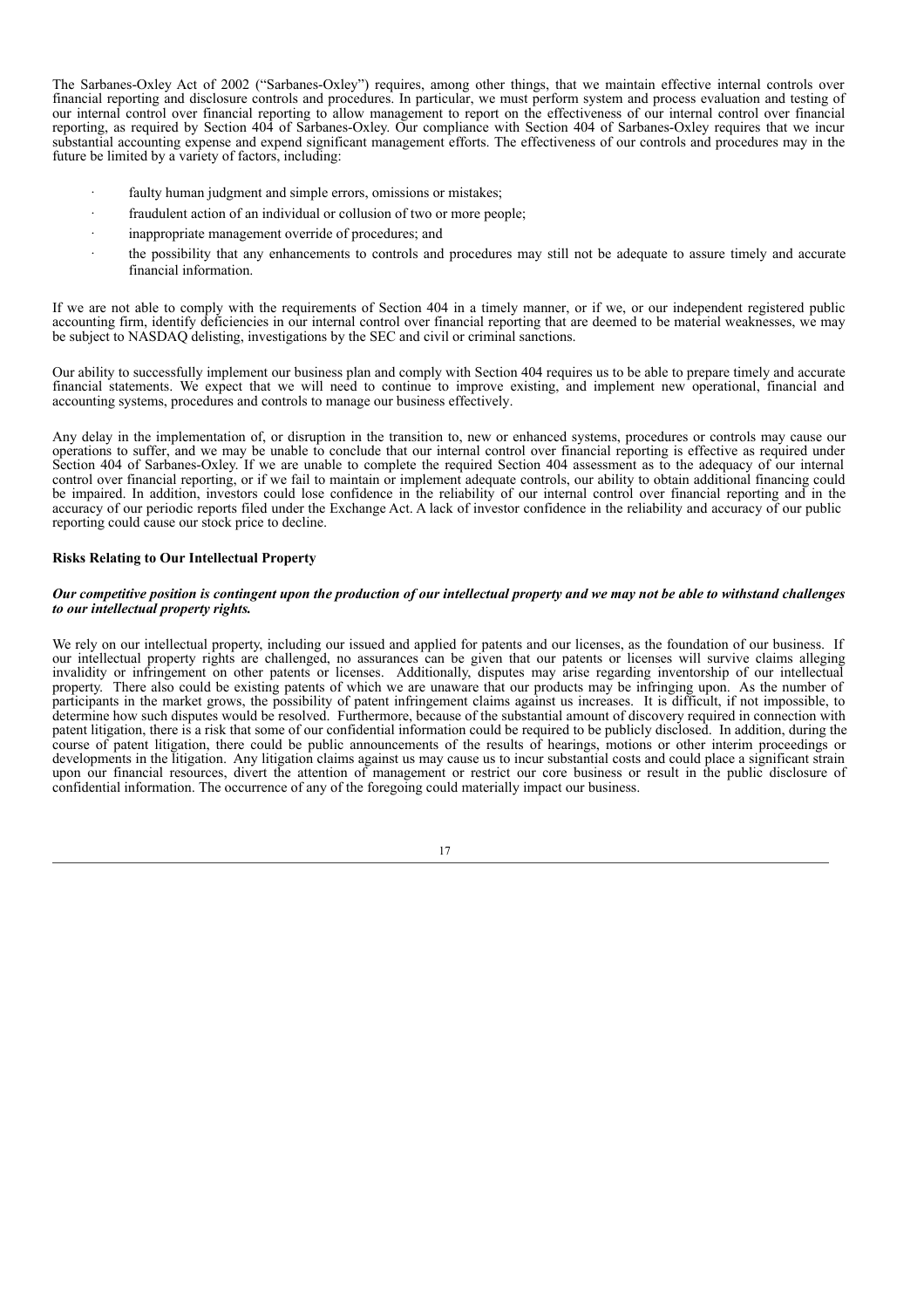#### We may incur substantial costs as a result of litigation or other proceedings relating to patents and other intellectual property rights, *and we may be unable to protect our rights to, or use of, our technology.*

Some or all of our patent applications may not issue as patents, or the claims of any issued patents may not afford meaningful protection for our technologies or products. In addition, patents issued to us or our licensors, if any, may be challenged and subsequently narrowed, invalidated or circumvented. Patent litigation is widespread in the biotechnology industry and could harm our business. Litigation might be necessary to protect our patent position or to determine the scope and validity of third party proprietary rights.

If we choose to go to court to stop someone else from using the inventions claimed in our patents, that individual or company would have the right to ask the court to rule that such patents are invalid or should not be enforced against that third party. These lawsuits are expensive and we may not have the required resources to pursue such litigation or to protect our patent rights. In addition, there is a risk that the court will decide that these patents are not valid and that we do not have the right to stop the other party from using the inventions. There is also the risk that, even if the validity of these patents is upheld, the court will refuse to stop the other party on the ground that such other party's activities do not infringe our rights in these patents.

Furthermore, a third party may claim that we are using inventions covered by the third party's patent rights and may go to court to stop us from engaging in our normal operations and activities, including making or selling our product candidates. These lawsuits are costly and could affect our results of operations and divert the attention of managerial and technical personnel. There is a risk that a court would decide that we are infringing the third party's patents and would order us to stop the activities covered by the patents. In addition, there is a risk that a court will order us to pay the other party treble damages for having violated the other party's patents. The biotechnology industry has produced a proliferation of patents, and it is not always clear to industry participants, including us, which patents cover various types of products or methods of use. The coverage of patents is subject to interpretation by the courts, and the interpretation is not always uniform. If we are sued for patent infringement, we would need to demonstrate that our products or methods of use either do not infringe the claims of the relevant patent or that the patent claims are invalid, and we may not be able to do this. Proving invalidity in the United Sates, in particular, is difficult because it requires a showing of clear and convincing evidence to overcome the presumption of validity enjoyed by issued patents.

Because some patent applications in the United States may be maintained in secrecy until the patents are issued, patent applications in the United States and many foreign jurisdictions are typically not published until eighteen months after filing, and publications in the scientific literature often lag behind actual discoveries, we cannot be certain that others have not filed patent applications for technology covered by our issued patents or our pending applications or that we were the first to invent the technology. Our competitors may have filed, and may in the future file, patent applications covering technology similar to ours. Any such patent application may have priority over our patent applications and could further require us to obtain rights to issued patents covering such technologies. If another party has filed a U.S. patent application on inventions similar to ours, we may have to participate in an interference or other proceeding in the U.S. Patent and Trademark Office, or the PTO, or a court to determine priority of invention in the United States. The costs of these proceedings could be substantial, and it is possible that such efforts would be unsuccessful, resulting in a loss of our U.S. patent position with respect to such inventions.

Some of our competitors may be able to sustain the costs of complex patent litigation more effectively than we can because they have substantially greater resources. In addition, any uncertainties resulting from the initiation and continuation of any litigation could have a material adverse effect on our ability to raise the funds necessary to continue our operations.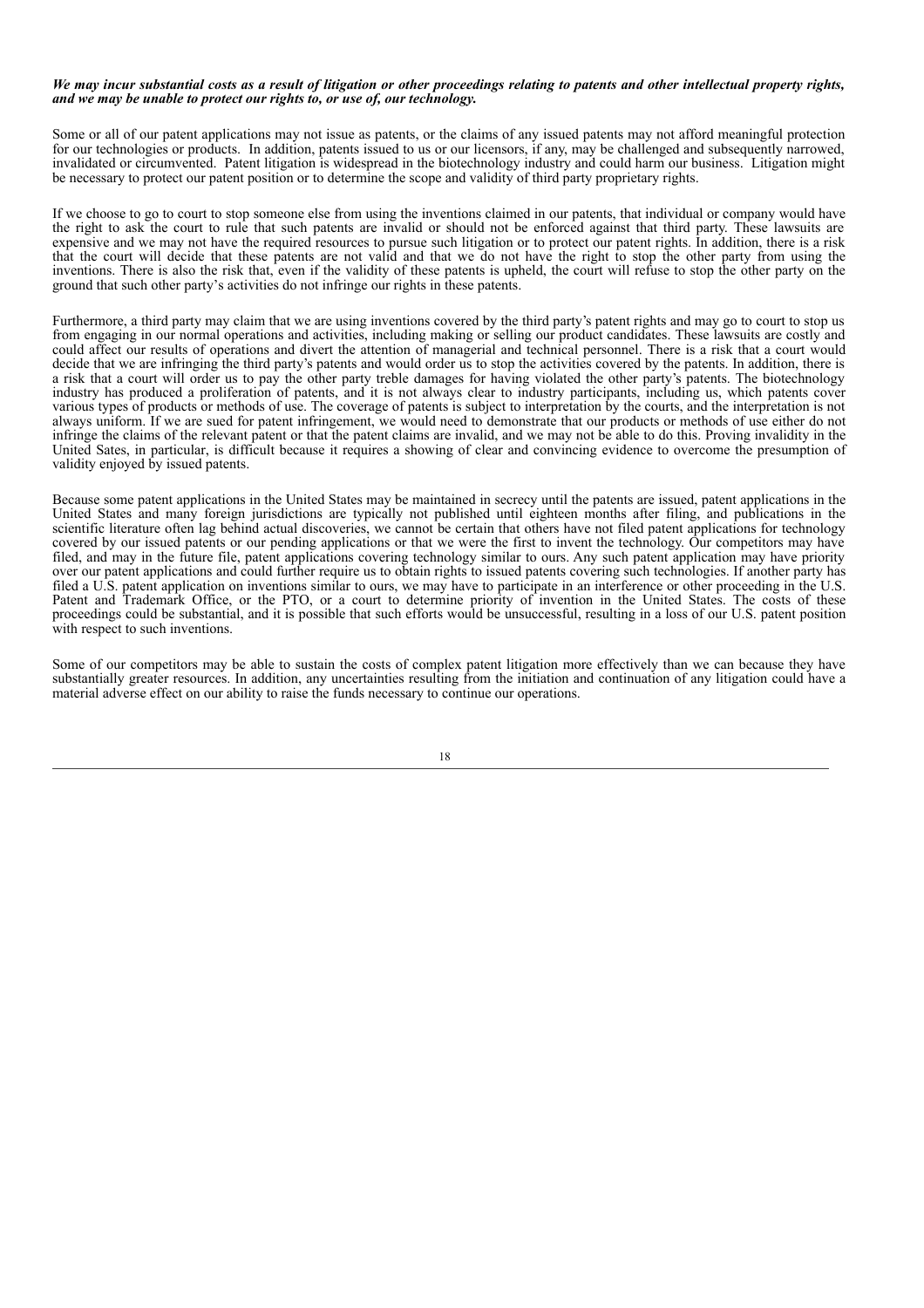#### Obtaining and maintaining our patent protection depends upon compliance with various procedural, document submissions, fee payment and other requirements imposed by governmental patent agencies, and our patent protection could be reduced or eliminated *for non-compliance with these requirements.*

The PTO and various foreign governmental patent agencies require compliance with a number of procedural, documentary, fee payment and other provisions during the patent prosecution process. There are situations in which noncompliance can result in abandonment or lapse of a patent or patent application, resulting in partial or complete loss of patent rights in the relevant jurisdiction. In such an event, competitors might be able to enter the market earlier than would otherwise have been the case.

### Our failure to secure trademark registrations could adversely affect our ability to market our product candidates and our business.

Our trademark applications in the United States and any other jurisdiction where we may file, when filed, may not be allowed for registration, and our registered trademarks may not be maintained or enforced. During trademark registration proceedings, we may receive rejections. Although we are given an opportunity to respond to those rejections, we may be unable to overcome such rejections. In addition, in the PTO and in comparable agencies in many foreign jurisdictions, third parties are given an opportunity to oppose pending trademark applications and to seek to cancel registered trademarks. Opposition or cancellation proceedings may be filed against our applications or registrations, and our applications or registrations may not survive such proceedings. Failure to secure such trademark registrations in the United States and in foreign jurisdictions could adversely affect our ability to market our product candidates and our business.

#### Confidentiality agreements with employees and others may not adequately prevent disclosure of our trade secrets and other proprietary information and may not adequately protect our intellectual property, which could impede our ability to compete.

Because we operate in the highly technical field of biotechnology we rely in part on trade secret protection in order to protect our proprietary trade secrets and unpatented know-how. However, trade secrets are difficult to protect, and we cannot be certain that others will not develop the same or similar technologies on their own. We have taken steps, including entering into confidentiality agreements with all of our employees, consultants and corporate partners, to protect our trade secrets and unpatented know-how. These agreements generally require that the other party keep confidential and not disclose to third parties all confidential information developed by the party or made known to the party by us during the course of the party's relationship with us. We also typically obtain agreements from these parties which provide that inventions conceived by the party in the course of rendering services to us will be our exclusive property. However, these agreements may not be honored and may not effectively assign intellectual property rights to us. Enforcing a claim that a party illegally obtained and is using our trade secrets or know-how is difficult, expensive and time consuming, and the outcome is unpredictable. In addition, courts outside the United States may be less willing to protect trade secrets or know-how. The failure to obtain or maintain trade secret protection could adversely affect our competitive position.

# We may be subject to claims that our employees have wrongfully used or disclosed alleged trade secrets of their former employers.

As is common in the biotechnology and pharmaceutical industry, we employ individuals who were previously employed at other biotechnology or pharmaceutical companies, including our competitors or potential competitors. Although no claims against us are currently pending, we may be subject to claims that these employees or we have inadvertently or otherwise used or disclosed trade secrets or other proprietary information of their former employers. Litigation may be necessary to defend against these claims. Even if we are successful in defending against these claims, litigation could result in substantial costs and be a distraction to management.

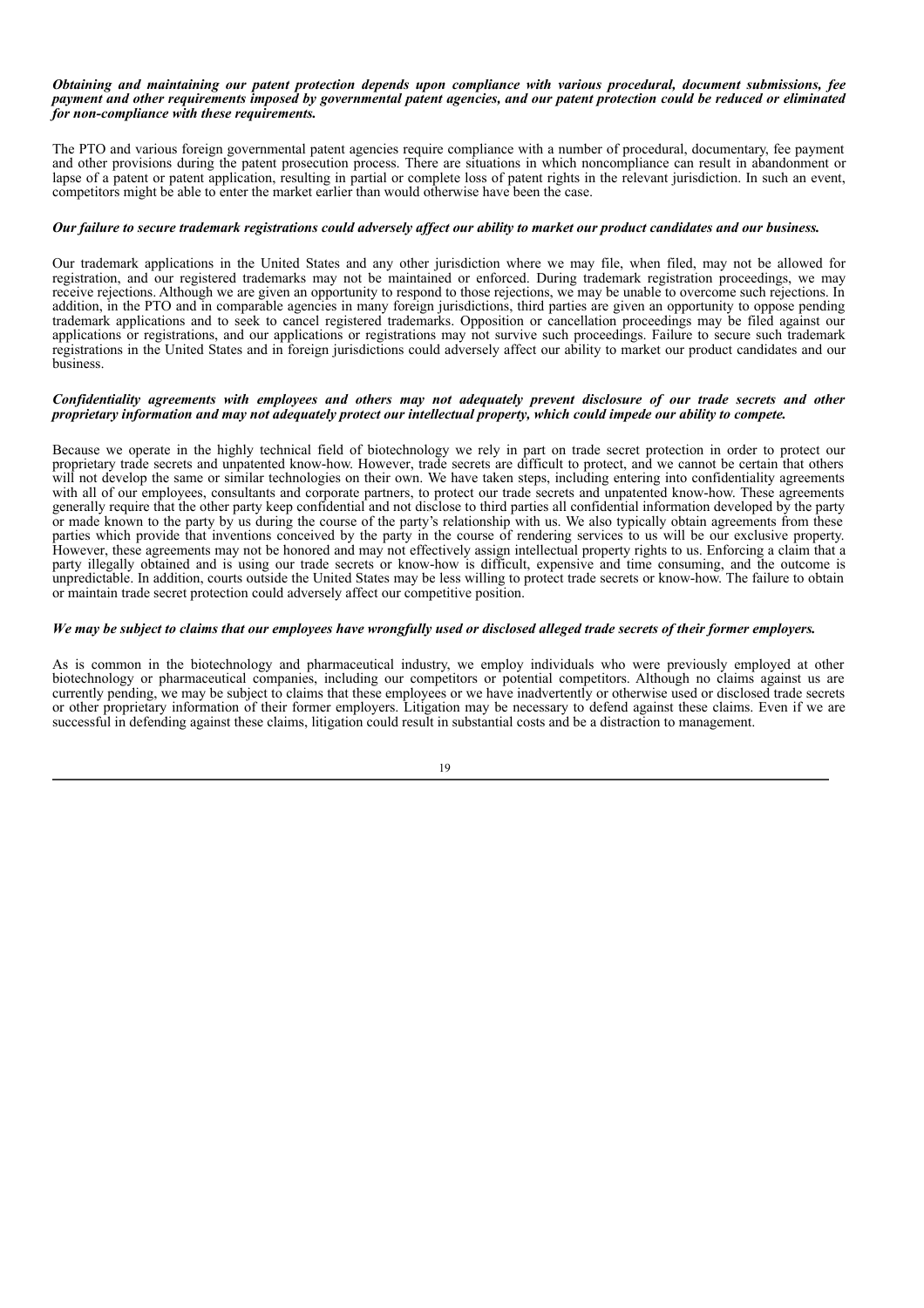#### *We may not be able to adequately protect our intellectual property outside of the United States.*

The laws in some of those countries may not provide protection for our trade secrets and intellectual property. If our trade secrets or intellectual property are misappropriated in those countries, we may be without adequate remedies to address the issue. Additionally, we also rely on confidentiality and assignment of invention agreements to protect our intellectual property. These agreements provide for contractual remedies in the event of misappropriation. We do not know to what extent, if any, these agreements and any remedies for their breach, will be enforced by a foreign or domestic court. In the event our intellectual property is misappropriated or infringed upon and an adequate remedy is not available, our future prospects will greatly diminish.

Additionally, prosecuting and maintaining intellectual property (particularly patent) rights are very costly endeavors. We do not know whether legal and government fees will increase substantially and therefore are unable to predict whether cost may factor into our intellectual property strategy.

## **ITEM 1B. UNRESOLVED STAFF COMMENTS.**

None.

# **ITEM 2. PROPERTIES.**

During 2015, we maintained our administrative office, laboratory and production operations in a 40,000 square foot building in Castle Rock, Colorado, which was constructed for us in 2003. In February 2016 we completed the sale of our corporate headquarters, land and building, to a third party at a purchase price of \$4,053,000. The sale generated approximately \$1.7 million in net cash after expenses and mortgage payoffs. In addition to agreeing to the sale, we will lease back space in the building under short term lease agreements that provide office and storage space required for our current level of operations. The Company believes that its leased facilities are adequate for its near-term needs.

Prior to the February 2016 sale of our corporate headquarters, we owned the property subject to a mortgage with an outstanding balance of approximately \$1,998,000 at December 31, 2015, payable in monthly installments of approximately \$20,600 and bearing interest at an approximate average rate of 4.9%. The mortgage was repaid in full with proceeds from the sale.

# **ITEM 3. LEGAL PROCEEDINGS.**

On January 7, 2015, Venaxis received a complaint, captioned Dr. John F. Bealer, a resident of Arapahoe County, individually v. Venaxis, Inc., a Colorado corporation, Case No. 2015CV30022. This action was filed in the Arapahoe County District Court and subsequently transferred to Douglas County District Court. The complaint includes allegations of breach of contract pertaining to the Assignment and Consulting Agreement between Venaxis and Dr. Bealer. Venaxis believed that the allegations in the complaint were without merit and vigorously defended against these claims. In December 2015, the parties to the litigation settled the litigation, without any admission of liability, with payment of an undisclosed sum to Dr. Bealer. In connection with the settlement the Bealer Agreement was terminated.

On February 2, 2015, a putative class action complaint was filed against Venaxis and two of its current officers in the United States District Court for the District of Colorado. The action is captioned Boldt v. Venaxis, Inc., et al., District of Colorado Case No.: 1:15-cv-00-222 ("Boldt Action"). The plaintiff in the Boldt Action alleged violation of Sections 10(b) and 20(a) of the Securities Exchange Act of 1934, and SEC Rule 10b-5. The Boldt Action plaintiff purported to represent a class of persons who purchased Venaxis' publicly traded securities between March 13, 2014, and January 28, 2015. The Boldt Action plaintiff alleged that Venaxis made false and/or misleading statements regarding *APPY*1. Based on a review of the complaint, Venaxis believes that the allegations are without merit. On August 7, 2015, the Plaintiffs in the Boldt Action filed a Notice of Voluntary Dismissal Without Prejudice and thereupon the case was dismissed.

We are not a party to any other legal proceedings, the adverse outcome of which would, in our management's opinion, have a material adverse effect on our business, financial condition and results of operations.

# **ITEM 4. MINE SAFETY DISCLOSURES.**

Not applicable.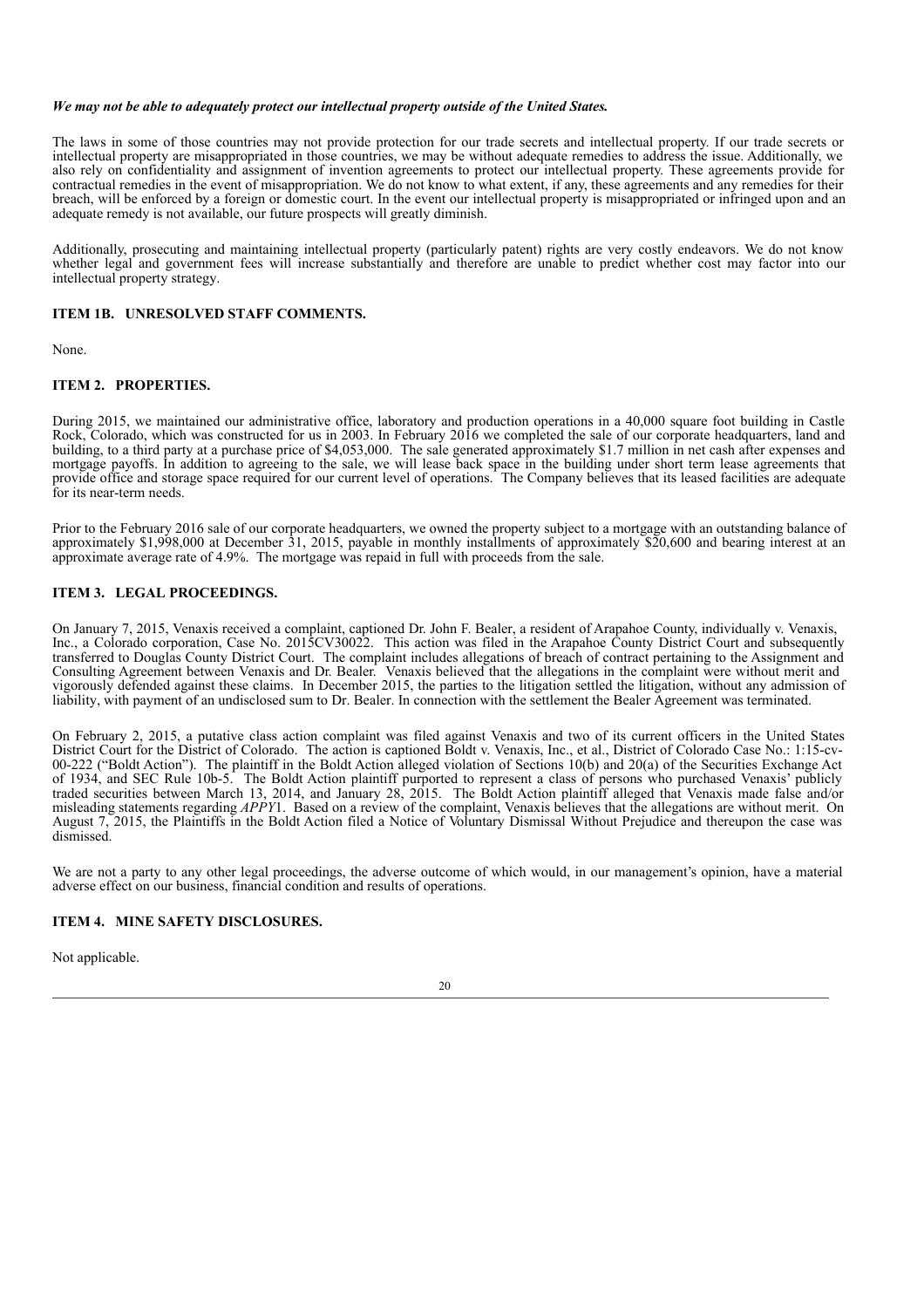# **PART II**

# **ITEM 5. MARKET FOR REGISTRANT'S COMMON EQUITY, RELATED STOCKHOLDER MATTERS AND ISSUER PURCHASES OF EQUITY SECURITIES.**

#### **Market Information**

Our common stock began trading on the Nasdaq Capital Market under the symbol "APPY" as of August 28, 2007. The following table sets forth, for the periods indicated, the high and low closing prices of our shares, on a post-split basis, as reported by www.Nasdaq.com.

| <b>Ouarter</b> ended |     | High               |     | Low  |
|----------------------|-----|--------------------|-----|------|
|                      |     |                    |     |      |
| March 31, 2014       | S   | 3.29S              |     | 2.27 |
| June 30, 2014        | \$  | 2.77 \$            |     | 1.88 |
| September 30, 2014   | S   | 2.36 <sup>°</sup>  |     | 1.58 |
| December 31, 2014    | \$  | 1.85S              |     | 1.19 |
| March 31, 2015       | S   | $2.04 \text{ } $s$ |     | 0.43 |
| June 30, 2015        | S   | 0.70 <sup>5</sup>  |     | 0.44 |
| September 30, 2015   | \$. | $0.46 \text{ }$ \$ |     | 0.31 |
| December 31, 2015    | \$  | 0.35               | - S | 0.27 |

As of March 17, 2016 we had approximately 945 holders of record (excluding an indeterminable number of stockholders whose shares are held in street or "nominee" name) of our common stock.

The closing price of our common stock on March 17, 2016 was \$0.28 per share.

During the last two fiscal years we have not paid any dividend on any class of equity securities. We anticipate that for the foreseeable future all earnings will be retained for use in our business and no cash dividends will be paid to stockholders. Any payment of cash dividends in the future on the Company's common stock will be dependent upon our financial condition, results of operations, current and anticipated cash requirements, plans for expansion, as well as other factors that the Board of Directors deems relevant.

#### **Securities Authorized under Equity Compensation Plans Information**

The Company currently has one equity compensation plan. The 2002 Stock Incentive Plan, as amended (the Plan) was approved by the Board of Directors and adopted by the stockholders in 2002 and is used for plan-based awards for officers, other employees, consultants, advisors and non-employee directors. The Plan was amended and restated on June 1, 2007 and further amended on June 9, 2008, November 20, 2009, November 22, 2010, July 8, 2011, May 22, 2012, December 11, 2012, June 11, 2013, June 25, 2014, and September 1, 2015 primarily to increase the number of shares available for awards under the Plan, with the most recent increase to 5,673,127 shares, as approved by the shareholders.

| I | × |
|---|---|
|   |   |
|   |   |
|   |   |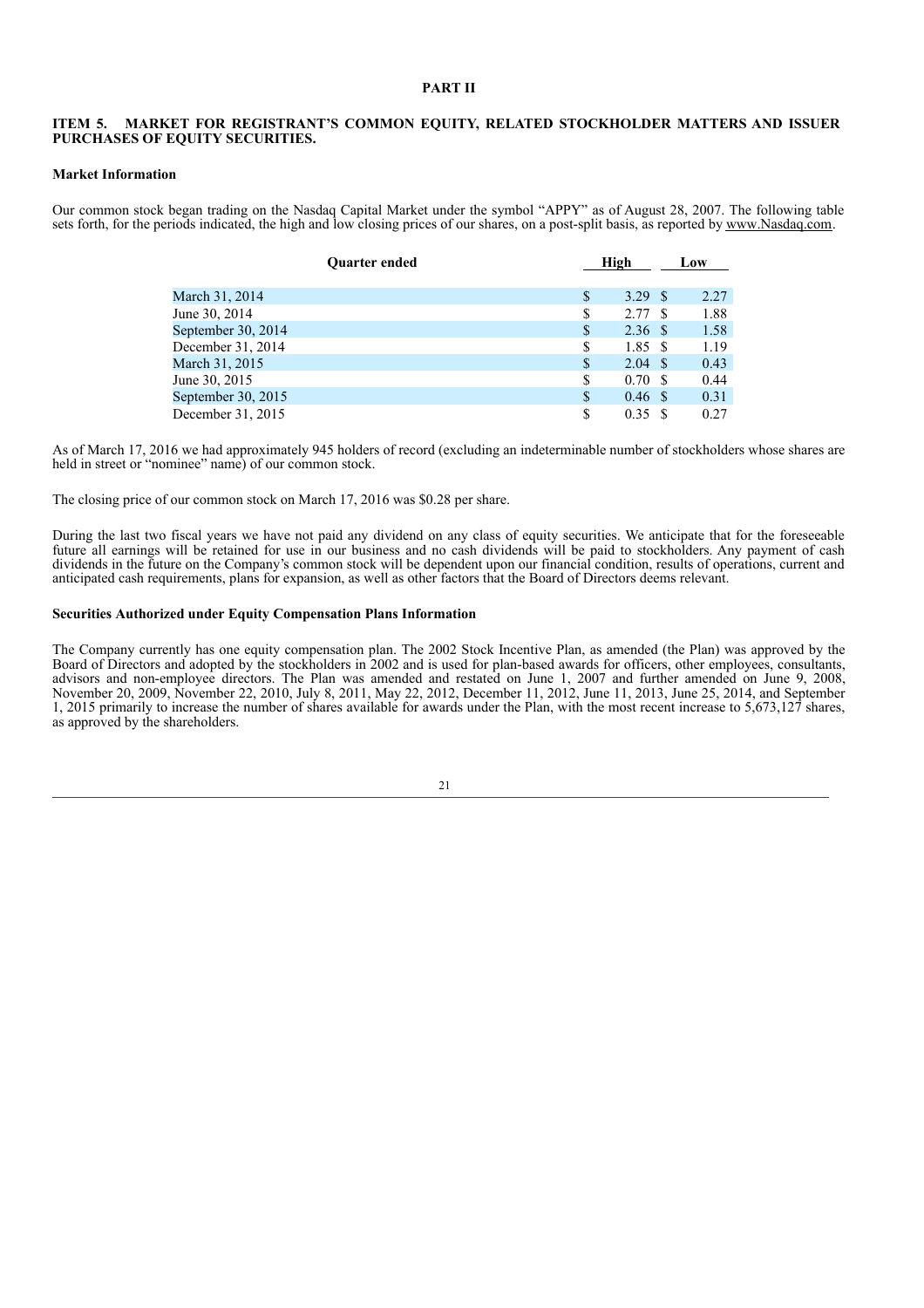The following table provides information about the Company's common stock that may be issued upon the exercise of options and rights under the Plan as of December 31, 2015:

| <b>Plan Category</b>                                          | Number of<br>securities to<br>be issued<br>upon<br>exercise of<br>outstanding<br>options | Weighted<br>average<br>exercise price<br>0Ť<br>outstanding<br>options | Number of<br>securities<br>remaining<br>available<br>for future<br>issuance |  |
|---------------------------------------------------------------|------------------------------------------------------------------------------------------|-----------------------------------------------------------------------|-----------------------------------------------------------------------------|--|
| Equity compensation plans approved                            |                                                                                          |                                                                       |                                                                             |  |
| by security holders                                           | 2,659,967 \$                                                                             | 4.42                                                                  | 3,013,160                                                                   |  |
| Equity compensation plans not<br>approved by security holders |                                                                                          |                                                                       |                                                                             |  |
| Total                                                         | 2.659.967                                                                                | -S<br>4.42                                                            | 3.013.160                                                                   |  |

# **Recent Sales of Unregistered Securities**

None.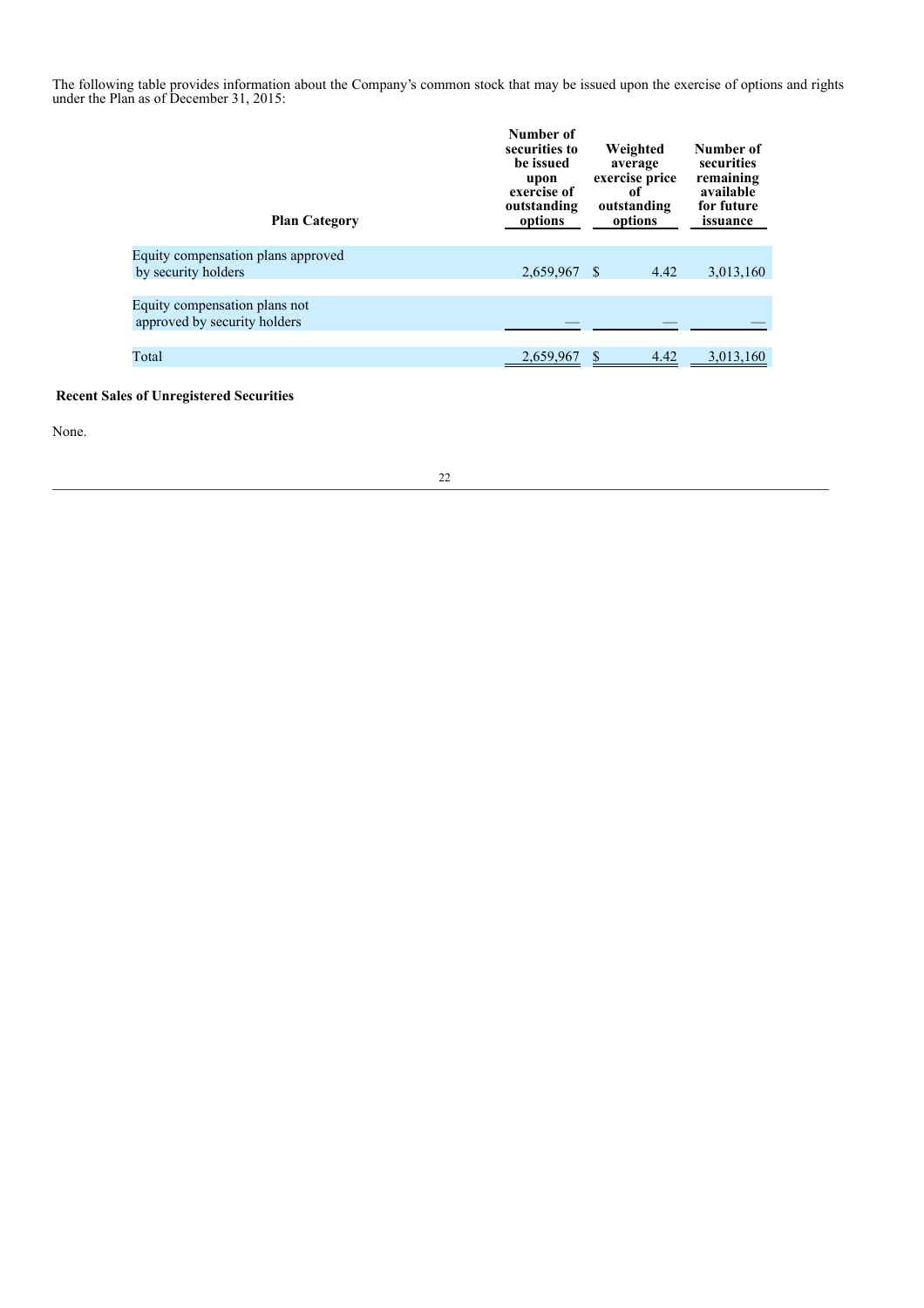# **ITEM 6. SELECTED FINANCIAL DATA.**

|                                           | For the Years Ended December 31, |             |  |                |  |              |  |                  |  |                |
|-------------------------------------------|----------------------------------|-------------|--|----------------|--|--------------|--|------------------|--|----------------|
|                                           | 2015                             |             |  | 2014           |  | 2013         |  | 2012             |  | 2011           |
| Summary Statement of Operations<br>Items: |                                  |             |  |                |  |              |  |                  |  |                |
| Total revenues                            |                                  | 101,000     |  | 167,000        |  | 56,000       |  | 42,000           |  | 219,000        |
| Net loss                                  |                                  | (8,758,000) |  | (10, 443, 000) |  | (12,149,000) |  | $(9,212,000)$ \$ |  | (10, 214, 000) |
| Basic and diluted loss per share          |                                  | $(0.28)$ \$ |  | $(0.36)$ \$    |  | $(0.72)$ \$  |  | $(1.84)$ \$      |  | (7.61)         |
| Weighted average shares Outstanding       |                                  | 30,990,029  |  | 28,632,677     |  | 16,948,901   |  | 4.996.827        |  | 1,341,379      |

|                                    | As of December 31, |            |      |            |      |            |      |            |  |           |
|------------------------------------|--------------------|------------|------|------------|------|------------|------|------------|--|-----------|
|                                    | 2015               |            | 2014 |            | 2013 |            | 2012 |            |  | 2011      |
| Summary Balance Sheet Information: |                    |            |      |            |      |            |      |            |  |           |
| Current assets                     |                    | 16,412,000 |      | 24,896,000 |      | 14,761,000 |      | 12,528,000 |  | 4,321,000 |
| Total assets                       |                    | 20,862,000 |      | 28,724,000 |      | 18,640,000 |      | 16,615,000 |  | 8,728,000 |
| Long term liabilities              |                    | 3.001.000  | S    | 3.257,000  |      | 3,441,000  |      | 1,845,000  |  | 2,830,000 |
| Total liabilities                  |                    | 4.792.000  |      | 5,039,000  |      | 5,690,000  |      | 5.924.000  |  | 4,902,000 |
| Equity                             |                    | 16,071,000 | S    | 23,685,000 |      | 12,950,000 |      | 10,691,000 |  | 3,826,000 |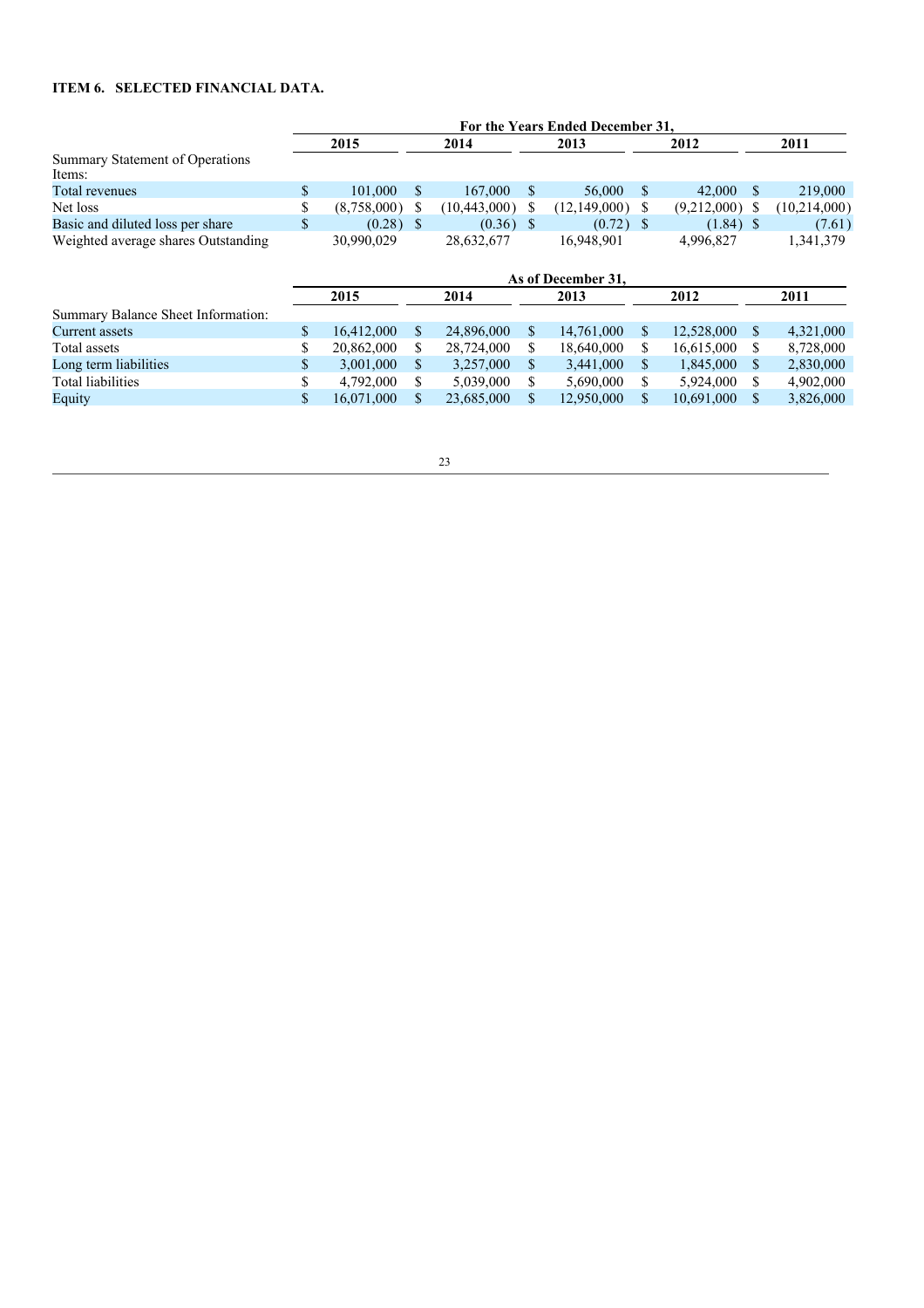# **ITEM 7. MANAGEMENT'S DISCUSSION AND ANALYSIS OF FINANCIAL CONDITION AND RESULTS OF OPERATIONS.**

The discussion and analysis below includes certain forward-looking statements that are subject to risks, uncertainties and other factors, as described in "Risk Factors" and elsewhere in this Annual Report on Form 10-K, that could cause our actual growth, results of operations, performance, financial position and business prospects and opportunities for this fiscal year and the periods that follow to differ materially from those expressed in, or implied by, those forward-looking statements.

# **RESULTS OF OPERATIONS**

# **Management's plans and basis of presentation**

The Company has experienced recurring losses and negative cash flows from operations. At December 31, 2015, the Company had approximate balances of cash and liquid investments of \$16,160,000, working capital of \$14,621,000, total stockholders' equity of \$16,071,000 and an accumulated deficit of \$105,582,000. To date, the Company has in large part relied on equity financing to fund its operations.

The Company expects to continue to incur losses from operations for the near-term and these losses could be significant as professional and other associated expenses in connection with the terminated Strand transactions, any new strategic alternative expenses, appendicitis portfolio related expenses, public company and administrative related expenses are incurred. The Company believes that its current working capital position will be sufficient to meet our estimated cash needs into early 2017. The Company is closely monitoring its cash balances, cash needs and expense levels.

Following the recent termination of the Strand transaction, the Company has begun evaluating potential strategic alternatives. The Company expects in the near term to establish the primary criteria it will consider as it evaluates its next steps and strategic path forward with the goal of maximizing value for its shareholders. As a result of the current market trends and uncertainties, and the impact on many companies, management believes that there may currently be attractive opportunities available to the Company.

Management's strategic assessment includes the following potential options:

- exploring other possible strategic options available to the Company following termination of the Strand transactions;
- Evaluating options to monetize, partner or license the Company's appendicitis product portfolio;
- · continuing to explore prospective partnering or licensing opportunities with complementary opportunities and technologies; and
	- continuing to implement cost control initiatives to conserve cash.

As part of the Company's process to identify possible strategic partners, several targets were identified that the Company assessed as possibly having a business model that could be interested in discussions with Venaxis for possibly acquiring or licensing the appendicitis assets. Venaxis has made initial contact with several of these parties to gauge their interest level, which initially is more focused on the *APPY*2 development assets. Management believes that the estimated potential market for an appendicitis test continues to be significant. If Venaxis is unable to locate a new strategic target, a partner or other third-party interested in advancing development and commercial activities of the Venaxis appendicitis portfolio, the capitalized costs on the Company's balance sheet, totaling approximately \$508,000, as of December 31, 2015 for the acute appendicitis patents may be deemed impaired.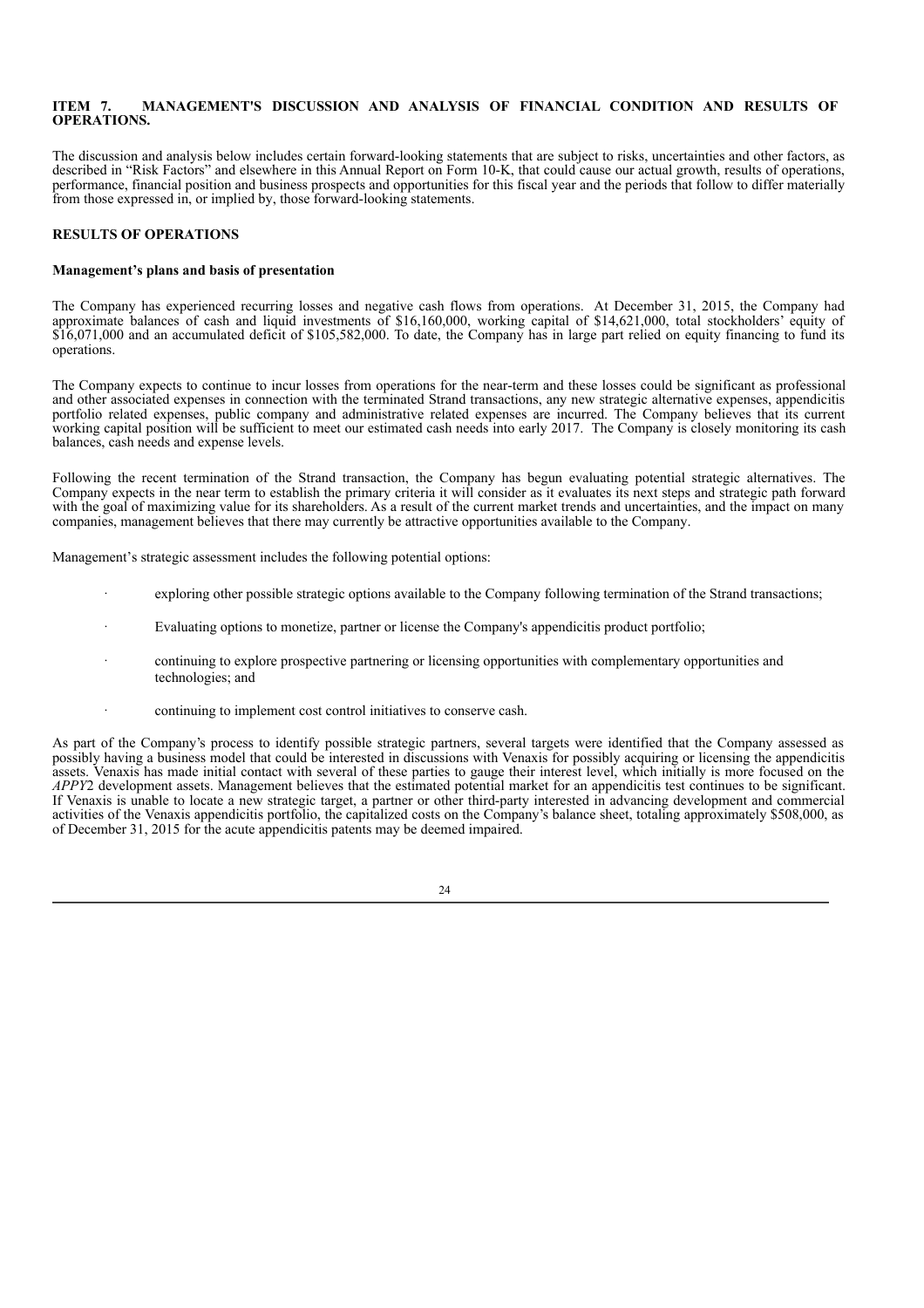# **Revenues**

# *2015 compared to 2014*

*APPY*1 System product sales of approximately \$101,000 were recorded for the year ended December 31, 2015 as compared to \$167,000 in the 2014 period. Sales of the *APPY*1 System products in 2015 have been made to customers for initial stocking orders in the EU under commercial development agreements. Three European-based distributors accounted for 100% of the 2015 sales, and individually represented 52%, 26% and 22%, respectively, of such sales.

*APPY*1 System product cost of sales totaled \$31,000 for the year ended December 31, 2015, a decrease of approximately \$41,000 compared to the 2014 period. As a percentage of sales, gross profit was 70% in the 2015 period as compared to gross profit of 57% in the 2014 period. The 2014 period cost of sales included approximately \$17,000 in expired inventory write off.

In July 2012, the Company entered into an Exclusive License Agreement (License Agreement) with Ceva Santé Animale S.A. (Licensee) under which the Company granted the Licensee an exclusive royalty-bearing license to the Company's intellectual property and other assets, including patent rights and know-how, relating to recombinant single chain reproductive hormone technology for use in non-human mammals (Company's Animal Health Assets). The net total payments received under this agreement were recorded as deferred revenue and are being recognized as revenue over future periods. During the year ended December 31, 2015, \$97,000 of such license payments was recognized as revenue, as compared to \$96,000 for the year ended December 31, 2014.

# *2014 compared to 2013*

*APPY*1 System product sales of approximately \$167,000 were recorded for the year ended December 31, 2014 as compared to \$56,000 in the 2013 period. Sales of the *APPY*1 System products in 2014 have been made to customers for initial stocking orders in the EU under commercial development agreements. Two European-based distributors accounted for 100% of the 2014 sales, and individually represented 89% and 11%, respectively, of such sales.

*APPY*1 System product cost of sales for the year ended December 31, 2014 increased by approximately \$50,000 compared to the 2013 period. As a percentage of sales, gross profit was 57% in the 2014 period as compared to gross profit of 62% in the 2013 period.

The net total payments received under the animal health License Agreement were recorded as deferred revenue and are being recognized as revenue over future periods. During the year ended December 31, 2014, \$96,000 of such license payments were recognized as revenue, as compared to \$85,000 for the year ended December 31, 2013.

### **Selling, General and Administrative Expenses**

### *2015 compared to 2014*

Selling, general and administrative expenses in the year ended December 31, 2015, totaled \$6,757,000, which was a \$197,000 or 3% increase as compared to the 2014 period. Commercialization and marketing expenses decreased by approximately \$1,180,000 in the 2015 period as the Company suspended its commercialization efforts in the U.S. due to FDA denial of clearance on the *APPY*1 System. During 2015 \$1,024,000 in strategic evaluation related expenses including due diligence, consultants and legal costs were incurred as the Company evaluated possible alternatives and advanced on the Strand transactions. Legal and nonrecurring costs increased by approximately \$835,000 due to the Bealer and class action litigation matters. These increases were offset by a decrease of \$318,000 in compensation related costs, primarily due to the Company's reduction in sales and marketing personnel in early 2015. Public company expenses and general operating expenses decreased by \$189,000 as the Company reduced operations throughout 2015.

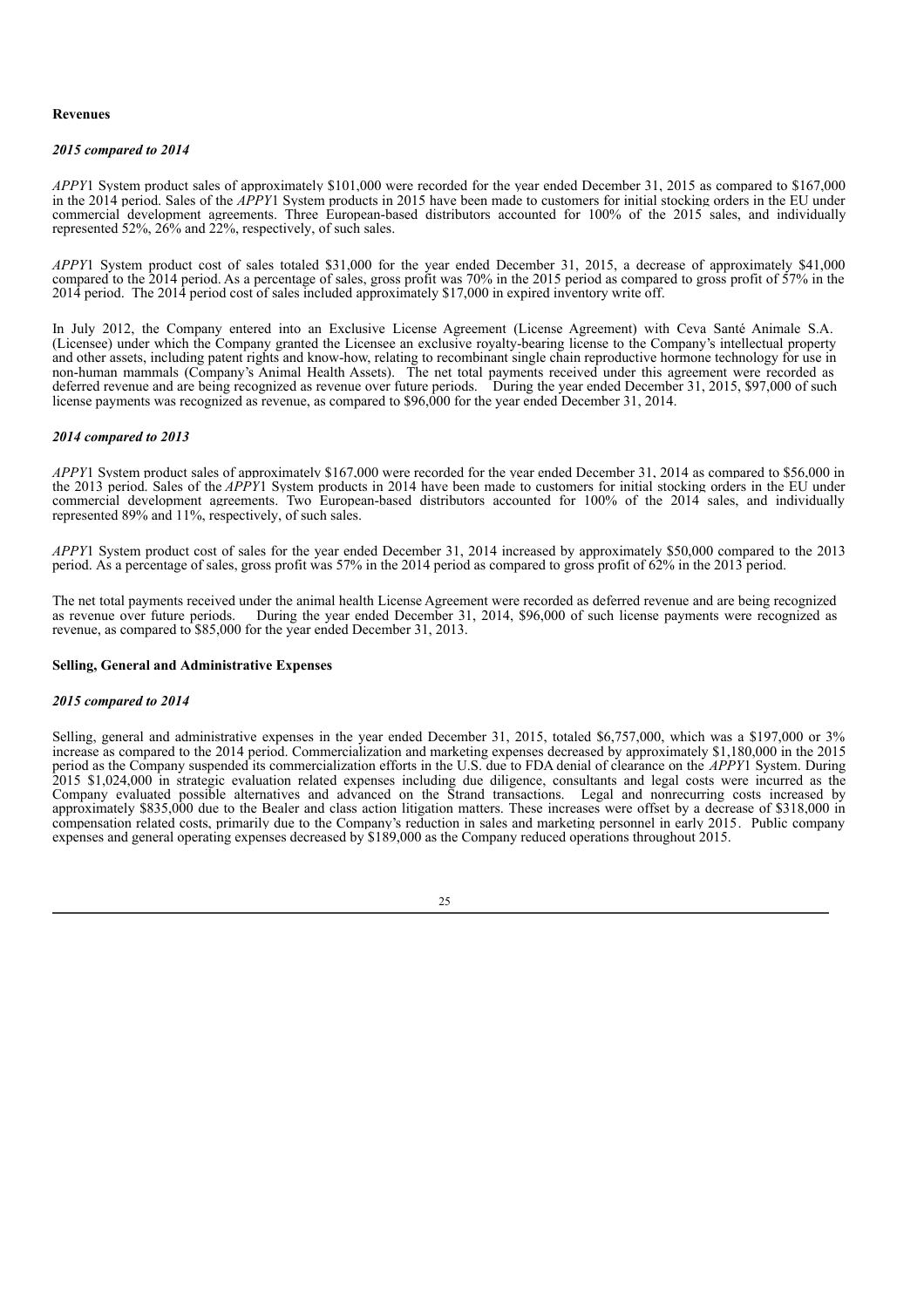#### *2014 compared to 2013*

Selling, general and administrative expenses in the year ended December 31, 2014, totaled \$6,560,000, which was a \$1,043,000 or 19% increase as compared to the 2013 period. Commercialization and marketing expenses increased by approximately \$445,000 in the 2014 period as the Company advanced on its commercialization efforts. An increase of approximately \$851,000 in compensation related expenses for the year ended December 31, 2014, resulted from the hiring of additional sales and marketing personnel and the accrual of annual incentive bonus milestone achievements. These increases were offset by a decrease of \$308,000 in stock-based compensation, primarily due to the Company's stock trading at lower prices.

#### **Research and Development**

#### *2015 compared to 2014*

Research and development expenses in the year ended December 31, 2015 totaled \$2,159,000, which is a \$1,875,000 or 46% decrease as compared to the 2014 period. The decrease was due primarily to a reduction of approximately \$942,000 in clinical and regulatory expenses following the completion of the clinical trial activities in 2014 and reduced FDA regulatory related activities in 2015. *APPY*2 development costs decreased by \$906,000 as the first stage of development was finished late in 2015.

#### *2014 compared to 2013*

Research and development expenses in the year ended December 31, 2014 totaled \$4,035,000, which is a \$2,672,000 or 40% decrease as compared to the 2013 period. The decrease was due primarily to a reduction of approximately \$3,629,000 in clinical and regulatory expenses following the completion of the clinical trial activities in early 2014. Expenses of approximately \$1,213,000 were incurred during 2014 in development activities associated with the next generation product, *APPY*2.

#### **Other Income and Expense**

#### *2015 compared to 2014*

Interest expense for the year ended December 31, 2015, decreased to \$99,000 compared to \$116,000 in the 2014 period as a result of the lower average debt levels. For the year ended December 31, 2015, the Company recorded investment income of approximately \$82,000 compared to \$42,000 in the 2014 period. During the year ended December 31, 2015, the Company recorded a gain on sale of equipment of \$8,000 compared to \$34,000 in the 2014 period.

#### *2014 compared to 2013*

Interest expense for the year ended December 31, 2014, decreased to \$116,000 compared to \$135,000 in the 2013 period as a result of the lower interest rate upon a mortgage refinancing that occurred in May 2013. For the year ended December 31, 2014, the Company recorded investment income of approximately \$42,000 compared to \$39,000 in the 2013 period. During the year ended December 31, 2014, the Company recorded a gain of \$34,000 on sale of equipment. During the year ended December 31, 2013, the Company recorded other income of approximately \$51,000, which primarily consisted of a payment received in connection with an equity redemption of its insurance carrier.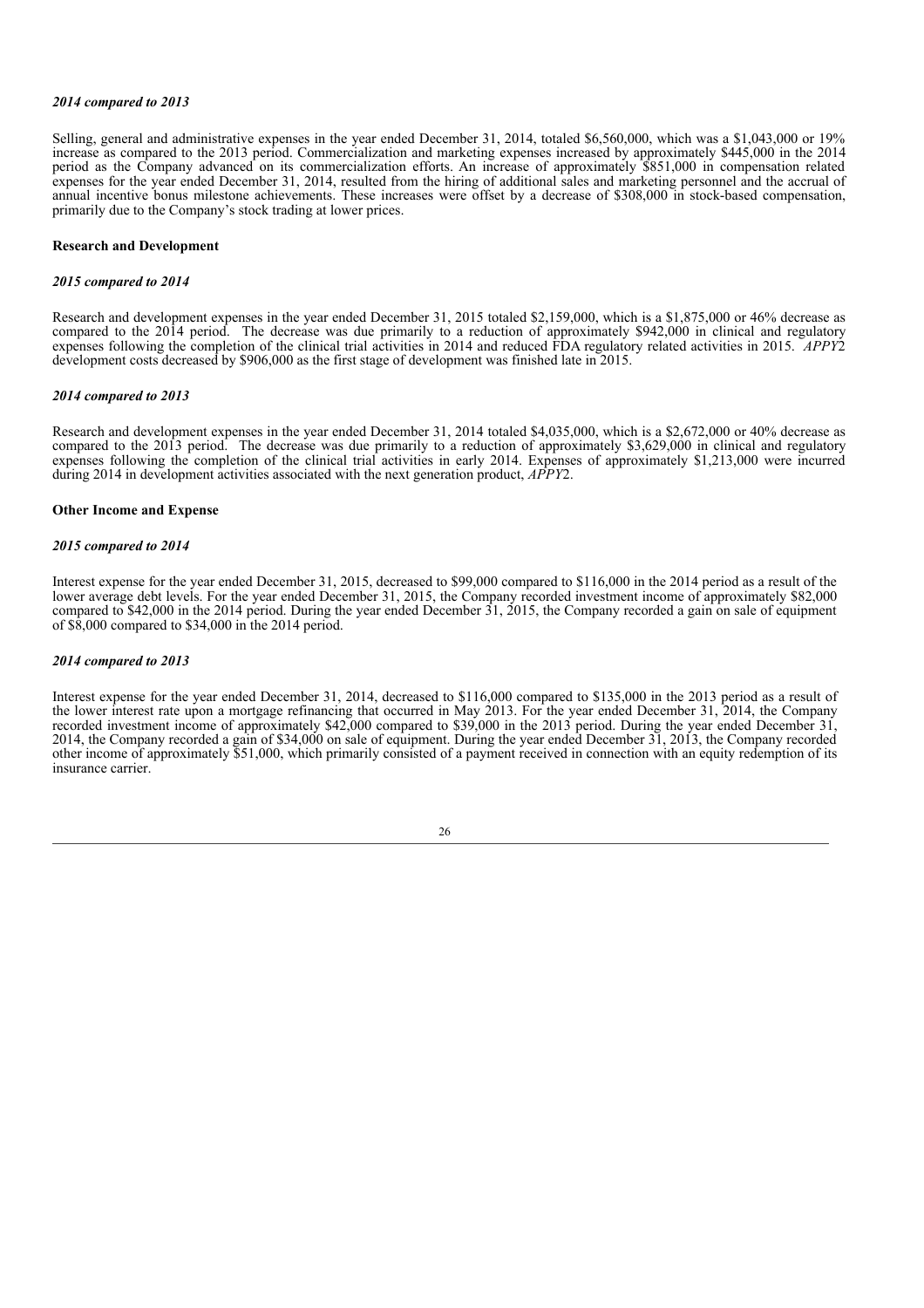### **Income Taxes**

No income tax benefit was recorded on the loss for the year ended December 31, 2015, as management of the Company was unable to determine that it was more likely than not that such benefit would be realized. At December 31, 2015, the Company had a net operating loss carry forwards for income tax purposes of approximately \$96 million, expiring through 2035.

# **LIQUIDITY AND CAPITAL RESOURCES**

At December 31, 2015, the Company had working capital of \$14,621,000, which included cash, cash equivalents and short-term investments of \$16,160,000. The Company reported a net loss of \$8,758,000 during the year ended December 31, 2015, which included \$1,480,000 in net non-cash expenses including, stock-based compensation totaling \$1,143,000, depreciation and amortization totaling \$254,000 and other net losses of \$83,000.

Currently, the Company is focused on pursuit of a strategic transaction with a new partner following termination of the Strand transactions, managing a planned winding down of the *APPY*1 activities, locating a partner or other third-party interested in advancing development and or commercial activities of the Venaxis appendicitis portfolio and working with Ceva Santé Animale S.A. as they advance on developing the Company's licensed animal health assets.

Now that the transactions with Strand are fully terminated, the Company expects to begin evaluating other potential strategic alternatives available to it. The Company is in the process of considering the primary criteria it will use as it evaluates a possible strategic path forward. Such criteria will be focused on a path to best enhance shareholder value using all of the Company's available resources. As a result of the general overall decline in market values over the past several quarters of publically traded and privately held enterprises, management believes that there may currently be available corporate and product opportunities at potentially attractive terms for an acquirer such as the Company, with its cash and other resources.

In April, 2014, the Company completed a public offering of securities consisting of 8,335,000 shares of common stock at an offering price of \$2.40 per share, generating approximately \$20 million in total proceeds. Fees and other expenses totaled approximately \$1,543,000, including a placement fee of 6.5%. The purpose of the offering was to raise funds for working capital, new product development and general corporate purposes.

During the year ended December 31, 2014, warrants from a May 2013 public offering were exercised to purchase 1,161,570 shares at \$1.36 per share of common stock resulting in total proceeds of approximately \$1,580,000. During the year ended December 31, 2014, incentive stock options were exercised to purchase 39,079 common shares, resulting in total proceeds of approximately \$82,000.

We expect to continue to incur losses from operations for the near-term and these losses could be significant as we incur professional and other associated expenses in connection with the Strand transactions, appendicitis portfolio related expenses, public company and administrative related expenses. We believe that our current working capital position will be sufficient to meet our estimated cash needs into early 2017. We may pursue potential additional financing opportunities; however, there can be no assurance that we will be able to obtain sufficient additional financing on terms acceptable to us, if at all. We are closely monitoring our cash balances, cash needs and expense levels. The accompanying financial statements do not include any adjustments to reflect the possible future effects on the recoverability and classification of assets or the amounts and classification of liabilities that might result in our possible inability to continue as a going concern.

As a result of the termination of the Strand transactions, the Company is pursuing a new strategic alternative. If Venaxis is unable to locate a new strategic target, or a partner or other third-party interested in advancing development and or commercial activities of the Venaxis appendicitis portfolio, the costs the Company has incurred for the acute appendicitis patents and other development assets may be deemed impaired.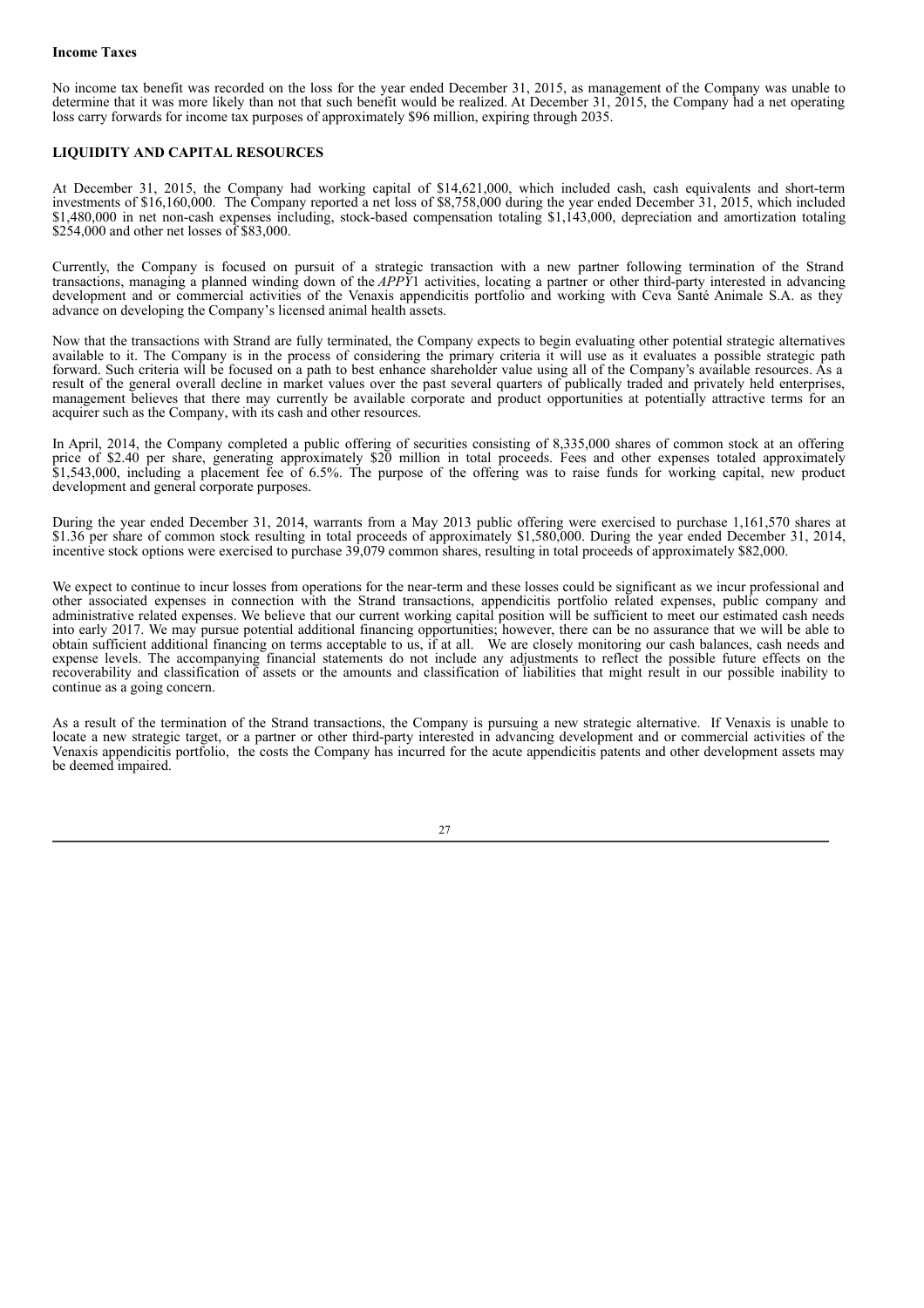In July 2012, the Company entered into an exclusive license agreement (the "License Agreement") with Ceva Santé Animale S.A. ("Licensee"), under which the Company granted the Licensee an exclusive royalty-bearing license, until December 31, 2028, to the Company's intellectual property and other assets, including patent rights and know-how, relating to recombinant single chain reproductive hormone technology for use in non-human mammals (the "Company's Animal Health Assets"). The License Agreement is subject to termination by the Licensee (a) for convenience on 180 days prior written notice, (b) in the Licensee's discretion in the event of a sale or other disposal of the Company's animal health assets, (c) in the Licensee's discretion upon a change in control of the Company, (d) for a material breach of the License Agreement by the Company, or (e) in the Licensee's discretion, if the Company becomes insolvent. The License Agreement is also terminable by the Company if there is a material breach of the License Agreement by the Licensee, or if the Licensee challenges the Company's ownership of designated intellectual property. The License Agreement includes a sublicense of the technology licensed to the Company by WU. Under the terms of the WU License Agreement, a portion of license fees and royalties Venaxis receives from sublicensing agreements will be paid to WU. The obligation for such license fees due to WU is included in accrued expenses at December 31, 2015.

Under the License Agreement as of December 31, 2015, the following future milestone payments are provided, assuming future milestones are successfully achieved:

- Milestone payments, totaling up to a potential of \$1.1 million in the aggregate, based on the satisfactory conclusion of milestones as defined in the License Agreement;
- Potential for milestone payments of up to an additional \$2 million for development and receipt of regulatory approval for additional licensed products; and
- Royalties, at low double digit rates, based on sales of licensed products.

We have entered and may enter in the future into additional agreements with third party contract manufacturers for the development/ manufacture of certain of our products. The goal of this development process is to establish current good manufacturing practices (cGMP) that may be required for our products. These development and manufacturing agreements generally contain transfer fees and possible penalty and /or royalty provisions should we transfer our products to another contract manufacturer. We expect to continue to evaluate, negotiate and execute additional and expanded development and manufacturing agreements, some of which may be significant commitments. We may also consider acquisitions of development technologies or products should opportunities arise that we believe fit our business strategy and would be appropriate from a capital standpoint.

The Company periodically enters into generally short-term consulting and development agreements primarily for product development, testing services and in connection with clinical trials conducted as part of the Company's FDA clearance process. Such commitments at any point in time may be significant but the agreements typically contain cancellation provisions.

Prior to the February 2016 sale of our corporate headquarters, we had a permanent mortgage on our land and building that was refinanced in May 2013. The mortgage was held by a commercial bank and includes a portion guaranteed by the U. S. Small Business Administration. The loan was collateralized by the real property and the SBA portion was also personally guaranteed by a former officer of the Company. The commercial bank loan terms included a payment schedule based on a fifteen year amortization, with a balloon maturity at five years. The commercial bank portion had an interest rate fixed at 3.95%, and the SBA portion bore interest at the rate of 5.86%. The commercial bank portion of the loan required total monthly payments of approximately \$11,700, which included approximately \$4,000 per month in interest. The SBA portion of the loan required total monthly payments of approximately \$9,000 through July 2023, which included approximately \$3,500 per month in interest and fees in 2015.

On February 25, 2016, we completed the sale of our corporate headquarters, land and building, to a third party at a purchase price of \$4,053,000. The sale generated approximately \$1.7 million in net cash after expenses and payoff of the mortgages described above. As part of the sale, we agreed to lease back space in the building under a short-term lease that provides office and storage space required for our current level of operations.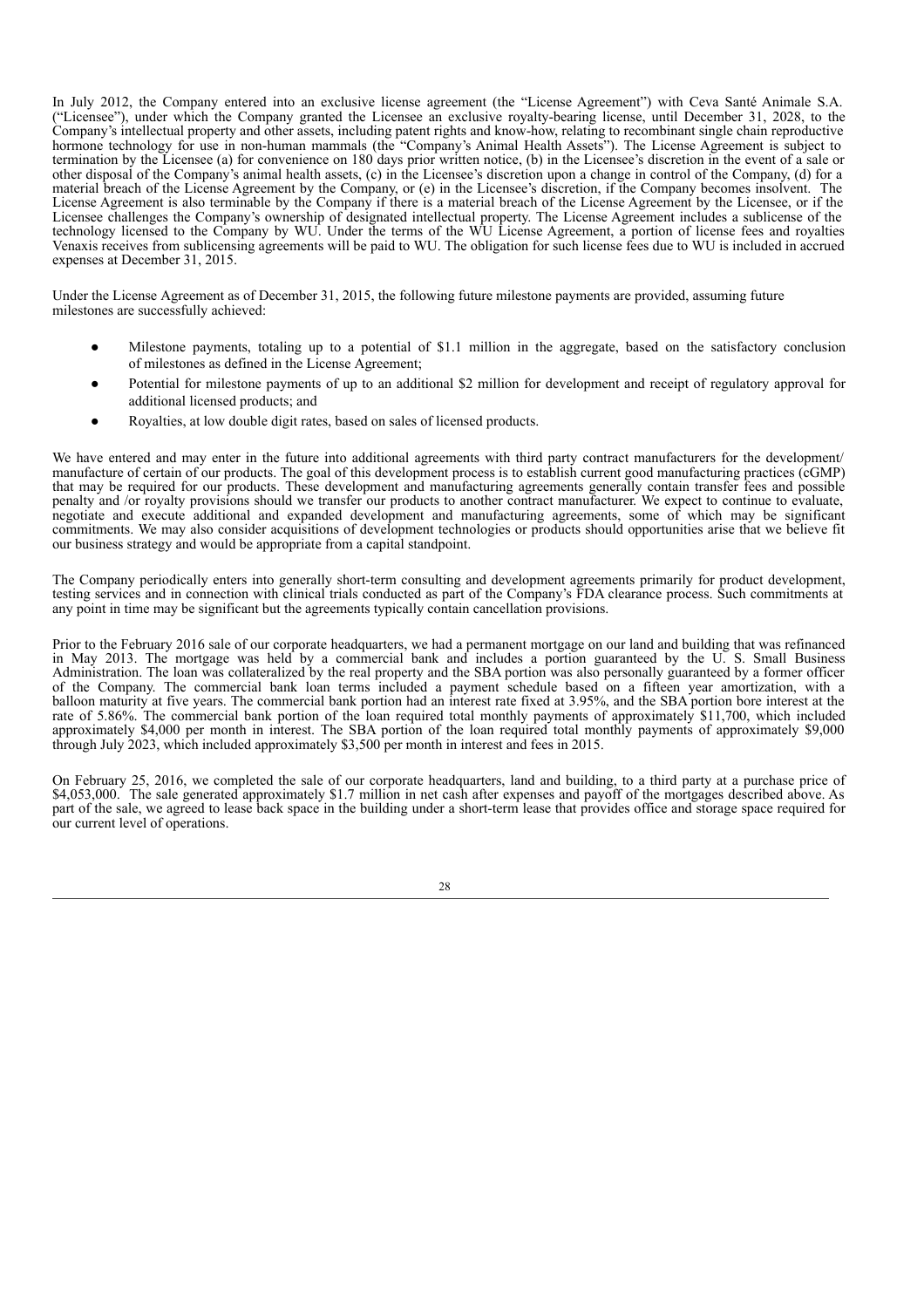Due to recent market events that have adversely affected all industries and the economy as a whole, management has placed increased emphasis on monitoring the risks associated with the current environment, particularly the investment parameters of the short term investments, the recoverability of current assets, the fair value of assets, and the Company's liquidity. At this point in time, there has not been a material impact on the Company's assets and liquidity. Management will continue to monitor the risks associated with the current environment and their impact on the Company's results.

### **Off-Balance Sheet Arrangements**

We do not have any off-balance sheet arrangements.

# **Operating Activities**

Net cash consumed by operating activities was \$6,869,000 during the year ended December 31, 2015. Cash was consumed by the loss of \$8,758,000, less net non-cash expenses of \$1,143,000 for stock-based compensation and depreciation and amortization totaling \$254,000, patent impairments of \$188,000, offset by the amortization of license fee totaling \$97,000 and gain from sale of equipment totaling \$8,000. Increases in prepaid and other current assets of \$388,000 used cash, primarily related to routine changes in operating activities. There was an \$180,000 increase in accounts payable and accrued expenses in the year ended December 31, 2015, primarily due to strategic evaluations activities. Accrued compensation decreased by \$160,000, primarily due to reduction in staff.

Net cash consumed by operating activities was \$9,204,000 during the year ended December 31, 2014. Cash was consumed by the loss of \$10,443,000, less non-cash expenses of \$1,056,000 for stock-based compensation and depreciation and amortization totaling \$289,000, offset by the amortization of license fee totaling \$96,000 and gain from sale of equipment totaling \$34,000. Decreases in prepaid and other current assets of \$421,000 provided cash, primarily related to routine changes in operating activities. There was a \$925,000 decrease in accounts payable and accrued expenses in the year ended December 31, 2014, primarily due to decreases in the activity levels at year end for the Company's *APPY*1 System clinical, regulatory, and marketing activities. An increase of \$460,000 in accrued compensation provided cash, primarily due to changes in incentive accruals. Cash provided by operations included a net increase of \$69,000 in deferred revenue, relating to milestone payments under the License Agreement for the Company's animal health assets.

Net cash consumed by operating activities was \$9,730,000 during the year ended December 31, 2013. Cash was consumed by the loss of \$12,149,000, less non-cash expenses of \$1,438,000 for stock-based compensation, depreciation and amortization totaling \$327,000 and impairment and other items, net totaling \$48,000, offset by the amortization of license fee totaling \$85,000. Increases in prepaid and other current assets of \$258,000 used cash, primarily related to routine changes in operating activities. There was a \$432,000 increase in accounts payable and accrued expenses in the year ended December 31, 2013, primarily due to increases in the activity levels at year end for the Company's *APPY*1 System clinical, regulatory, and marketing activities. A decrease of \$304,000 in accrued compensation consumed cash. Cash provided by operations included a net increase of \$306,000 in deferred revenue, relating to milestone payments under the License Agreement for the Company's animal health assets.

### **Investing Activities**

Net cash inflows from investing activities provided \$5,795,000 during the year ended December 31, 2015. Sales of marketable securities investments totaled approximately \$33,057,000 and marketable securities purchased totaled approximately \$27,178,000. A \$92,000 use of cash was attributable to additional costs incurred from patent filings. Proceeds from sale of equipment totaled \$8,000.

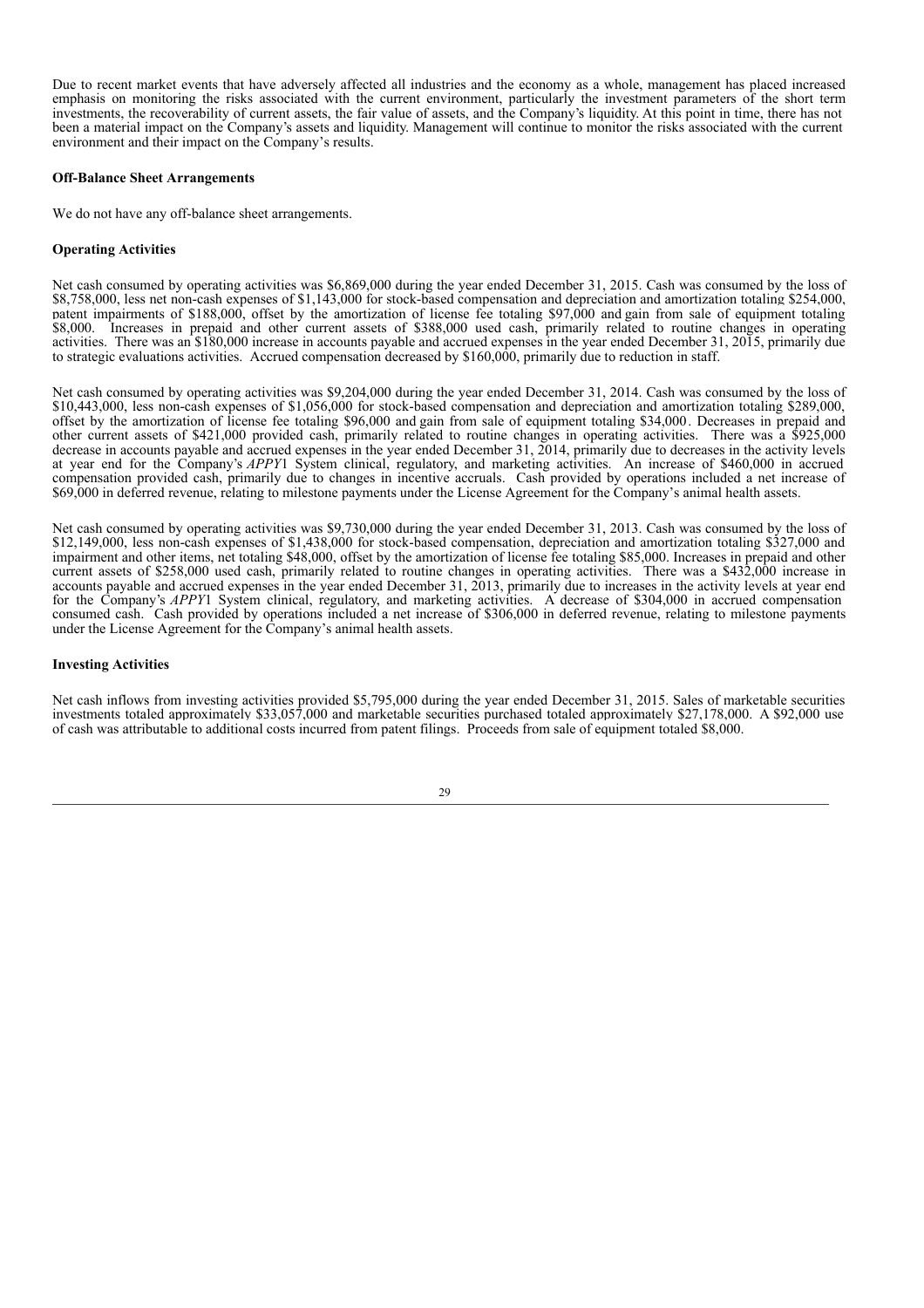Net cash outflows from investing activities consumed \$12,560,000 during the year ended December 31, 2014. Sales of marketable securities investments totaled approximately \$23,197,000 and marketable securities purchased totaled approximately \$35,553,000. A \$208,000 use of cash was attributable to additional costs incurred from patent filings and approximately \$30,000 was incurred from purchases of equipment. Proceeds from sale of equipment totaled \$34,000.

Net cash outflows from investing activities consumed \$7,631,000 during the year ended December 31, 2013. Sales of marketable securities investments totaled approximately \$16,957,000 and marketable securities purchased totaled approximately \$24,437,000. Cash totaling \$152,000 was used for additions to capitalized patent filings and equipment additions.

# **Financing Activities**

Net cash outflows from financing activities consumed \$454,000 during the year ended December 31, 2015 for scheduled payments under the Company's debt agreements.

Net cash inflows from financing activities generated \$19,645,000 during the year ended December 31, 2014. The Company received net proceeds of \$20,123,000 from the sale of common stock in public offerings of securities and repaid \$478,000 in scheduled payments under its debt agreements.

Net cash inflows from financing activities generated \$12,042,000 during the year ended December 31, 2013. The Company received net proceeds of \$12,970,000 from the sale of common stock in public offerings of securities and repaid \$928,000 in scheduled payments under its debt agreements including payments under the Novartis Termination Agreement.

# **Critical Accounting Policies**

The preparation of financial statements in conformity with accounting principles generally accepted in the United States of America (GAAP) requires management to make estimates and assumptions about future events that affect the amounts reported in the financial statements and accompanying notes. Future events and their effects cannot be determined with absolute certainty. Therefore, the determination of estimates requires the exercise of judgment. Actual results inevitably will differ from those estimates, and such differences may be material to the financial statements. The most significant accounting estimates inherent in the preparation of our financial statements include estimates associated with revenue recognition, impairment analysis of intangibles and stock-based compensation.

The Company's financial position, results of operations and cash flows are impacted by the accounting policies the Company has adopted. In order to get a full understanding of the Company's financial statements, one must have a clear understanding of the accounting policies employed. A summary of the Company's critical accounting policies follows:

*Investments***:** The Company invests excess cash from time to time in highly liquid debt and equity securities of highly rated entities which are classified as trading securities. Such amounts are recorded at market and are generally classified as current, as the Company does not intend to hold the investments beyond twelve months. Such excess funds are invested under the Company's investment policy but an unexpected decline or loss could have an adverse and material effect on the carrying value, recoverability or investment returns of such investments. Our Board has approved an investment policy covering the investment parameters to be followed with the primary goals being the safety of principal amounts and maintaining liquidity of the fund. The policy provides for minimum investment rating requirements as well as limitations on investment duration and concentrations.

*Intangible Assets***:** Intangible assets primarily represent legal costs and filings associated with obtaining patents on the Company's new discoveries. The Company amortizes these costs over the shorter of the legal life of the patent or its estimated economic life using the straight-line method. The Company tests intangible assets with finite lives upon significant changes in the Company's business environment. The testing resulted in approximately \$188,000, \$13,000, and \$33,000 of net patent impairment charges during the years ended December 31, 2015, 2014, and 2013, respectively.

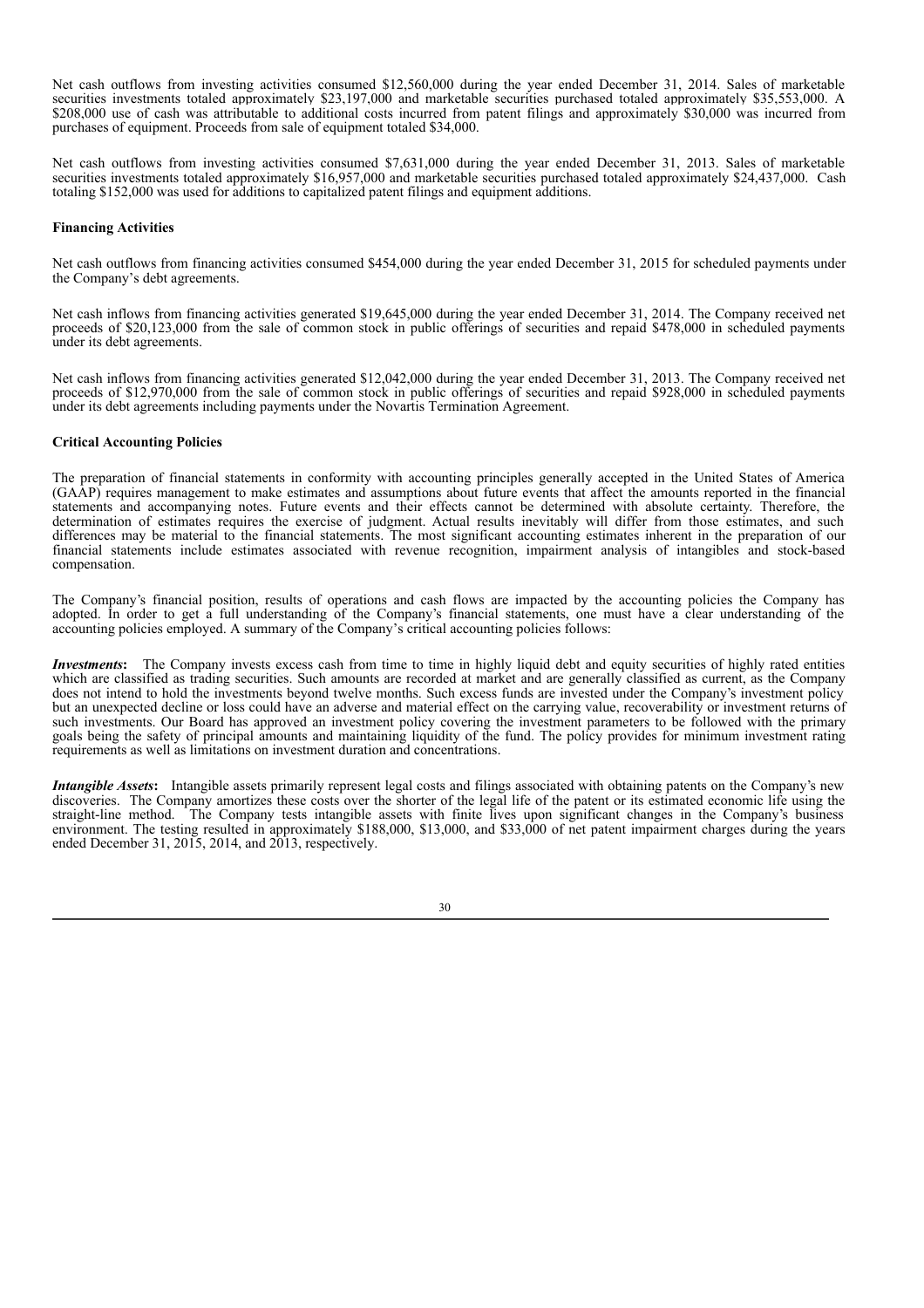*Long-Lived Assets***:** The Company records property and equipment at cost. Depreciation of the assets is recorded on the straight-line basis over the estimated useful lives of the assets. Dispositions of property and equipment are recorded in the period of disposition and any resulting gains or losses are charged to income or expense when the disposal occurs. The Company reviews for impairment whenever there is an indication of impairment. The analysis resulted in no impairment charges being recorded to date.

*Revenue Recognition***:** The Company's revenues are recognized when products are shipped or delivered to unaffiliated customers. The Securities and Exchange Commission's Staff Accounting Bulletin (SAB) No. 104, provides guidance on the application of generally accepted accounting principles to select revenue recognition issues. The Company has concluded that its revenue recognition policy is appropriate and in accordance with SAB No. 104. Revenue is recognized under sales, license and distribution agreements only after the following criteria are met: (i) there exists adequate evidence of the transactions; (ii) delivery of goods has occurred or services have been rendered; and (iii) the price is not contingent on future activity and (iv) collectability is reasonably assured.

*Stock-based Compensation***:** ASC 718, *Share-Based Payment*, defines the fair-value-based method of accounting for stock-based employee compensation plans and transactions used by the Company to account for its issuances of equity instruments to record compensation cost for stock-based employee compensation plans at fair value as well as to acquire goods or services from nonemployees. Transactions in which the Company issues stock-based compensation to employees, directors and consultants and for goods or services received from non-employees are accounted for based on the fair value of the equity instruments issued. The Company utilizes pricing models in determining the fair values of options and warrants issued as stock-based compensation. These pricing models utilize the market price of the Company's common stock and the exercise price of the option or warrant, as well as time value and volatility factors underlying the positions.

*Recently issued and adopted accounting pronouncements***:** The Company continually assesses any new accounting pronouncements to determine their applicability. When it is determined that a new accounting pronouncement affects the Company's financial reporting, the Company undertakes a study to determine the consequences of the change to its financial statements and assures that there are proper controls in place to ascertain that the Company's financial statements properly reflect the change.

In May 2014, FASB issued Accounting Standards Update ("ASU") No. 2014-09 "Revenue from Contracts from Customers," which supersedes the revenue recognition requirements in "Revenue Recognition (Topic 605)," and requires entities to recognize revenue in a way that depicts the transfer of potential goods or services to customers in an amount that reflects the consideration to which the entity expects to be entitled to the exchange for those goods or services. In July 2015, the FASB extended the effective date of ASU 2014-09 by one year, to now be effective for fiscal years, and interim periods beginning after December 15, 2017, and is to be applied retrospectively, with early adoption now permitted for fiscal years, and interim periods beginning after December 31, 2015. The Company is currently evaluating the new standard and assessing the potential impact on its operations and financial statements.

# **ITEM 7A. QUANTITATIVE AND QUALITATIVE DISCLOSURES ABOUT MARKET RISK.**

### **General**

We have limited exposure to market risks from instruments that may impact the *Balance Sheets*, *Statements of Operations*, and *Statements of Cash Flows*. Such exposure is due primarily to changing interest rates.

# **Interest Rates**

The primary objective for our investment activities is to preserve principal, while maximizing yields without significantly increasing risk. This is accomplished by investing excess cash in highly liquid debt and equity investments of highly rated entities which are classified as trading securities. As of December 31, 2015, 9% of the investment portfolio was in cash equivalents with very short term maturities and, therefore not subject to any significant interest rate fluctuations. Investments with a scheduled maturity beyond one year are classified as long-term investments on the balance sheet. We have no investments denominated in foreign currencies and therefore our investments are not subject to foreign currency exchange risk.

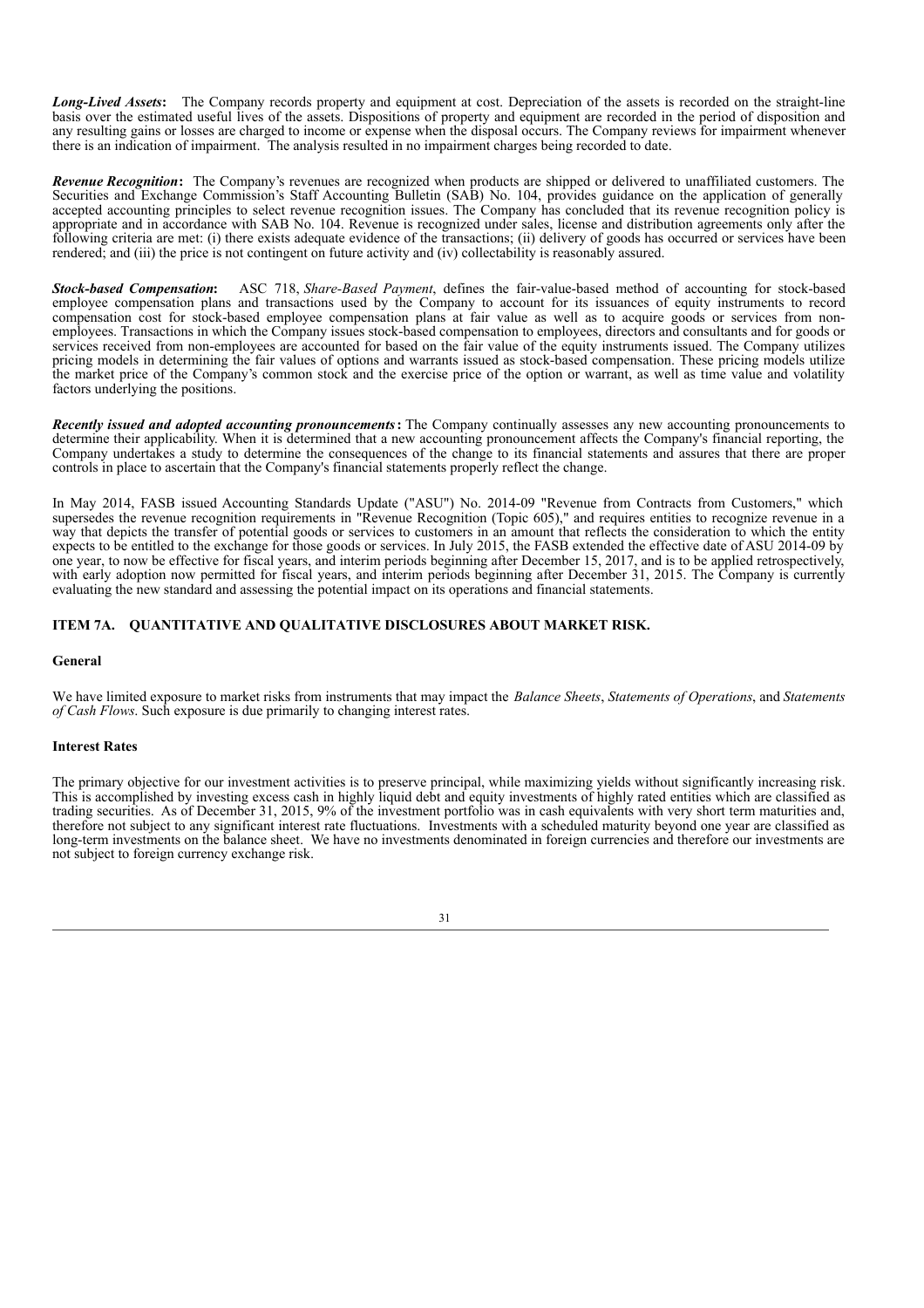# **ITEM 8. FINANCIAL STATEMENTS AND SUPPLEMENTARY DATA.**

| Report of Independent Registered Public Accounting Firm                                 | <u>33</u> |
|-----------------------------------------------------------------------------------------|-----------|
| Balance Sheets at December 31, 2015 and 2014                                            | <u>34</u> |
| Statements of Operations for the years ended December 31, 2015, 2014 and 2013           | <u>35</u> |
| Statements of Stockholders' Equity for the years ended December 31, 2015, 2014 and 2013 | <u>36</u> |
| Statements of Cash Flows for the years ended December 31, 2015, 2014 and 2013           | 37        |
| <b>Notes to Financial Statements</b>                                                    | 38        |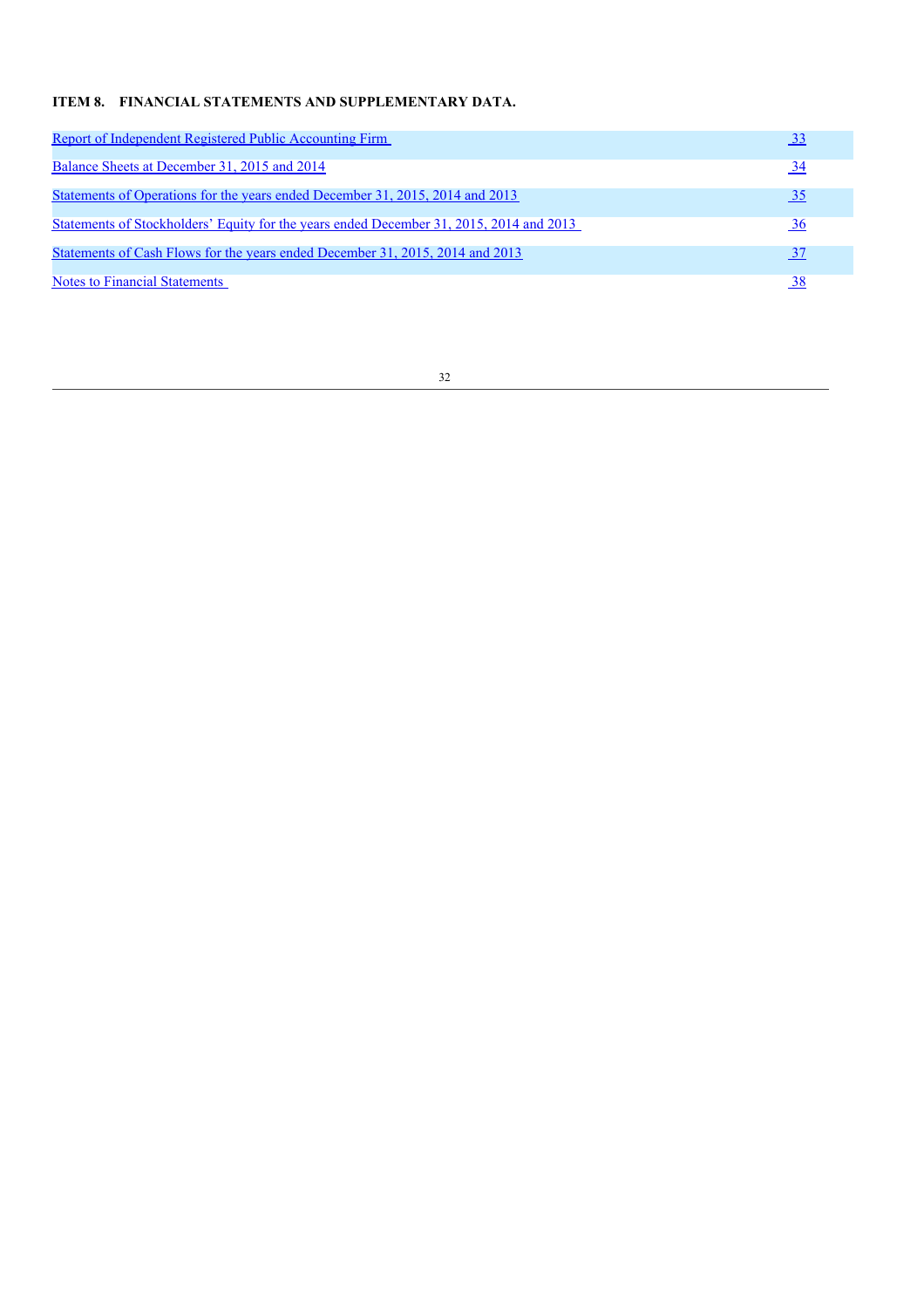# **REPORT OF INDEPENDENT REGISTERED PUBLIC ACCOUNTING FIRM**

Board of Directors and Shareholders Venaxis, Inc.

We have audited the accompanying balance sheets of Venaxis, Inc. ("the Company") as of December 31, 2015 and 2014, and the related statements of operations, stockholders' equity, and cash flows for each of the three years in the period ended December 31, 2015. These financial statements are the responsibility of the Company's management. Our responsibility is to express an opinion on these financial statements based on our audits.

We conducted our audits in accordance with the standards of the Public Company Accounting Oversight Board (United States). Those standards require that we plan and perform the audit to obtain reasonable assurance about whether the financial statements are free of material misstatement. An audit includes examining, on a test basis, evidence supporting the amounts and disclosures in the financial statements. An audit also includes assessing the accounting principles used and significant estimates made by management, as well as evaluating the overall financial statement presentation. We believe that our audits provide a reasonable basis for our opinion.

In our opinion, the financial statements referred to above present fairly, in all material respects, the financial position of Venaxis, Inc. as of December 31, 2015 and 2014, and the results of its operations and its cash flows for each of the three years in the period ended December 31, 2015, in conformity with accounting principles generally accepted in the United States of America.

/s/ GHP HORWATH, P.C.

Denver, Colorado March 23, 2016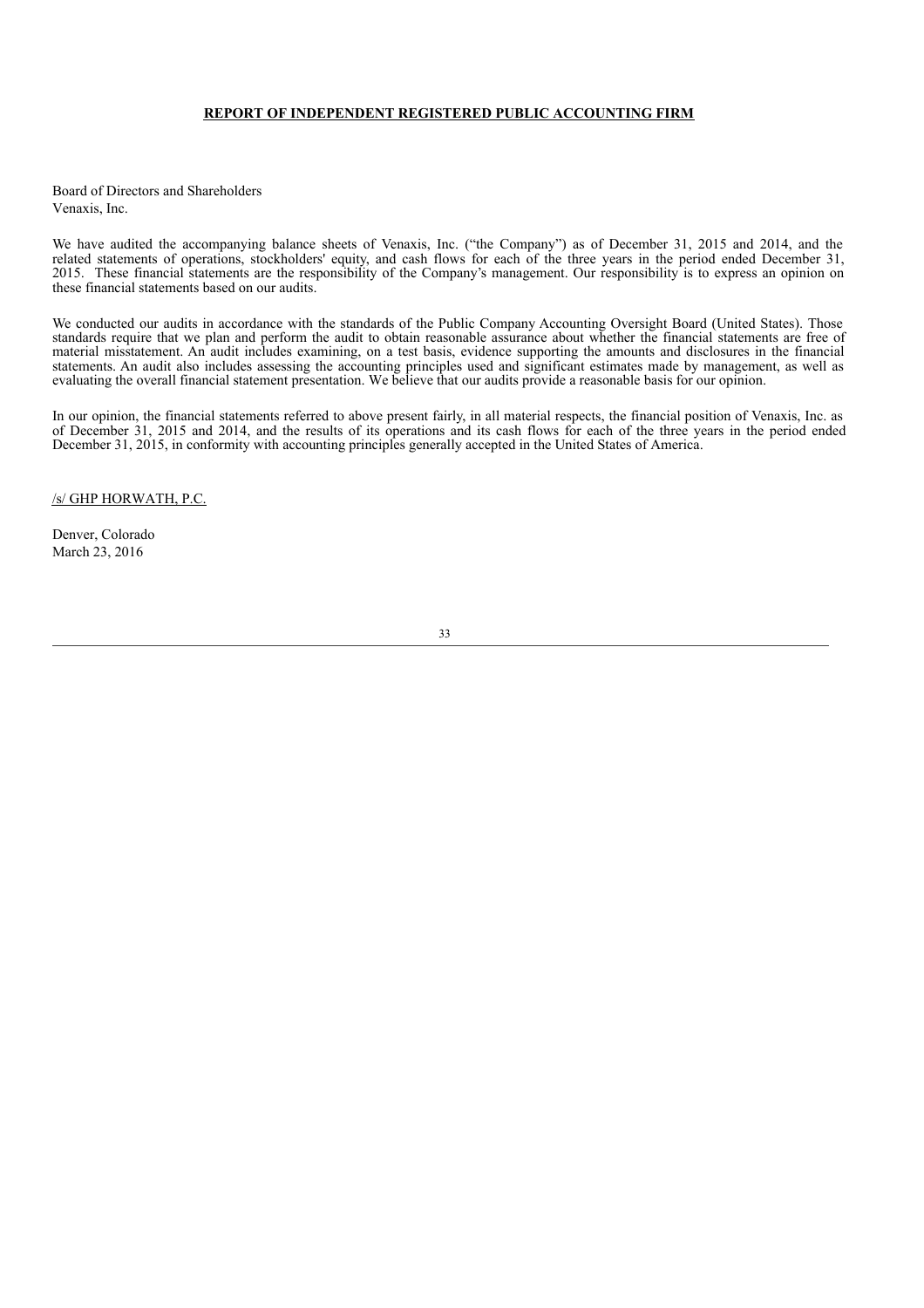# **Venaxis, Inc. Balance Sheets December 31,**

|                                                            |    | 2015            |              | 2014         |
|------------------------------------------------------------|----|-----------------|--------------|--------------|
| <b>ASSETS</b>                                              |    |                 |              |              |
| Current assets:                                            |    |                 |              |              |
| Cash and cash equivalents                                  | \$ | 2,012,283       | $\mathbb{S}$ | 3,539,911    |
| Short-term investments (Note 1)                            |    | 14,147,991      |              | 20,998,789   |
| Prepaid expenses and other current assets (Note 1)         |    | 251,778         |              | 357,083      |
|                                                            |    |                 |              |              |
| Total current assets                                       |    | 16,412,052      |              | 24,895,783   |
|                                                            |    |                 |              |              |
| Property and equipment, net (Note 2)                       |    | 1,954,496       |              | 2,103,880    |
| Long-term investments (Note 1)                             |    | 972,000         |              |              |
|                                                            |    |                 |              |              |
| Other long term assets, net (Notes 1 and 3)                |    | 1,523,649       |              | 1,724,190    |
|                                                            |    |                 |              |              |
| Total assets                                               | S  | 20,862,197      | S            | 28,723,853   |
|                                                            |    |                 |              |              |
| LIABILITIES AND STOCKHOLDERS' EQUITY                       |    |                 |              |              |
| Current liabilities:                                       |    |                 |              |              |
| Accounts payable                                           | \$ | 701,064         | \$           | 437,519      |
| Accrued compensation                                       |    | 449,873         |              | 609,417      |
| Accrued expenses                                           |    | 241,882         |              | 325,400      |
| Notes and other obligations, current portion (Note 4)      |    | 301,250         |              | 312,934      |
| Deferred revenue, current portion (Note 7)                 |    | 96,698          |              | 96,698       |
|                                                            |    |                 |              |              |
| Total current liabilities                                  |    | 1,790,767       |              | 1,781,968    |
|                                                            |    |                 |              |              |
| Notes and other obligations, less current portion (Note 4) |    | 1,838,779       |              | 1,998,049    |
| Deferred revenue, less current portion (Note 7)            |    | 1,162,015       |              | 1,258,713    |
| Total liabilities                                          |    |                 |              | 5,038,730    |
|                                                            |    | 4,791,561       |              |              |
| Commitments and contingencies (Notes 7 and 9)              |    |                 |              |              |
|                                                            |    |                 |              |              |
| Stockholders' equity (Notes 5 and 6):                      |    |                 |              |              |
| Common stock, no par value, 60,000,000 shares authorized;  |    |                 |              |              |
| 30,990,029 and 30,990,029 shares issued and outstanding    |    |                 |              |              |
|                                                            |    | 121,653,075     |              | 120.509.997  |
| Accumulated deficit                                        |    | (105, 582, 439) |              | (96,824,874) |
|                                                            |    |                 |              |              |
| Total stockholders' equity                                 |    | 16,070,636      |              | 23,685,123   |
|                                                            |    |                 |              |              |
| Total liabilities and stockholders' equity                 |    | 20,862,197      |              | 28,723,853   |

See Accompanying Notes to Financial Statements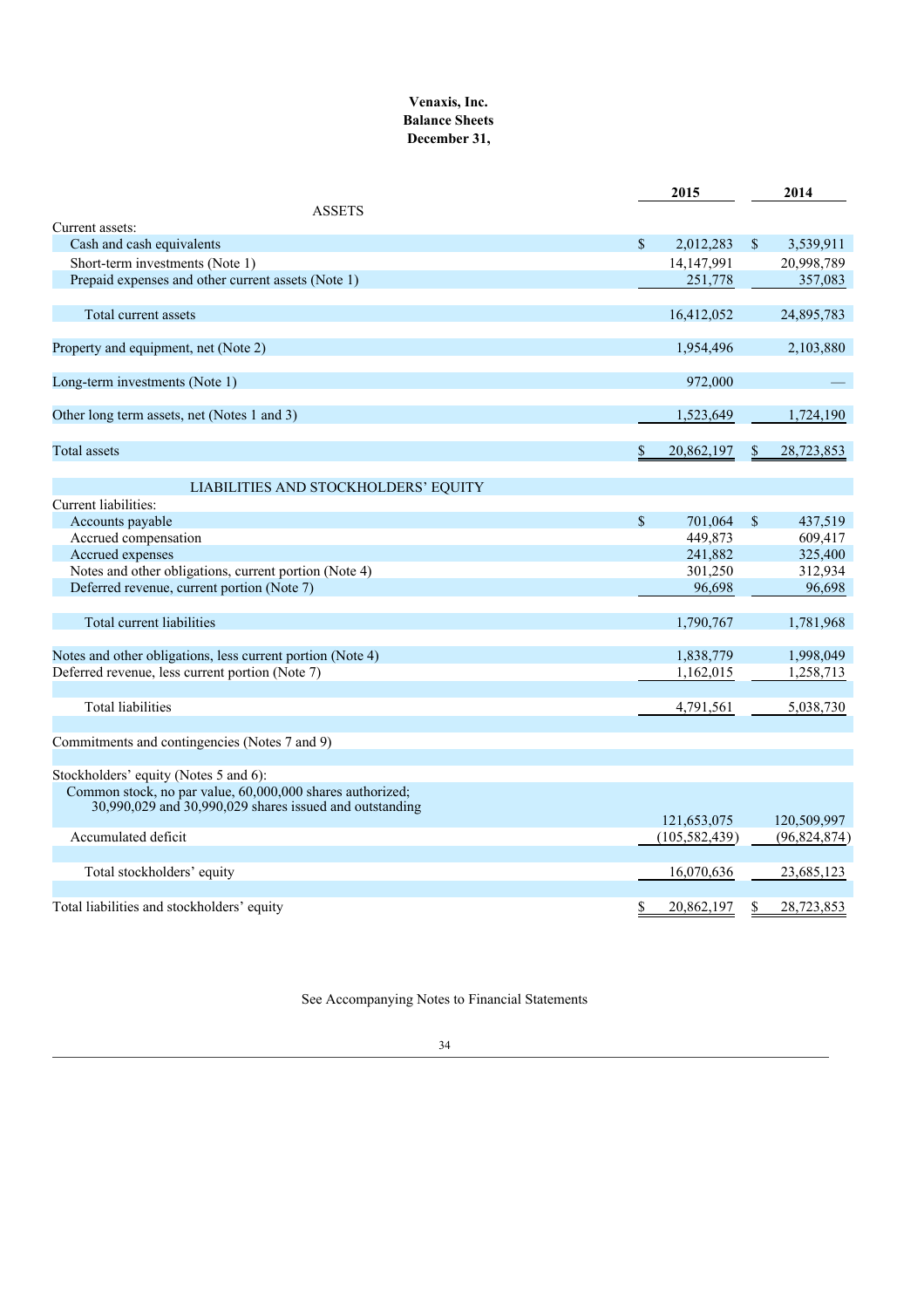# **Venaxis, Inc. Statements of Operations Years ended December 31,**

|                                                                                    |               | 2015        | 2014                 |                           | 2013           |
|------------------------------------------------------------------------------------|---------------|-------------|----------------------|---------------------------|----------------|
| Sales (Note 1)                                                                     | $\mathcal{S}$ | 101,388     | \$<br>166,955        | $\mathbb{S}$              | 56,068         |
| Cost of sales                                                                      |               | 30,586      | 71,470               |                           | 21,193         |
| Gross profit                                                                       |               | 70,802      | 95,485               |                           | 34,875         |
| Other revenue - fee (Note 7)                                                       |               | 96,698      | 95,699               |                           | 84,620         |
| Operating expenses:                                                                |               |             |                      |                           |                |
| Selling, general and administrative                                                |               | 6,757,074   | 6,559,640            |                           | 5,516,504      |
| Research and development                                                           |               | 2,159,137   | 4,034,580            |                           | 6,706,174      |
| Total operating expenses                                                           |               | 8,916,211   | 10,594,220           |                           | 12,222,678     |
| Operating loss                                                                     |               | (8,748,711) | (10, 403, 036)       |                           | (12, 103, 183) |
| Other income (expense):                                                            |               |             |                      |                           |                |
| <b>Interest</b>                                                                    |               | (98, 964)   | (116, 180)           |                           | (135,218)      |
| Investment income                                                                  |               | 82,000      | 42,130               |                           | 39,093         |
| Other income                                                                       |               | 8,110       | 34,000               |                           | 50,653         |
| Total other (expense) income                                                       |               | (8, 854)    | (40,050)             |                           | (45, 472)      |
| Net loss                                                                           |               | (8,757,565) | \$<br>(10, 443, 086) | $\mathbb{S}$              | (12, 148, 655) |
| Basic and diluted net loss per share (Note 1)                                      | \$            | (0.28)      | \$<br>(0.36)         | $\boldsymbol{\mathsf{S}}$ | (0.72)         |
| Basic and diluted weighted average number<br>of common shares outstanding (Note 1) |               | 30,990,029  | 28,632,677           |                           | 16,948,901     |

See Accompanying Notes to Financial Statements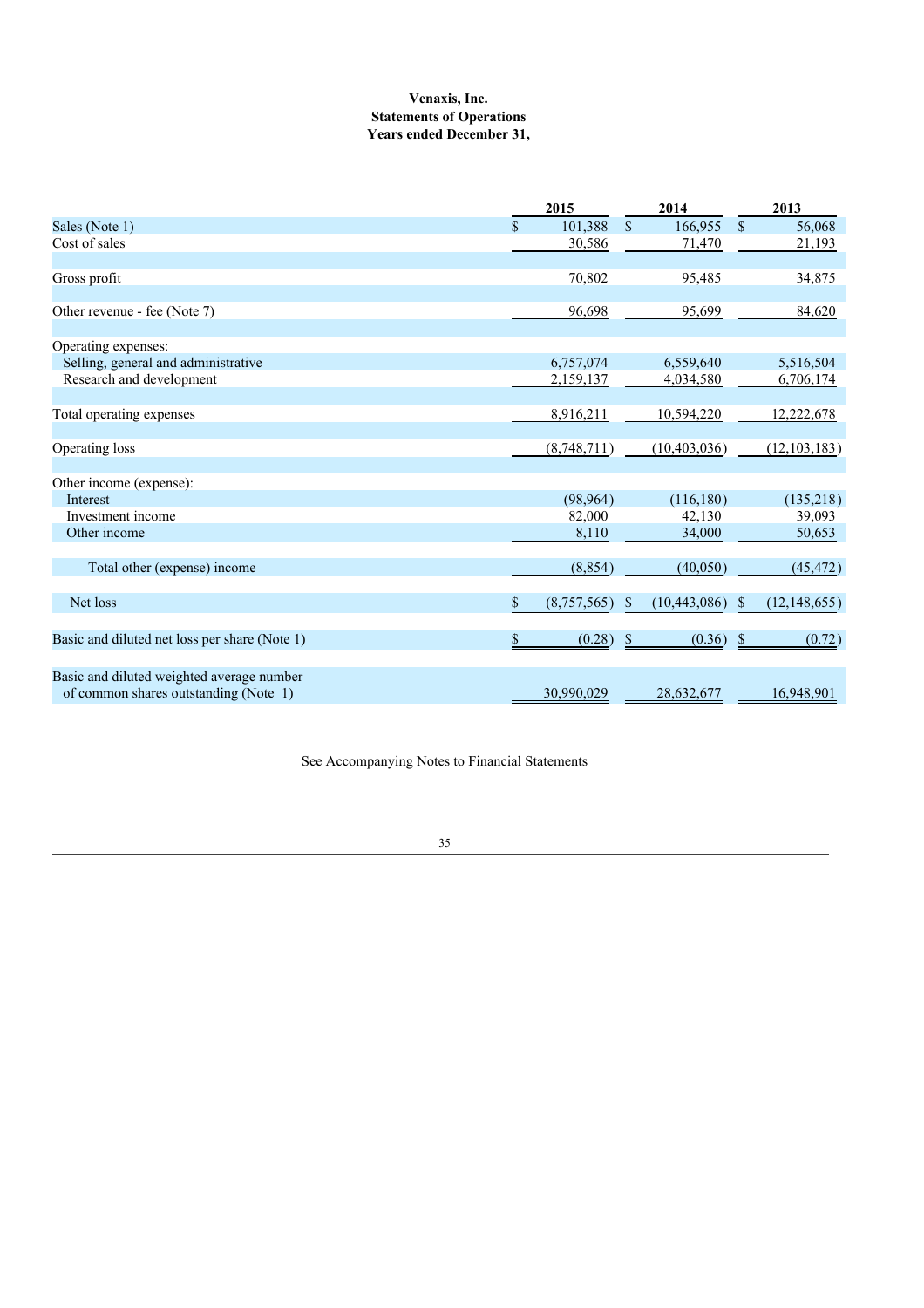# **Venaxis, Inc. Statements of Stockholders' Equity Years ended December 31, 2015, 2014 and 2013**

|                                                                       |               | <b>Common Stock</b>         | Accumulated                |                  |  |
|-----------------------------------------------------------------------|---------------|-----------------------------|----------------------------|------------------|--|
|                                                                       | <b>Shares</b> | Amount                      | Deficit                    | <b>Total</b>     |  |
| Balance, January 1, 2013                                              | 9,954,380     | <sup>\$</sup><br>84,924,133 | $(74, 233, 133)$ \$<br>\$. | 10,691,000       |  |
| Stock-based compensation issued for services                          |               | 1,437,865                   |                            | 1,437,865        |  |
| Common stock issued for cash, net<br>of offering costs of \$1,380,413 | 11,500,000    | 12,969,587                  |                            | 12,969,587       |  |
| Net loss for the year                                                 |               |                             | (12, 148, 655)             | (12, 148, 655)   |  |
| Balance, December 31, 2013                                            | 21,454,380    | 99, 331, 585                | (86, 381, 788)             | 12,949,797       |  |
| Stock-based compensation issued for services                          |               | 1,055,760                   |                            | 1,055,760        |  |
| Common stock issued for cash, net<br>of offering costs of \$1,542,709 | 8.335,000     | 18.461.291                  |                            | 18.461.291       |  |
| Common stock issued for option and warrant exercises                  | 1,200,649     | 1,661,361                   |                            | 1,661,361        |  |
| Net loss for the year                                                 |               |                             | (10, 443, 086)             | (10, 443, 086)   |  |
| Balance, December 31, 2014                                            | 30,990,029    | 120,509,997                 | (96,824,874)               | 23,685,123       |  |
| Stock-based compensation issued for services                          |               | 1,143,078                   |                            | 1,143,078        |  |
| Net loss for the year                                                 |               |                             | (8,757,565)                | (8,757,565)      |  |
| Balance, December 31, 2015                                            | 30,990,029    | 121,653,075<br>\$           | (105, 582, 439)<br>S.      | 16,070,636<br>\$ |  |

See Accompanying Notes to Financial Statements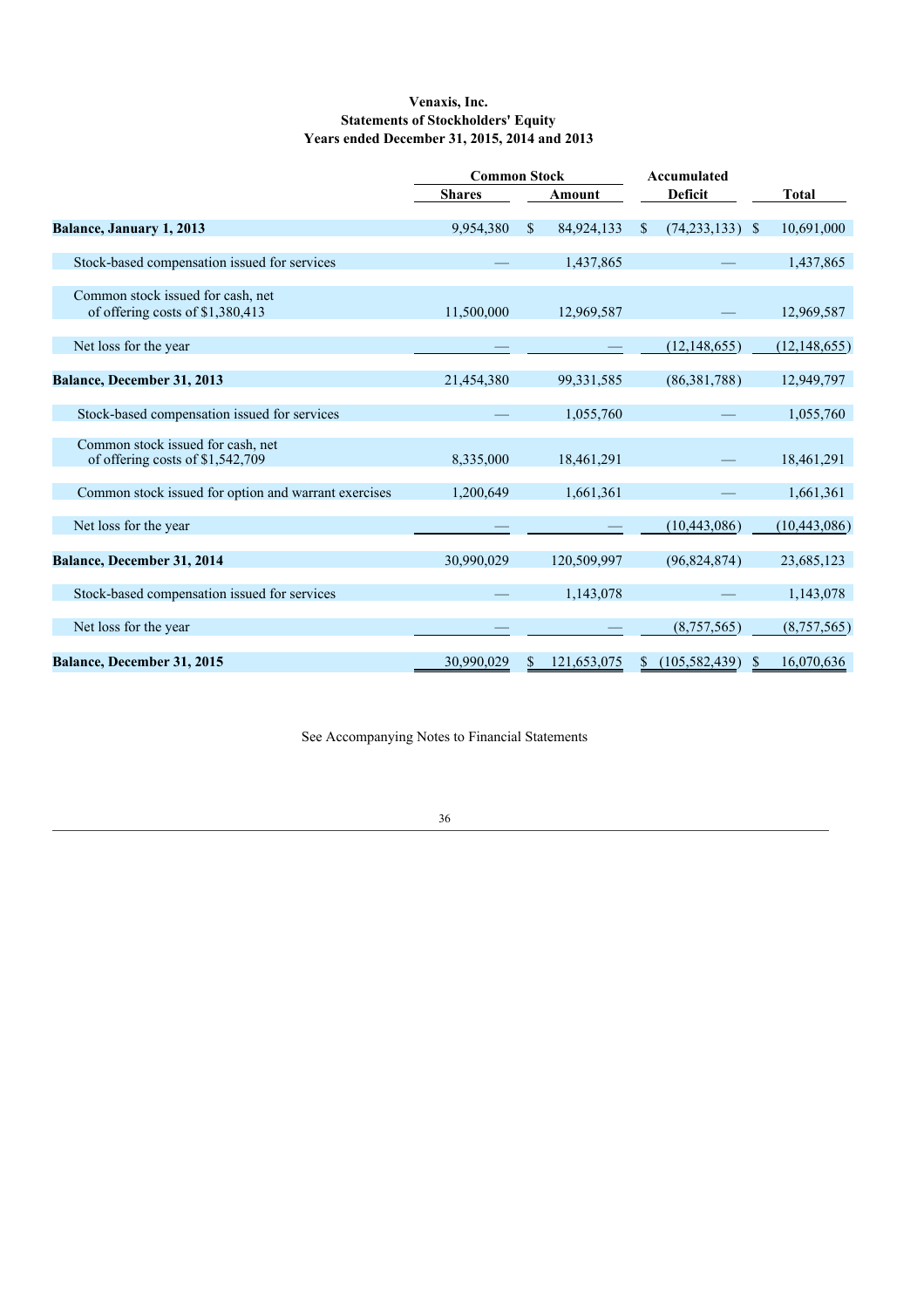# **Venaxis, Inc. Statements of Cash Flows Years ended December 31,**

|                                                            |           | 2015           |                                 | 2014           |                                 | 2013           |
|------------------------------------------------------------|-----------|----------------|---------------------------------|----------------|---------------------------------|----------------|
| Cash flows from operating activities:                      |           |                |                                 |                |                                 |                |
| Net loss                                                   | \$        | (8,757,565)    | -\$                             | (10, 443, 086) | -S                              | (12, 148, 655) |
| Adjustments to reconcile net loss to                       |           |                |                                 |                |                                 |                |
| net cash used by operating activities:                     |           |                |                                 |                |                                 |                |
| Stock-based compensation for services                      |           | 1,143,078      |                                 | 1,055,760      |                                 | 1,437,865      |
| Depreciation and amortization                              |           | 253,818        |                                 | 288,751        |                                 | 326,534        |
| Other noncash charges                                      |           | 188,141        |                                 |                |                                 | 47,503         |
| Amortization of license fee                                |           | (96, 698)      |                                 | (95, 699)      |                                 | (84, 620)      |
| Gain on equipment disposals                                |           | (8,110)        |                                 | (34,000)       |                                 |                |
| Change in:                                                 |           |                |                                 |                |                                 |                |
| Accounts receivable                                        |           | (202)          |                                 | 18,793         |                                 | (32, 194)      |
| Prepaid expenses and other current assets                  |           | 388,331        |                                 | 402,206        |                                 | 289,967        |
| Accounts payable                                           |           | 263,545        |                                 | (342,995)      |                                 | 166,589        |
| Accrued expenses                                           |           | (83,518)       |                                 | (582, 332)     |                                 | 265,677        |
| Accrued compensation                                       |           | (159, 544)     |                                 | 460,495        |                                 | (303,956)      |
| Deferred revenue                                           |           |                |                                 | 68,585         |                                 | 305,636        |
|                                                            |           |                |                                 |                |                                 |                |
| Net cash used in operating activities                      |           | (6,868,724)    |                                 | (9,203,522)    |                                 | (9,729,654)    |
|                                                            |           |                |                                 |                |                                 |                |
| Cash flows from investing activities:                      |           |                |                                 |                |                                 |                |
| Purchases of short-term investments                        |           | (27, 178, 337) |                                 | (35,552,989)   |                                 | (24, 436, 509) |
| Sales of short-term investments                            |           | 33,057,135     |                                 | 23,196,848     |                                 | 16,956,765     |
| Purchases of property and equipment                        |           |                |                                 | (30, 142)      |                                 | (26,316)       |
| Purchases of patent and other assets                       |           | (92, 033)      |                                 | (207, 537)     |                                 | (125, 430)     |
| Proceeds from sale of equipment                            |           | 8,110          |                                 | 34,000         |                                 |                |
|                                                            |           |                |                                 |                |                                 |                |
| Net cash provided by (used in) investing activities        |           | 5,794,875      |                                 | (12, 559, 820) |                                 | (7,631,490)    |
| <b>Cash flows from financing activities:</b>               |           |                |                                 |                |                                 |                |
| Repayment of notes payable and other obligations           |           | (453, 779)     |                                 | (478,082)      |                                 | (927, 734)     |
| Net proceeds from issuance of common stock                 |           |                |                                 | 20,122,652     |                                 | 12,969,587     |
|                                                            |           |                |                                 |                |                                 |                |
| Net cash (used in) provided by financing activities        |           | (453, 779)     |                                 | 19,644,570     |                                 | 12,041,853     |
|                                                            |           |                |                                 |                |                                 |                |
| Net decrease in cash and cash equivalents                  |           | (1,527,628)    |                                 | (2,118,772)    |                                 | (5,319,291)    |
|                                                            |           |                |                                 |                |                                 |                |
| Cash and cash equivalents, at beginning of year            |           | 3,539,911      |                                 | 5,658,683      |                                 | 10,977,974     |
|                                                            |           |                |                                 |                |                                 |                |
| Cash and cash equivalents, at end of year                  | \$        | 2,012,283      | \$                              | 3,539,911      | \$                              | 5,658,683      |
|                                                            |           |                |                                 |                |                                 |                |
| Supplemental disclosure of cash flow information:          |           |                |                                 |                |                                 |                |
| Cash paid during the year for:                             |           |                |                                 |                |                                 |                |
| Interest                                                   | \$        | 99,382         | $\frac{\mathsf{s}}{\mathsf{s}}$ | 106,453        | $\frac{\mathsf{s}}{\mathsf{b}}$ | 138,754        |
|                                                            |           |                |                                 |                |                                 |                |
| Schedule of non-cash investing and financing transactions: |           |                |                                 |                |                                 |                |
| Acquisitions of assets for installment obligations         | <u>\$</u> | 282,825        | \$                              | 318,686        | \$                              | 344,689        |
|                                                            |           |                |                                 |                |                                 |                |

See Accompanying Notes to Financial Statements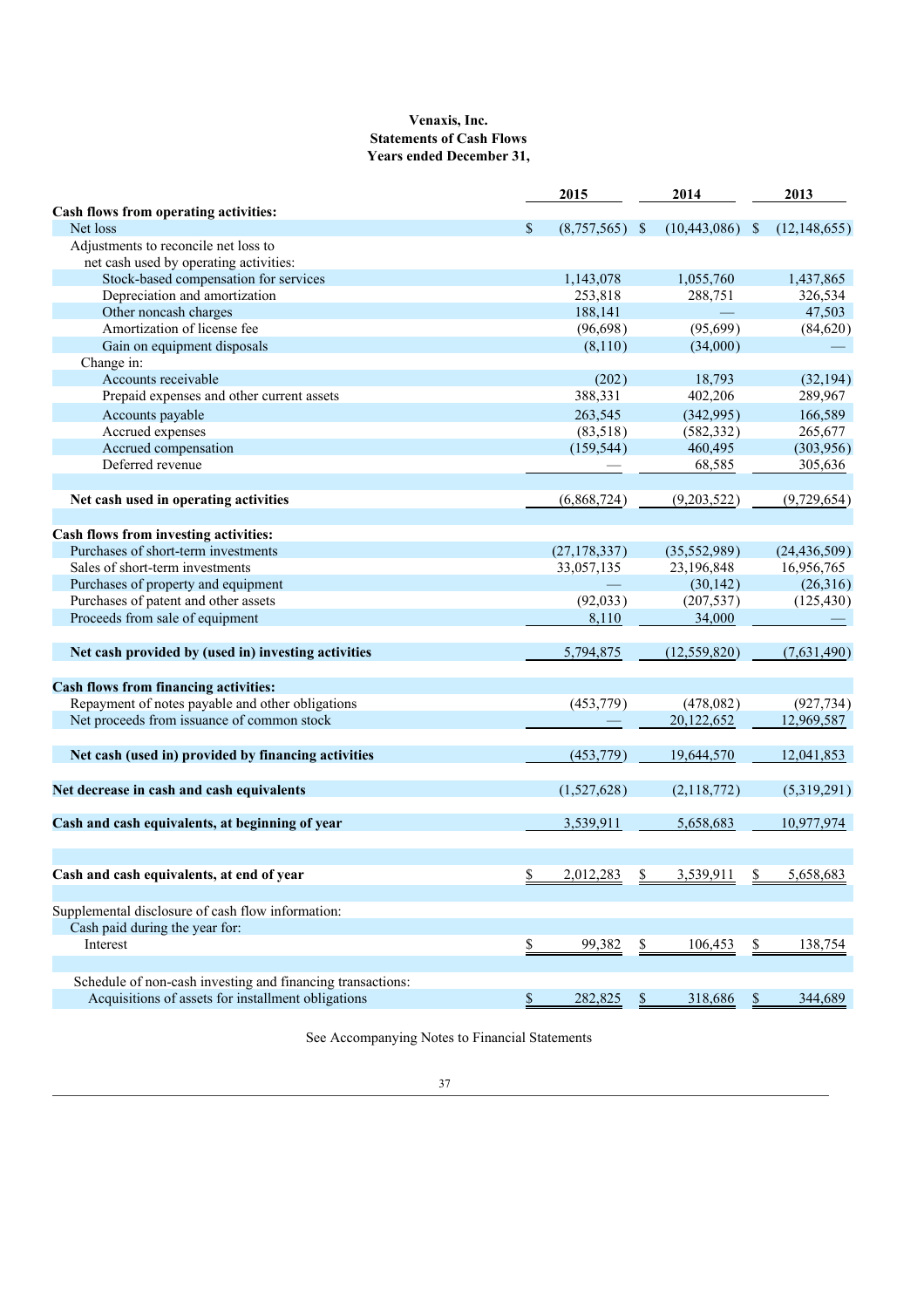# **Venaxis, Inc. Notes to Financial Statements**

## **Note 1. Organization and summary of significant accounting policies:**

#### **Nature of operations:**

Venaxis, Inc. (the "Company" or "Venaxis") was organized on July 24, 2000, as a Colorado corporation. In December 2012, the Company's name was changed to Venaxis, Inc., from AspenBio Pharma, Inc. Venaxis' business had been in the development and commercialization of innovative products that address unmet diagnostic and therapeutic needs. The Company's lead product candidate, the *APPY*1 Test, is designed to be a novel blood-based diagnostic test that is intended to aid, through the test's negative predictive value, in the evaluation of low risk patients initially suspected of having acute appendicitis, thereby helping address the difficult challenge of triaging possible acute appendicitis patients in the hospital emergency department settings.

Through December 31, 2015, the Company's research, development and commercial activities have been focused primarily on a human acute appendicitis blood-based test.

As further described in Note 12, in January 2016 Venaxis entered into a series of definitive agreements for a transaction with Strand Life Sciences Private Limited ("Strand"), its shareholders and its U.S. subsidiary, Strand Genomics, Inc. ("SGI"). Such definitive agreements were terminated on March 11, 2016 pursuant to a Mutual Termination Agreement executed by Venaxis, Strand and SGI.

Currently, the Company is focused on pursuit of a strategic transaction with a new partner following termination of the Strand transactions, managing a planned winding down of the *APPY*1 activities, locating a partner or other third-party interested in advancing development and or commercial activities of the Venaxis appendicitis portfolio and working with Ceva Santé Animale S.A., as they advance on developing the Company's licensed animal health assets.

#### **Management's plans and basis of presentation:**

The Company has experienced recurring losses and negative cash flows from operations. At December 31, 2015, the Company had approximate balances of cash and liquid investments of \$16,160,000, working capital of \$14,621,000, total stockholders' equity of \$16,071,000 and an accumulated deficit of \$105,582,000. To date, the Company has in large part relied on equity financing to fund its operations.

The Company expects to continue to incur losses from operations for the near-term and these losses could be significant as professional and other associated expenses in connection with possible strategic considerations, evaluations and transactions, appendicitis portfolio related expenses, public company and administrative related expenses are incurred. The Company believes that its current working capital position will be sufficient to meet its estimated cash needs into early 2017. The Company continues to explore obtaining additional financing. The Company is closely monitoring its cash balances, cash needs and expense levels.

Following the recent termination of the Strand transaction, the Company has begun evaluating potential strategic alternatives. The Company expects, in the near term, to establish the primary criteria it will consider as it evaluates its next steps and strategic path forward with the goal of maximizing value for its shareholders. As a result of the current market trends and uncertainties, and the impact on many companies, management believes that there may currently be attractive opportunities available to the Company.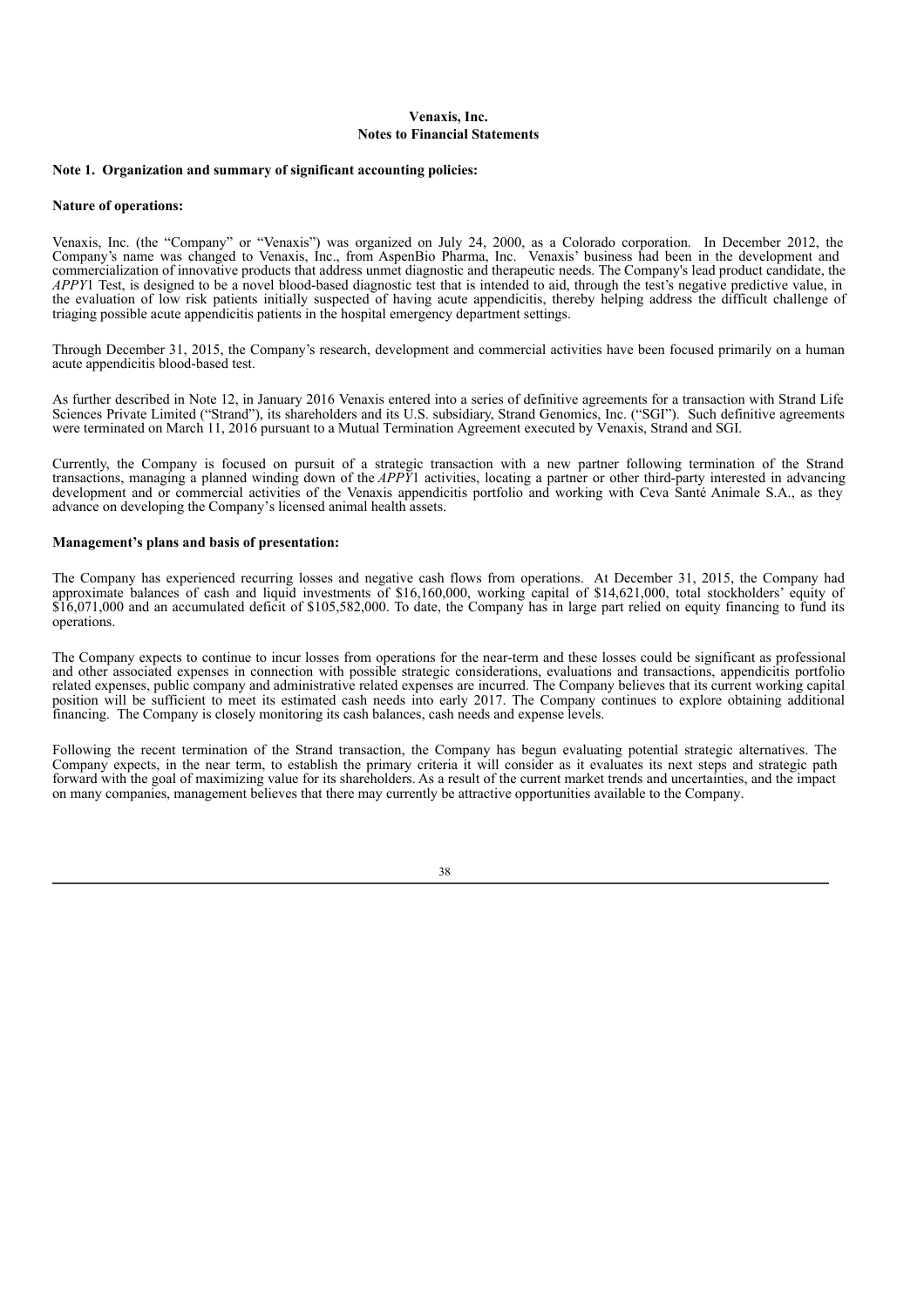# Management's strategic plans include the following:

- exploring other possible strategic options available to the Company following termination of the Strand transactions;
- Evaluating options to monetize, partner or license the Company's appendicitis product portfolio;
- · continuing to explore prospective partnering or licensing opportunities with complementary opportunities and technologies; and
- continuing to implement cost control initiatives to conserve cash.

As part of the Company's process to identify possible strategic partners, several targets were identified that the Company assessed as possibly having a business model that could be interested in discussions with Venaxis for possibly acquiring or licensing the appendicitis assets. Venaxis has made initial contact with several of these parties to gauge their interest level, which initially is more focused on the *APPY*2 development assets. Management believes that the estimated potential market for an appendicitis test continues to be significant. If Venaxis is unable to locate a new strategic target, a partner or other third-party interested in advancing development and commercial activities of the Venaxis appendicitis portfolio, the capitalized costs on the Company's balance sheet, totaling approximately \$508,000, as of December 31, 2015 for the acute appendicitis patents may be deemed impaired.

## **Cash, cash equivalents and short-term investments:**

The Company considers all highly liquid investments with an original maturity of three months or less at the date of acquisition to be cash equivalents. From time to time, the Company's cash account balances exceed the balances as covered by the Federal Deposit Insurance System. The Company has never suffered a loss due to such excess balances.

The Company invests excess cash from time to time in highly-liquid debt and equity investments of highly-rated entities, which are classified as trading securities. Historically, the purpose of the investments has been to fund research and development, product development, FDA clearance-related activities and general corporate purposes. Such amounts are recorded at market values using Level 1 inputs in determining fair value and are generally classified as current, as the Company does not intend to hold the investments beyond twelve months. Investment securities classified as trading are those securities that are bought and held principally for the purpose of selling them in the near term, with the objective of preserving principal and generating profits. These securities are reported at fair value with unrealized gains and losses reported as an element of other (expense) income in current period earnings. The Company's Board of Directors has approved an investment policy covering the investment parameters to be followed with the primary goals being the safety of principal amounts and maintaining liquidity. The policy provides for minimum investment rating requirements as well as limitations on investment duration and concentrations. Based upon market conditions, the investment guidelines have been tightened to increase the minimum acceptable investment ratings required for investments and shorten the maximum investment term. As of December 31, 2015 and 2014, approximately 9% and 6% of the investment portfolio was in cash and cash equivalents, which is presented as such on the accompanying balance sheet, and the remaining funds were invested in marketable securities with none individually representing a material amount of the portfolio. Investments with a scheduled maturity beyond one year are classified as long-term investments on the balance sheet. To date, the Company's cumulative realized market loss from the investments has not been significant. For the years ended December 31, 2015, 2014 and 2013, there were approximately \$30,000, \$31,000 and \$19,000, respectively, in management fee expenses.

#### **Fair value of financial instruments:**

The Company accounts for financial instruments under Financial Accounting Standards Board (FASB) Accounting Standards Codification Topic (ASC) 820, *Fair Value Measurements*. This statement defines fair value, establishes a framework for measuring fair value in generally accepted accounting principles, and expands disclosures about fair value measurements. To increase consistency and comparability in fair value measurements, ASC 820 establishes a fair value hierarchy that prioritizes the inputs to valuation techniques used to measure fair value into three levels as follows:

Level 1 — quoted prices (unadjusted) in active markets for identical assets or liabilities;

Level 2 — observable inputs other than Level 1, quoted prices for similar assets or liabilities in active markets, quoted prices for identical or similar assets and liabilities in markets that are not active, and model-derived prices whose inputs are observable or whose significant value drivers are observable; and

Level 3 — assets and liabilities whose significant value drivers are unobservable.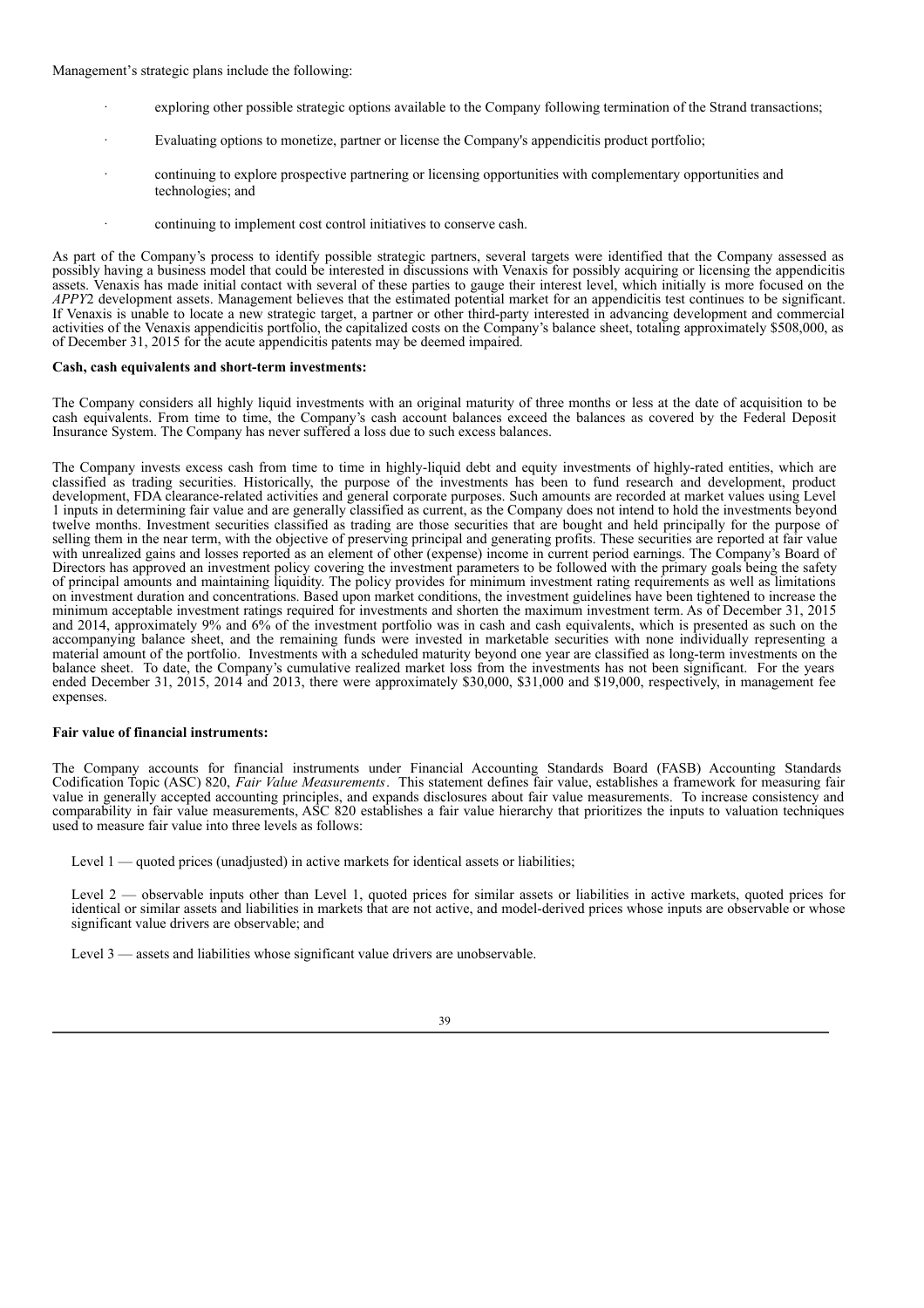Observable inputs are based on market data obtained from independent sources, while unobservable inputs are based on the Company's market assumptions. Unobservable inputs require significant management judgment or estimation. In some cases, the inputs used to measure an asset or liability may fall into different levels of the fair value hierarchy. In those instances, the fair value measurement is required to be classified using the lowest level of input that is significant to the fair value measurement. Such determination requires significant management judgment. There were no financial assets or liabilities measured at fair value, with the exception of cash, cash equivalents (level 1) and short-term investments (level 2) as of December 31, 2015 and 2014.

The carrying amounts of the Company's financial instruments (other than cash, cash equivalents and short-term investments as discussed above) approximate fair value because of their variable interest rates and / or short maturities combined with the recent historical interest rate levels.

#### **Revenue recognition and accounts receivable:**

We recognize sales of goods under the provisions of FASB ASC 605 and the U.S. Securities and Exchange Commission (SEC) Staff Accounting Bulletin (SAB) 104, *Revenue Recognition*. Future revenue is expected to be generated primarily from the sale of products. Product revenue primarily consists of sales of instrumentation and consumables.

Revenue is recognized when the following four basic criteria have been met: (i) persuasive evidence of an arrangement exists; (ii) delivery has occurred and risk of loss has passed; (iii) the seller's price to the buyer is fixed or determinable; and (iv) collectability is reasonably assured.

In international markets, the Company sells its products to distributors or re-sellers, who subsequently resell the products to hospitals. The Company has an agreement with the distributor which provides that title and risk of loss pass to the distributor upon shipment of the products, FOB to the distributor. Revenue is recognized upon shipment of products to the distributor as the products are shipped based on FOB shipping point terms.

Revenues are recorded less a reserve for estimated product returns and allowances which to date has not been significant. Determination of the reserve for estimated product returns and allowances is based on management's analyses and judgments regarding certain conditions. Should future changes in conditions prove management's conclusions and judgments on previous analyses to be incorrect, revenue recognized for any reporting period could be adversely affected.

The Company extends credit to customers generally without requiring collateral. At December 31, 2015 and 2014, the Company did not have any accounts receivable. During the year ended December 31, 2015, three European-based customers accounted for total net sales, each representing 52%, 26% and 22%, respectively. During the year ended December 31, 2014, two European-based customers accounted for total net sales, each representing 89% and 11%, respectively. During the year ended December 31, 2013, three Europeanbased customers accounted for the total net sales, each representing 43%, 35% and 22%, respectively.

The Company monitors its exposure for credit losses and maintains allowances for anticipated losses. The Company records an allowance for doubtful accounts when it is probable that the accounts receivable balance will not be collected. When estimating the allowance, the Company takes into consideration such factors as its day-to-day knowledge of the financial position of specific clients, the industry and size of its clients. A financial decline of any one of the Company's large clients could have an adverse and material effect on the collectability of receivables and thus the adequacy of the allowance for doubtful accounts receivable. Increases in the allowance are recorded as charges to bad debt expense and are reflected in other operating expenses in the Company's statements of operations. Write-offs of uncollectible accounts are charged against the allowance.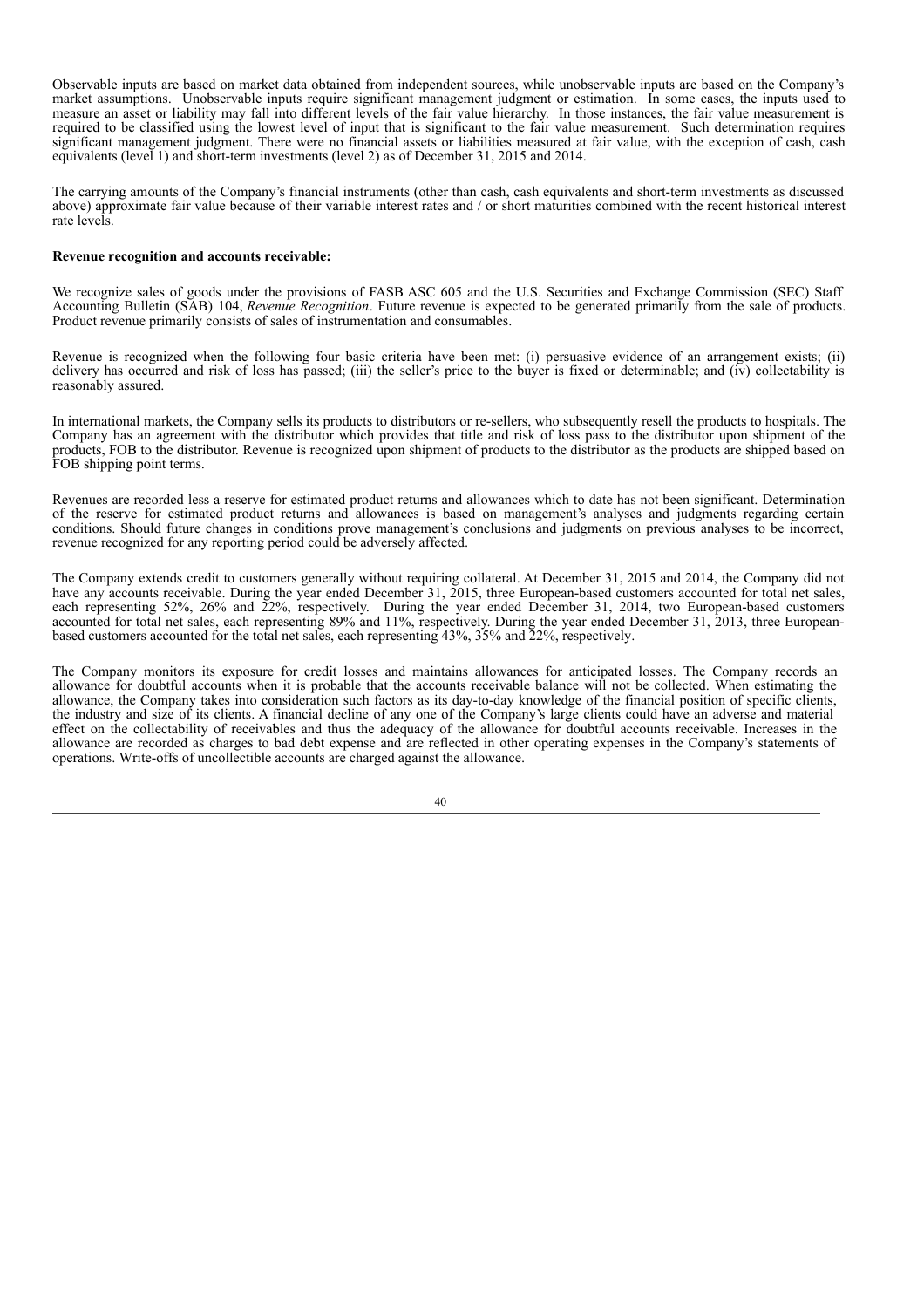#### **Property and equipment:**

Property and equipment is stated at cost and depreciated using the straight-line method over the estimated useful lives of the assets, generally twenty-five years for the building, ten years for land improvements, five years for equipment, and three years for computer related assets.

#### **Goodwill:**

Goodwill arose from the initial formation of the Company and represents the purchase price paid and liabilities assumed in excess of the fair market value of tangible assets acquired. The Company performs a goodwill impairment analysis in the fourth quarter of each year, or whenever there is an indication of impairment. When conducting its annual goodwill impairment assessment, the Company initially performs a qualitative evaluation to determine if it is more likely than not that the fair value of its reporting unit is less than its carrying amount as a basis for determining whether it is necessary to perform a two-step goodwill impairment test. The Company has determined, based on its qualitative evaluation, that it was not necessary to perform the two-step goodwill impairment test and that no impairment had occurred as of December 31, 2015.

#### **Impairment of long-lived assets:**

Management reviews long-lived assets for impairment whenever events or changes in circumstances indicate that the carrying amount of an asset may not be recoverable. Recoverability of assets to be held and used is measured by a comparison of the carrying amount of an asset to undiscounted future cash flows expected to be generated by the asset. If such assets are considered to be impaired, the impairment to be recognized is measured by the amount by which the carrying amount of the assets exceeds the fair value of the assets. Based on its review, including an updated assessment subsequent to year end, management determined that certain costs previously incurred for patents had been impaired during the years ended December 31, 2015 and 2014 and 2013. Approximately \$188,000, \$13,000 and \$33,000 of such net patent costs were determined to be impaired during the years ended December 31, 2015, 2014 and 2013, respectively, resulting from management's decisions not to pursue patents based upon a cost benefit analysis of patent expenses and coverage protection in several smaller world markets that were determined to not have the economic or fiscal potential to make the patent pursuit viable. Impairment charges are included in research and development expenses in the accompanying statements of operations.

#### **Research and development:**

Research and development costs are charged to expense as incurred.

#### **Use of estimates:**

The preparation of financial statements in conformity with accounting principles generally accepted in the United States of America ("GAAP") requires management to make estimates and assumptions that affect reported amounts of assets and liabilities and disclosure of contingent assets and liabilities at the date of the balance sheet and the reported amounts of revenue and expenses during the reporting periods. Actual results could differ significantly from those estimates.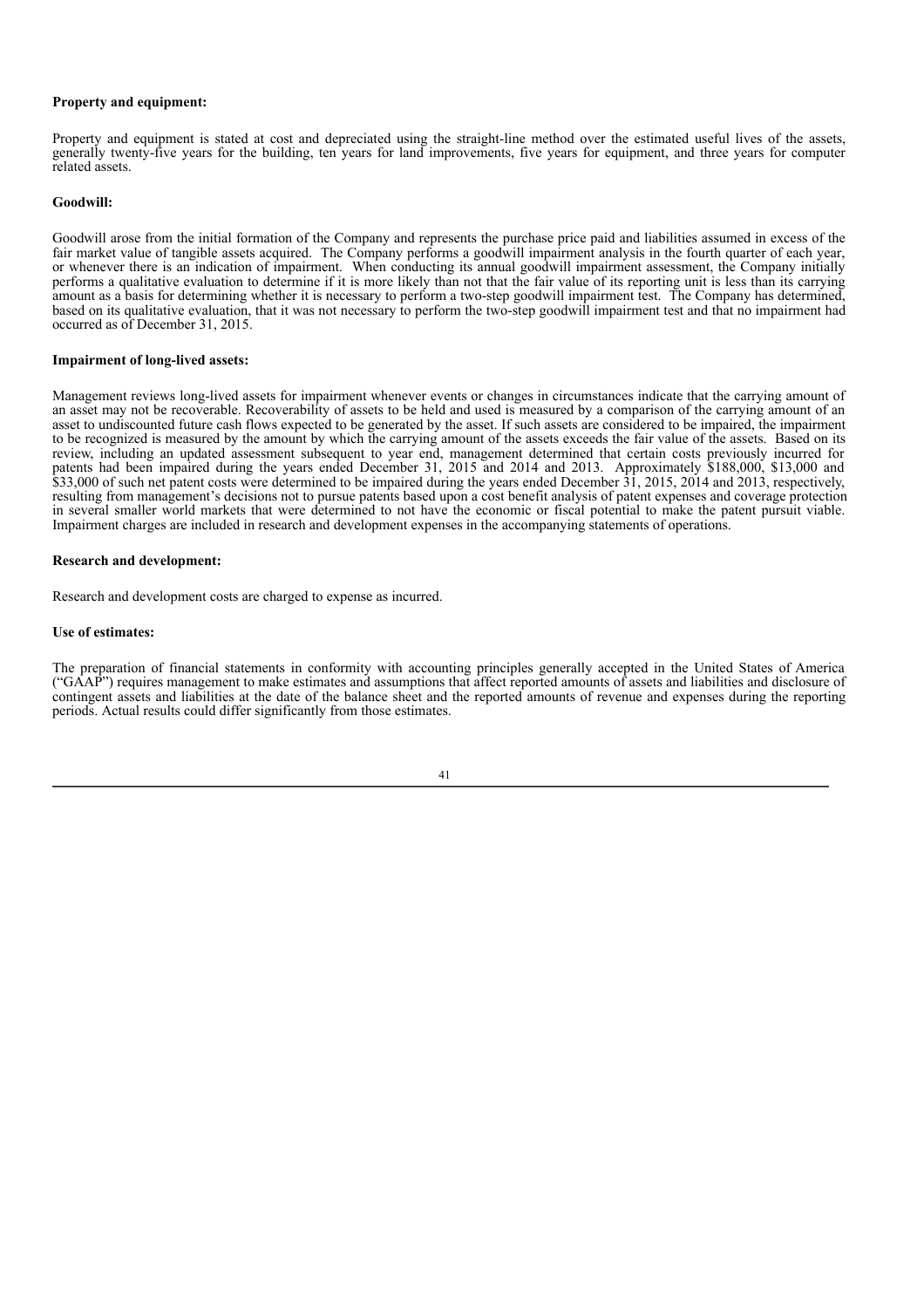#### **Income taxes:**

The Company accounts for income taxes under the asset and liability method, in which deferred tax assets and liabilities are recognized for the future tax consequences attributable to differences between the financial statement carrying amounts of existing assets and liabilities and their respective tax bases and operating loss and tax credit carry forwards. Deferred tax assets and liabilities are measured using enacted tax rates expected to apply to taxable income in the years in which those temporary differences are expected to be recovered or settled. The effect on deferred tax assets and liabilities of a change in tax rates is recognized in operations in the period that includes the enactment date. A valuation allowance is required to the extent any deferred tax assets may not be realizable.

The Company does not have an accrual for uncertain tax positions as of December 31, 2015 and 2014. The Company files corporate income tax returns with the Internal Revenue Service and the states where the Company determines it is required to do so, and there are open statutes of limitations for tax authorities to audit the Company's tax returns from 2013 through the current period.

The Company's policy is to recognize interest and penalties accrued on any unrecognized tax benefits as a component of income tax expense. At December 31, 2015, the Company did not have any accrued interest or penalties associated with any unrecognized tax benefits, nor was any interest expense recognized during the years ended December 31, 2015, 2014 or 2013.

#### **Stock-based compensation:**

Venaxis recognizes the cost of employee services received in exchange for an award of equity instruments in the financial statements which is measured based on the grant date fair value of the award. Stock option compensation expense is recognized over the period during which an employee is required to provide service in exchange for the award (generally the vesting period). The Company estimates the fair value of each stock option at the grant date by using the Black-Scholes option pricing model.

#### **Income (loss) per share:**

ASC 260, *Earnings Per Share*, requires dual presentation of basic and diluted earnings per share (EPS) with a reconciliation of the numerator and denominator of the basic EPS computation to the numerator and denominator of the diluted EPS computation. Basic EPS excludes dilution. Diluted EPS reflects the potential dilution that could occur if securities or other contracts to issue common stock were exercised or converted into common stock or resulted in the issuance of common stock that then shared in the earnings of the entity.

Basic earnings (loss) per share includes no dilution and is computed by dividing net earnings (loss) available to stockholders by the weighted average number of common shares outstanding for the period. Diluted earnings per share reflect the potential dilution of securities that could share in the Company's earnings (loss). The effect of the inclusion of the dilutive shares would have resulted in a decrease in loss per share during the years ended December 31, 2015, 2014 and 2013. Accordingly, the weighted average shares outstanding have not been adjusted for dilutive shares. Outstanding stock options and warrants are not considered in the calculation, as the impact of the potential common shares (totaling approximately 6,116,000, 5,310,000 and 5,841,000 shares for each of the years ended December 31, 2015, 2014 and 2013, respectively) would be to decrease the net loss per share.

#### **Recently issued and adopted accounting pronouncements:**

The Company continually assesses any new accounting pronouncements to determine their applicability. When it is determined that a new accounting pronouncement affects the Company's financial reporting, the Company undertakes a study to determine the consequences of the change to its consolidated financial statements and assures that there are proper controls in place to ascertain that the Company's consolidated financial statements properly reflect the change.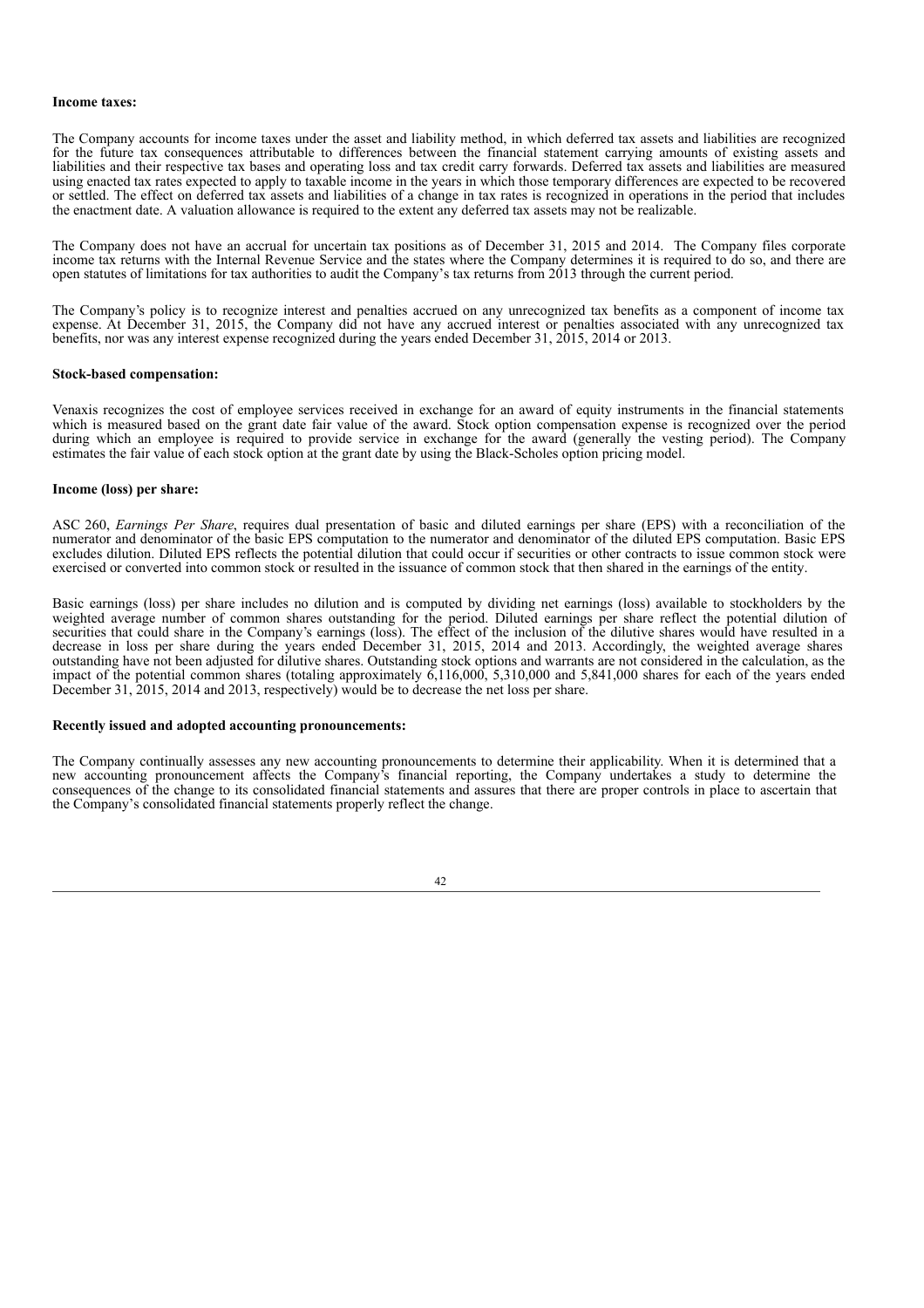In May 2014, FASB issued Accounting Standards Update ("ASU") No. 2014-09 "Revenue from Contracts from Customers," which supersedes the revenue recognition requirements in "Revenue Recognition (Topic 605)," and requires entities to recognize revenue in a way that depicts the transfer of potential goods or services to customers in an amount that reflects the consideration to which the entity expects to be entitled to the exchange for those goods or services. In July 2015, the FASB extended the effective date of ASU 2014-09 by one year, to now be effective for fiscal years, and interim periods beginning after December 15, 2017, and is to be applied retrospectively, with early adoption now permitted for fiscal years, and interim periods beginning after December 31, 2015. The Company is currently evaluating the new standard and assessing any potential impact on its future operations and financial statements.

## **Note 2. Property and equipment:**

Property and equipment consisted of the following as of December 31:

|                               | 2015            |              | 2014      |
|-------------------------------|-----------------|--------------|-----------|
| Land and improvements         | \$<br>1,107,508 | <sup>S</sup> | 1,107,508 |
| <b>Building</b>               | 2,589,231       |              | 2,589,231 |
| <b>Building improvements</b>  | 253,526         |              | 253,526   |
| Laboratory equipment          | 848,014         |              | 1,112,480 |
| Office and computer equipment | 318,254         |              | 328,299   |
|                               |                 |              |           |
|                               | 5,116,533       |              | 5,391,044 |
| Less accumulated depreciation | 3,162,037       |              | 3,287,164 |
|                               |                 |              |           |
|                               | 1,954,496       |              | 2,103,880 |

Depreciation expense totaled approximately \$149,000, \$193,000 and \$244,000 for each of years ended December 31, 2015, 2014 and 2013, respectively.

Subsequent to December 31, 2015 the Company completed the sale of its land and building which also paid off its mortgage obligations. See Note 12.

## **Note 3. Other long-term assets:**

Other long-term assets consisted of the following as of December 31:

|                                                                                                  | 2015      | 2014      |
|--------------------------------------------------------------------------------------------------|-----------|-----------|
| Patents, trademarks and applications, net of accumulated amortization of \$548,327 and \$507,644 | 1.136.410 | 1,336,951 |
| Goodwill                                                                                         | 387,239   | 387,239   |
|                                                                                                  |           |           |
|                                                                                                  | 1,523,649 | 1.724.190 |

The Company capitalizes legal costs and filing fees associated with obtaining patents on its new discoveries. Once the patents have been issued, the Company amortizes these costs over the shorter of the legal life of the patent or its estimated economic life using the straightline method. Based upon the current status of the above intangible assets, the aggregate amortization expense is estimated to be approximately \$94,000 for each of the next five fiscal years. The Company tests intangible assets with finite lives upon significant changes in the Company's business environment. The testing resulted in approximately \$188,000, \$13,000, and \$33,000 of net patent impairment charges during the years ended December 31, 2015, 2014, and 2013, respectively. The impairment charges are related to the Company's ongoing analysis on which specific patents in specific countries the Company intends to continue to pursue.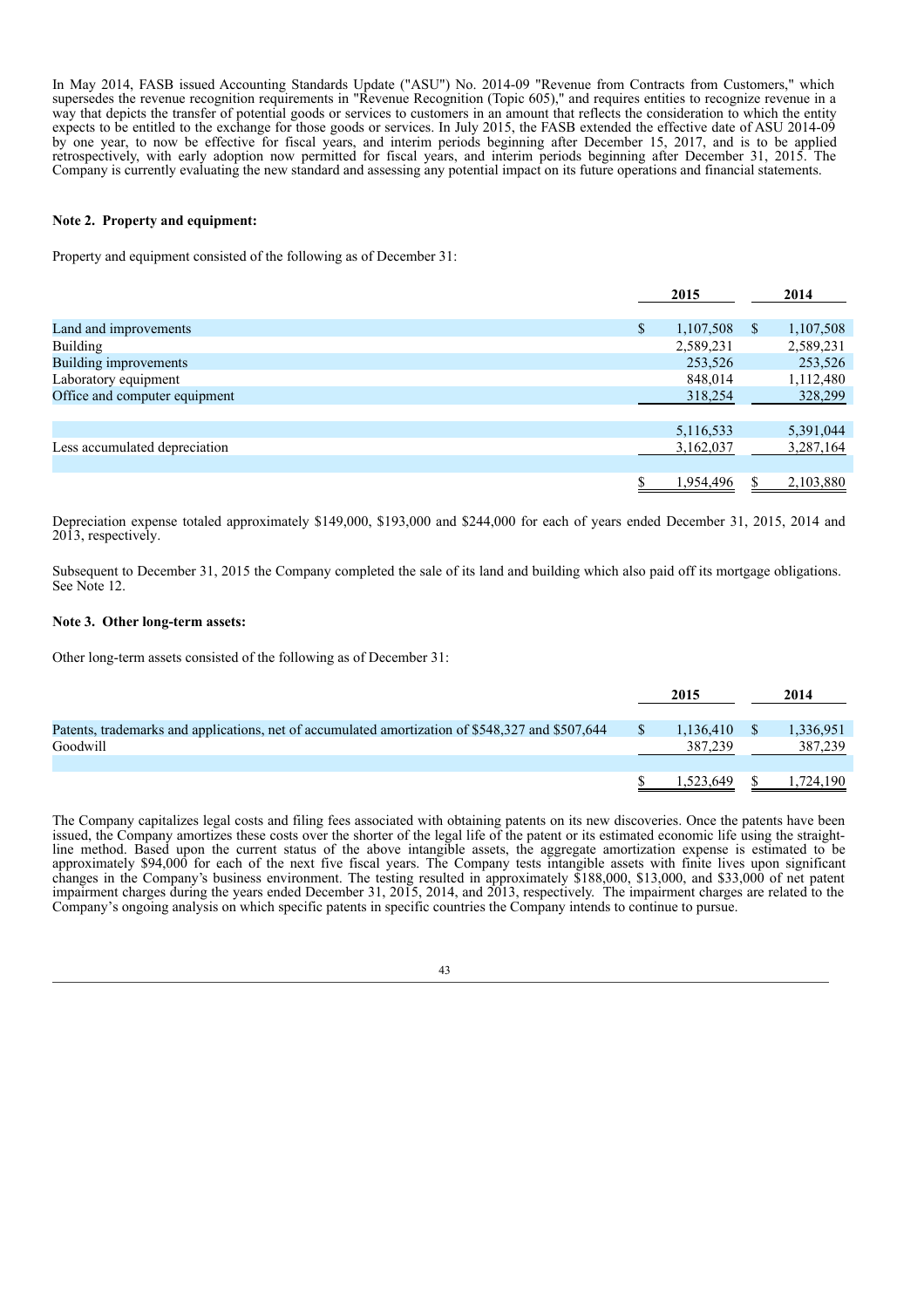#### **Note 4. Notes and other obligations:**

Notes payable and installment obligations consisted of the following as of December 31:

|                                          | 2015      | 2014      |
|------------------------------------------|-----------|-----------|
| Mortgage notes                           | 1,997,701 | 2,150,608 |
| Other short-term installment obligations | 142,328   | 160,375   |
|                                          | 2,140,029 | 2,310,983 |
| Less current portion                     | 301,250   | 312,934   |
|                                          |           |           |
|                                          | 1,838,779 | 1.998.049 |

## **Mortgage notes:**

In 2015, the Company had a mortgage facility on its land and building. The mortgage was held by a commercial bank and included approximately 32% that was guaranteed by the U. S. Small Business Administration ("SBA"). The loan was collateralized by the real property and the SBA portion was also personally guaranteed by a former officer of the Company. The commercial bank portion of the mortgage was refinanced with the existing lender in May 2013. The revised terms included a payment schedule based on a fifteen year amortization, with a balloon maturity at five years. The commercial bank portion had the interest rate fixed at 3.95%, and the SBA portion bore interest at the rate of 5.86%. The commercial bank portion of the loan required total monthly payments of approximately \$11,700, which included approximately \$4,500 per month in interest. The SBA portion of the loan required total monthly payments of approximately \$9,000 through July 2023, which included approximately \$3,200 per month in interest and fees in 2015.

Subsequent to December 31, 2015 the Company completed the sale of its land and building, which also paid off its mortgage obligations. See Note 12.

## **Other short-term installment obligations:**

The Company has executed financing agreements for certain of the Company's insurance premiums. At December 31, 2015, these obligations totaled \$142,328, all of which are due in 2016.

#### **Future maturities:**

The Company's total debt obligations as of December 31, 2015, required minimum annual principal payments of approximately \$301,000 in 2016. Upon the sale of the Company's land and building in February 2016, all long-term debt obligations were paid off. The Company's exclusive license agreement with The Washington University also requires minimum annual royalty payments of \$20,000 per year during its term (Note 7).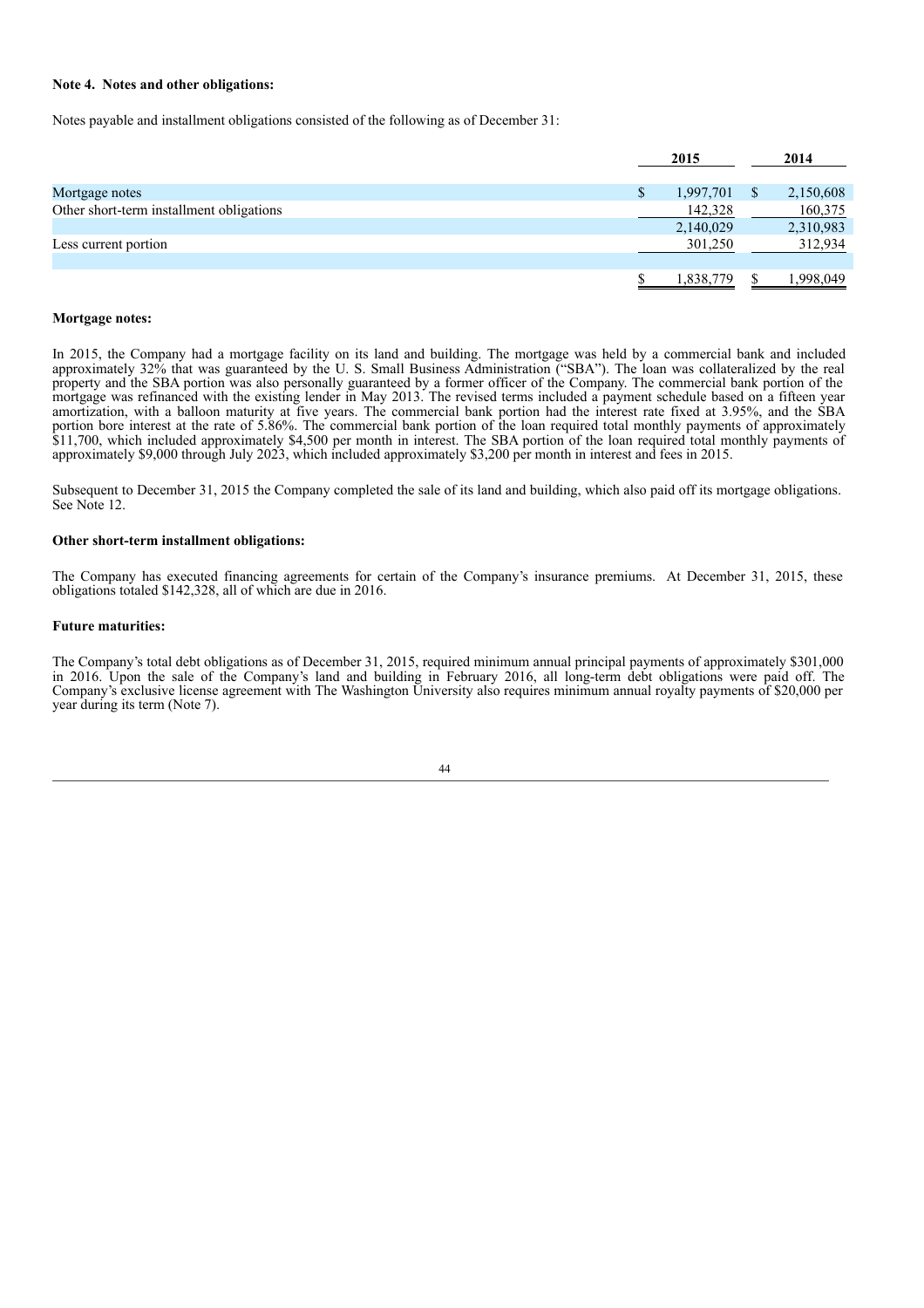## **Note 5. Stockholders' equity:**

## **2015 Transactions:**

The Company had no equity offerings in 2015, as it focused on strategic alternatives, including the Strand transactions.

## **2014 Transactions:**

In April 2014, the Company completed a public offering of securities consisting of 8,335,000 shares of common stock at an offering price of \$2.40 per share, generating approximately \$20 million in total proceeds. Fees and other expenses totaled approximately \$1,543,000, including a placement fee of  $6.5\%$ .

During the year ended December 31, 2014, warrants from the May 2013 public offering, described below, were exercised to purchase 1,161,570 shares of common at \$1.36 per share stock resulting in total proceeds of approximately \$1,580,000.

During the year ended December 31, 2014, incentive stock options were exercised to purchase 39,079 common shares, resulting in total proceeds of approximately \$82,000 and with a total intrinsic value when exercised of approximately \$14,000.

#### **2013 Transactions:**

In May 2013, the Company completed a public offering of securities consisting of 11,500,000 shares of common stock at an offering price of \$1.25 per share, generating approximately \$14.4 million in total proceeds. Fees and other expenses totaled approximately \$1,405,000, including a placement fee of 7%. Under the terms of the offering, investors received, for each common share purchased, a warrant to purchase  $0.35$  of a common share, this resulted in the issuance of warrants to purchase a total of 4,025,000 shares of common stock if all warrants are fully exercised. The exercise price of the warrants is \$1.36 per share; the warrants were exercisable upon issuance and expire in May 2018. Under the terms of the Underwriting Agreement, the underwriter exercised the option to purchase an additional 15% of the offering amount which is included in the above amounts. The purpose of the offering was to raise funds for working capital, new product development and general corporate purposes.

# **Note 6. Stock options and warrants:**

The Company currently provides stock-based compensation to employees, directors and consultants, both under the Company's 2002 Stock Incentive Plan, as amended (the "Plan") and non-qualified options and warrants issued outside of the Plan. During September 2015, the Company's shareholders approved amendments to the Plan to increase the number of shares reserved under the Plan from 3,673,127 to 5,673,127. The Company estimates the fair value of the share-based awards on the date of grant using the Black-Scholes option-pricing model (the "Black-Scholes model"). Using the Black-Scholes model, the value of the award that is ultimately expected to vest is recognized over the requisite service period in the statement of operations. Option forfeitures are estimated at the time of grant and revised, if necessary, in subsequent periods if actual forfeitures differ from those estimates. The Company attributes compensation to expense using the straight-line single option method for all options granted.

The Company's determination of the estimated fair value of share-based payment awards on the date of grant is affected by the following variables and assumptions:

- The grant date exercise price the closing market price of the Company's common stock on the date of the grant;
- Estimated option term  $-\dot{b}$  based on historical experience with existing option holders;
- Estimated dividend rates based on historical and anticipated dividends over the life of the option;
- Term of the option based on historical experience, grants have lives of approximately 3-5 years;
- Risk-free interest rates with maturities that approximate the expected life of the options granted;
- · Calculated stock price volatility calculated over the expected life of the options granted, which is calculated based on the daily closing price of the Company's common stock over a period equal to the expected term of the option; and
- · Option exercise behaviors based on actual and projected employee stock option exercises and forfeitures.

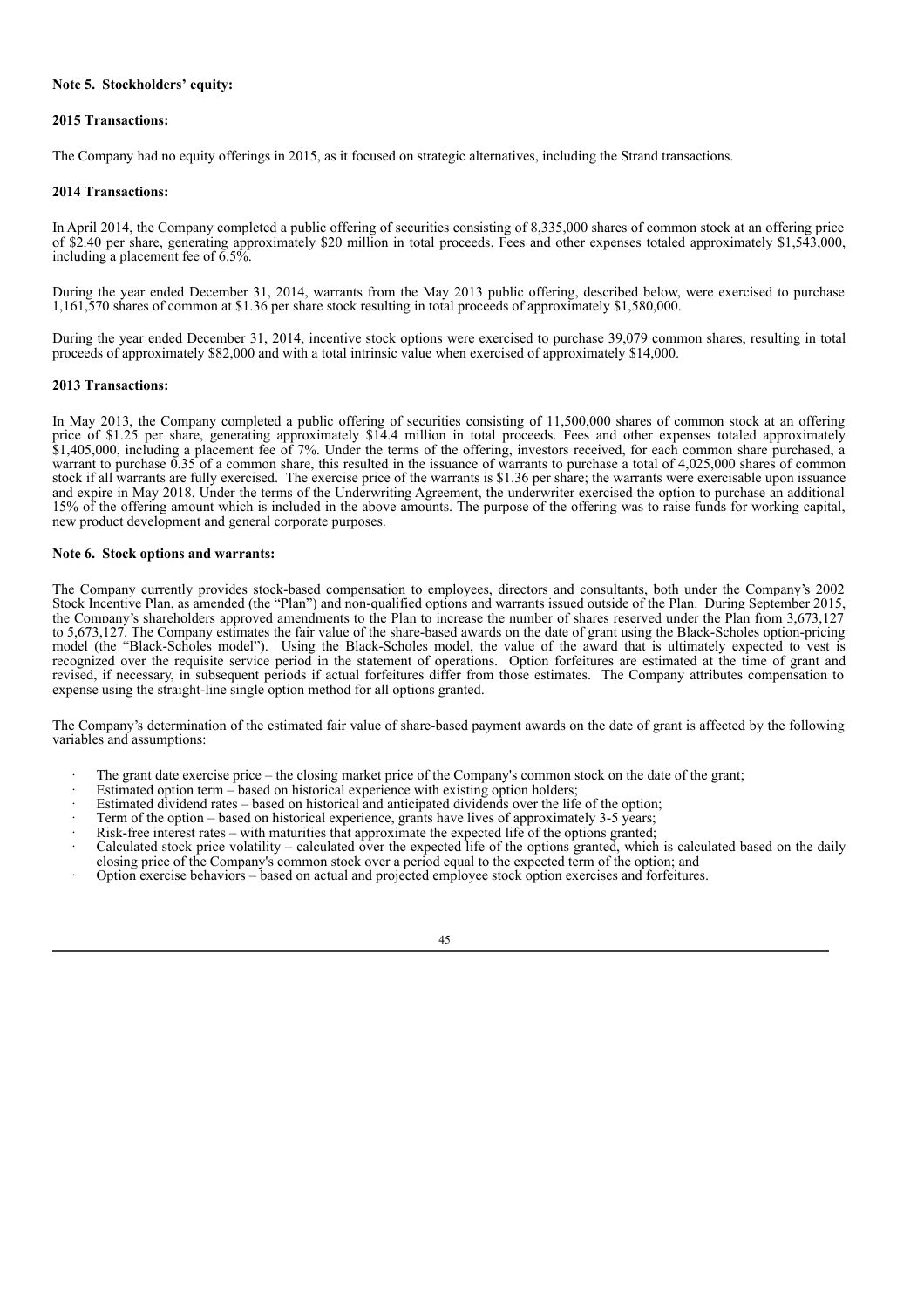The Company recognized stock-based compensation during the years ended December 31, as follows:

|                                                     | 2015 |              | 2014 |           |              | 2013      |
|-----------------------------------------------------|------|--------------|------|-----------|--------------|-----------|
|                                                     |      |              |      |           |              |           |
| Stock options to employees, officers, and directors |      | 1.143.078 \$ |      | 1.055.250 | $^{\circ}$ S | 1.436.572 |
| Stock options to consultants for:                   |      |              |      |           |              |           |
| <i>APPY</i> 1 System activities                     |      |              |      | 510       |              | 1.293     |
| Total stock-based compensation                      |      | 1,143,078    |      | 1,055,760 |              | 437,865.  |

The above expenses are included in the accompanying Statements of Operations for the years ended December 31, in the following categories:

|                                              | 2015      | 2014      | 2013      |
|----------------------------------------------|-----------|-----------|-----------|
| Selling, general and administrative expenses | 1.016.011 | 991.088   | 1,298,942 |
| Research and development expenses            | 127.067   | 64.672    | 138.923   |
| Total stock-based compensation               | 1.143.078 | 1,055,760 | 437,865.  |

# **Stock incentive plan options:**

The Company currently provides stock-based compensation to employees, directors and consultants under the Plan. The Company utilized assumptions in the estimation of fair value of stock-based compensation for the years ended December 31, as follows:

|                           | 2015    | 2014             | 2013          |
|---------------------------|---------|------------------|---------------|
|                           |         |                  |               |
| Dividend yield            | $0\%$   | $0\%$            | $0\%$         |
| Expected price volatility | 93%     | 94 to 126%       | 127 to $128%$ |
| Risk free interest rate   | 1.39%   | 1.52 to $1.74\%$ | .65 to .76%   |
| Expected term             | 5 years | 5 years          | 5 years       |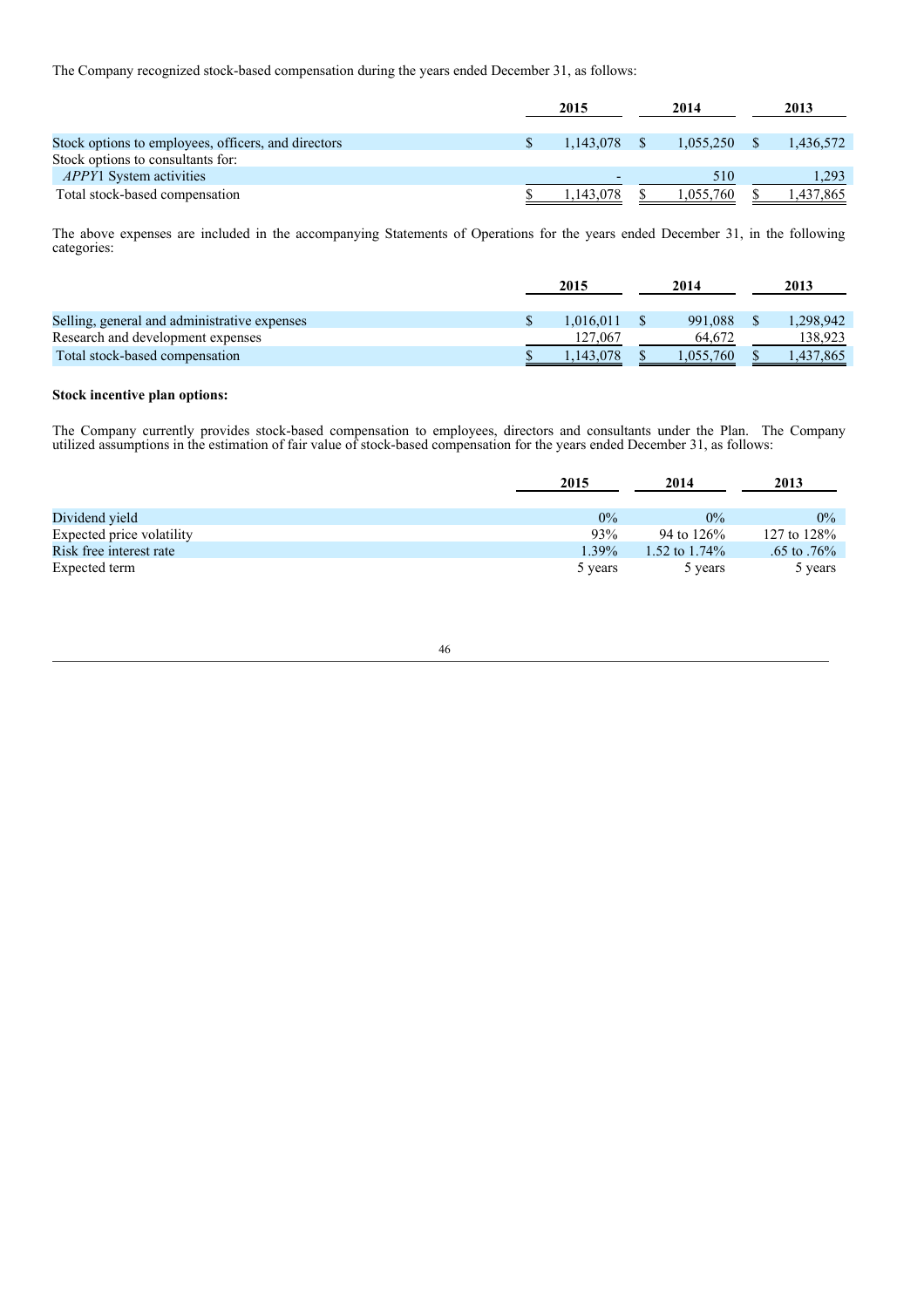A summary of stock option activity under the Plan for options to employees, officers, directors and consultants, for the year ended December 31, 2015, is presented below:

|                                  | <b>Shares</b><br>Underlying<br><b>Options</b> |      | Weighted<br>Average<br><b>Exercise</b><br>Price | Weighted<br>Average<br>Remaining<br>Contractual<br>Term (Years) | Aggregate<br><b>Intrinsic</b><br>Value |  |
|----------------------------------|-----------------------------------------------|------|-------------------------------------------------|-----------------------------------------------------------------|----------------------------------------|--|
| Outstanding at January 1, 2015   | 1,854,258                                     | - \$ | 5.79                                            |                                                                 |                                        |  |
| Granted                          | 1,094,500                                     |      | 1.89                                            |                                                                 |                                        |  |
| Exercised                        | $\overline{\phantom{0}}$                      |      |                                                 |                                                                 |                                        |  |
| Forfeited                        | (288,791)                                     |      | 3.58                                            |                                                                 |                                        |  |
|                                  |                                               |      |                                                 |                                                                 |                                        |  |
| Outstanding at December 31, 2015 | 2,659,967                                     |      | 4.42                                            | 7.8                                                             |                                        |  |
|                                  |                                               |      |                                                 |                                                                 |                                        |  |
| Exercisable at December 31, 2015 | 2,393,238                                     |      | 4.70                                            | 7.7                                                             | Φ                                      |  |
|                                  |                                               |      |                                                 |                                                                 |                                        |  |

The aggregate intrinsic value in the table above represents the total intrinsic value (the difference between the Company's closing stock price on December 31, 2015 and the exercise price, multiplied by the number of in-the-money options) that would have been received by the option holders, had all option holders been able to, and in fact had, exercised their options on December 31, 2015.

During the year ended December 31, 2014, incentive stock options were exercised to purchase 39,079 common shares, resulting in total proceeds of approximately \$82,000 and with a total intrinsic value when exercised of approximately \$14,000.

During the year ended December 31, 2015, 344,000 options were issued to non-employee directors under the Plan, with an exercise price of \$1.89 per share. The options expire ten years from the date of grant and vest over one year, based upon 25% on the date of grant, and 25% on each of April 1, 2015, July 1, 2015, and October 1, 2015. During the year ended December 31, 2015, 750,500 options were issued to officers and employees under the Plan, exercisable at an average of \$1.89 per share. The options expire ten years from the date of grant and vest over two years with 50% vesting upon six month anniversary of grant date and the remaining balance vesting over the following six quarters in arrears.

During the year ended December 31, 2015, a total of 288,791 options that were granted under the Plan were forfeited, of which 63,150 were vested and 225,641 were unvested. The vested options were exercisable at an average of \$9.04 per share and the unvested options were exercisable at an average of \$2.06 per share.

During the year ended December 31, 2014, 221,000 options were issued to non-employee directors under the Plan, exercisable at an average of \$2.27 per share. The options expire ten years from the date of grant and vest over one year, based upon 25% on the date of grant, and 25% on each of April 1, 2014, July 1, 2014, and October 1, 2014.

During the year ended December 31, 2014, 506,100 options were issued to officers, employees and a consultant under the Plan, exercisable at an average of \$2.29 per share. The options expire ten years from the date of grant and 431,100 of the options vest over two years with 50% vesting upon six month anniversary of grant date and the remaining balance vesting over the following six quarters in arrears, and 75,000 vest annually in arrears over three years from grant date.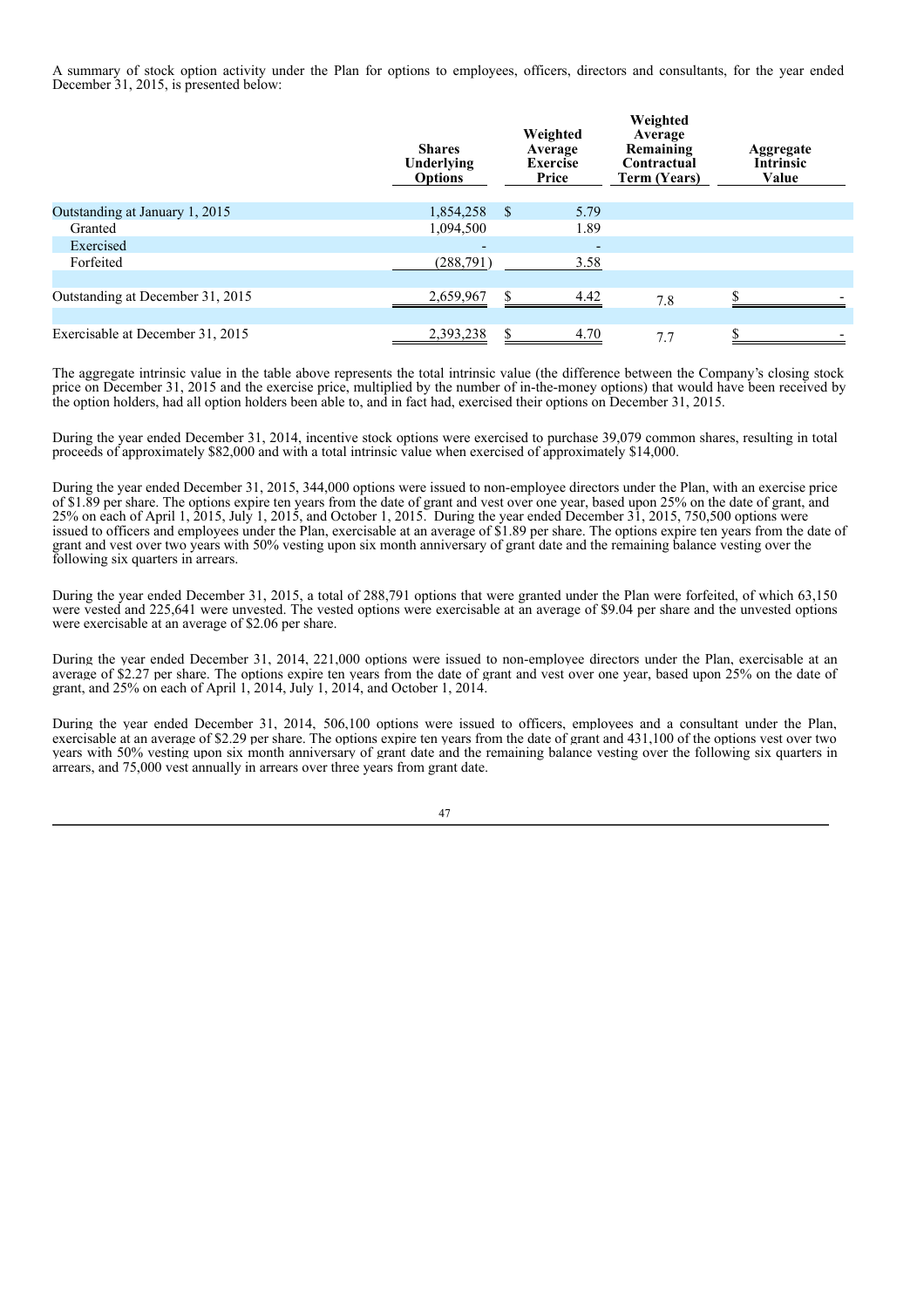During the year ended December 31, 2014, a total of 52,028 options that were granted under the Plan were forfeited, of which 46,978 were vested and 5,050 were unvested. The vested options were exercisable at an average of \$30.78 per share and the unvested options were exercisable at an average of \$2.15 per share.

During the year ended December 31, 2013, 525,603 options were granted under the Plan to employees, officers, directors and consultants with a weighted average exercise price at grant date of \$2.06 per option. Included in the 525,603 options issued, the non-employee directors were granted a total of 209,333 options at an average exercise price of \$2.10 per share of which the majority vest quarterly over a one-year period, officers were granted 292,000 options at an average exercise price of \$2.04 per share vesting over a twenty-four month period and employees were granted 24,270 options at an average exercise price of \$2.02 per share, the majority of which vest over a twenty-four month period following grant. All options were granted under the Company's 2002 Stock Incentive Plan and expire ten years from the grant date.

During the year ended December 31, 2013, a total of 15,278 options that were granted under the Plan to employees were forfeited, 6,086 of which were vested. The options were exercisable at an average of \$24.68 per share and were forfeited upon the employees' terminations from the Company or the expiration of the term of the options. During the year ended December 31, 2013, no options were exercised.

The total fair value of stock options granted to employees, directors and consultants that vested and became exercisable during the years ended December 31, 2015, 2014 and 2013, was \$1,344,000, \$1,266,000 and \$1,963,000, respectively. Based upon the Company's experience, approximately 85% of the outstanding stock options, or approximately 227,000 options, are expected to vest in the future, under their terms. A summary of the activity of non-vested options under the Company's Plan to acquire common shares granted to employees, officers, directors and consultants during the year ended December 31, 2015 is presented below:

| <b>Nonvested Shares</b>        | <b>Nonvested</b><br><b>Shares</b><br>Underlying<br><b>Options</b> | Weighted<br>Average<br><b>Exercise</b><br>Price |      | Weighted<br>Average<br><b>Grant Date</b><br><b>Fair Value</b> |
|--------------------------------|-------------------------------------------------------------------|-------------------------------------------------|------|---------------------------------------------------------------|
| Nonvested at January 1, 2015   | 319,652 \$                                                        | 2.28                                            | - \$ | 1.85                                                          |
| Granted                        | 1,094,500                                                         | 1.89                                            |      | 1.34                                                          |
| Vested                         | (921, 782)                                                        | 1.97                                            |      | 1.46                                                          |
| Forfeited                      | (225, 641)                                                        | 2.06                                            |      | 1.49                                                          |
|                                |                                                                   |                                                 |      |                                                               |
| Nonvested at December 31, 2015 | 266,729                                                           | . 94                                            |      | 1.43                                                          |

At December 31, 2015, based upon employee, officer, director and consultant options granted, there was approximately \$219,000 additional unrecognized compensation cost related to stock options that will be recorded over a weighted average future period of approximately one year.

# **Other common stock purchase options and warrants:**

As of December 31, 2015, in addition to the stock options issued under the Plan as discussed above, the Company had outstanding nonqualified options and warrants to acquire 3,455,935 shares of common stock. These options and warrants include those issued in connection with stock offerings, officers' employment inducement awards and investor relations consulting.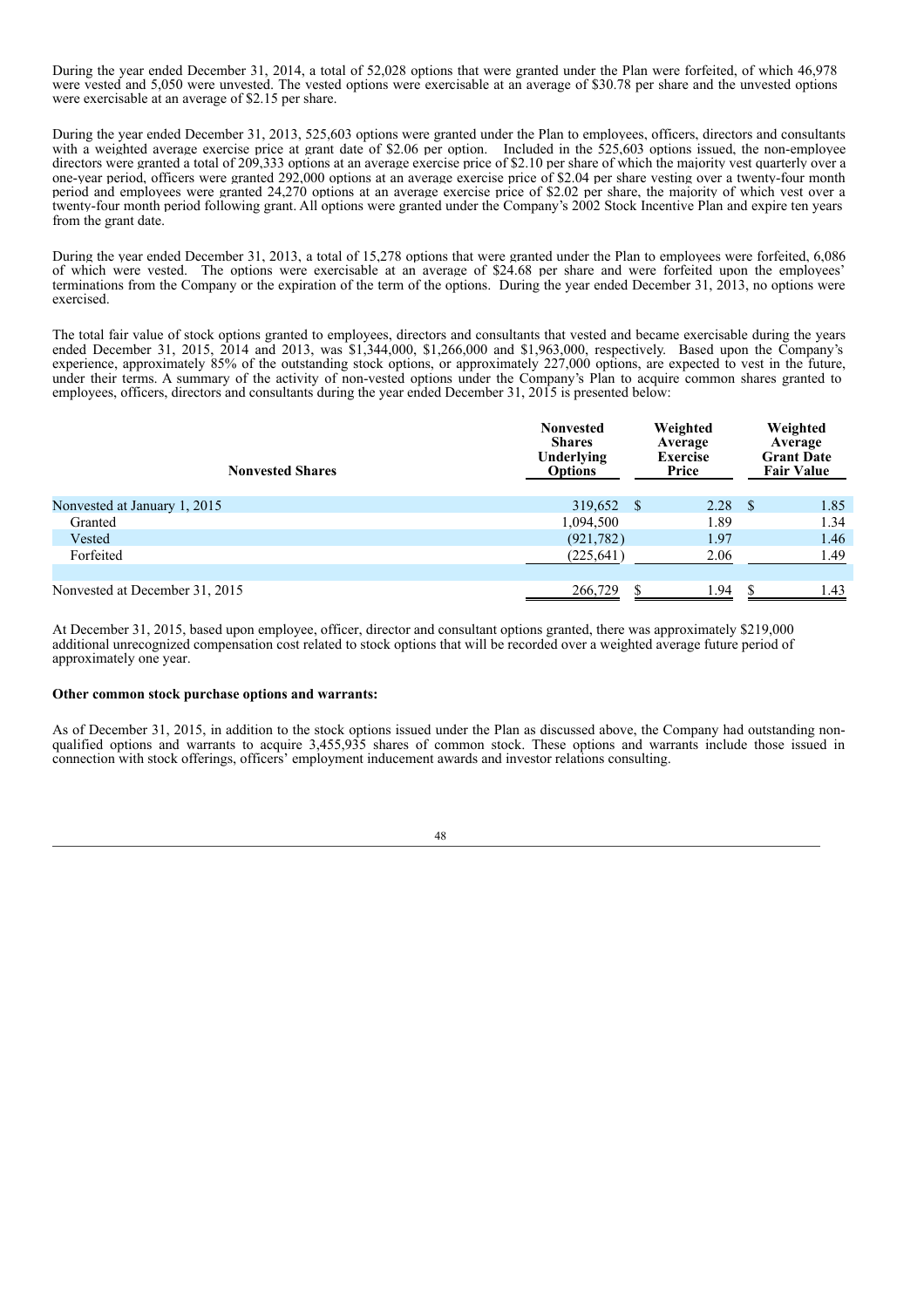During the years ended December 31, 2015 and 2014, no stock options were granted outside of the Plan. During the year ended December 31, 2013, warrants to acquire 4,025,000 shares of common stock were issued in connection with a public offering. Each warrant issued represents the right to acquire 0.35 of a share of common stock.

There were no stock-based compensation operating expenses related to other common stock purchase options and warrants for the years ended December 31, 2015 and 2014. Stock-based compensation operating expenses related to other common stock purchase options and warrants for the year ended December 31, 2013 include approximately \$22,000 related to non-qualified options.

Following is a summary of outstanding options and warrants that were issued outside of the Plan for the year ended December 31, 2015:

|                                                  | <b>Shares</b><br>Underlying<br>Options /<br>Warrants |    | Weighted<br>Average<br>Exercise<br>Price | Weighted<br>Average<br>Remaining<br>Contractual<br>Term (Years) | Aggregate<br>Intrinsic<br>Value |
|--------------------------------------------------|------------------------------------------------------|----|------------------------------------------|-----------------------------------------------------------------|---------------------------------|
| Outstanding at January 1, 2015                   | 3,455,935 \$                                         |    | 1.93                                     |                                                                 |                                 |
| Granted                                          |                                                      |    | __                                       |                                                                 |                                 |
| Exercised                                        |                                                      |    | __                                       |                                                                 |                                 |
| Forfeited                                        |                                                      |    |                                          |                                                                 |                                 |
|                                                  |                                                      |    |                                          |                                                                 |                                 |
| Outstanding and exercisable at December 31, 2015 | 3,455,935                                            | -S | 1.93                                     | 2.3                                                             |                                 |

The aggregate intrinsic value in the table above represents the total intrinsic value (the difference between the Company's closing stock price on December 31, 2015 and the exercise price, multiplied by the number of in-the-money options) that would have been received by the option holders, had all option holders been able to, and in fact had, exercised their options on December 31, 2015.

Included at December 31, 2015 in the 3,455,935 total outstanding options and warrants are 3,435,935 non-compensatory rights, exercisable at an average of \$1.93 per common share, expiring through May 2018, granted in connection with public offerings and 20,000 rights, exercisable at \$3.42 per common share, expiring in May 2022, issued under compensatory arrangements. During the year ended December 31, 2014, warrants from the May 2013 public offering were exercised to purchase 1,161,570 shares of common stock at \$1.36 per share resulting in total proceeds of approximately \$1,580,000.

In May 2013, the Company completed a \$14.4 million public offering of securities and, in connection with that offering, granted investors in the offering warrants to purchase a total of 4,025,000 shares of common stock at an exercise price of \$1.36 per share and expiring in May 2018.

The total fair value of stock options granted that vested and became exercisable during each of the years ended December 31, 2015 and 2014 was zero, and for the year ended December 31, 2013 totaled \$24,000.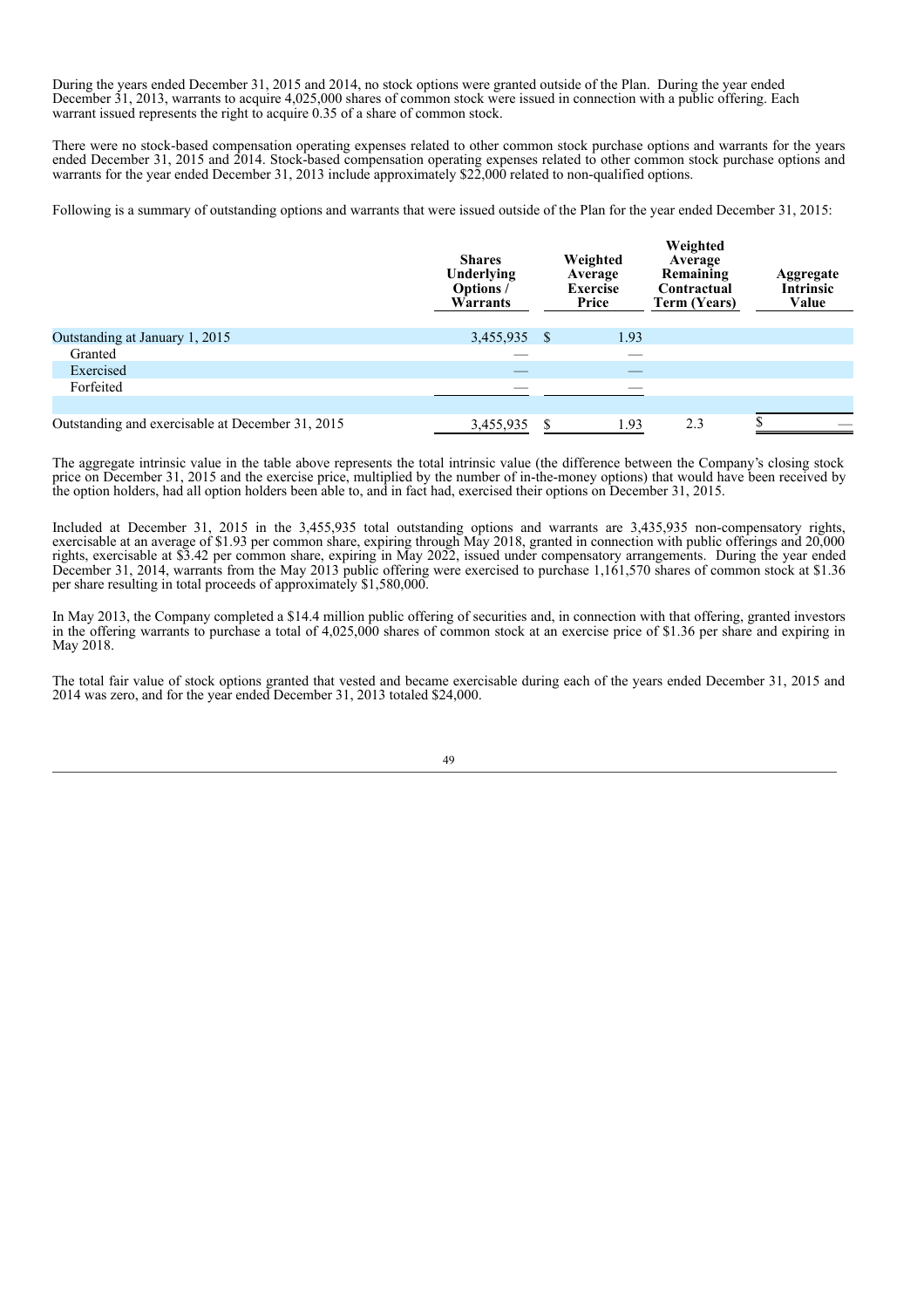## **Note 7. Animal Health License Agreements:**

Effective May 1, 2004 Washington University in St. Louis (WU) and Venaxis entered into an exclusive license agreement (WU License Agreement) which grants Venaxis exclusive license and right to sublicense WU's technology (as defined under the WU License Agreement) for veterinary products worldwide, except where such products are prohibited under U.S. laws for export. The term of the WU License Agreement continues until the expiration of the last of WU's patents (as defined in the WU License Agreement) expire. Venaxis has agreed to pay minimum annual royalties of \$20,000 annually during the term of the WU License Agreement and such amounts are creditable against future royalties. Royalties payable to WU under the WU License Agreement for covered product sales by Venaxis carry a mid-single digit royalty rate and for sublicense fees received by Venaxis carry a low double-digit royalty rate. The WU License Agreement contains customary terms for confidentiality, prosecution and infringement provisions for licensed patents, publication rights, indemnification and insurance coverage. The WU License Agreement is cancelable by Venaxis with ninety days advance notice at any time and by WU with sixty days advance notice if Venaxis materially breaches the WU License Agreement and fails to cure such breach.

In July 2012, the Company entered into an exclusive license agreement (the "License Agreement") with Ceva Santé Animale S.A. ("Licensee"), under which the Company granted the Licensee an exclusive royalty-bearing license, until December 31, 2028, to the Company's intellectual property and other assets, including patent rights and know-how, relating to recombinant single chain reproductive hormone technology for use in non-human mammals (the "Company's Animal Health Assets"). The License Agreement is subject to termination by the Licensee (a) for convenience on 180 days prior written notice, (b) in the Licensee's discretion in the event of a sale or other disposal of the Company's animal health assets, (c) in the Licensee's discretion upon a change in control of the Company, (d) for a material breach of the License Agreement by the Company; or (e) in the Licensee's discretion, if the Company becomes insolvent. The License Agreement is also terminable by the Company if there is a material breach of the License Agreement by the Licensee, or if the Licensee challenges the Company's ownership of designated intellectual property. The License Agreement includes a sublicense of the technology licensed to the Company by WU. Under the terms of the WU License Agreement, a portion of license fees and royalties Venaxis receives from sublicensing agreements will be paid to WU. The obligation for such license fees due to WU is included in accrued expenses at December 31, 2015.

Under the License Agreement, the Licensee obtained a worldwide exclusive license to develop, seek regulatory approval for and offer to sell, market, distribute, import and export luteinizing hormone ('LH') and/or follicle-stimulating hormone ("FSH") products for bovine (cattle), equine and swine in the field of the assistance and facilitation of reproduction in bovine, equine and swine animals. The Company also granted the Licensee an option and right of first refusal to develop additional animal health products outside of the licensed field of use or any diagnostic pregnancy detection tests for non-human mammals.

Under the License Agreement as of December 31, 2015, the following future milestone payments are provided, assuming future milestones are successfully achieved:

- Milestone payments, totaling up to a potential of \$1.1 million in the aggregate, based on the satisfactory conclusion of milestones as defined in the License Agreement;
- Potential for milestone payments of up to an additional \$2 million for development and receipt of regulatory approval for additional licensed products; and
- Royalties, at low double digit rates, based on sales of licensed products.

Revenue recognition related to the License Agreement and WU License Agreement is based primarily on the Company's consideration of ASC 808-10-45, "*Accounting for Collaborative Arrangements*". For financial reporting purposes, the license fees and milestone payments received from the License Agreement, net of the amounts due to third parties, including WU, have been recorded as deferred revenue and are amortized over the term of the License Agreement. License fees and milestone revenue totaling a net of approximately \$1,500,000 commenced being amortized into income upon the July 2012 date of milestone achievement. As of December 31, 2015, deferred revenue of \$96,698 has been classified as a current liability and \$1,162,015 has been classified as a long-term liability. The current liability represents the next twelve months' portion of the amortizable milestone revenue. For the years ended December 31, 2015, 2014 and 2013, a total of \$96,698, \$95,699, and \$84,620, respectively, was recorded as the amortized license fee revenue.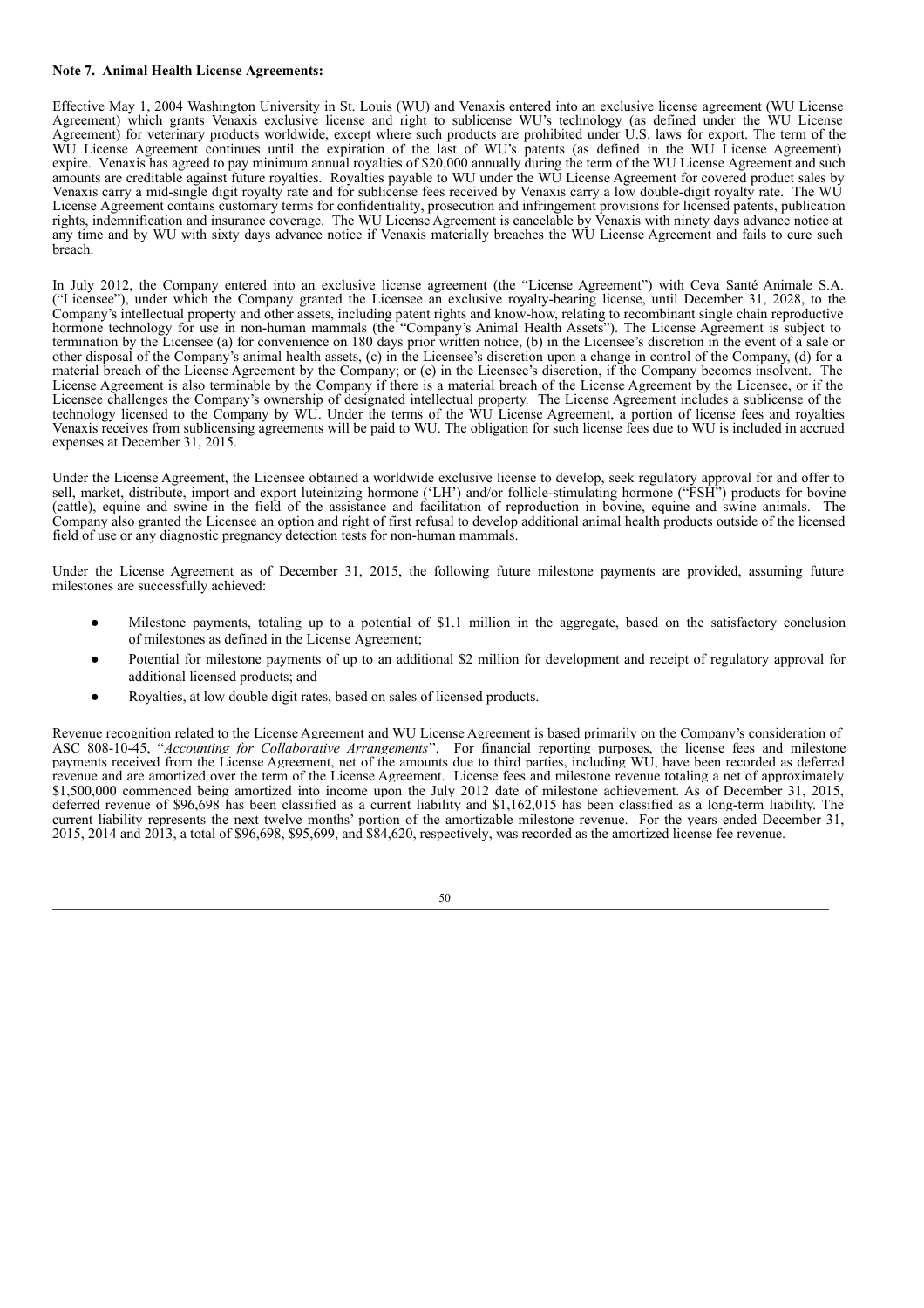A tabular summary of the revenue categories and cumulative amounts of revenue recognition associated with the License Agreement follows:

| Category                                           | Totals                                              |
|----------------------------------------------------|-----------------------------------------------------|
| License fees and milestone amounts paid / achieved | 1,920,000                                           |
| Third party obligations recorded, including WU     | (363,700)                                           |
| Deferred revenue balance                           | 1,556,300                                           |
| Revenue amortization to December 31, 2015          | (297, 587)                                          |
|                                                    |                                                     |
| Net deferred revenue balance at December 31, 2015  | 1,258,713                                           |
|                                                    |                                                     |
| Commencement of license fees revenue recognition   | Upon signing or receipt                             |
| Commencement of milestone revenue recognition      | Upon milestone achievement over then remaining life |
| Original amortization period                       | 197 months                                          |

# **Note 8. Income taxes:**

Income taxes at the federal statutory rate are reconciled to the Company's actual income taxes as follows:

|                                            |   | 2015                     | 2014                     | 2013        |
|--------------------------------------------|---|--------------------------|--------------------------|-------------|
| Federal income tax benefit at 34%          | S | (2,978,000)              | $(3,551,000)$ \$         | (4,131,000) |
| State income tax net of federal tax effect |   | (263,000)                | (313,000)                | (364,000)   |
| Permanent items                            |   | 424,000                  | 527,000                  | 535,000     |
| Other                                      |   | (15,000)                 | (147,000)                | (72,000)    |
| Valuation allowance                        |   | 2,832,000                | 3,484,000                | 4,032,000   |
|                                            |   | $\overline{\phantom{a}}$ | $\overline{\phantom{a}}$ |             |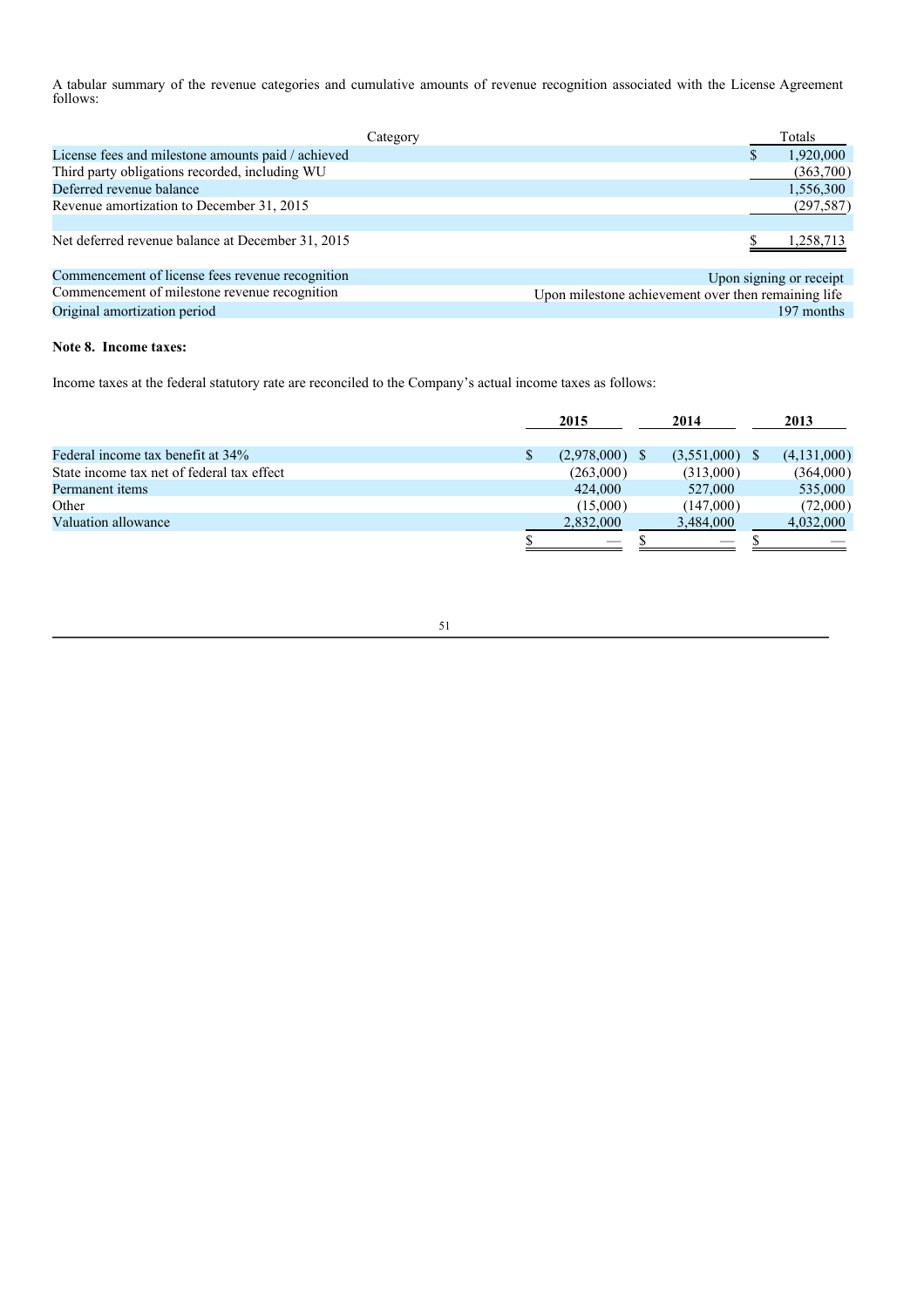As of December 31, 2015, the Company has net operating loss carry forwards of approximately \$96 million for federal and state tax purposes, which are available to offset future taxable income, if any, expiring through December 2035. A valuation allowance was recorded at December 31, 2015 due to the uncertainty of realization of deferred tax assets in the future.

The tax effects of temporary differences that give rise to significant portions of deferred tax assets and liabilities at December 31, 2015 and 2014 are as follows:

|                                     | 2015             |   | 2014         |
|-------------------------------------|------------------|---|--------------|
| Deferred tax assets (liabilities):  |                  |   |              |
| Net operating loss carry forwards   | \$<br>35,649,000 | S | 32,828,000   |
| Property and equipment              | 43,000           |   | 45,000       |
| Patents and other intangible assets | (38,000)         |   | (34,000)     |
| Other                               | 44,000           |   | 27,000       |
| Research and development credit     | 1,103,000        |   | 1,103,000    |
|                                     |                  |   |              |
| Deferred tax asset                  | 36,801,000       |   | 33,969,000   |
| Valuation allowance                 | (36,801,000)     |   | (33,969,000) |
|                                     |                  |   |              |

## **Note 9. Commitments and contingencies:**

#### **Employment commitments:**

As of December 31, 2015, the Company has employment agreements with two officers providing aggregate annual minimum commitments totaling \$655,000. The agreements automatically renew at the end of each contract year unless terminated by either party and contain customary confidentiality and benefit provisions.

#### **Contingencies:**

On January 7, 2015, Venaxis received a complaint, captioned Dr. John F. Bealer, a resident of Arapahoe County, individually v. Venaxis, Inc., a Colorado corporation, Case No. 2015CV30022. This action was filed in the Arapahoe County District Court and subsequently transferred to Douglas County District Court. The complaint includes allegations of breach of contract pertaining to the Assignment and Consulting Agreement between Venaxis and Dr. Bealer. Venaxis believed that the allegations in the complaint were without merit and vigorously defended against these claims. In December 2015, the parties to the litigation settled the litigation, without any admission of liability, with payment of an undisclosed sum to Dr. Bealer. In connection with the settlement the Bealer Agreement was terminated.

On February 2, 2015, a putative class action complaint was filed against Venaxis and two of its current officers in the United States District Court for the District of Colorado. The action is captioned Boldt v. Venaxis, Inc., et al., District of Colorado Case No.: 1:15-cv-00-222 ("Boldt Action"). The plaintiff in the Boldt Action alleged violation of Sections 10(b) and 20(a) of the Securities Exchange Act of 1934, and SEC Rule 10b-5. The Boldt Action plaintiff purported to represent a class of persons who purchased Venaxis' publicly traded securities between March 13, 2014, and January 28, 2015. The Boldt Action plaintiff alleged that Venaxis made false and/or misleading statements regarding *APPY*1. Based on a review of the complaint, Venaxis believed that the allegations were without merit. On August 7, 2015, the Plaintiffs in the Boldt Action filed a Notice of Voluntary Dismissal Without Prejudice and thereupon the case was dismissed.

In the ordinary course of business and in the general industry in which the Company is engaged, it is not atypical to periodically receive a third party communication which may be in the form of a notice, threat, or "cease and desist" letter concerning certain activities. For example, this can occur in the context of the Company's pursuit of intellectual property rights. This can also occur in the context of operations such as the using, making, having made, selling, and offering to sell products and services, and in other contexts. The Company makes rational assessments of each situation on a case-by-case basis as such may arise. The Company periodically evaluates its options for trademark positions and considers a full spectrum of alternatives for trademark protection and product branding.

We are currently not a party to any legal proceedings, the adverse outcome of which would, in our management's opinion, have a material adverse effect on our business, financial condition and results of operations.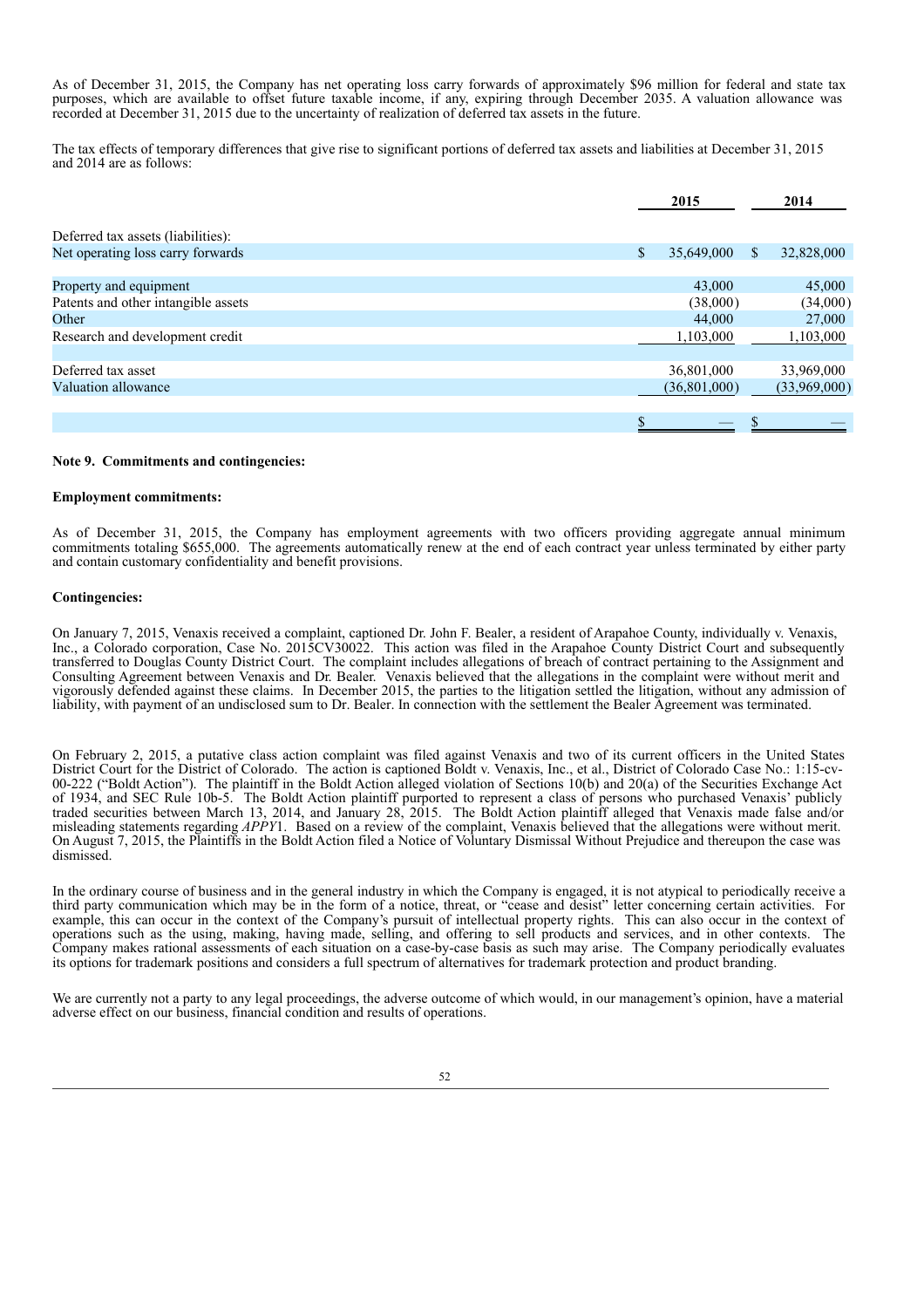#### **Note 10. Related Party Transactions:**

During 2014 the Company executed services agreements (Phase I and Phase II) with SomaLogic, Inc. ("SomaLogic") for SomaLogic to perform research services for the Company. The research encompassed analyzing biological samples. Under the agreements research services totaling \$379,344, were completed and paid in 2014. No services were performed by SomaLogic for the Company in 2015. As of December 31, 2015 and 2014, no amounts were due to SomaLogic. A member of the Company's Board of Directors serves as the Chief Medical Officer for SomaLogic and during the Venaxis Board of Director's consideration of the SomaLogic agreements, that Director recused himself from the considerations and vote.

# **Note 11. Supplemental data: Selected quarterly financial information (unaudited)**

|                                    |               | March 31,        |               | June $30$ , |               | September 30,    |      | December 31, |
|------------------------------------|---------------|------------------|---------------|-------------|---------------|------------------|------|--------------|
| Fiscal 2015 quarters ended:        |               |                  |               |             |               |                  |      |              |
| Total revenues                     | $\mathbb{S}$  | 11,000           | \$.           | 25,000      | <sup>S</sup>  | 57,000           | -S   | 8,000        |
| Gross margin                       | \$            | 7,000            |               | 16,000      | S             | 43,000           | S    | 5,000        |
| Net loss                           | \$            | (2,186,000)      | <sup>\$</sup> | (2,033,000) | -S            | $(1,583,000)$ \$ |      | (2,956,000)  |
| Loss per share - Basic and diluted | \$            | $(0.07)$ \$      |               | (0.07)      | -S            | $(0.05)$ \$      |      | (0.09)       |
| Market price of common stock       |               |                  |               |             |               |                  |      |              |
| High                               | \$            | 2.04             | \$            | 0.70        | S             | 0.46             | \$.  | 0.35         |
| Low                                | $\mathbf{\$}$ | 0.43             | -S            | 0.44        | <sup>\$</sup> | 0.31             | -\$  | 0.27         |
|                                    |               |                  |               |             |               |                  |      |              |
| Fiscal 2014 quarters ended:        |               |                  |               |             |               |                  |      |              |
| Total revenues                     | \$            | 52,000           | \$.           |             |               | 36,000           | S    | 79,000       |
| Gross margin                       | \$            | 20,000           | -S            |             |               | 24,000           | - S  | 51,000       |
| Net loss                           | \$            | $(2,948,000)$ \$ |               | (2,592,000) | \$.           | $(2,533,000)$ \$ |      | (2,370,000)  |
| Loss per share - Basic and diluted | \$            | $(0.14)$ \$      |               | (0.08)      | -S            | $(0.08)$ \$      |      | (0.06)       |
| Market price of common stock       |               |                  |               |             |               |                  |      |              |
| High                               | \$            | 3.29             | \$.           | 2.77        | <sup>\$</sup> | 2.36             | - \$ | 1.85         |
| Low                                | \$            | 2.27             | S             | 1.88        | \$            | 1.58             | S    | 1.19         |

#### **Note 12. Subsequent Events:**

On January 26, 2016, the Company entered into a series of definitive agreements for transactions with Strand, its shareholders and SGI. Those definitive agreements, including the agreements with the Strand shareholders, were terminated by the parties by execution of the Mutual Termination Agreement on March 11, 2016.

On February 25, 2016, the Company completed the sale of its corporate headquarters, land and building, to a third party at a purchase price of \$4,053,000. The sale generated approximately \$1.7 million in net cash after expenses and mortgage payoffs. In addition to agreeing to the sale, the Company is leasing back space in the building under short term lease agreements that provide office and storage space required for our current level of operations.

On February 29, 2016, the Company mailed a definitive proxy statement to its shareholders seeking approval, at a Special Meeting scheduled for March 24, 2016, of a reverse stock split proposal. The proxy statement seeks approval of a proposal to authorize the board of directors to effect, in their discretion (if the board of directors determines that a reverse stock split is in the best interests of the Company to maintain NASDAQ Capital Market listing), a reverse stock split of the outstanding shares of common stock in a ratio of at least one-for-four and of up to one-for-ten, to be determined by the board of directors, and, in connection with such reverse stock split, approve a corresponding amendment and restatement of the Company's Articles of Incorporation, as amended, subject to the authority of the board of directors to abandon such amendment and restatement.

Currently, the Company is focused on pursuit of a strategic transaction with a new partner following termination of the Strand transactions, managing a planned wind down of the *APPY*1 activities, locating a partner or other third-party interested in advancing development and or commercial activities of the Venaxis appendicitis portfolio and working with Ceva Santé Animale S.A. as they advance on developing the Company's licensed animal health assets.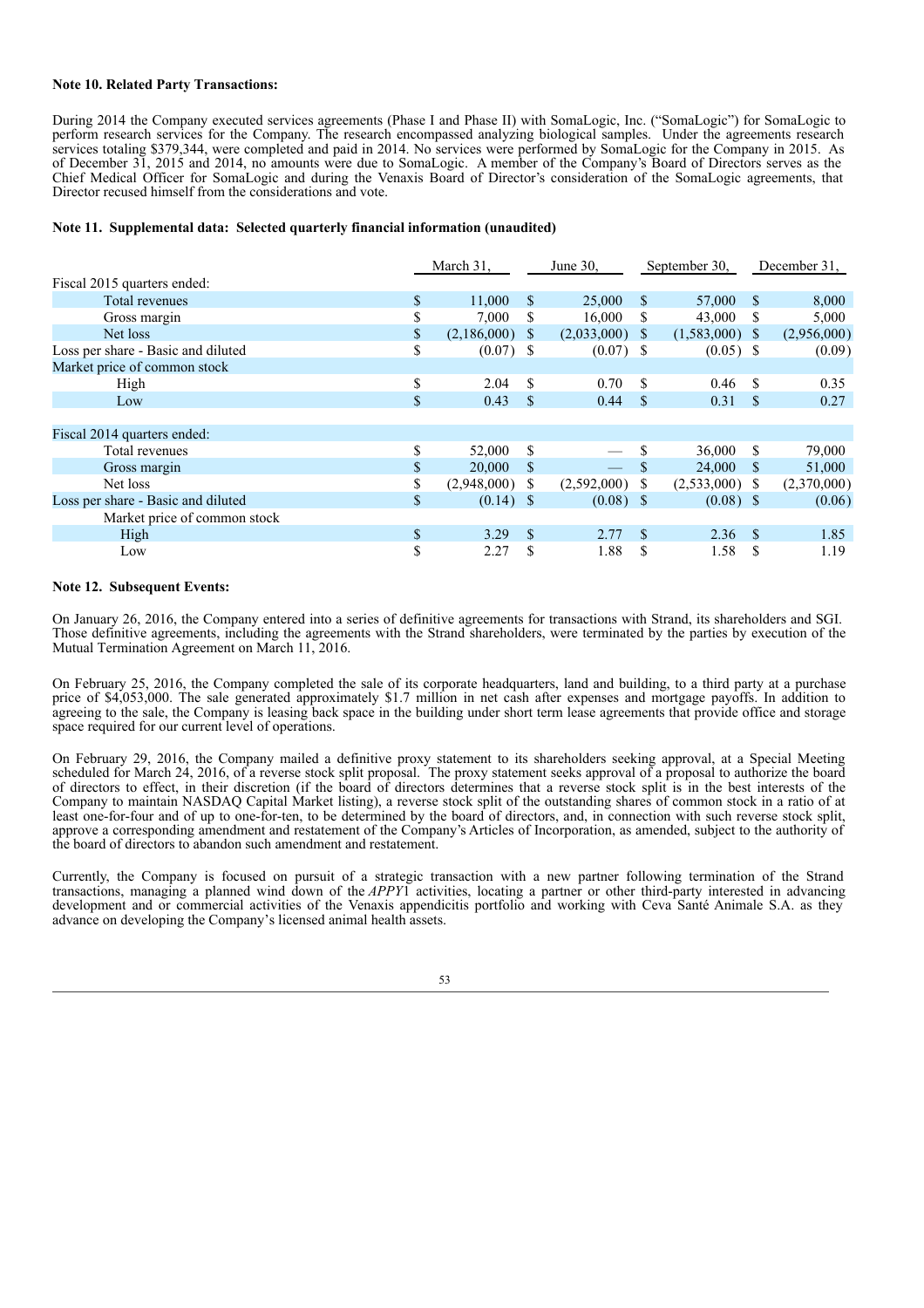## **ITEM 9. CHANGES IN AND DISAGREEMENTS WITH ACCOUNTANTS ON ACCOUNTING AND FINANCIAL DISCLOSURE**

There have been no disagreements between the Company and its independent accountants on any matter of accounting principles or practices, or financial statement disclosure.

# **ITEM 9A. CONTROLS AND PROCEDURES.**

## **Evaluation of Disclosure Controls and Procedures**

We maintain disclosure controls and procedures (as such term is defined in Rule 13a-15(e) of the Securities Exchange Act of 1934, as amended (the "Exchange Act")) that are designed to ensure that information required to be disclosed in our reports filed or submitted to the SEC under the Exchange Act is recorded, processed, summarized and reported within the time periods specified by the SEC's rules and forms, and that information is accumulated and communicated to management, including the principal executive and financial officer as appropriate, to allow timely decisions regarding required disclosures. The Chief Executive Officer and Chief Financial Officer evaluated the effectiveness of disclosure controls and procedures as of December 31, 2015, pursuant to Rule 13a-15(b) under the Exchange Act. Based on that evaluation, the Chief Executive Officer and Chief Financial Officer concluded that, as of the end of the period covered by this report, the Company's disclosure controls and procedures were effective. A system of controls, no matter how well designed and operated, cannot provide absolute assurance that the objectives of the system of controls are met, and no evaluation of controls can provide absolute assurance that all control issues and instances of fraud, if any, within a company have been detected.

## **Changes in Internal Control over Financial Reporting**

No changes were made to our internal control over financial reporting during our most recently completed fiscal quarter that have materially affected, or are reasonably likely to materially affect, our internal control over financial reporting.

## **Management's Report on Internal Control over Financial Reporting**

Management is responsible for establishing and maintaining adequate internal control over financial reporting as defined in Rules 13a-15(f) under the Exchange Act. The Exchange Act defines internal control over financial reporting as a process designed by, or under the supervision of, our executive and principal financial officers and effected by our board of directors, management and other personnel, to provide reasonable assurance regarding the reliability of financial reporting and the preparation of financial statements for external purposes in accordance with GAAP and includes those policies and procedures that:

- **•** Pertain to the maintenance of records that in reasonable detail accurately and fairly reflect the transactions and dispositions of our assets;
- **•** Provide reasonable assurance that transactions are recorded as necessary to permit preparation of financial statements in accordance with GAAP, and that our receipts and expenditures are being made only in accordance with authorizations of our management and our directors; and
- **•** Provide reasonable assurance regarding prevention or timely detection of unauthorized acquisition, use or disposition of our assets that could have a material effect on the financial statements.

All internal control systems, no matter how well designed, have inherent limitations. Therefore, even those systems determined to be effective can provide only reasonable assurance with respect to financial statement preparation and presentation. Also, projections of any evaluation of effectiveness to future periods are subject to the risk that controls may become inadequate because of changes in conditions or that the degree of compliance with the policies or procedures may deteriorate.

Management assessed the effectiveness of our internal control over financial reporting as of December 31, 2015. In making this assessment, we used the criteria set forth by the Committee of Sponsoring Organizations of the Treadway Commission (COSO) in Internal Control — Integrated Framework. Based on our assessment, we determined that, as of December 31, 2015, our internal control over financial reporting was effective based on those criteria.

# **ITEM 9B. OTHER INFORMATION.**

None.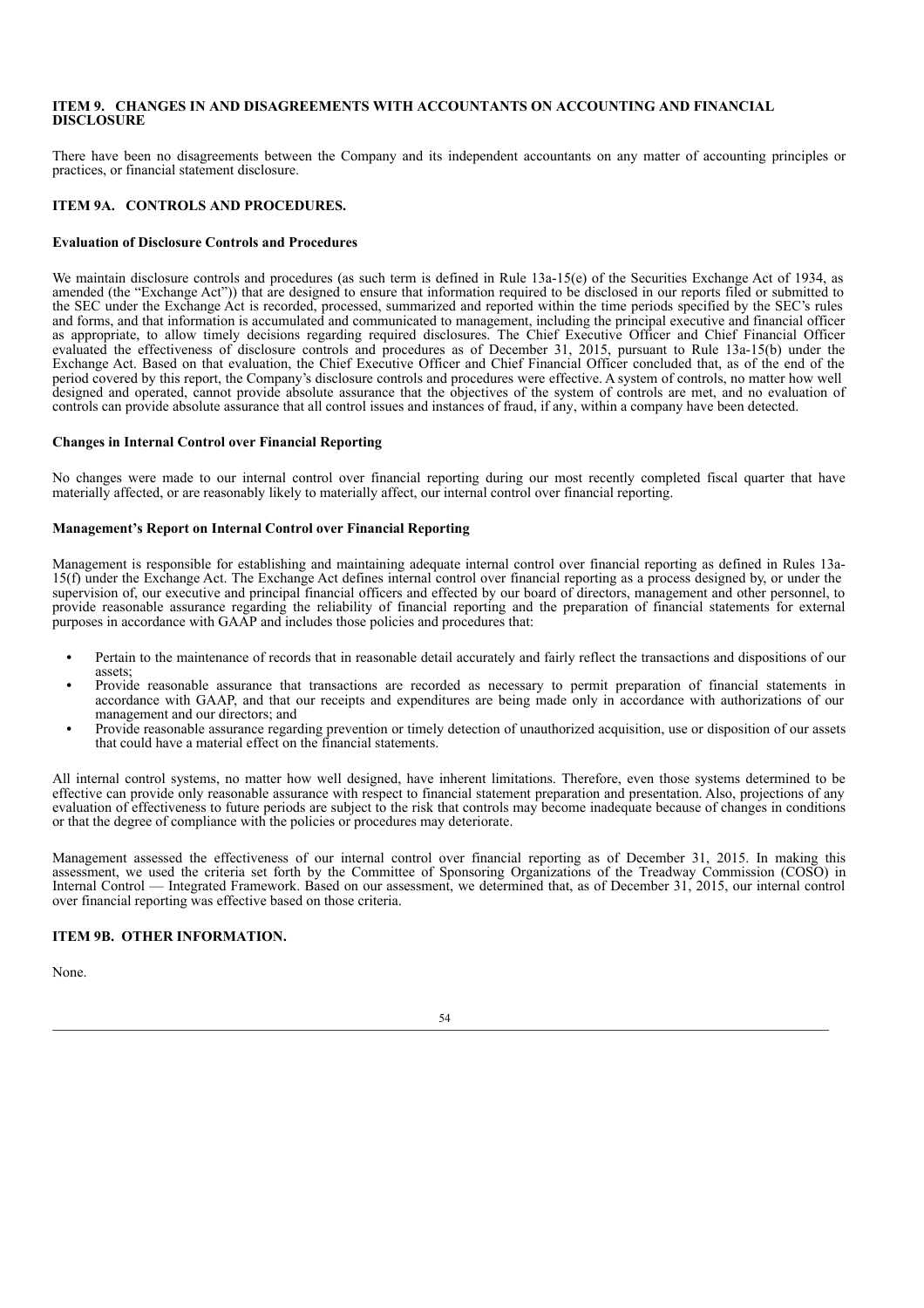## **PART III**

#### **ITEM 10. DIRECTORS, NAMED EXECUTIVE OFFICERS AND CORPORATE GOVERNANCE.**

#### **MANAGEMENT AND THE BOARD OF DIRECTORS**

Executive officers of the Company are elected by the Board of Directors, and serve for a term of one year and until their successors have been elected and qualified or until their earlier resignation or removal by the Board of Directors. There are no family relationships among any of the directors and named executive officers of the Company. Further, there is no arrangement or understanding between any director and the Company pursuant to which he or she was selected as a director. Mr. Lundy and Mr. McGonegal have employment agreements in place with the Company with respect to their executive officer positions with the Company.

The following table sets forth names, ages and positions with the Company for all directors and named executive officers of the Company as of January 1, 2016:

| Name                 | Age | <b>Position</b>                                   |  |
|----------------------|-----|---------------------------------------------------|--|
|                      |     |                                                   |  |
| Stephen T. Lundy     | 54  | Chief Executive Officer, President and a Director |  |
| Gail S. Schoettler   | 72  | Non-Executive Chair and a Director                |  |
| Susan A. Evans       | 68  | Director                                          |  |
| Daryl J. Faulkner    | 67  | Director                                          |  |
| David E. Welch       | 68  | Director                                          |  |
| Stephen A. Williams  | 56  | Director                                          |  |
| Jeffrey G. McGonegal | 64  | Chief Financial Officer and Secretary             |  |
|                      |     |                                                   |  |

Stephen T. Lundy, was appointed to the positions of Chief Executive Officer and President of Venaxis on March 24, 2010. Effective on the same date, he was appointed to its board of directors. Mr. Lundy has more than 25 years of experience in medical and diagnostic product development and commercialization. He most recently was Chief Executive Officer of MicroPhage from 2008 to 2010. Mr. Lundy was Senior Vice President of sales and marketing for Vermillion from 2007 to 2008. Mr. Lundy joined Vermillion from GeneOhm (2003 – 2007), a division of Becton, Dickinson and Company Diagnostics, where he served as Vice President of Sales and Marketing. At GeneOhm, Mr. Lundy successfully led the commercial launch of several novel molecular diagnostic assays including the first molecular test for Methicillin resistant Staphylococcus aureus. From 2002 to 2003, Mr. Lundy served as Vice President of Marketing for Esoterix, Inc., which was acquired by Laboratory Corporation of America, and he led the commercial integration and re-branding of the numerous reference labs acquired by Esoterix. Prior to Esoterix, he served as Marketing Director for Molecular Diagnostics and Critical Care Testing at Bayer Diagnostics Corporation. Mr. Lundy graduated from the United States Air Force Academy with a B.S. degree and was an officer with the United States Air Force from 1983 to 1988.

Gail S. Schoettler, has served on the Venaxis board of directors since August 2001. She is a member of the Audit Committee, the Compensation Committee and the Nominating and Corporate Governance Committee. In October 2010, Dr. Schoettler became Non-Executive Chair of the board. She serves on the board of The Colorado Trust. Former corporate board positions include: Masergy Communications, Inc., CancerVax, Inc., PepperBall Technologies, Inc., AirGate PCS, Women's Bank, Equitable Bancshares of Colorado, the Colorado Public Employees Retirement Association, Delta Dental of Colorado, Delta Dental Foundation and Fischer Imaging. She has served as a U.S. Ambassador, appointed by President Clinton, and as Colorado's Lt. Governor and State Treasurer. In 1998, she narrowly lost her bid for Governor of Colorado. She started two successful banks and helps run her family's cattle ranch (where she grew up), vineyards, and real estate enterprises. She and her husband own a travel company that focuses on introducing business and community leaders to their counterparts overseas as well as to other countries' cultures, economies, and history. She earned a B.A. in economics from Stanford and M.A. and Ph.D. degrees in African history from the University of California at Santa Barbara. Among her numerous awards is the French Legion of Honor (France's highest civilian award) from President Jacques Chirac of France.

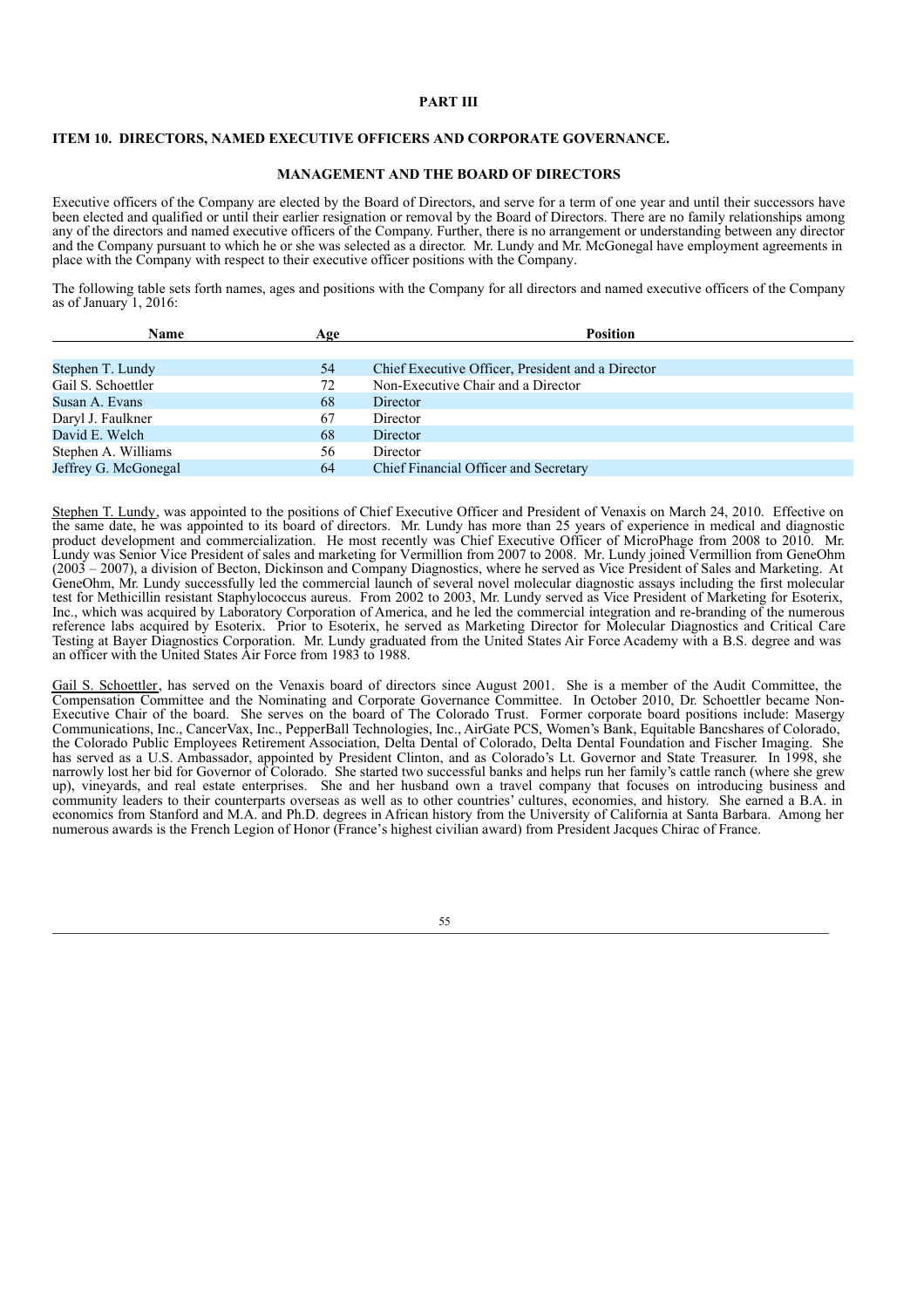Susan Evans, Ph.D., FACB, was appointed to Venaxis'board of directors in December 2012 and is Chair of the Compensation Committee and a member of the Nominating and Corporate Governance Committee. Dr. Evans retired in December 2013 from the position of Vice President, Scientific Affairs, of Beckman Coulter, a Danaher, Inc. operating company. Dr. Evans joined Beckman Coulter in 2006 as Vice President and General Manager of Agencourt Bioscience, a Beckman Coulter company. She also served as Vice President, Corporate Strategic Planning for Beckman Coulter from January 2010 to July 2011. She has more than 30 years of experience in the diagnostic industry, holding leadership positions in research and development and general management. She has led organizations in the development of IVD diagnostic systems and assays across a wide range of laboratory disciplines including clinical chemistry, hemostasis, immunology and microbiology. Dr. Evans' consulting practice, BioDecisions Consulting, focuses on strategy, technology and product assessment, and product development processes. Dr. Evans has been involved with a number of professional associations, including the American Association of Clinical Chemistry (AACC), her service to the AACC on the national level includes being elected to the board of directors, as national secretary, and as president in 2003. She served on the board of directors of the Analytical, Life Science & Diagnostics Association (ALDA) and the National Academy of Clinical Biochemistry (NACB), serving as the president of the NACB in 2008. Dr. Evans has also been active in the Clinical Laboratory Standards Institute (CLSI) and the International Federation of Clinical Chemistry (IFCC) serving on numerous committees and task forces.

Daryl J. Faulkner was appointed to the Company's Board of Directors in the newly created position of Executive Chairman on January 19, 2009 and on February 10, 2009, was appointed to serve as the Company's interim Chief Executive Officer. Mr. Faulkner resigned from the position of interim Chief Executive Officer as of March 24, 2010, upon the hiring of Mr. Lundy, and the position of Chairman in October 2010. He continues to serve as a director of the Company and he is a member of the Company's Audit Committee and chair of the Nominating and Corporate Governance Committee. Mr. Faulkner has more than 30 years' experience in developing and commercializing medical devices, drug and drug delivery systems, life science research tools, and molecular diagnostics. He was President, CEO and a member of the Board of Directors of Digene Corporation, a NASDAQ-traded company prior to its acquisition in July 2007 by Qiagen (traded on NASDAQ's Global Select market). He continued as co-chair of the executive integration steering committee with the Qiagen CEO from August 2007 to January 2009. Currently, Mr. Faulkner also serves as a member of the board of directors of GenMark Diagnostics, Inc. (NASDAQ:GNMK), an emerging molecular diagnostics company traded on NASDAQ. Prior to joining Digene, Mr. Faulkner spent eight years with Invitrogen in a number of executive roles, including SVP Europe, SVP IVGN International Operations, and SVP of Strategic Business Units. Before Invitrogen, Mr. Faulkner's career includes 15 years with the Fortune 100 Company, Abbott Laboratories, in which he held leadership positions in manufacturing operations and plant management. Mr. Faulkner received a degree in industrial relations from the University of North Carolina and a M.A. in business management from Webster University.

David E. Welch, was appointed to the Company's board of directors in October 2004. Mr. Welch is chair of the Audit Committee and a member of the Compensation Committee. From April 2004 to October 2014 Mr. Welch served as Vice President and Chief Financial Officer of American Millennium Corporation, Inc., a private company (publicly traded until June 2010) located in Golden, Colorado. Mr. Welch formerly served as a director of PepperBall Technologies, Inc. He also is a self-employed financial consultant. From July 1999 to June 2002, Mr. Welch served as Chief Financial Officer, Secretary and Treasurer of Active Link Communications, Inc., another publicly traded company. During 1998, he served as Chief Information Officer for Language Management International, Inc., a multinational translation firm located in Denver, Colorado. From 1996 to 1997, he was Director of Information Systems for Micromedex, Inc., an electronic publishing firm, located in Denver, Colorado. Mr. Welch also serves on the board of directors of Communication Intelligence Corporation, a publicly traded company. He received a B.S. degree in accounting from the University of Colorado. Mr. Welch is a certified public accountant, licensed in the state of Colorado.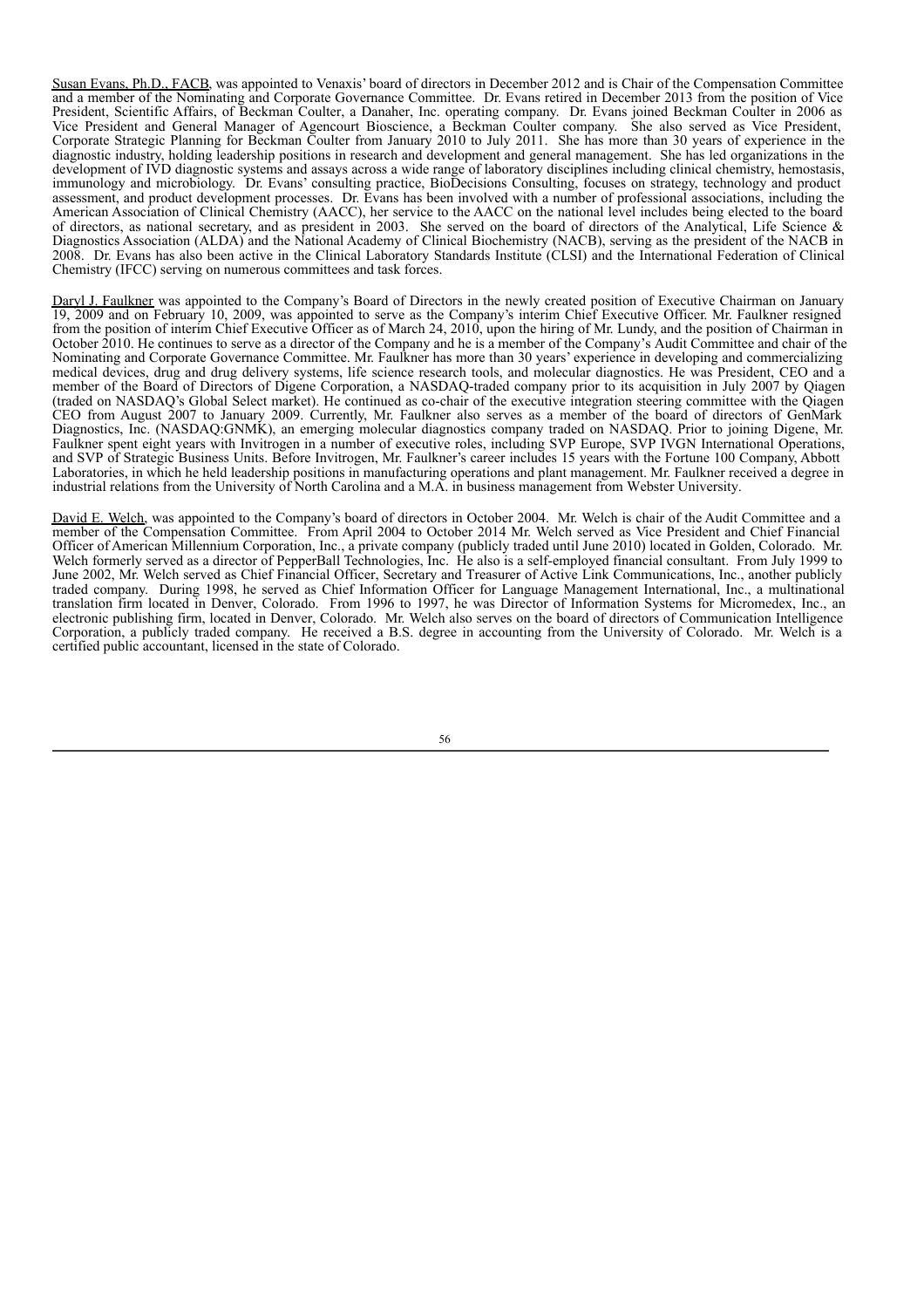Stephen A. Williams, MB, BS, Ph.D. was appointed to the Company's Board of Directors in May 2013 and is a member of the Compensation Committee. Dr. Williams is the Chief Medical Officer of SomaLogic, Inc., a position he has held since 2009. Prior thereto, he worked at Pfizer from 1989 until 2007. In 1989 he joined Pfizer U.K. in its experimental medicine division and worked on a variety of programs including asthma, irritable bowel syndrome, migraine, depression and urinary incontinence. Dr. Williams moved to the U.S. in 1993 with Pfizer and worked on programs in inflammatory bowel disease, stroke, psychosis and head injury. He created Pfizer's Clinical Technology Group in 1997, which became a global group maintaining five research sites with the objective of validating clinical biomarkers and measurements, and was promoted to Pfizer Vice President in 2006. Dr. Williams'undergraduate degree is a BSc (hons) in physiology. He trained as a physician at Charing Cross and Westminster Medical School, University of London, where he earned degrees in surgery and medicine (MB BS) and, following his internships, returned to the same institution for a Ph.D. in medicine and physiology. Subsequently, Dr. Williams performed three years of residency in diagnostic imaging at the University of Newcastle upon Tyne from 1989 to 1991. Dr. Williams was on the National Advisory Council to the National Institute of Biomedical Imaging and Bioengineering from 2003 to 2007 and on the Executive Committee of the FNIH-led Biomarkers Consortium from 2005 to 2007.

Jeffrey G. McGonegal became Chief Financial Officer of the Company in June 2003, was appointed Corporate Secretary in January 2010 and served as interim President in December 2004 and January 2005. Mr. McGonegal served from 2003 to January 1, 2011 as Chief Financial Officer of PepperBall Technologies, Inc. Until his resignation in September 2013, Mr. McGonegal served on a limited part-time basis as Senior Vice President — Finance of Cambridge Holdings, Ltd., a small publicly held company with limited business activities. Mr. McGonegal served as Chief Financial Officer of Bactolac Pharmaceutical, Inc. and had been associated with its predecessors through October 2006, a company (publicly held until September 2006) engaged in manufacturing and marketing of vitamins and nutritional supplements. From 1974 to 1997, Mr. McGonegal was an accountant with BDO Seidman LLP. While at BDO Seidman LLP, Mr. McGonegal served as Managing Partner of the Denver, Colorado office. Until his resignation in March 2012, Mr. McGonegal was elected in 2005 to serve on the board of Imagenetix, Inc., a publicly held company in the nutritional supplements industry. He received a B.A. degree in accounting from Florida State University.

# Qualifications, Attributes and Skills of our Board of Directors

The Nominating and Corporate Governance Committee (the "Nominating Committee") screens director candidates and evaluates the qualification and skills applicable to the Company of the existing members of the Board. In overseeing the nomination of candidates for election, and the qualifications and skills of incumbent directors, the Nominating Committee, and subsequently the Board, seeks qualified individuals with outstanding records of success in their chosen careers, the skills to perform the role of director, and the time and motivation to perform as a director. Directors are expected to bring specialized talents to the Board that add value to the Board's deliberative process and advance the business goals of the Company. The Board has determined that experience in the life sciences industries, financial and investment experience, publicly held company experience and governmental experience are generally useful qualifications for directors, and the composition of the Board reflects such assessment. In 2012, in connection with a re-branding of the Company, the Nominating Committee and the Board assessed the skills and qualifications of the members of the Board and determined it would be helpful to recruit additional Board members with scientific, regulatory and life sciences management skills. The appointment of Dr. Evans and Dr. Williams to the Board arose as part of those actions. All of the incumbent director's exhibit outstanding records of success in their chosen careers and have demonstrated their ability to devote the time and energy necessary to serve on the Board and to advance the business goals and strategies of the Company. The directors have the following additional qualifications and skills that make them productive members of the Board:

- Stephen T. Lundy over 25 years' experience in medical and diagnostic product development companies, including experience leading the commercial launch of diagnostic products and participation in merger and acquisition transactions in the industry;
- Gail S. Schoettler business acumen, years of public service and extensive public company board, business and financial experience;
- · Susan A. Evans over 30 years' experience in the *in vitro* diagnostics industry, including development of numerous successful diagnostic tests;
- Daryl J. Faulkner significant chief executive and senior executive experience in medical device and medical diagnostics publicly traded companies, both national and global;
- · David E. Welch– financial and information systems expertise, particularly in publicly traded companies; and
- Stephen A. Williams medical, scientific and clinical biomarker discovery and development experience.
	- 57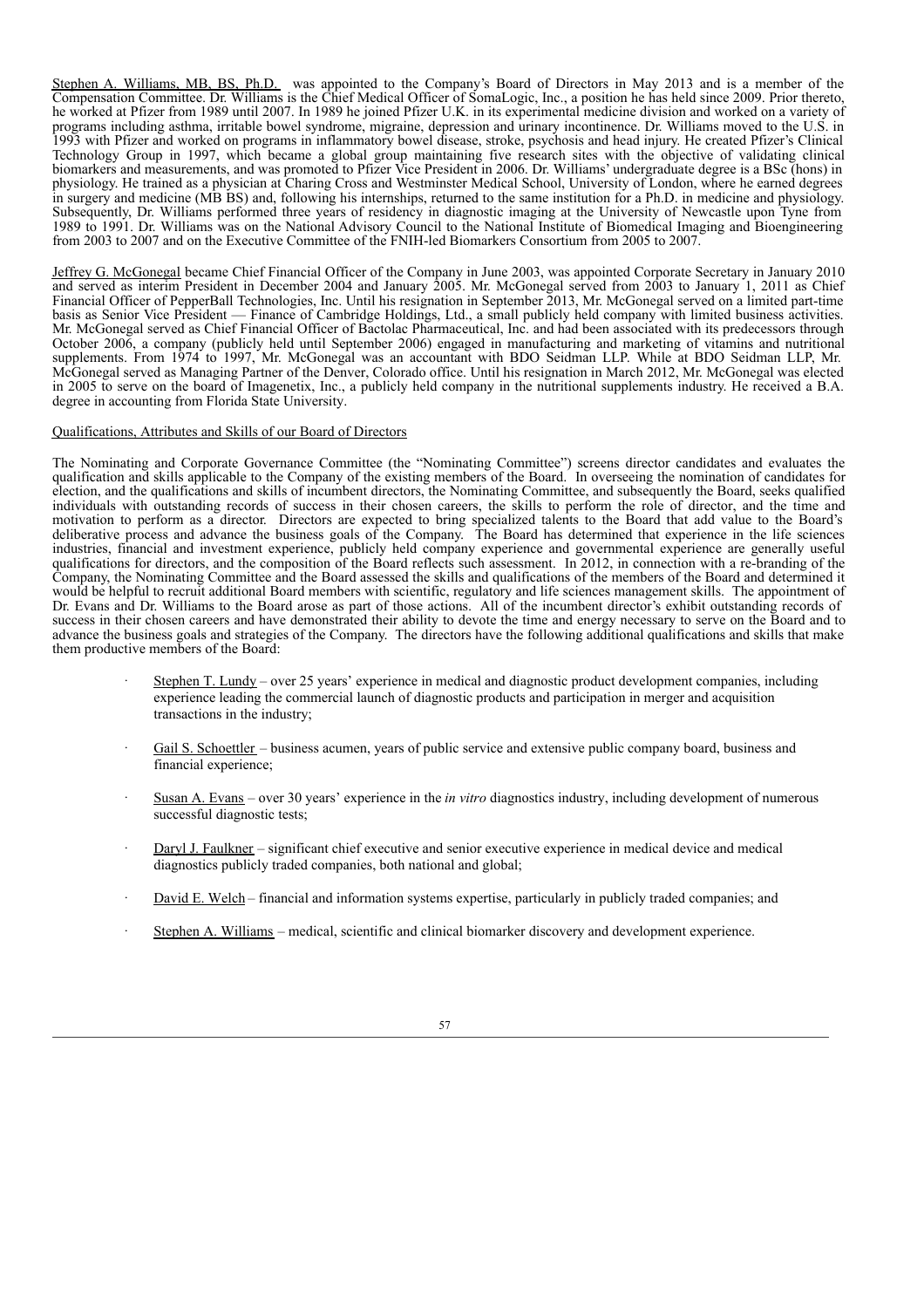#### Independence of the Board of Directors

The Board of Directors currently consists of Ms. Schoettler, Drs. Evans and Williams and Messrs. Lundy, Faulkner and Welch. The Company defines "independent" as that term is defined in Rule  $5605(a)(2)$  of the NASDAQ listing standards. For 2015, Ms. Schoettler and Messrs. Faulkner and Welch qualified as independent and none of them have any material relationship with the Company that might interfere with his or her exercise of independent judgment. In making the determination as to the independence of Mr. Faulkner, the Board considered the interim nature of his service as CEO of the Company for a brief period ending in March 2010, and his independence from the Company in all other respects.

The non-employee directors, with the exception of Ms. Schoettler, receive cash compensation of \$1,000 per month as compensation for service on the Board. Ms. Schoettler, the non-executive Chair of the Board, receives compensation of \$2,000 per month as compensation for service on the Board. The independent directors typically receive a stock option grant upon joining the Board and additional stock option grants, generally annually, for service on the Board. Effective October 2010, Ms. Schoettler began receiving equity awards equal to 1.5 times the amount granted to other non-employee directors when such awards are issued. The directors are also reimbursed for all expenses incurred by them in attending board and committee meetings.

## Board Leadership Structure and Role in Risk Management

The Board of Directors believes that separating the positions of Chair of the Board and Chief Executive Officer provides the best leadership structure for the Company at this time. Gail S. Schoettler serves as the non-executive Chair of the Board. Separating these positions allows the Chief Executive Officer to focus on the day-to-day business, while allowing the Chair to lead the Board of Directors in its fundamental role of providing advice to and independent oversight of management. The Board of Directors also believes that this structure ensures a greater role for the independent directors in the oversight of the Company and active participation of the independent directors in setting agendas and establishing priorities and procedures for the work of the Board of Directors.

The Board of Directors is actively involved in oversight of risks that could affect the Company. This oversight is conducted primarily through committees of the Board of Directors, but the full Board of Directors has retained responsibility for general oversight of risks. The Board of Directors satisfies this responsibility through full reports by each committee chair regarding the committee's considerations and actions, as well as through regular reports directly from officers responsible for management of particular risks within the Company. The Board of Directors believes that full and open communication between management and the Board of Directors is essential for effective risk management and oversight.

## **Committees**

*Audit Committee:* The Company has a separately designated standing audit committee established in accordance with Section 3(a) (58) (A) of the Securities Exchange Act of 1934, as amended. Four of the Company's directors serve on the Audit Committee – David E. Welch (who serves as Chair of the Audit Committee), Gail S. Schoettler, Daryl J. Faulkner and Stephen A. Williams. Mr. Welch has been designated as the financial expert on the Audit Committee. Each Audit Committee member meets the definition of independence for Audit Committee membership as required by the NASDAQ listing standards. The Amended and Restated Audit Committee Charter is available on our website at www.venaxis.com.

*Nominating and Corporate Governance Committee*. The Nominating Committee consists of Daryl J. Faulkner (who serves as Chair of the Nominating Committee), Susan A. Evans, Gail S. Schoettler and Stephen A. Williams, each of whom meet the NASDAQ listing standards for independence. Duties of the Nominating Committee include oversight of the process by which individuals may be nominated to our Board of Directors. The Nominating Committee charter is available on our web site at www.venaxis.com. There have been no material changes to the procedures by which security holders may recommend nominees to the Company's Board of Directors. The specific process for evaluating new directors, including shareholder-recommended nominees, will vary based on an assessment of the then current needs of the Board and the Company. The Nominating Committee will determine the desired profile of a new director, the competencies they are seeking, including experience in one or more of the following: highest personal and professional integrity, demonstrated exceptional ability and judgment and who shall be most effective in conjunction with the other nominees to the Board, in collectively serving the long-term interests of the shareholders. Candidates will be evaluated in light of the target criteria chosen. The Nominating Committee does not have a formal diversity policy; however, in addition to the foregoing, it considers race and gender diversity in selection of qualified candidates.

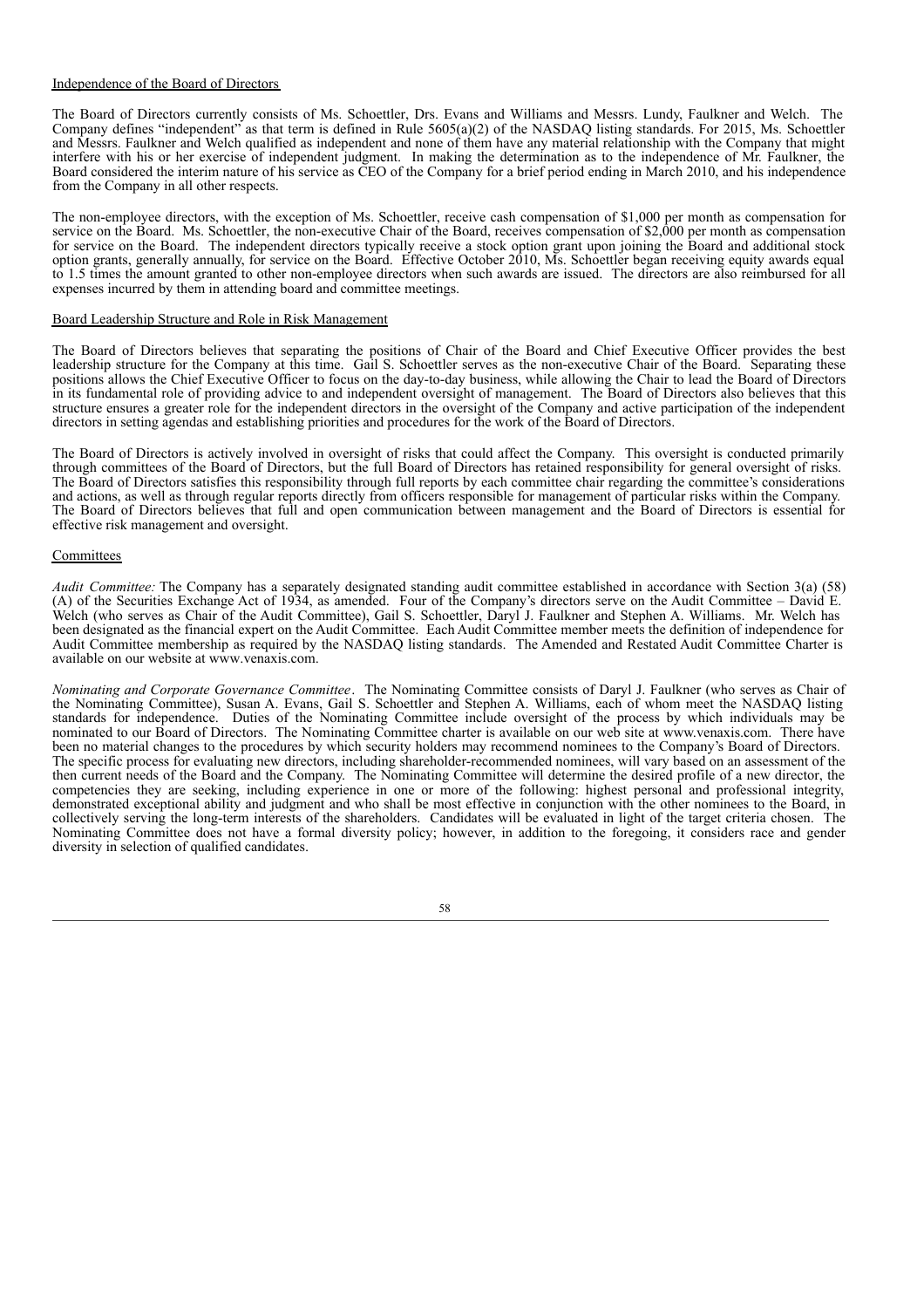*Compensation Committee:* The Company's Compensation Committee is comprised of Susan A. Evans (who serves as Chair of the Compensation Committee), John H. Landon (until his retirement from the Board on June 1, 2015), Gail S. Schoettler and David E. Welch, each of whom is an independent director. The amended and restated Compensation Committee Charter is available on our website at www.venaxis.com.

Duties of the Compensation Committee include reviewing and making recommendations regarding compensation of executive officers and determining the need for and the appropriateness of employment agreements for senior executives. This includes the responsibility: (1) to determine, review and recommend to the Board for approval on an annual basis the corporate goals and objectives with respect to compensation for the senior executives, and (2) to evaluate at least once a year the performance of the senior executives in light of the established goals and objectives and, based upon these evaluations, to determine and recommend to the Board for approval the annual compensation for each, including salary, bonus, incentive and equity compensation. When evaluating the compensation of our executive officers, the Compensation Committee evaluates factors including the executive's responsibilities, experience and the competitive marketplace. The Compensation Committee may also invite the senior executives and other members of management to participate in their deliberations, or to provide information to the Compensation Committee for its consideration with respect to such deliberations, except that the chief executive officer may not be present for the deliberation of or the voting on compensation for the chief executive officer. The chief executive officer may, however, be present for the deliberation of or the voting on compensation for any other officer.

The Compensation Committee has authority to retain such compensation consultants, outside counsel and other advisors as the Compensation Committee in its sole discretion deems appropriate. The Compensation Committee did not retain any such advisor for 2015.

The Compensation Committee also has the authority and responsibility: (1) to review the fees paid to non-employee directors for service on the Board of Directors and its committees, and make recommendations to the Board with respect thereto; and (2) to review the Company's incentive compensation and other stock-based plans and recommend changes in such plans to the Board as needed.

#### Section 16(a) Beneficial Ownership Reporting Compliance

Section 16(a) of the Securities Exchange Act of 1934, as amended, requires the Company's officers and directors and persons who own more than 10% of the Company's outstanding Common Stock to file with the Securities and Exchange Commission ("SEC") initial reports of ownership and reports of changes in ownership of Common Stock and any other equity securities of the Company. Directors, officers, and greater than 10% shareholders are required by SEC regulations to furnish the Company with copies of all Section 16(a) forms they file. To the Company's knowledge, based solely on a review of Forms 3, 4 and 5, and amendments thereto furnished to the Company during and for the Company's year ended December 31, 2015 and as of March 20, 2016, there were no directors, officers or more than 10% shareholders of the Company who failed to timely file a Form 3, 4 or 5.

#### Code of Ethics and Whistle Blower Policy

Our Code of Ethics which applies to the Company's directors, executive officers and management employees generally is available on our website at www.venaxis.com. We intend to post any material amendments to or waivers of, our Code of Ethics that apply to our executive officers, on this website. In addition, our Whistle Blower Policy is available on our website at www.venaxis.com.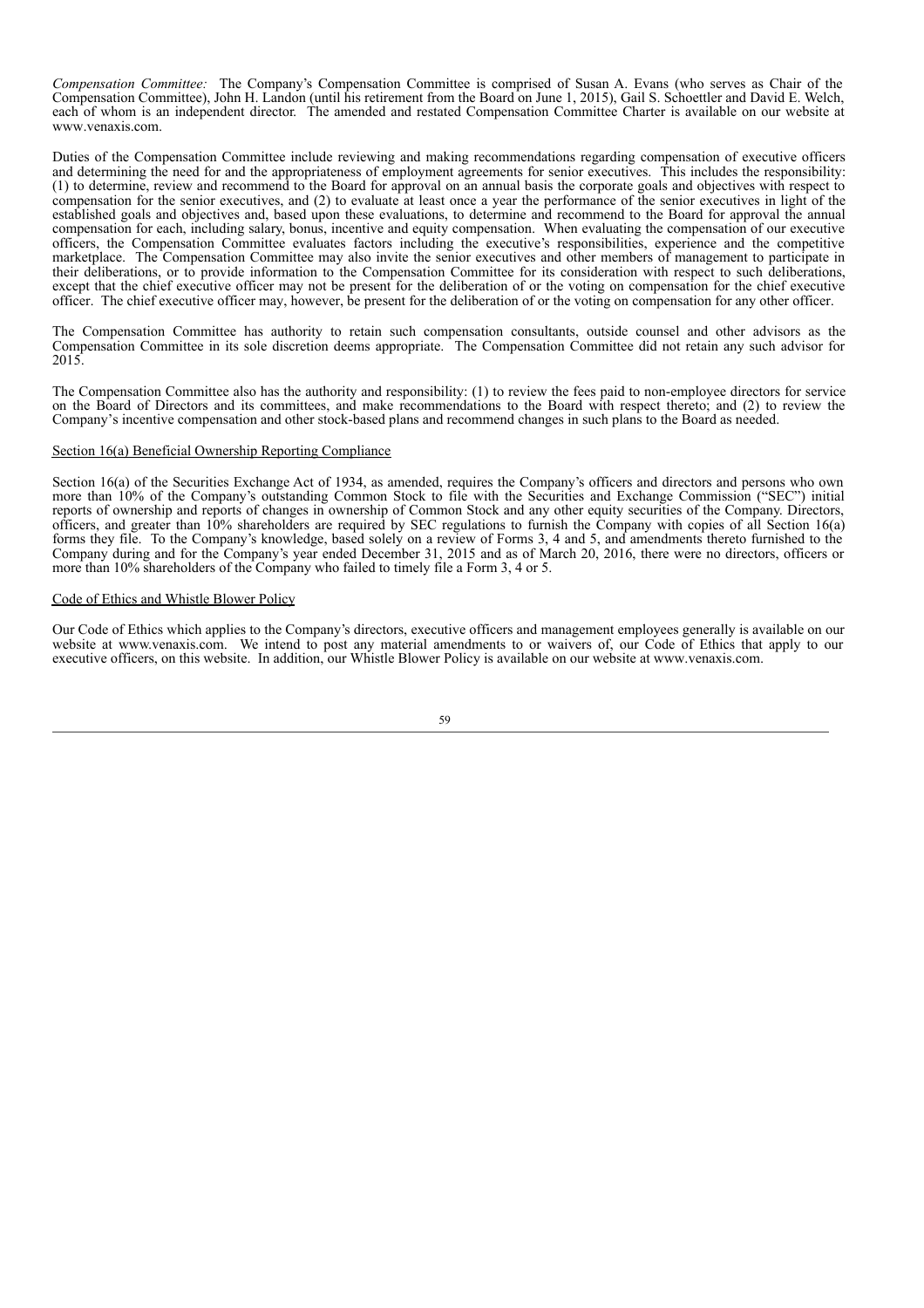# Communications with the Board of Directors

The Company values the views of its shareholders (current and future shareholders, employees and others). Accordingly, the Board of Directors established a system through its Audit Committee to receive, track and respond to communications from shareholders addressed to the Company's Board of Directors. Any shareholder who wishes to communicate with the Board of Directors may write to:

> David E. Welch Chair, Audit Committee c/o Venaxis, Inc. 1585 South Perry Street Castle Rock, Colorado 80104 email address: dwelch@welchconsul.com

The chair of the Audit Committee is the Board Communications Designee. He will review all communications and report on the communications to the chair of the Nominating Committee, the chair of the Compensation Committee, the full Board or the nonmanagement directors as appropriate. The Board Communications Designee will take additional action or respond to letters in accordance with instructions from the relevant Board source.

# **ITEM 11. EXECUTIVE COMPENSATION.**

#### **Compensation Discussion and Analysis**

This section describes our compensation program for our named executive officers during the fiscal year ended December 31, 2015. The following discussion focuses on our compensation program and compensation-related decisions for 2015 and also addresses why we believe our compensation program is appropriate for Venaxis.

# *Compensation philosophy and overall objectives of executive compensation programs*

It is our philosophy to link executive compensation to corporate performance and to create incentives for management to enhance Company value. The following objectives have been adopted by the Compensation Committee as guidelines for compensation decisions:

- provide a competitive total executive compensation package that enables us to attract, motivate and retain key executives;
- integrate the compensation arrangements with our annual and long-term business objectives and strategy, and focus executives on the fulfillment of these objectives; and
- · provide variable compensation opportunities that are directly linked with our financial and strategic performance.

#### *Procedures for determining compensation*

Our Compensation Committee has the overall responsibility for designing and evaluating the salaries, incentive plan compensation, policies and programs for our named executive officers. The Compensation Committee relies on input from our Chief Executive Officer regarding the named executive officers (other than himself), and on an analysis of our corporate performance. With respect to the compensation for the Chief Executive Officer, the Compensation Committee evaluates the Chief Executive Officer's performance, sets his compensation and recommends it for approval to the independent members of the Board of Directors. In 2015, the Board of Directors approved the recommendations of the Compensation Committee for salary, bonus and the long-term equity award for the Chief Executive Officer.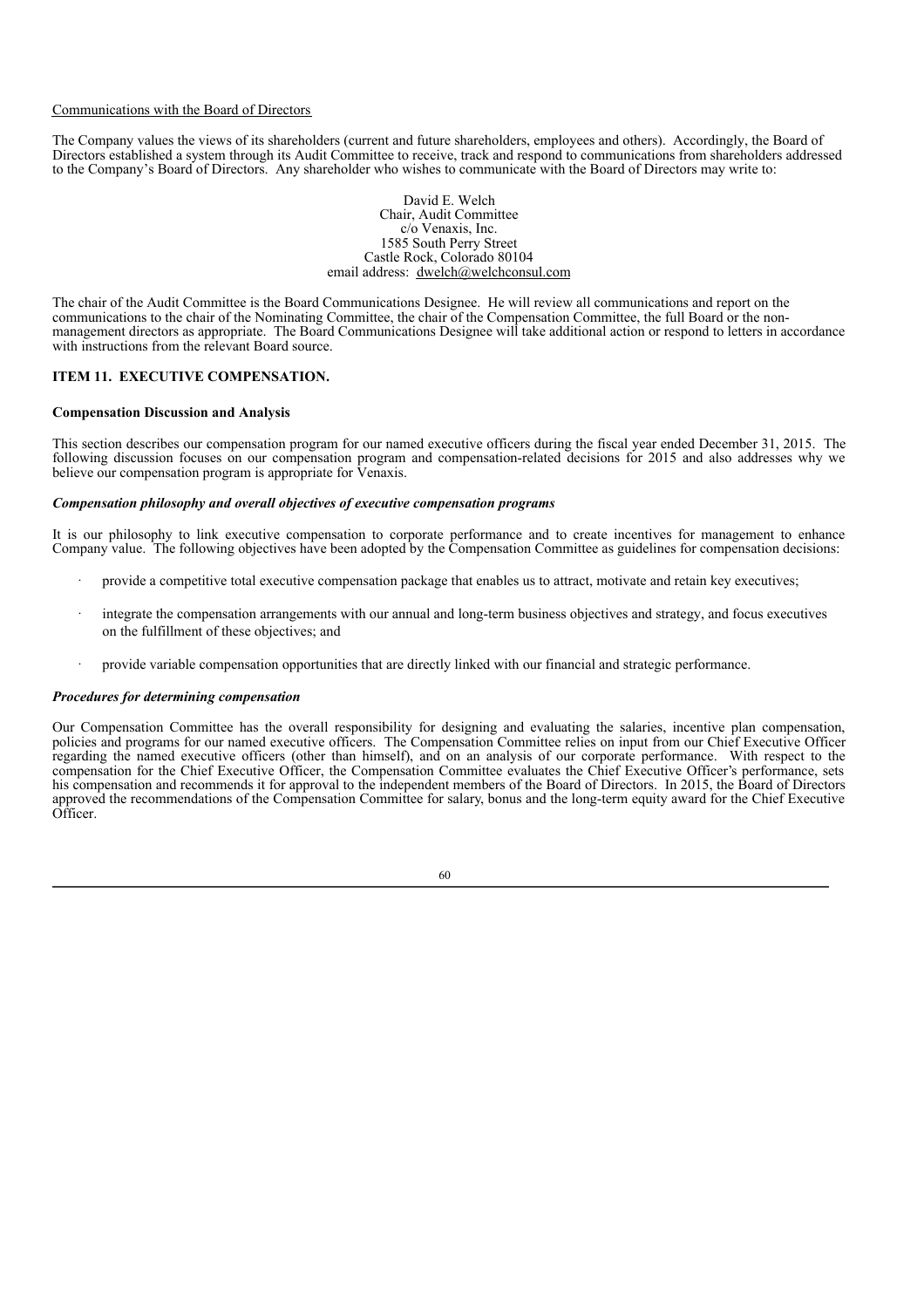Our Chief Executive Officer plays a significant role in the compensation-setting process of the other named executive officers and makes recommendations to the Compensation Committee concerning performance objectives and salary and bonus levels for the other named executive officers and executive team. The Compensation Committee, at least annually, then discusses the recommendations with the Chief Executive Officer. The Compensation Committee may, in its sole discretion, approve, in whole or in part, the recommendations of the Chief Executive Officer. The Compensation Committee approves the compensation for the named executive officers other than the Chief Executive Officer. In 2015, the Compensation Committee approved the Chief Executive Officer's recommendations for salary, bonus and long-term equity awards for each of the other named executive officers.

The Compensation Committee considers, among other aspects, our long-term and short-term strategic goals and development goals when evaluating our corporate performance as a factor for compensation decisions. In determining the adjustments to the compensation of our named executive officers, we considered data from the Radford Global Life Sciences Survey of compensation, which consists of aggregated, non-company specific data on executive compensation on an industry basis. The Compensation Committee used information obtained from this survey, its assessment of the roles and performance of the named executive officers, and the experience of its members with other public companies, as well as the recommendations of the Chief Executive Officer to inform and guide its compensation decisions for 2015.

At the 2015 annual meeting of shareholders, shareholders holding approximately 85% of the votes cast approved, on an advisory basis, the compensation paid to our named executive officers for 2014. Shareholders holding approximately 81% of votes cast also approved the increase in the number of shares under our 2002 Stock Incentive Plan, as amended (the "Stock Plan"). The Compensation Committee factored into its decisions for 2016 compensation decisions the results of these 2015 say-on-pay votes, and the support of the increase in the number of shares available under the Stock Plan, as the Company relies on the availability of stock available for long-term equitybased awards in compensating the named executive officers while conserving cash for the business. We will continue to monitor the annual say-on-pay results and include such results in our annual executive compensation analysis.

## *Elements of compensation*

The compensation of our named executive officers consists primarily of four major components:

- base salary;
- annual incentive awards;
- long-term equity awards; and
- other benefits.

## *Base salary*

The base salary of each of our named executive officers is determined based on an evaluation of the responsibilities of that particular position, each named executive officer's historical salary earned in similar management positions with the Company or other companies, and a review of the Radford compensation survey described above. A significant portion of each named executive officer's total compensation is in the form of base salary. The salary component is designed to provide the named executive officers with consistent income and to attract and retain talented and experienced executives capable of managing our operations and strategic growth. Annually, the performance of each named executive officer is reviewed by the Compensation Committee using information and evaluations provided by the Chief Executive Officer with respect to the other named executive officers and its own assessment of the Chief Executive Officer, taking into account our operating and financial results for the year, a subjective assessment of the contribution of each named executive officer to such results, the achievement of our strategic growth and any changes in our named executive officers' roles and responsibilities.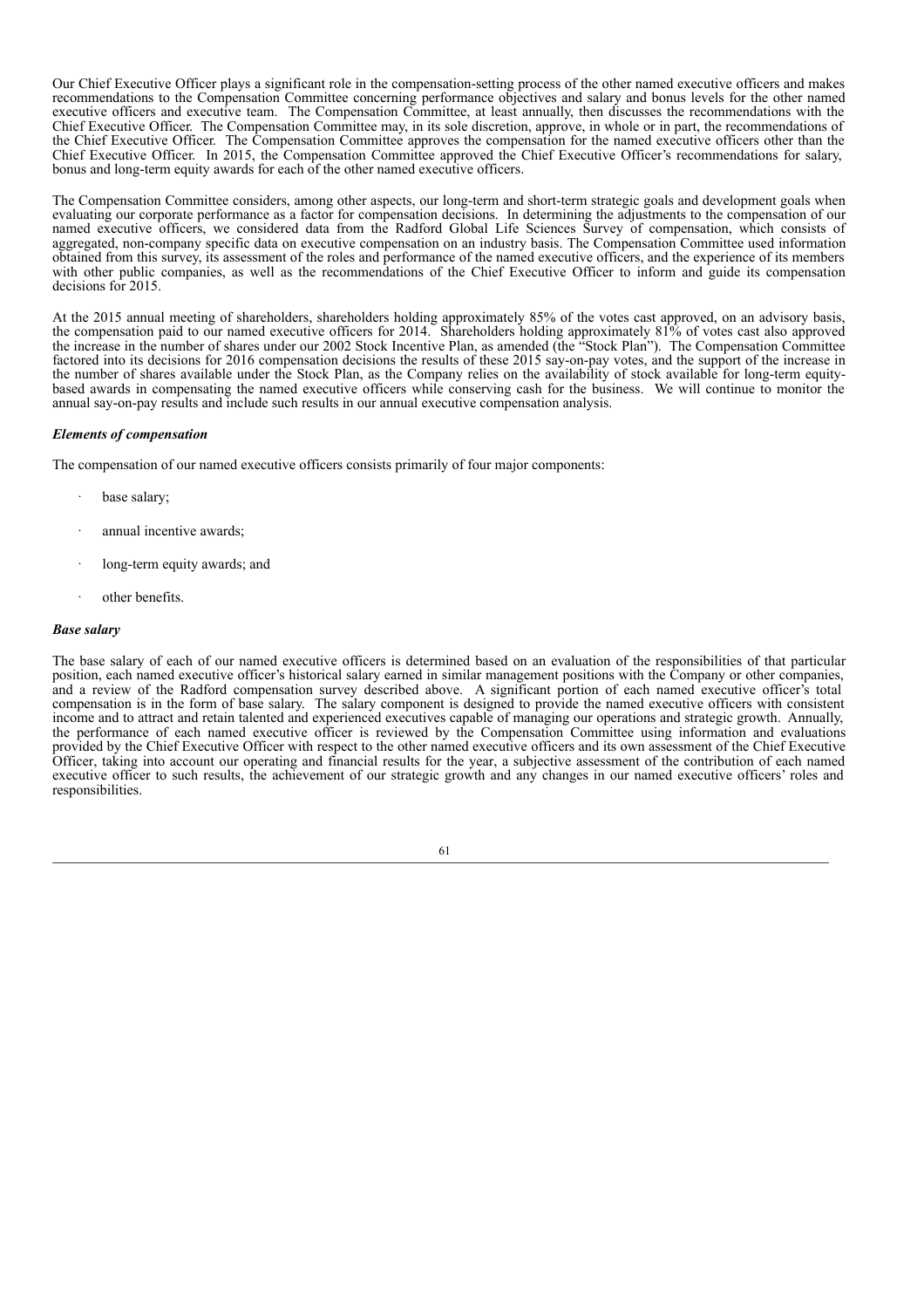#### *Annual incentive plan*

The named executive officers participated in the Company's annual incentive plan for senior management (the "Incentive Plan") for 2015. Under the Incentive Plan, management of the Company develops annual corporate goals and milestone objectives that are then approved by the Compensation Committee and the Board of Directors. The Incentive Plan is designed to recognize and reward our employees, including the named executive officers, for contributing towards the achievement of our annual corporate business plan. These annual incentive awards are designed to reward near-term operating performance and the achievement of milestones critical to the Company's success in both the near and the long-term. The Compensation Committee believes the Incentive Plan serves as a valuable short-term incentive program for providing cash bonus opportunities for our employees upon achievement of targeted operating results. The 2015 Incentive Plan was 30% weighted on goals related to the interactions with the FDA with respect to *APPY*1 and pre-submission activities related to *APPY*2, 30% on *APPY*2-related development milestones, 10% on an EU sales goal and 20% on successful advancement of an appendicitis asset monetization transaction. The remaining 30% of the 2015 Incentive Plan goals was related to advancement of the strategic alternative, which was the negotiation of the Strand transactions. A potential stretch goal for 2015 included receipt of 510(k) clearance for *APPY*1.

For 2015, based upon a review of the goals and achievements, the Compensation Committee and the Board of Directors determined that the target 2015 Incentive Plan goals were fully achieved except for the EU sales revenue goal and the stretch goal was not achieved, and approved 2015 annual incentive bonus payments at the 90% level. The bonuses earned for 2015 were paid in early 2016.

#### *Long-term equity awards*

The Compensation Committee believes that it is essential to align the interests of the executive officers of the Company who meet the definition of "named executive officers" under the federal securities laws with the interests of our shareholders, and believes the best way to accomplish this alignment is through awards of long-term, equity-based compensation. The Compensation Committee has also identified the need to recruit and retain experienced, high performing executives, and equity-based awards assist in such recruitment and retention. Such awards are made under the Stock Plan.

The Company has granted stock options as incentive stock options in accordance with Section 422 of the Code, subject to the volume limitations contained in the Code, as well as non-qualified stock options. Generally, for stock options that do not qualify as incentive stock options, the Company is entitled to a tax deduction in the year in which the stock options are exercised equal to the spread between the exercise price and the fair market value, at the time of exercise, of the stock for which the stock option was exercised. The holders of the non-qualified stock options are generally taxed on this same amount in the year of exercise. For stock options that qualify as incentive stock options, the Company does not receive a tax deduction, and the holder of the stock option may receive more favorable tax treatment than he or she would for a non-qualified stock option. Historically, the Company has primarily granted incentive stock options to provide these potential tax benefits to its executives and because of the limited expected benefits to the Company of the potential tax deductions as a result of its historical net losses.

The Board of Directors made annual stock option awards to the named executive officers in January 2015. The named executive officer annual awards for stock options, other than the Chief Executive Officer, are generally awarded at the same level for each named executive officer based on a percentage of salary. The grant date value of awards made to the named executive officers for 2015 are included in "*Executive Compensation - Summary Compensation Table*" and a description of the awards is included in "-*Outstanding Equity Awards at Fiscal Year End*" table.

The Company has adopted a Change in Control policy for the Stock Plan. A "Change in Control" is defined under the Stock Plan as (i) the acquisition, directly or indirectly, by any person or group (within the meaning of Section 13(d)(3) of the Securities Exchange Act of 1934) of the beneficial ownership of more than fifty percent of the outstanding securities of the Company, (ii) a merger or consolidation in which the Company is not the surviving entity, (iii) the sale or transfer or other disposition of all or substantially all of the assets of the Company, (iv) the complete liquidation or dissolution of the Company, or (v) any reverse merger in which the Company is the surviving entity but in which securities possessing more than fifty percent of the total combined voting power of the Company's outstanding securities are transferred. Under the adopted policy, in the event of a Change in Control, all outstanding unvested stock options and rights granted under the Stock Plan and held by directors and named executive officers will fully vest. The Board of Directors believes that this acceleration of vesting of outstanding awards provides the named executive officers at risk for job loss in any Change of Control with certainty as to the impact of the Change in Control on such long-term compensation.

The Compensation Committee periodically reviews long-term incentives to assure that our executive officers and other key employees are appropriately motivated and rewarded in a way that is aligned with our long-term financial results.

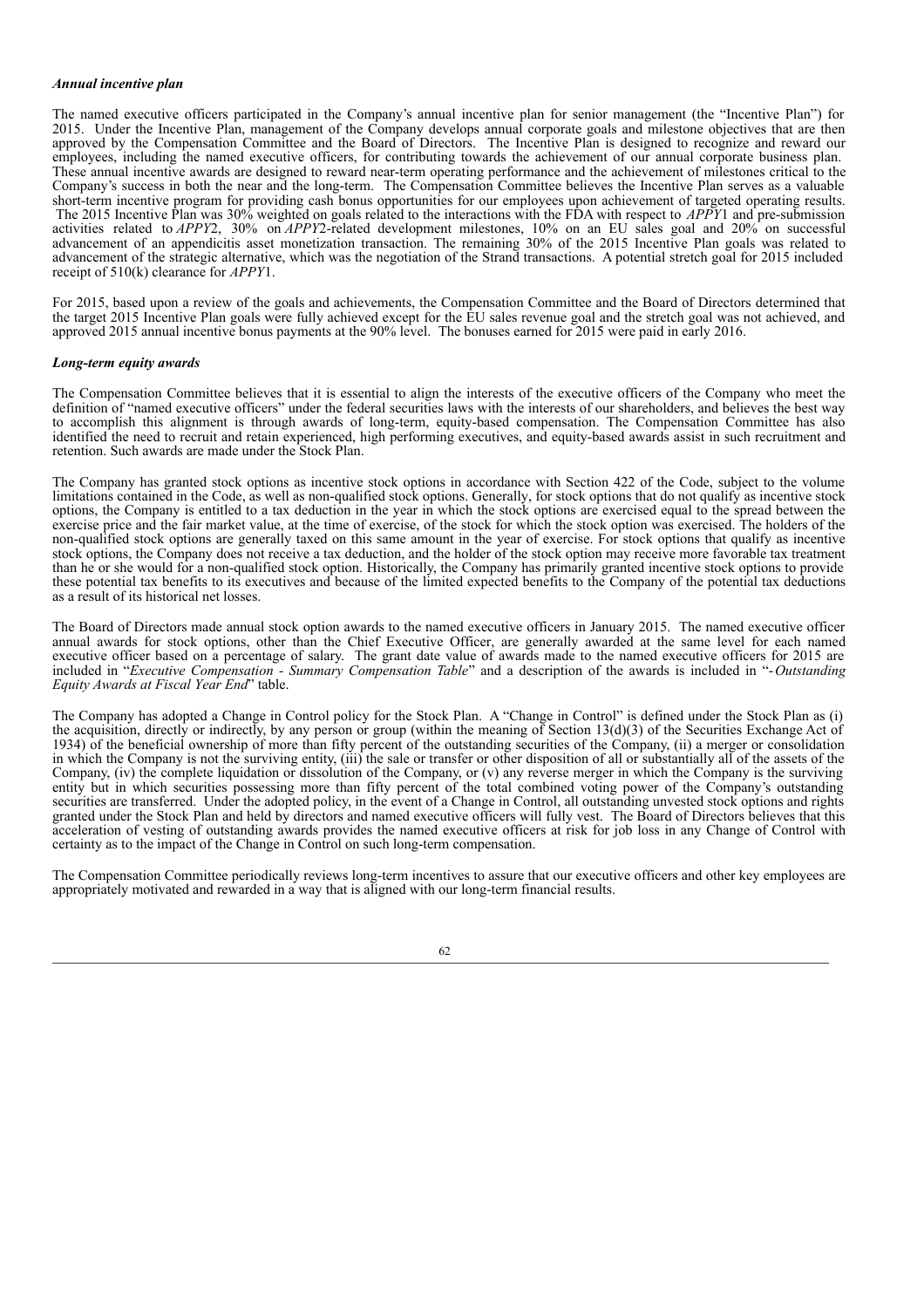#### *Other benefits*

*Perquisites and other benefits* - We offer our named executive officers modest perquisites and other personal benefits that we believe are reasonable and in our best interest and generally in line with benefits we offer to all of our employees. See "*Executive Compensation— Summary compensation table*."

*Severance benefits* - We have entered into employment agreements with each named executive officer. These agreements provide our named executive officers with certain severance benefits in the event of involuntary termination. See "*Executive Compensation* — *Employment agreements and post*‑*employment benefits.*"

*Pension benefits -* The Company has no defined benefit plans, supplemental executive retirement plans or actuarial plans.

*Nonqualified defined contribution and other deferred compensation plans* - The Company does not have a defined contribution plan and has not contributed to a deferred compensation plan.

#### **2015 Named Executive Officer Compensation**

In January 2015, the Company announced that it had received a "not substantially equivalent" letter from the FDA with respect to its 501(k) submission for its *APPY*1 product candidate. Since that time, the Board of Directors has directed management to focus on evaluating the possibility of modifying the intended use for *APPY*1, with possible re-submission to the FDA, sales of its CE-mark approved *APPY*1 products in the European Union, the Company's *APPY*2 product development efforts, and considering other corporate transaction alternatives to possibly acquire or gain access to assets beyond the Company's core focus of appendicitis diagnostic development and commercialization. In establishing the incentive goals for 2015, the Compensation Committee has focused on these activities. In addition, the Compensation Committee and the Board has approved a retention program for the Chief Executive Officer and Chief Financial Officer of the Company. The Compensation Committee and the Board of Directors, in approving such retention program, focused on the importance of and need to retain the services of such named executive officers in pursuing such corporate activities. Such retention program continues the current employment agreements with Messrs. Lundy and McGonegal without change, ties a portion of the 2015 incentive goals to successful execution of a corporate transaction, and establishes the potential for a retention bonus, equal to 50% of base salary to be paid to such named executive officers upon the consummation of a corporate transaction. Because of termination of the Strand transaction, no retention bonus will be paid relative to the Strand transaction. The continuation of the current employment agreements would provide additional severance benefits, as described below, if either named executive officer's employment is terminated in connection with a change in control.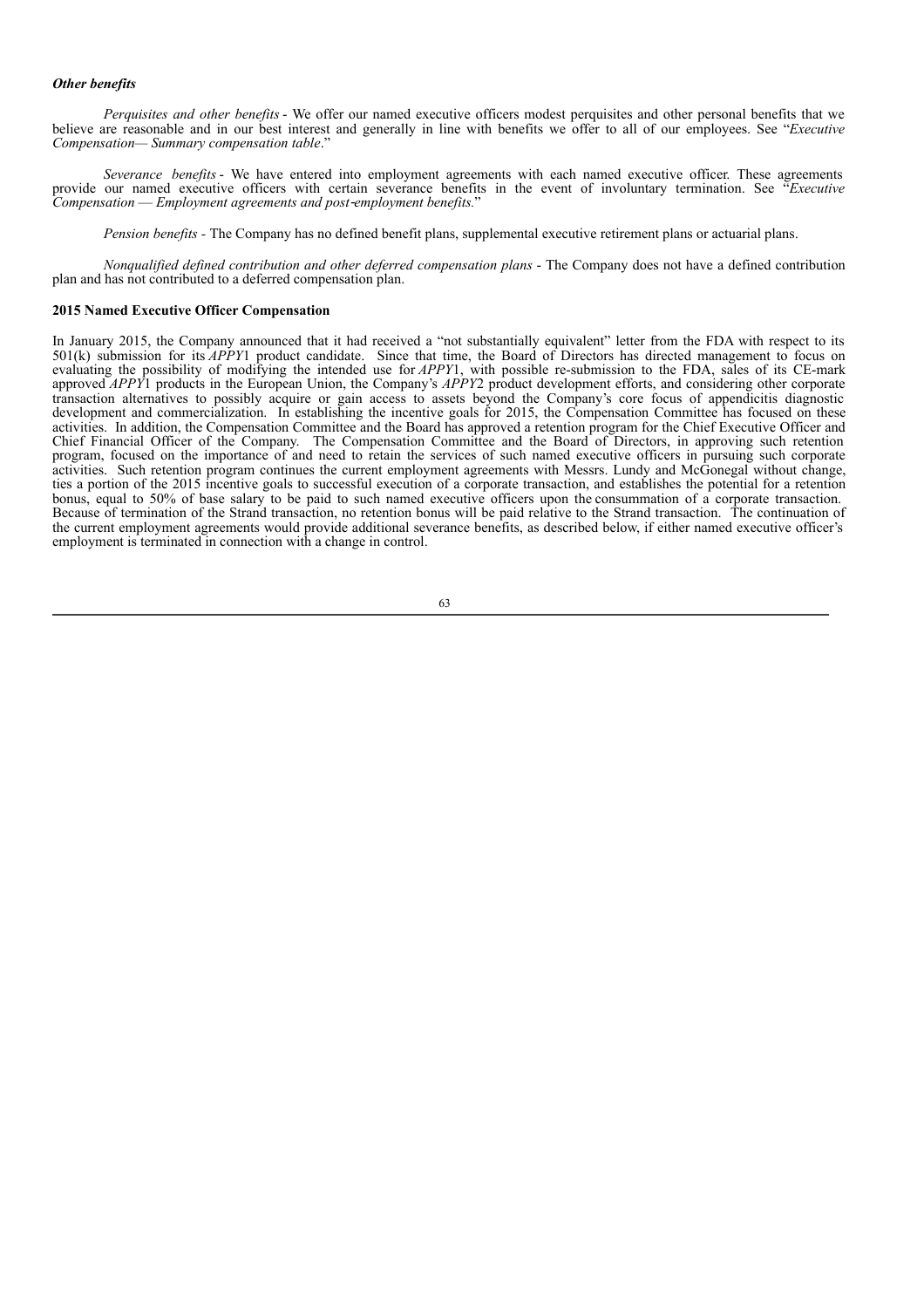## **Summary Compensation Table**

 $\mathcal{L}_\text{max}$ 

This table provides disclosure, for fiscal years 2015 and 2014 for the named executive officers, who are (1) serving in the office of Chief Executive Officer during any part of 2015 and (2) the Company's two most highly compensated officers, other than the Chief Executive Officer, who were serving in such capacity on December 31, 2015. Only Jeffrey G. McGonegal meets the second requirement.

| <b>Named Executive Officer</b><br>and Principal Position | Year | <b>Salary</b><br><b>(\$)</b> | Option<br>Awards (3)<br>(S) | <b>Non-Equity</b><br><b>Incentive Plan</b><br>Compensation<br>$(4)(\$)$ | <b>All Other</b><br>Compensation<br>(S) | <b>Total</b><br><b>(\$)</b> |
|----------------------------------------------------------|------|------------------------------|-----------------------------|-------------------------------------------------------------------------|-----------------------------------------|-----------------------------|
| Stephen T. Lundy,<br>Chief Executive Officer and         | 2015 | 382.525                      | 572,670                     | 154.951                                                                 | 44,006                                  | 1,154,152                   |
| President (1)                                            | 2014 | 375,000                      | 404,060                     | 183.398                                                                 | 40,082                                  | 1,002,540                   |
| Jeffrey G. McGonegal,                                    | 2015 | 272,005                      | 279,720                     | 85.682                                                                  | 13,800                                  | 651.207                     |
| Chief Financial Officer (2)                              | 2014 | 254,925                      | 197,490                     | 92.347                                                                  | 29.694                                  | 574,457                     |

(1) Effective January 1, 2015, Mr. Lundy's annual salary was increased to \$382,525. Mr. Lundy also serves as a director of the Company; he does not receive additional compensation for serving in such role. Amounts included in "All Other Compensation" include: temporary living and travel accommodations he was provided at a total cost of \$33,873 and \$27,774 in 2015 and 2014, respectively, and coverage under the Company's group medical plan at a total cost of \$10,133 and \$12,308 in 2015 and 2014, respectively.

(2) The amounts included in "All Other Compensation" represents the amounts paid on his behalf in each year for group medical benefits.

(3) The "Option Awards" columns reflect the grant date fair value for all stock option awards granted under the Stock Plan during 2015 and 2014. These amounts are determined in accordance with FASB Accounting Standards Codification 718 (ASC 718), without regard to any estimate of forfeiture for service vesting. Assumptions used in the calculation of the amounts in these columns for 2015 and 2014 are included in footnotes 1 and 6 to the Company's audited financial statements for the fiscal year ended December 31, 2015 included in the Company's Annual Report on Form 10-K for the year ended December 31, 2015 (the "Annual Report").

The "Non-Equity Incentive Plan Compensation" column reflects the annual cash bonuses earned under the Company's Incentive Plan. The bonus amounts listed were earned for the fiscal year reported, but paid in the subsequent year.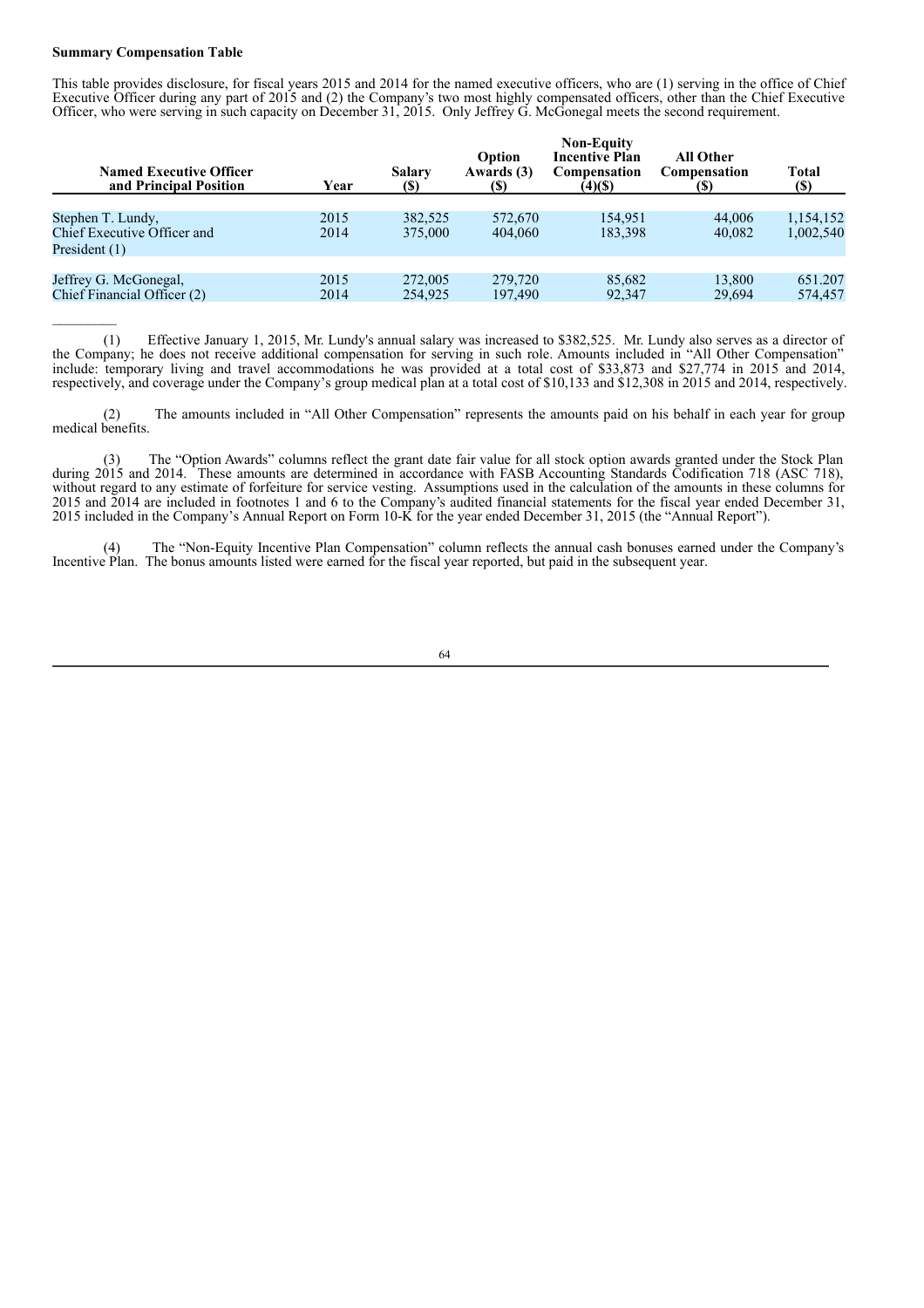#### **Outstanding Equity Awards at Fiscal Year End**

The following table shows the outstanding equity awards held by the named executive officers as of December 31, 2015.

|                                | <b>Option Awards</b>                                                                |                                                                                                                    |                                                                                                                                                  |                                         |                                     |  |  |
|--------------------------------|-------------------------------------------------------------------------------------|--------------------------------------------------------------------------------------------------------------------|--------------------------------------------------------------------------------------------------------------------------------------------------|-----------------------------------------|-------------------------------------|--|--|
| <b>Named Executive Officer</b> | Number of<br><b>Securities</b><br>Underlying<br>Unexercised<br><b>Options</b><br>#) | Number of<br><b>Securities</b><br>Underlying<br>Unexercised<br><b>Options</b><br>Exercisable Unexercisable<br>(f#) | <b>Equity</b><br>Incentive<br>Plan<br>Awards:<br>Number of<br><b>Securities</b><br>Underlying<br>Unexercised<br>Unearned<br><b>Options</b><br>#) | Option<br><b>Exercise</b><br>Price (\$) | Option<br><b>Expiration</b><br>Date |  |  |
|                                |                                                                                     |                                                                                                                    |                                                                                                                                                  |                                         |                                     |  |  |
| Stephen T. Lundy (1)           | 7,057                                                                               |                                                                                                                    |                                                                                                                                                  | 68.40                                   | 3-24-2020                           |  |  |
|                                | 2,073                                                                               | $\overline{\phantom{a}}$                                                                                           | $\overline{\phantom{a}}$                                                                                                                         | 17.70                                   | $1 - 5 - 2021$                      |  |  |
|                                | 11,195                                                                              |                                                                                                                    |                                                                                                                                                  | 20.40                                   | $7 - 8 - 2021$                      |  |  |
|                                | 12,500                                                                              | $\overline{\phantom{a}}$                                                                                           | $\overline{\phantom{a}}$                                                                                                                         | 3.96                                    | 4-30-2022                           |  |  |
|                                | 99,336                                                                              | ٠                                                                                                                  | ٠                                                                                                                                                | 2.10                                    | 12-11-2022                          |  |  |
|                                | 137,000                                                                             |                                                                                                                    | $\overline{\phantom{a}}$                                                                                                                         | 2.04                                    | 1-23-2023                           |  |  |
|                                | 163,173                                                                             | 14,173                                                                                                             | ٠                                                                                                                                                | 2.27                                    | 1-06-2024                           |  |  |
|                                | 176,740                                                                             | 126,260                                                                                                            | $\overline{\phantom{0}}$                                                                                                                         | 1.89                                    | $1 - 12 - 2025$                     |  |  |
| Jeffrey G. McGonegal (2)       | 1,667                                                                               |                                                                                                                    | $\overline{a}$                                                                                                                                   | 88.80                                   | 1-24-2017                           |  |  |
|                                | 1,334                                                                               |                                                                                                                    |                                                                                                                                                  | 198.90                                  | $1 - 17 - 2018$                     |  |  |
|                                | 1,667                                                                               | $\overline{\phantom{a}}$                                                                                           | $\overline{\phantom{a}}$                                                                                                                         | 39.90                                   | 1-27-2019                           |  |  |
|                                | 1,667                                                                               |                                                                                                                    | $\overline{\phantom{0}}$                                                                                                                         | 66.00                                   | $1 - 19 - 2020$                     |  |  |
|                                | 1,667                                                                               | $\overline{\phantom{a}}$                                                                                           | $\overline{\phantom{a}}$                                                                                                                         | 17.70                                   | $1 - 5 - 2021$                      |  |  |
|                                | 6,667                                                                               |                                                                                                                    |                                                                                                                                                  | 3.96                                    | 4-30-2022                           |  |  |
|                                | 52,676                                                                              | $\overline{\phantom{a}}$                                                                                           | $\overline{\phantom{a}}$                                                                                                                         | 2.10                                    | 12-11-2022                          |  |  |
|                                | 67,000                                                                              | $\overline{\phantom{a}}$                                                                                           | ٠                                                                                                                                                | 2.04                                    | $1 - 23 - 2023$                     |  |  |
|                                | 79,753                                                                              | 7,247                                                                                                              | $\overline{\phantom{a}}$                                                                                                                         | 2.27                                    | 1-06-2024                           |  |  |
|                                | 86,328                                                                              | 61,672                                                                                                             | ٠                                                                                                                                                | 1.89                                    | $1 - 12 - 2025$                     |  |  |

(1) Includes options to purchase: 7,057 shares at \$68.40 per share granted on March 24, 2010; 2,073 shares at \$17.70 per share granted on January 5, 2011; 11,195 shares at \$20.40 per share granted on July 8, 2011; 12,500 shares at \$3.96 per share granted on April 30, 2012; 99,336 shares at \$2.10 per share granted on December 11, 2012; 137,000 shares at 2.04 per share granted on January 21, 2013; and 178,000 shares at \$2.27 per share granted on January 6, 2014. The options granted in 2011 vested as to 33% of the award on the first and second anniversaries of the date of grant, and 34% of the award is scheduled to vest on the third anniversary of the grant date. The options granted on January 23, 2013, January 6, 2014 and January 12, 2015 vested 50% after six months and the remaining 50% are vesting equally over the following six quarters.

(2) Includes options to purchase: 1,667 shares at \$88.80 per share granted January 24, 2007; 1,334 shares at \$198.90 per share granted January 17, 2008; 1,667 shares at \$39.90 per share granted on January 27, 2009; 1,667 shares at \$66.00 per share granted on January 19, 2010; 1,667 shares at \$17.70 per share granted on January 5, 2011; 6,667 shares at \$3.96 per share granted on April 30, 2012; 52,676 shares at \$2.10 per share granted on December 11, 2012; 67,000 shares at \$2.04 per share granted on January 23, 2013; and 87,000 shares at \$2.27 per share granted on January 6, 2014. The options granted in 2011 vested as to 33% of the award on the first and second anniversaries of the date of grant, and 34% of the award is scheduled to vest on the third anniversary of the grant date. The options granted on January 23, 2013, January 6, 2014 and January 12, 2015 vested 50% after six months and the remaining 50% are vesting equally over the following six quarters.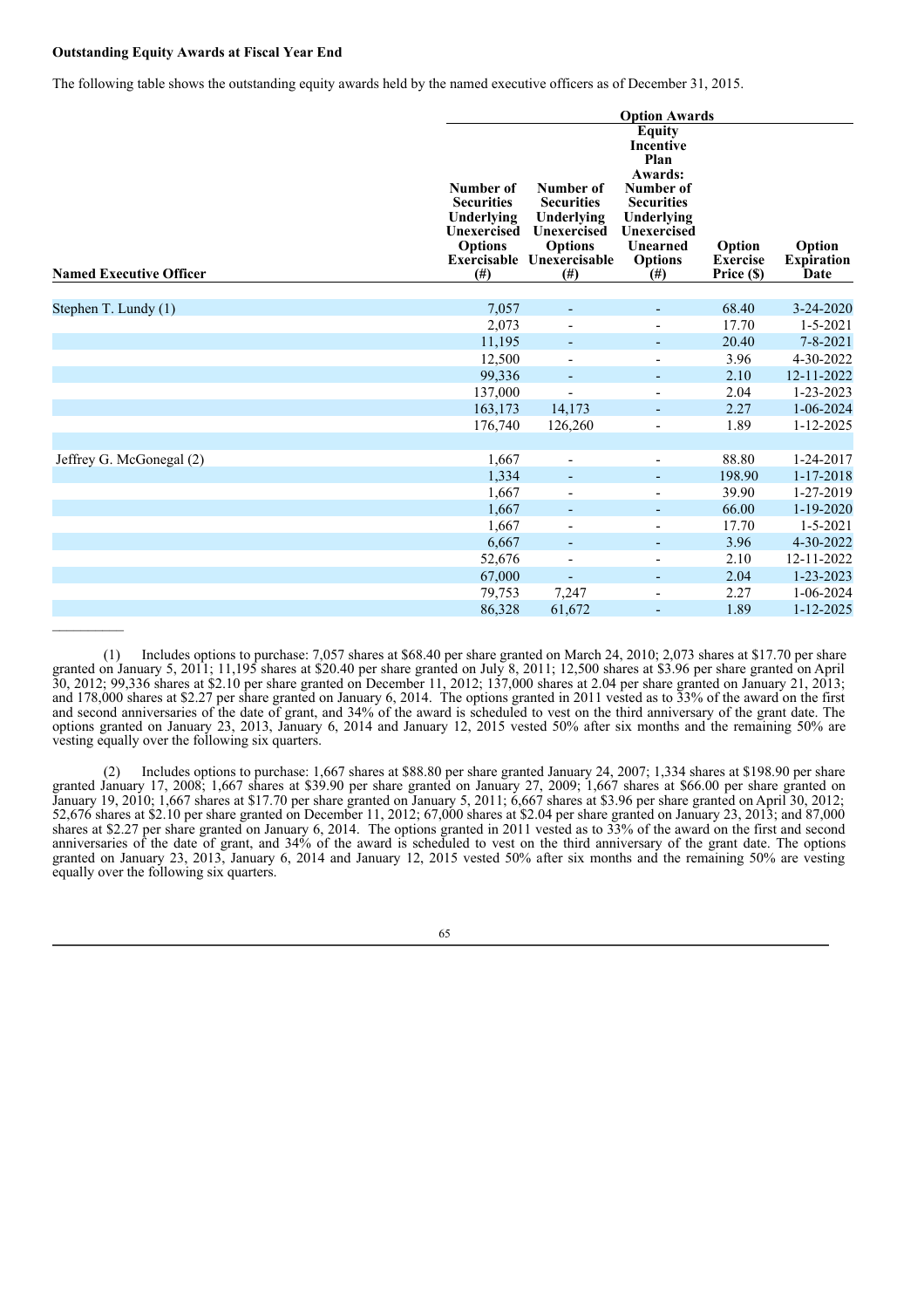## **Options Exercised and Stock Vested**

None of the named executive officers exercised stock options during the year ended December 31, 2015.

#### **Employment Agreements**

The Company has entered into employment agreements with, and provides post-employment benefits to, its named executive officers as follows:

**Chief Executive Officer** *-* On March 24, 2010, we entered into an employment agreement with Mr. Lundy, which provides that he serves at the pleasure of the Board of Directors unless the agreement is terminated by either party as provided in the agreement. The agreement provides in the event that Mr. Lundy's employment is terminated by the Company for other than cause, or if such employment is terminated by the executive in the event of a change in control, severance payments based upon Mr. Lundy's salary will be made for twelve months. In the event of death or disability, severance payments based upon Mr. Lundy's salary will be made for three months.

**Chief Financial Officer** - On February 2, 2009, we entered into an employment agreement with Mr. McGonegal, which provides that he serves at the pleasure of the Board of Directors unless the agreement is terminated by either party as provided in the agreement. The agreement provides in the event that Mr. McGonegal's employment is terminated by the Company for other than cause, or if such employment is terminated by the executive in the event of a change in control, severance payments based upon Mr. McGonegal's salary will be made for six months. In the event of death or disability, severance payments based upon Mr. McGonegal's salary will be made for six months.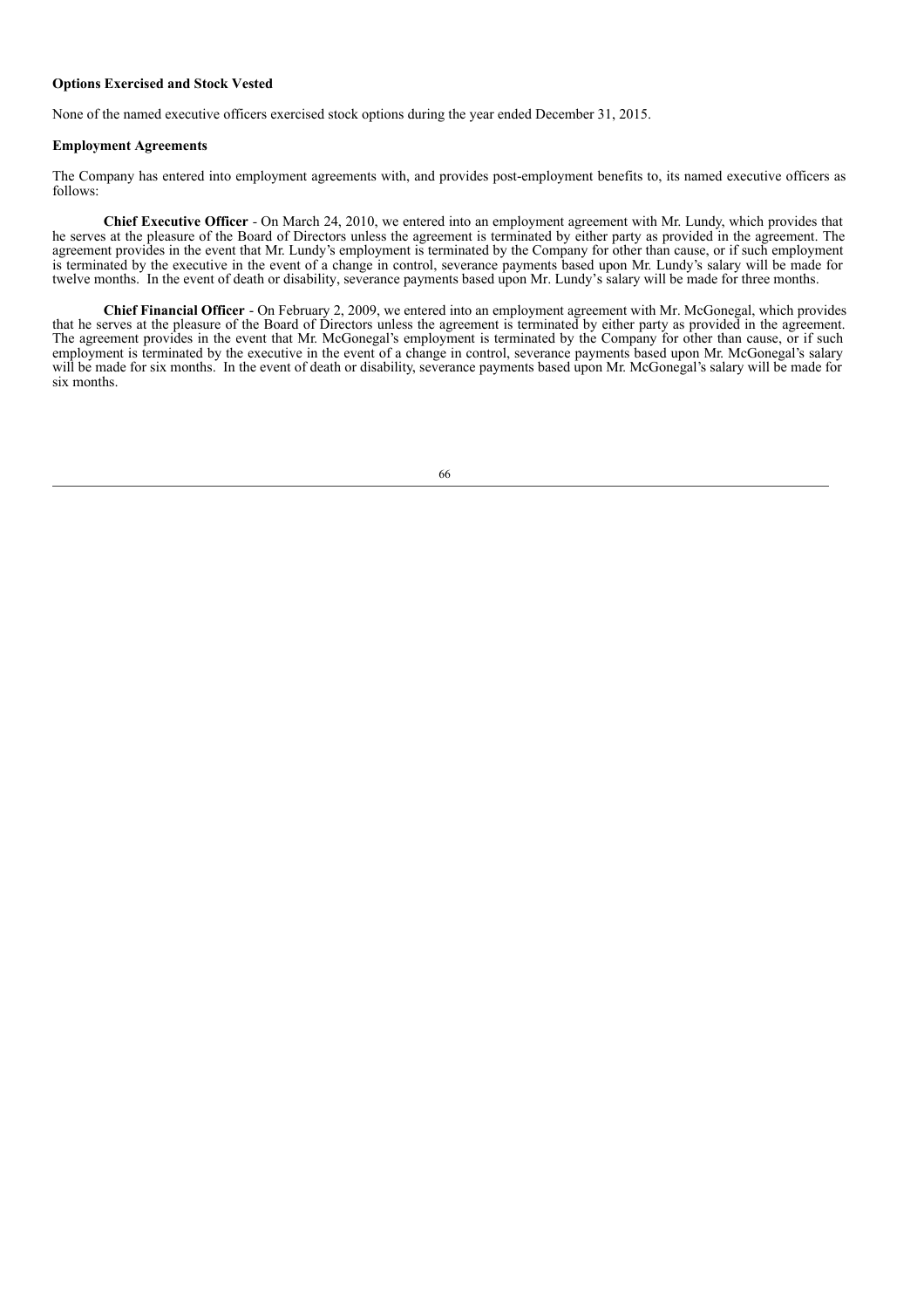# **Post-Employment Benefits**

The following table discloses the post-employment termination benefits that would have been received by the named executive officers if a termination event had occurred on December 31, 2015:

| <b>Named Executive Officer</b> | <b>Benefit</b>                       | <b>Termination</b><br>without Cause<br><b>(\$)</b> | Death or<br><b>Disability</b><br>(S) | Change In<br>Control<br>(Single Trigger)<br>$(5)$ $(1)$ | <b>Change In Control</b><br>(Double Trigger)<br>(\$) |
|--------------------------------|--------------------------------------|----------------------------------------------------|--------------------------------------|---------------------------------------------------------|------------------------------------------------------|
| Stephen T. Lundy               | Severance<br>Options<br><b>Total</b> | 382,525<br>$\overline{\phantom{0}}$<br>382,525     | 95,631<br>95.631                     |                                                         | 382,525<br>382,525                                   |
| Jeffrey G. McGonegal           | Severance<br>Options<br><b>Total</b> | 136,002<br>136,002                                 | 136,002<br>136,002                   | ۰                                                       | 136,002<br>136,002                                   |

(1) Under the Change in Control Policy approved by the board of directors, upon consummation of a Change in Control (as defined in the Stock Plan) any unvested stock options held by a named executive officer accelerate and vest upon the consummation of a Change in Control. This column shows the value of unvested stock options that would have been received upon acceleration of unvested stock options as of December 31, 2015. The closing price of the Company's Common Stock on December 31, 2015 was \$0.30 per share; therefore no value was added for stock options outstanding.

#### **Director Compensation**

Since February 1, 2008, each non-employee director receives cash compensation of \$1,000 per month. On October 7, 2010, upon becoming non-executive Chair of the Board of Directors, Gail S. Schoettler began receiving cash compensation of \$2,000 per month. To conserve cash, each non-employee director agreed to defer receipt of 50% of the cash compensation for the months of February through June 2012, resulting in a total deferral of \$5,000 for Gail S. Schoettler and \$2,500 each for the remaining directors. The deferrals were paid in June 2015. Our non-employee directors typically receive a stock option award upon joining and additional options over time, generally annually. As additional compensation for service as non-executive chair, Ms. Schoettler receives awards equal to 1.5 times the awards made to the other non-employee directors when such awards are made. The directors are also reimbursed for all expenses incurred by them in attending board and committee meetings.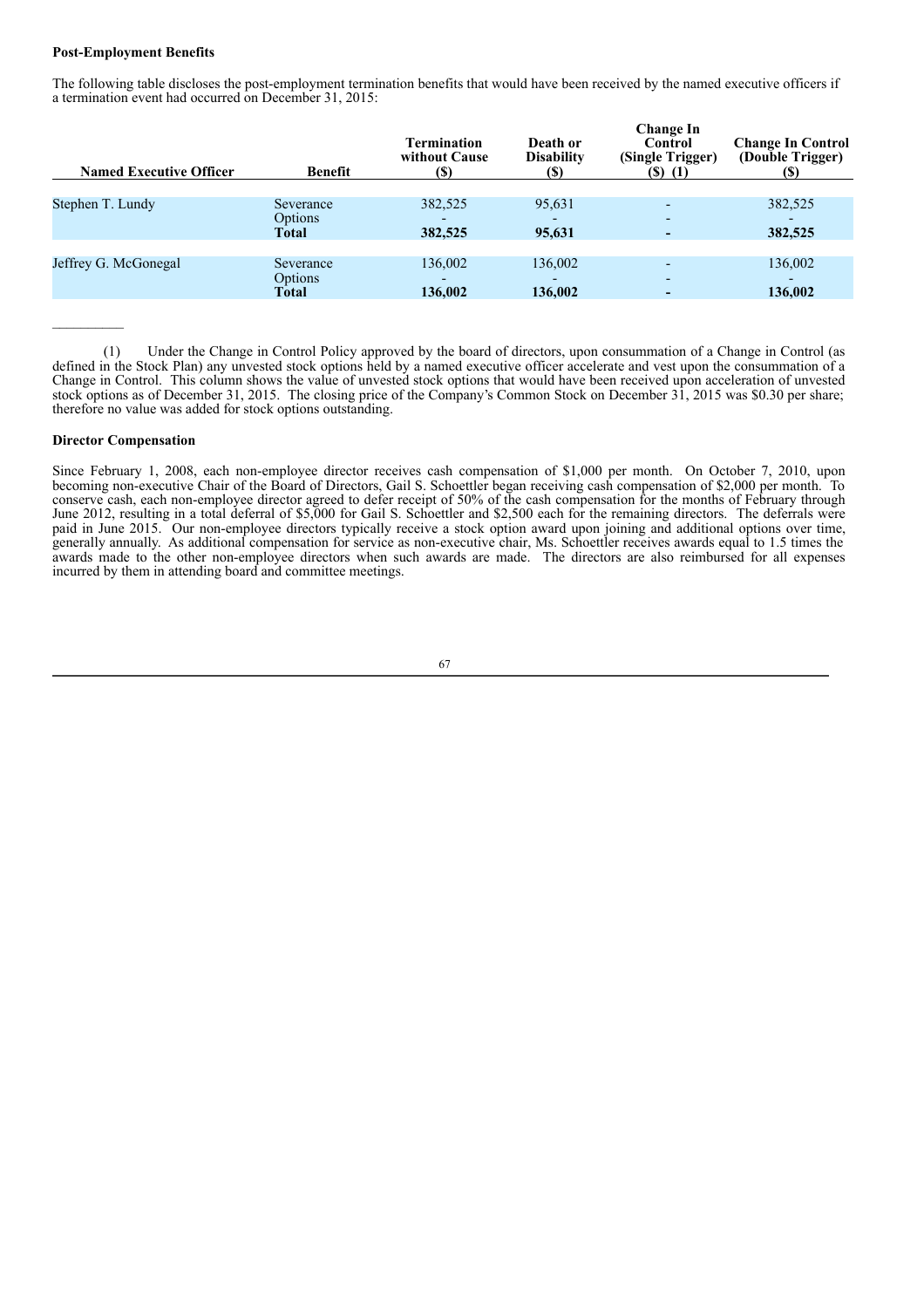Director compensation for the year ended December 31, 2015 was:

| Name                 | Cash<br>Fees<br>(S) | Option<br>Awards<br>$($ \$) $(7)$ | <b>Total</b><br><b>(\$)</b> |
|----------------------|---------------------|-----------------------------------|-----------------------------|
| Gail Schoettler (1)  | 24,000              | 149.310                           | 173,310                     |
| Daryl Faulkner (2)   | 12,000              | 100,170                           | 112,170                     |
| John Landon (3)      | 5,000               | 100,170                           | 105,170                     |
| David Welch (4)      | 12,000              | 100,170                           | 112,170                     |
| Susan Evans $(5)$    | 12,000              | 100,170                           | 112,170                     |
| Stephen Williams (6) | 12,000              | 100,170                           | 112,170                     |

(1) On January 12, 2015, Ms. Schoettler was granted options to purchase 79,000 shares of the Company's Common Stock at \$1.89 per share, vesting in quarterly installments during 2015 and expiring in ten years. As of December 31, 2015, Ms. Schoettler held a total of 226,675 options to purchase shares of our Common Stock.

(2) On January 12, 2015, Mr. Faulkner was granted options to purchase 53,000 shares of the Company's Common Stock at \$1.89 per share, vesting in quarterly installments during 2015 and expiring in ten years. As of December 31, 2015, Mr. Faulkner held a total of 180,506 options to purchase shares of our Common Stock.

( 3 ) On January 12, 2015, Mr. Landon was granted options to purchase 53,000 shares of the Company's Common Stock at \$1.89 per share, vesting in quarterly installments during 2015 and expiring in ten years. As of December 31, 2015, Mr. Landon held a total of 139,079 options to purchase shares of our Common Stock. Mr. Landon retired as director of the Company on June 1, 2015.

(4) On January 12, 2015, Mr. Welch was granted options to purchase 53,000 shares of the Company's Common Stock at \$1.89 per share, vesting in quarterly installments during 2015 and expiring in ten years. As of December 31, 2015, Mr. Welch held a total of 158,009 options to purchase shares of our Common Stock.

(5) On January 12, 2015, Dr. Evans was granted options to purchase 53,000 shares of our Common Stock at \$1.89 per share, vesting in quarterly installments during 2015 and expiring in ten years. As of December 31, 2015, Dr. Evans held a total of 137,000 options to purchase shares of our Common Stock.

(6) On January 12, 2015, Dr. Williams was granted options to purchase 53,000 shares of our Common Stock at \$1.89 per share, vesting in quarterly installments during 2015 and expiring in ten years. As of December 31, 2015, Dr. Williams held a total of 128,333 options to purchase shares of our Common Stock.

( 7 ) The "Option Awards" columns reflect the grant date fair value for all stock option awards granted to non-employee directors under the Company's 2002 Stock Incentive Plan during 2015. These amounts are determined in accordance with ASC 718, without regard to any estimate of forfeiture for service vesting. Assumptions used in the calculation of the amounts in this column are included in footnotes 1 and 6 to the Company's audited financial statements for the fiscal year ended December 31, 2014 included in the Annual Report.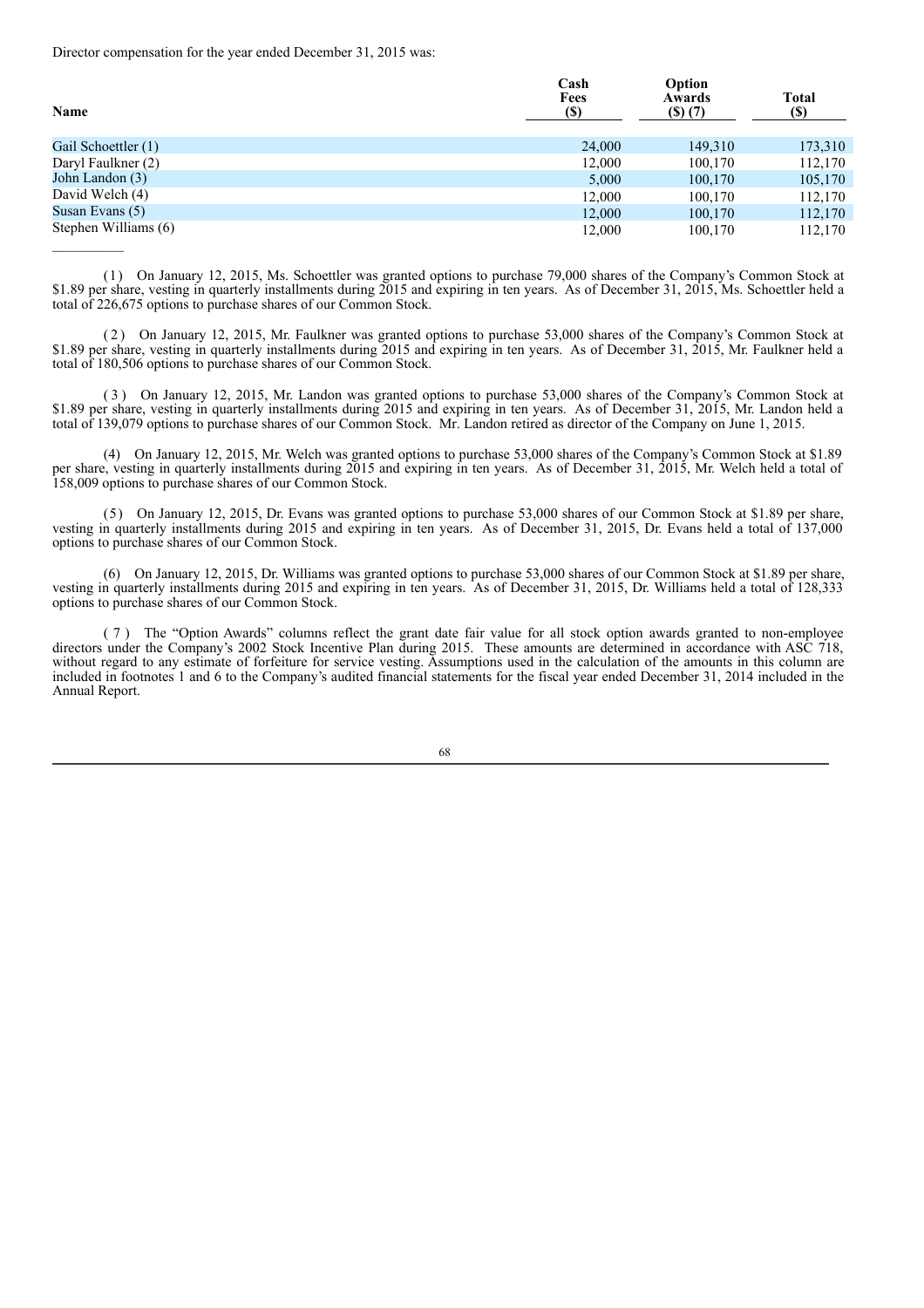## **ITEM 12. SECURITY OWNERSHIP OF CERTAIN BENEFICIAL OWNERS AND MANAGEMENT AND RELATED STOCK HOLDER MATTERS.**

The number of shares of Common Stock outstanding at the close of business on February 1, 2016 was 30,990,029. The following table sets forth the beneficial ownership of Common Stock as of February 1, 2016 by each director and each named executive officer then serving, by all directors and named executive officers as a group, and by each person who owned of record, or was known to own beneficially, more than 5% of the outstanding shares of Common Stock. Beneficial ownership is determined in accordance with Rule 13d-3 under the Securities Exchange Act of 1934, as amended. In computing the number of shares beneficially owned by a person or a group and the percentage ownership of that person or group, shares of Common Stock subject to options and warrants currently exercisable or exercisable within 60 days after February 1, 2016 are deemed outstanding, but are not deemed outstanding for the purpose of computing the percentage ownership of any other person. To the knowledge of the directors and executive officers of Venaxis, as of February 1, 2016, there are no persons and/or companies who or which beneficially own, directly or indirectly, shares carrying more than 5% of the voting rights attached to all outstanding shares of the Company, other than as set forth below. Unless otherwise indicated, the address of each individual named below is the address of the Company, 1585 South Perry Street, Castle Rock, Colorado 80104.

## **Beneficial Ownership Table**

|                                       | Number of     |         |
|---------------------------------------|---------------|---------|
| <b>Name and Address</b>               | <b>Shares</b> | Percent |
|                                       |               |         |
| Stephen T. Lundy (1)                  | 602,661       | $1.9\%$ |
| Gail S. Schoettler (2)                | 233,009       | $\ast$  |
| Susan A. Evans (3)                    | 137,000       | $\ast$  |
| Daryl J. Faulkner (4)                 | 180,840       | $*$     |
| David E. Welch (5)                    | 158,009       | $*$     |
| Stephen A. Williams (6)               | 120,331       | $*$     |
| Jeffrey G. McGonegal (7)              | 308,967       | $*$     |
| All Officers and Directors as a Group | 1,743,039     | $5.3\%$ |
| $(7 \text{ persons}) (8)$             |               |         |

\* Holds less than 1%

- (1) Includes 4,000 shares directly owned. Also includes options to purchase 7,057 shares at \$68.40 per share, options to purchase 2,073 shares at \$17.70 per share, options to purchase 11,195 shares at \$20.40 per share, options to purchase 12,500 shares at \$3.96 per share, options to purchase 99,336 shares at \$2.10 per share, options to purchase 137,000 shares at \$2.04 per share, options to purchase 178,000 shares at \$2.27 per share and options to purchase 151,000 shares at \$1.89 per share.
- (2) Includes 3,000 shares directly owned. Also includes options to purchase 3,334 shares at \$28.80 per share, options to purchase 1,667 shares at \$48.00 per share, options to purchase 1,667 shares at \$88.80 per share, options to purchase 1,667 shares at \$198.90 per share, options to purchase 1,667 shares at \$39.90 per share, options to purchase 1,667 shares at \$66.00 per share, options to purchase 2,500 shares at \$17.70 per share, options to purchase 2,500 shares at \$4.26 per share, options to purchase 43,340 shares at \$2.10 per share, options to purchase 40,000 shares at \$2.04 per share, options to purchase 51,000 shares at \$2.27 per share and options to purchase 79,000 shares at \$1.89 per share.
- (3) Includes options to purchase 48,000 shares at \$2.56 per share, options to purchase 2,000 shares at \$2.04 per share, options to purchase 34,000 shares at \$2.27 per share and options to purchase 53,000 shares at \$1.89 per share.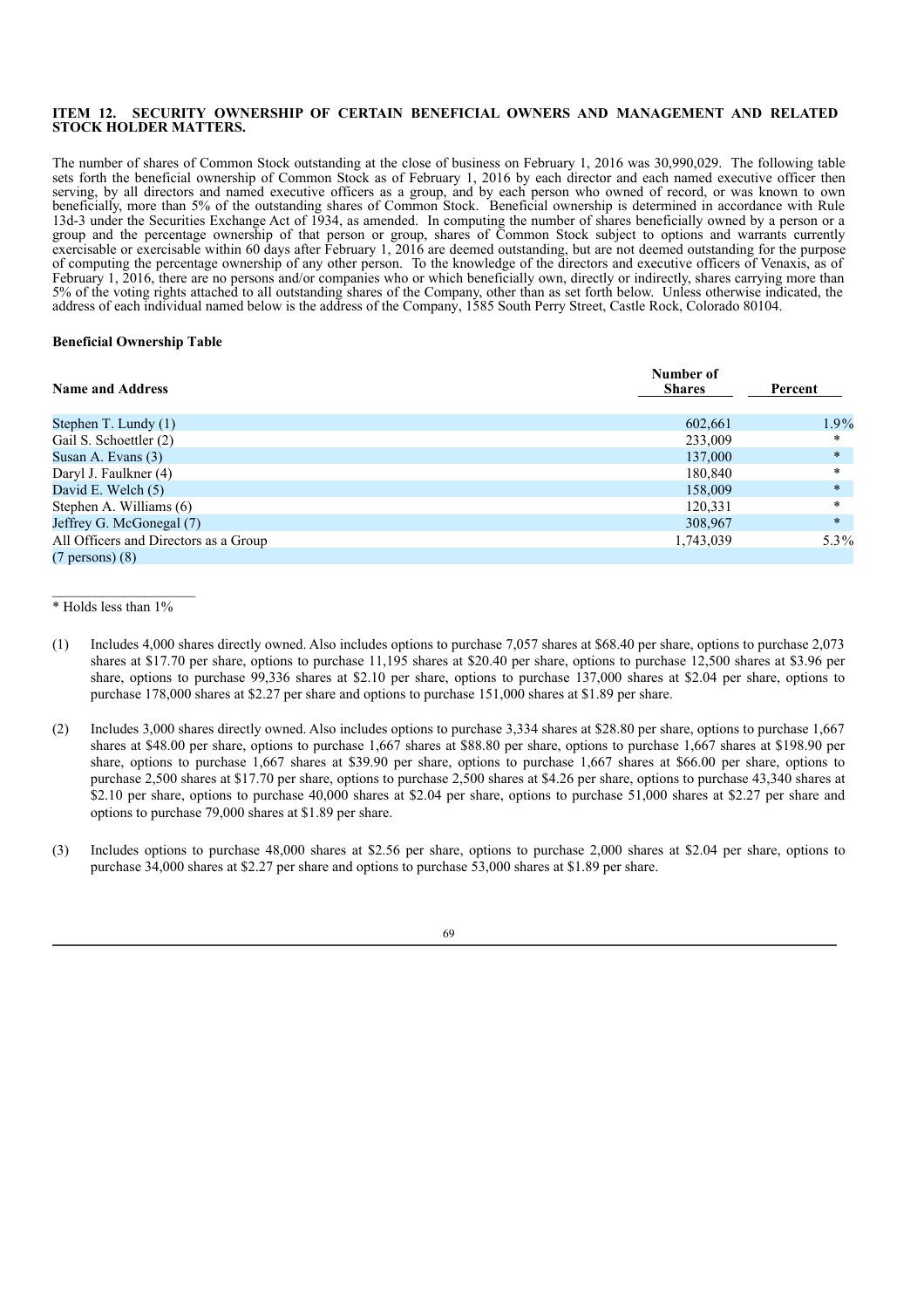- (4) Includes 334 common shares held by the Daryl J. and Terri L. Faulkner Family Trust. Also includes options to purchase 15,001 shares at \$50.07 per share, options to purchase 4,167 shares at \$66.00 per share, options to purchase 1,667 shares at \$17.70 per share, options to purchase 1,667 shares at \$4.26 per shares, options to purchase 45,004 shares at \$2.10 per share, options to purchase 26,000 shares at \$2.04 per share, options to purchase 34,000 shares at \$2.27 per share and options to purchase 53,000 shares at \$1.89 per share.
- (5) Includes options to purchase 1,667 shares at \$48.00 per share, options to purchase 1,667 shares at \$88.80 per share, options to purchase 1,667 shares at \$198.90 per share, options to purchase 1,667 shares at \$39.90 per share, options to purchase 1,667 shares at \$66.00 per share, options to purchase 1,667 shares at \$17.70 per share, options to purchase 1,667 shares at \$4.26 per share, options to purchase 33,340 shares at \$2.10 per share, options to purchase 26,000 shares at \$2.04 per share, options to purchase 34,000 shares at \$2.27 per share and options to purchase 53,000 shares at \$1.89 per share.
- (6) Includes options to purchase 33,331 shares at \$1.75 per share, options to purchase 34,000 shares at \$2.27 per share and options to purchase 53,000 shares at \$1.89 per share.
- (7) Includes 13,072 shares held directly and 50 shares owned by his daughter; however Mr. McGonegal disclaims beneficial ownership of the shares owned by his daughter. Also includes 500 shares held in Mr. McGonegal's IRA account. Also includes options to purchase options to purchase 1,667 shares at \$88.80 per share, options to purchase 1,334 shares at \$198.90 per share, options to purchase 1,667 shares at \$39.90 per share, options to purchase 1,667 shares at \$66.00 per share, options to purchase 1,667 shares at \$17.70 per share, options to purchase 6,667 shares at \$3.96 per share, options to purchase 52,676 shares at \$2.10 per share, options to purchase 67,000 shares at \$2.04 per share, options to purchase 87,000 shares at \$2.27 per share, and options to purchase 74,000 shares at \$1.89 per share.
- (8) Includes the information in footnotes (1) through (7).

## **Changes in Control**

There are no arrangements known to the Company which may result in a change in control of the Company.

# **Securities Authorized Under Equity Compensation Plans Information**

Please refer to the disclosure under Item 5 on page 21 of this Annual Report.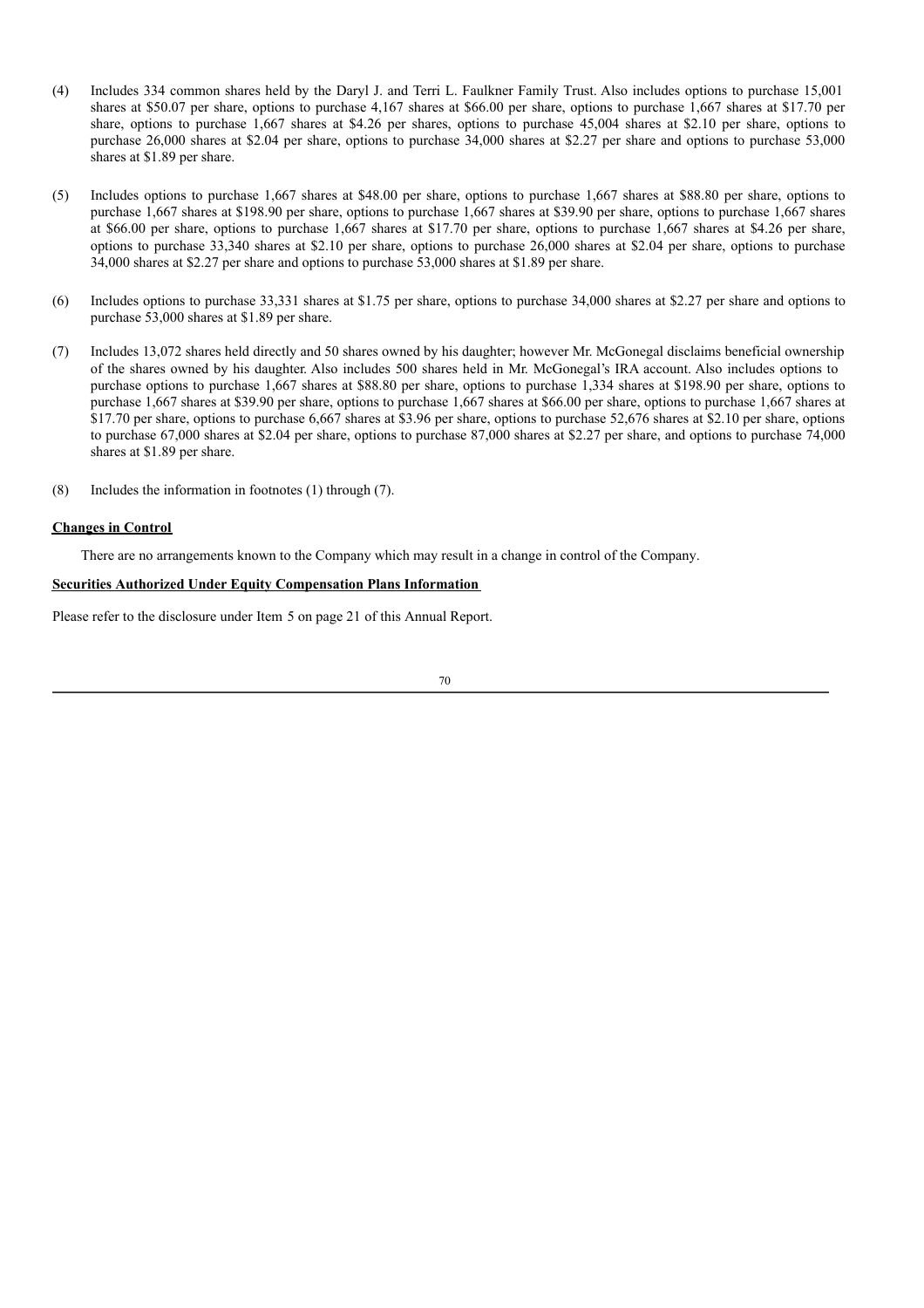The following table gives information about the Company's common stock that may be issued upon the exercise of options and rights under the Plan as of December 31, 2015:

| <b>Plan Category</b>                                          | Number of<br>securities to be<br>issued upon<br>exercise of<br>outstanding<br>options | Weighted<br>average exercise<br>price of<br>outstanding<br>options | Number of<br>securities<br>remaining<br>available for<br>future issuance |
|---------------------------------------------------------------|---------------------------------------------------------------------------------------|--------------------------------------------------------------------|--------------------------------------------------------------------------|
| Equity compensation plans approved                            |                                                                                       |                                                                    |                                                                          |
| by security holders                                           | 2,659,967                                                                             | 4.42<br>- S                                                        | 3,013,160                                                                |
| Equity compensation plans not<br>approved by security holders |                                                                                       |                                                                    |                                                                          |
|                                                               |                                                                                       |                                                                    |                                                                          |
| Total                                                         | 2,659,967                                                                             | 4.42                                                               | 3,013,160                                                                |

#### **Recent Sales of Unregistered Securities**

None.

# **ITEM 13. CERTAIN RELATIONSHIPS AND RELATED TRANSACTIONS, AND DIRECTOR INDEPENDENCE.**

Except for the employment agreements previously entered into between the Company and certain of its named executive officers (as described in Item 11 above), since January 1, 2015, none of the directors or named executive officers of the Company, nor any person who owned of record or was known to own beneficially more than 5% of the Company's outstanding shares of its Common Stock, nor any associate or affiliate of such persons or companies, has any material interest, direct or indirect, in any transaction, or in any proposed transaction, which has materially affected or will affect the Company.

Information about the independence of our non-employee directors and the composition of the Audit Committee and Compensation Committee is set forth in Item 10, "Directors, Named Executive Officers, and Corporate Governance" herein.

During 2014 the Company executed services agreements (Phase I and Phase II) with SomaLogic, Inc. ("SomaLogic") for SomaLogic to perform research services for the Company. The research encompassed analyzing biological samples. Under the agreements research services totaling \$379,344, were completed and paid in 2014. No services were performed by SomaLogic for the Company in 2015. The agreements provide for additional sample processing totaling approximately \$95,000, should the Company elect to do run them. As of December 31, 2015 and 2014, no amounts were due to SomaLogic. A member of the Company's Board of Directors serves as the Chief Medical Officer for SomaLogic and during the Venaxis Board of Director's consideration of the SomaLogic agreements, that Director recused himself from the considerations and vote.

71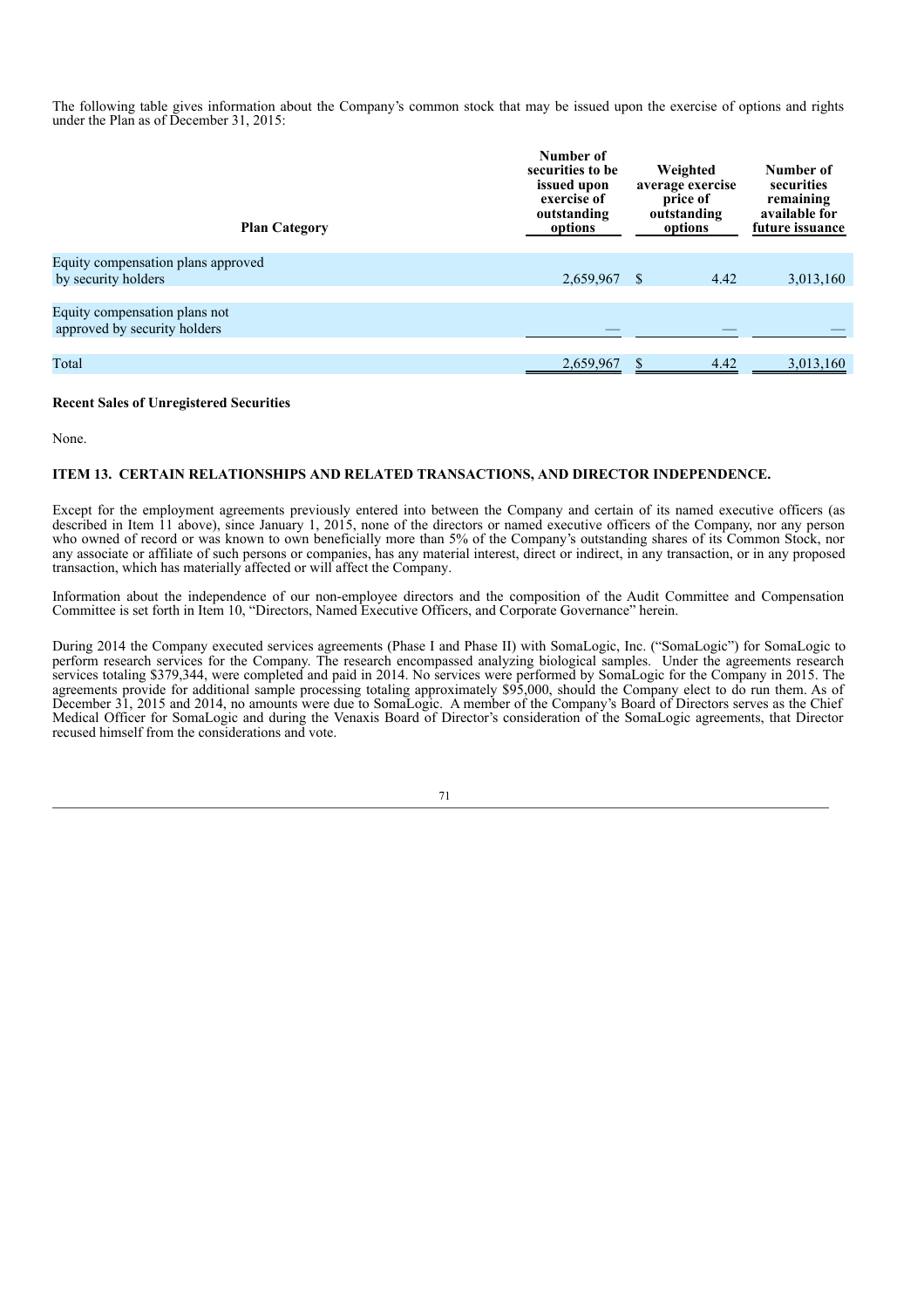# **ITEM 14. PRINCIPAL ACCOUNTANT FEES AND SERVICES.**

During the years ended December 31, 2015 and 2014, we retained our principal auditor, GHP Horwath, P. C., to provide services. Aggregate fees were billed or expected to be billed in the following categories and amounts:

|                           |               | 2015   |      | 2014                     |
|---------------------------|---------------|--------|------|--------------------------|
| <b>Audit Fees</b>         | <sup>\$</sup> | 53,000 | - \$ | 93,000                   |
| <b>Audit Related Fees</b> |               | __     |      | $\overline{\phantom{a}}$ |
| Tax Fees                  |               |        |      |                          |
| All Other Fees            |               | __     |      | ___                      |
| <b>Total Fees</b>         |               | 53,000 |      | 93,000                   |

Audit fees in 2015 and 2014 relate to the financial statement audits and the quarterly reviews. Audit fees in 2014 also include assistance with the filing of registration statements on Forms S-1, S-3 and S-8.

Our principal accountant (through its full time employees) performed all work regarding the audit of our financial statements for the most recent fiscal year.

The Company's Audit Committee currently has a policy in place that requires its review and pre-approval of all audit and permissible nonaudit services provided by its independent auditors. These services requiring pre-approval by the Audit Committee may include audit services, audit related services, tax services and other services. All of the services performed by the independent registered public accounting firm were approved by the Company's Audit Committee and prior to performance. The Audit Committee has determined that the payments made to its independent accountants for these services are compatible with maintaining such auditors' independence.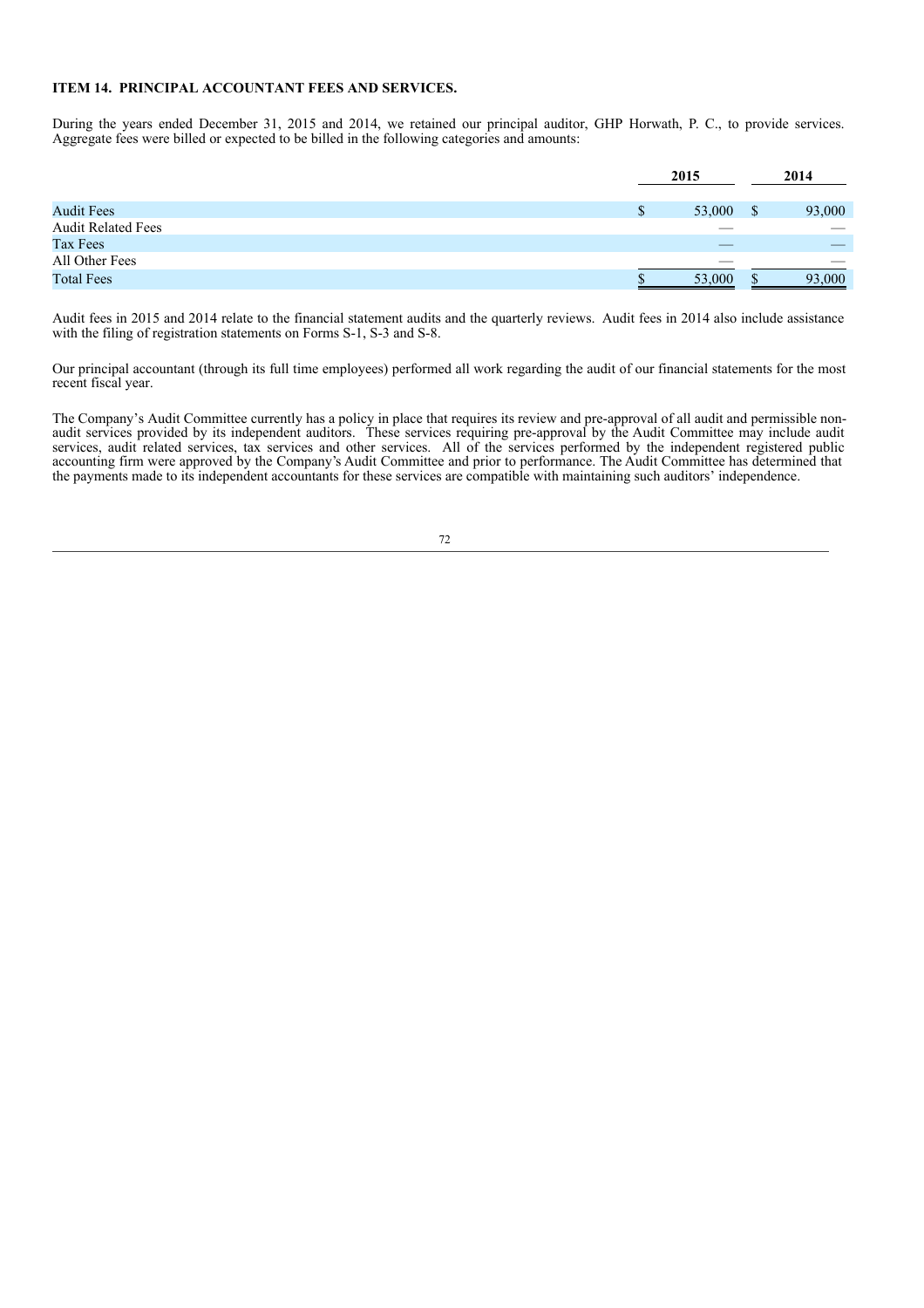# **PART IV**

## **ITEM 15. EXHIBITS, FINANCIAL STATEMENT SCHEDULES.**

(a) Exhibits

No. Exhibit<br> $\frac{1}{3.1}$  Articles

- 3.1 Articles of Incorporation filed July 24, 2000 (Incorporated by reference from the Registrant's Registration Statement on Form S‑1 (File No. 333-86190), filed April 12, 2002).
- 3.1.1 Articles of Amendment to the Articles of Incorporation filed December 26, 2001 (Incorporated by reference from the Registrant's Registration Statement on Form S-1 (File No. 333-86190), filed April 12, 2002).
- 3.1.2 Articles of Amendment to the Articles of Incorporation filed November 9, 2005 (Incorporated by reference from the Registrant's Report on Form 10-QSB for the quarter ended October 31, 2005, filed November 10, 2005).
- 3.1.3 Articles of Amendment to the Articles of Incorporation filed July 29, 2011 (Incorporated by reference from the Registrant's Report on Form 8-K, dated and filed July 29, 2011).
- 3.1.4 Addendum to Articles of Amendment to the Articles of Incorporation filed June 19, 2012 (Incorporated by reference from the Registrant's Report on Form 8-K, dated June 19, 2012 and filed June 20, 2012).
- 3.1.5 Articles of Amendment to the Articles of Incorporation, as amended, of Registrant, dated and filed December 12, 2012 (Incorporated by reference from the Registrant's Report on Form 8-K, dated December 11, 2012 and filed December 13, 2012).
- 3.1.6 Articles of Amendment to the Articles of Incorporation, as amended, of Registrant, dated and filed June 13, 2013 (Incorporated by reference from the Registrant's Report on Form 8-K dated June 11, 2013, filed on June 13, 2013).
- 3.2 Amended and Restated Bylaws, effective March 27, 2008 (Incorporated by reference from the Registrant's Report on Form 10-Q for the quarter ended March 31, 2008 filed on May 15, 2008).
- 4.1 Specimen Certificate of Common Stock (Incorporated by reference from the Registrant's Report on Form 8‑K, dated and filed June 25, 2012).
- 1.2 Form of Warrant between the Company and each of the investors signatories to the Securities Purchase Agreement dated December 23, 2011 (Incorporated by reference from the Registrant's Report on Form 8-K, dated December 23, 2011 and filed December 28, 2011).
- 4.3 Form of Warrant between the Registrant and the underwriter under each of an Underwriting Agreement dated June 19, 2012, November 14, 2012 and November 15, 2012, respectively (Incorporated by reference to Exhibit A-13 of the Underwriting Agreement from the Registrant's Report on Form 8‑K, dated June 19, 2012 and filed June 20, 2012).
- 4.4 Common Stock Purchase Warrant Agreement by and between Registrant and Corporate Stock Transfer, Inc. dated May 30, 2013 (Incorporated by reference from the Registrant's Report on Form 8-K dated May 30, 2013, filed on May 30, 2013).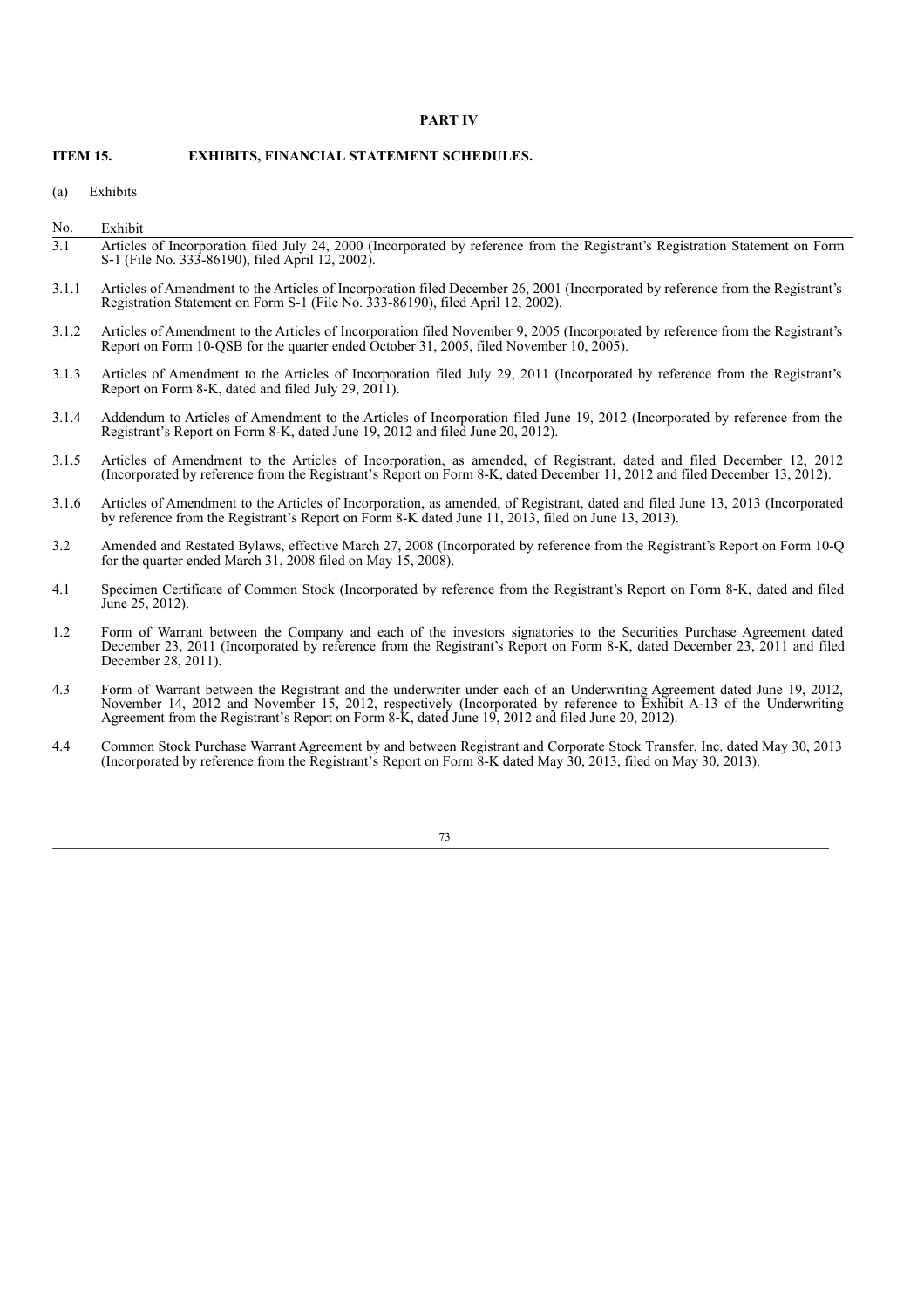- 10.1 2002 Stock Incentive Plan, as amended and restated effective July 1, 2007 (Incorporated by reference from the Registrant's Registration Statement on Form S-8, filed June 22, 2007).
- 10.1.1 Amendment to 2002 Stock Incentive Plan, effective June 9, 2008 (Incorporated by reference from the Registrant's Report on Form 10-K for the year ended December 31, 2009, filed March 9, 2010).
- 10.1.2 Amendment to Amended and Restated 2002 Stock Incentive Plan, effective November 20, 2009 (Incorporated by reference from the Registrant's Report on Form 10-K for the year ended December 31, 2009, filed March 9, 2010).
- 10.1.3 Amendment to Amended and Restated 2002 Stock Incentive Plan, effective November 22, 2010 (Incorporated by reference from the Registrant's Report on Form 8-K, effective November 22, 2010 and filed November 29, 2010).
- 10.1.4 Amendment to Amended and Restated 2002 Stock Incentive Plan, effective July 8, 2011 (Incorporated by reference from the Registrant's Report on Form 8-K, effective July 8, 2011 and filed July 13, 2011).
- 10.1.5 Amendment to Amended and Restated 2002 Stock Incentive Plan, effective May 22, 2012 (Incorporated by reference from the Registrant's Report on Form 8-K, dated May 22, 2012 and filed May 24, 2012).
- 10.1.6 Amendment to Amended and Restated 2002 Stock Incentive Plan, effective December 11, 2012 (Incorporated by reference from the Registrant's Report on Form 8-K, dated December 11, 2012 and filed December 13, 2012).
- 10.1.7 Amendment to Amended and Restated 2002 Stock Incentive Plan, effective June 11, 2013 (Incorporated by reference from the Registrant's Report on Form 8-K dated June 11, 2013, filed on June 13, 2013).
- 10.1.8 Amendment to Amended and Restated 2002 Stock Incentive Plan, effective June 25, 2014 (Incorporated by reference from the Registrant's Report on Form 8-K dated June 25, 2014, filed on June 26, 2014).
- 10.1.9 Amendment to the Venaxis, Inc. Amended and Restated 2002 Stock Incentive Plan, as amended, effective September 1, 2015 (incorporated by reference to Exhibit 10.1 to the Company's Current Report on Form 8-K dated September 1, 2015 and filed with the SEC on September 3, 2015).
- 10.2 Exclusive License Agreement between Registrant and The Washington University, dated May 1, 2004 as amended (Incorporated by reference from the Registrant's Report on Form 10-Q for the quarter ended June 30, 2010, filed August 5, 2010).
- 10.3 Debt Modification Agreement with FirstBank of Tech Center, dated June 13, 2003 (Incorporated by reference from the Registrant's Report on Form 10-KSB/A for the year ended December 31, 2004, filed March 29, 2004).
- 10.3.1 Loan Agreement between Registrant and Front Range Regional Economic Development Corporation, dated June 13, 2003 for \$1,300,000 regarding loan for physical plant or capital equipment acquisitions (Incorporated by reference from the Registrant's Report on Form 10-KSB/A for the year ended December 31, 2004, filed March 29, 2004).
- 10.3.2 Promissory Note by Registrant to Front Range Regional Economic Development Corporation in principal amount of \$1,300,000, dated June 13, 2003 (Incorporated by reference from the Registrant's Report on Form 10-KSB/A for the year ended December 31, 2004, filed March 29, 2004).
- 10.3.3 Unconditional Guarantee by Registrant to Front Range Regional Economic Development Corporation in principal amount of \$1,300,000, dated June 13, 2003 (Incorporated by reference from the Registrant's Report on Form 10-KSB/A for the year ended December 31, 2004, filed March 29, 2004).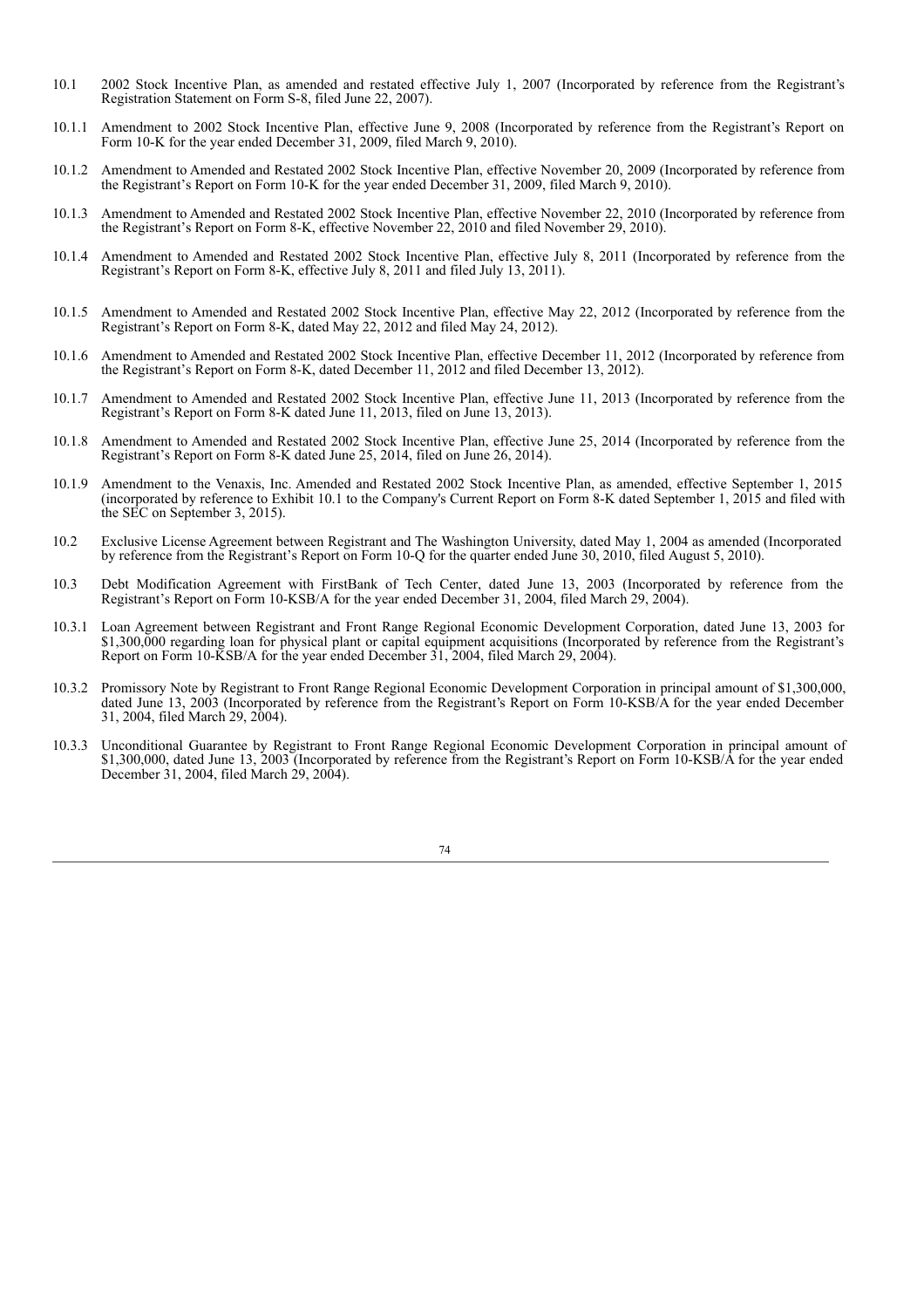- 10.3.4 Debt Modification Agreement between Registrant and FirstBank executed May 9, 2013, and effective as of April 8, 2013 (Incorporated by reference from the Registrant's Report on Form 8-K dated May 9, 2013, filed on May 9, 2013).
- 10.4 Executive Employment Agreement between Registrant and Jeffrey McGonegal, effective as of February 10, 2009 (Incorporated by reference from the Registrant's Report on Form 8-K dated February 10, 2009, filed on February 17, 2009).
- 10.5 Assignment and Consultation Agreement between Registrant and John Bealer, M.D., dated May 29, 2003 (Incorporated by reference from the Registrant's Report on Form 10-K for the year ended December 31, 2008, filed March 16, 2009).
- 10.6 Executive Employment Agreement between Registrant and Stephen T. Lundy, effective as of March 24, 2010 (Incorporated by reference from the Registrant's Report on Form 8-K dated March 24, 2010, filed March 26, 2010).
- 10.7 Form of Stock Option Agreement under the 2002 Stock Incentive Plan, as amended and restated and amended (Incorporated by reference from the Registrant's Report on Form 10-K for the year ended December 31, 2009, filed March 9, 2010).
- 10.8 Non-Employee Director Compensation (Incorporated by reference from the Registrant's Report on Form 10‑K for the year ended December 31, 2014, filed March 30, 2015).
- 10.9 Executive Employment Agreement between Registrant and Donald Hurd, dated May 23, 2012 (Incorporated by reference from the Registrant's Report on Form 8-K, dated May 23, 2012 and filed May 24, 2012).
- 10.9.1 Separation and Release Agreement between the Registrant and Donald Hurd, dated February 23, 2015 (Incorporated by reference from the Registrant's Report on Form 8-K, dated February 11, 2015 and filed February 18, 2015).
- 10.10 Exclusive License Agreement between Ceva Santé Animale S.A. and Registrant, dated July 25, 2012 (Incorporated by reference from the Registrant's Report on Form 8-K, dated July 25, 2012 and filed July 30, 2012).
- 10.11 Form of Exclusive Distributor Agreement (Incorporated by reference to Exhibit 10.15 to the Registrant's Annual Report on Form 10-K for the year ended December 31, 2013 and filed March 28, 2014).
- 10.12 Underwriting Agreement, dated April 3, 2014 between the Registrant and Canaccord Genuity Inc. (Incorporated by reference to the Registrant's Report on Form 8-K, dated April 3, 2014 and filed on April 3, 2014).
- 10.13 Contract to Buy and Sell Real Estate, dated October 16, 2015, by and between Venaxis, Inc. as Seller and Tenant, and Niebur Golf Development LLC, as Buyer and Landlord (incorporated by reference to Exhibit 10.1 to the Company's Current Report on Form 8-K, dated October 16, 2015 and filed with the SEC on October 21, 2015).
- 10.14 Master Agreement, dated January 26, 2016, by and among Strand Life Sciences Private Limited, Strand Genomics, Inc. and Venaxis, Inc. (Incorporated by reference to the Registrant's Report on Form 8-K, dated January 26, 2016 and filed on January 27, 2016).
- 10.15 Asset Purchase Agreement, dated January 26, 2016, by and between Strand Genomics, Inc., as seller, and Venaxis Sub, Inc., as buyer. (Incorporated by reference to the Registrant's Report on Form 8-K, dated January 26, 2016 and filed on January 27, 2016).

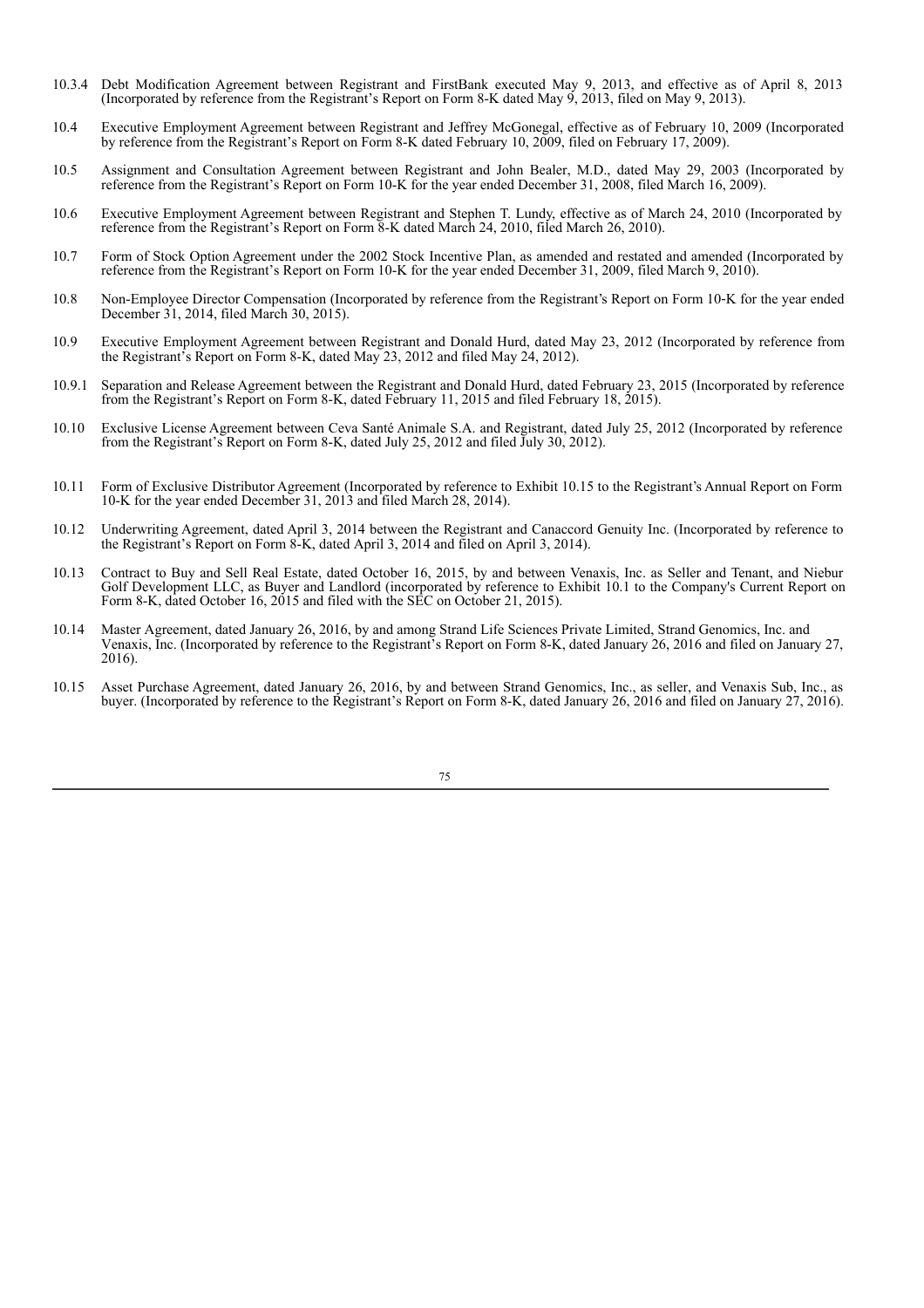- 10.16 Form of Share Sale Agreement between Venaxis, Inc. and a Strand Life Sciences Private Limited Shareholder. (Incorporated by reference to the Registrant's Report on Form 8-K, dated January 26, 2016 and filed on January 27, 2016).
- 10.17 Form of Investment Agreement between Venaxis, Inc. and a Strand Life Sciences Private Limited Shareholder. (Incorporated by reference to the Registrant's Report on Form 8-K, dated January 26, 2016 and filed on January 27, 2016).
- 10.18 Form of Investment Agreement between Venaxis, Inc. and Biomark Capital Fund IV, L.P. (Incorporated by reference to the Registrant's Report on Form 8-K, dated January 26, 2016 and filed on January 27, 2016).
- 10.19 Mutual Termination Agreement, dated March 11, 2016, by and among Venaxis, Inc., Strand Life Sciences Private Limited and Strand Genomics, Inc. (incorporated by reference to Exhibit 10.1 to the Registrant's Current Report on Form 8-K, filed March 14, 2016).
- 14 Registrant's Code of Ethics (Incorporated by reference from the Registrant's Report on Form 10-K for the year ended December 31, 2012, filed March 26, 2013).
- 23 Consent of GHP Horwath, P.C. \*
- 31.1 Rule 13a-14(a)/15d-14(a) Certification of Chief Executive Officer \*
- 31.2 Rule 13a-14(a)/15d-14(a) Certification of Chief Financial Officer. \*
- 32 Section 1350 Certification Pursuant to 18 U.S.C. Section 1350, as Adopted Pursuant to Section 906 of the Sarbanes-Oxley Act of 2002. \*
- 101 Interactive data files pursuant to Rule 405 of Regulation S-T: (i) the Balance Sheets, (ii) the Statements of Operations, (iii) Statements of Stockholders Equity, (iv) the Statement of Cash Flows and (v) the Notes to the Financial Statements  $*$

Filed herewith.

<sup>76</sup>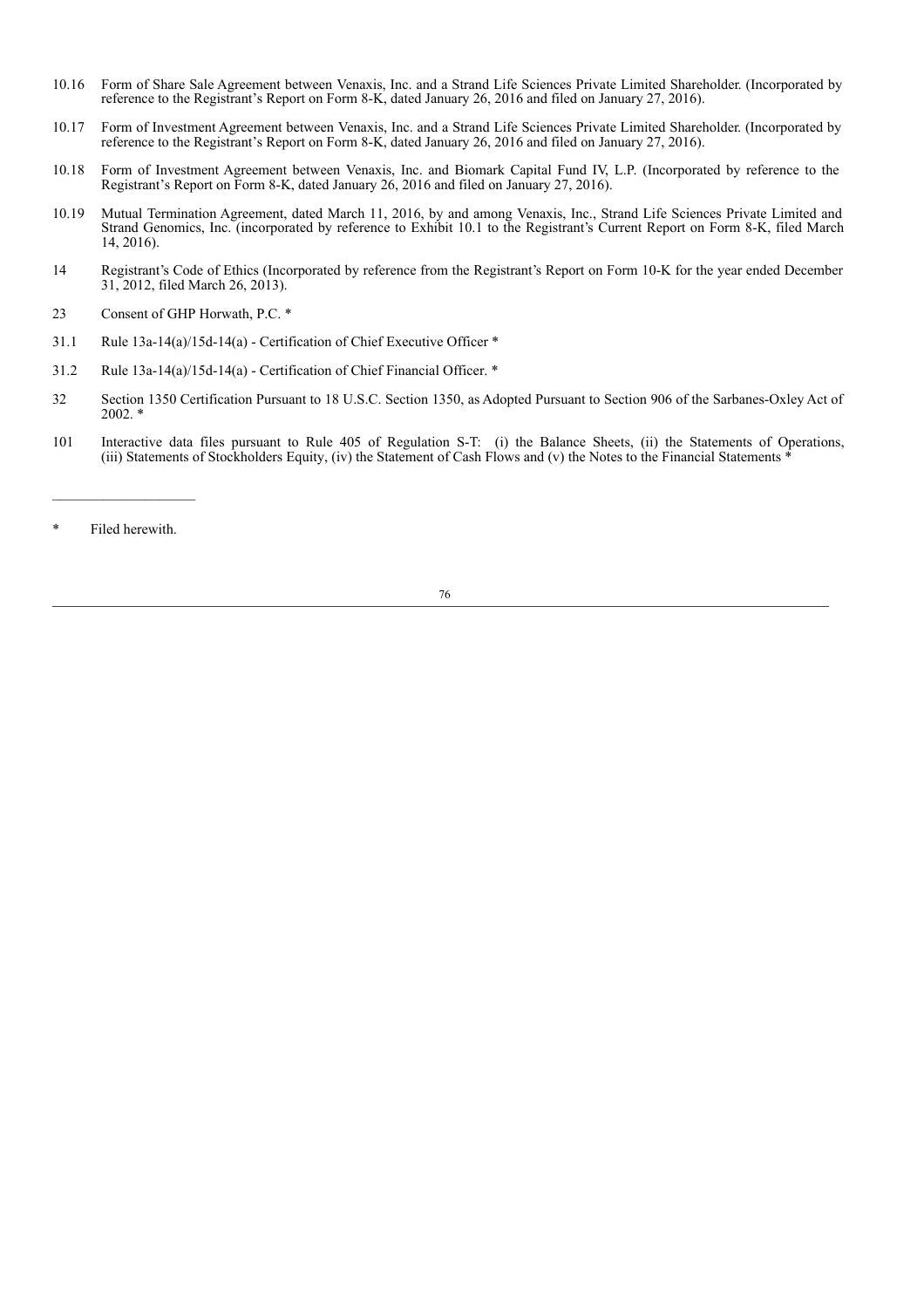### SIGNATURES

Pursuant to the requirements of Section 13 or 15(d) of the Securities Exchange Act of 1934, the Registrant has duly caused this report to be signed on its behalf on March 23, 2016 by the undersigned thereunto duly authorized.

# **VENAXIS, INC.**

/s/ Stephen T. Lundy

Stephen T. Lundy, Chief Executive Officer

### **POWER OF ATTORNEY**

KNOW ALL PERSONS BY THESE PRESENTS, that each person whose signature appears below constitutes and appoints each of Stephen T. Lundy and Jeffrey G. McGonegal as true and lawful attorney-in-fact and agent, with full power of substitution and resubstitution, for them and in their name, place and stead, in any and all capacities, to sign any and all amendments to this Annual Report on Form 10-K, and to file the same, with all exhibits thereto, and other documents in connection therewith, with the Securities and Exchange Commission (the "SEC"), and generally to do all such things in their names and behalf in their capacities as officers and directors to enable the Company to comply with the provisions of the Securities Exchange Act of 1934 and all requirements of the SEC, granting unto each said attorney-in-fact and agent full power and authority to do and perform each and every act and thing requisite and necessary to be done in connection therewith, as fully to all intents and purposes as he or she might or could do in person, ratifying and confirming all that said attorney-in-fact and agent, or their or his or her substitutes or substitute, may lawfully do or cause to be done by virtue hereof.

Pursuant to the requirements of the Securities Exchange Act of 1934, this Report has been signed below by the following persons on behalf of the Registrant on March 23, 2016 in the capacities indicated.

| /s/ Stephen T. Lundy                                                                     |
|------------------------------------------------------------------------------------------|
| Stephen T. Lundy,                                                                        |
| Chief Executive Officer and Director (principal executive officer)                       |
|                                                                                          |
| /s/ Jeffrey G. McGonegal                                                                 |
| Jeffrey G. McGonegal, Chief Financial Officer (principal financial officer and principal |
| accounting officer)                                                                      |
|                                                                                          |
| /s/ Gail S. Schoettler                                                                   |
| Gail S. Schoettler, Non-Executive Chair and Director                                     |
|                                                                                          |
| /s/ Daryl J. Faulkner                                                                    |
| Daryl J. Faulkner, Director                                                              |
|                                                                                          |
| /s/ David E. Welch                                                                       |
| David E. Welch, Director                                                                 |
|                                                                                          |
|                                                                                          |
| /s/ Susan A. Evans                                                                       |
| Susan A. Evans, Director                                                                 |
|                                                                                          |
| /s/ Stephen A. Williams                                                                  |
| Stephen A. Williams, Director                                                            |
|                                                                                          |
|                                                                                          |
|                                                                                          |
|                                                                                          |

77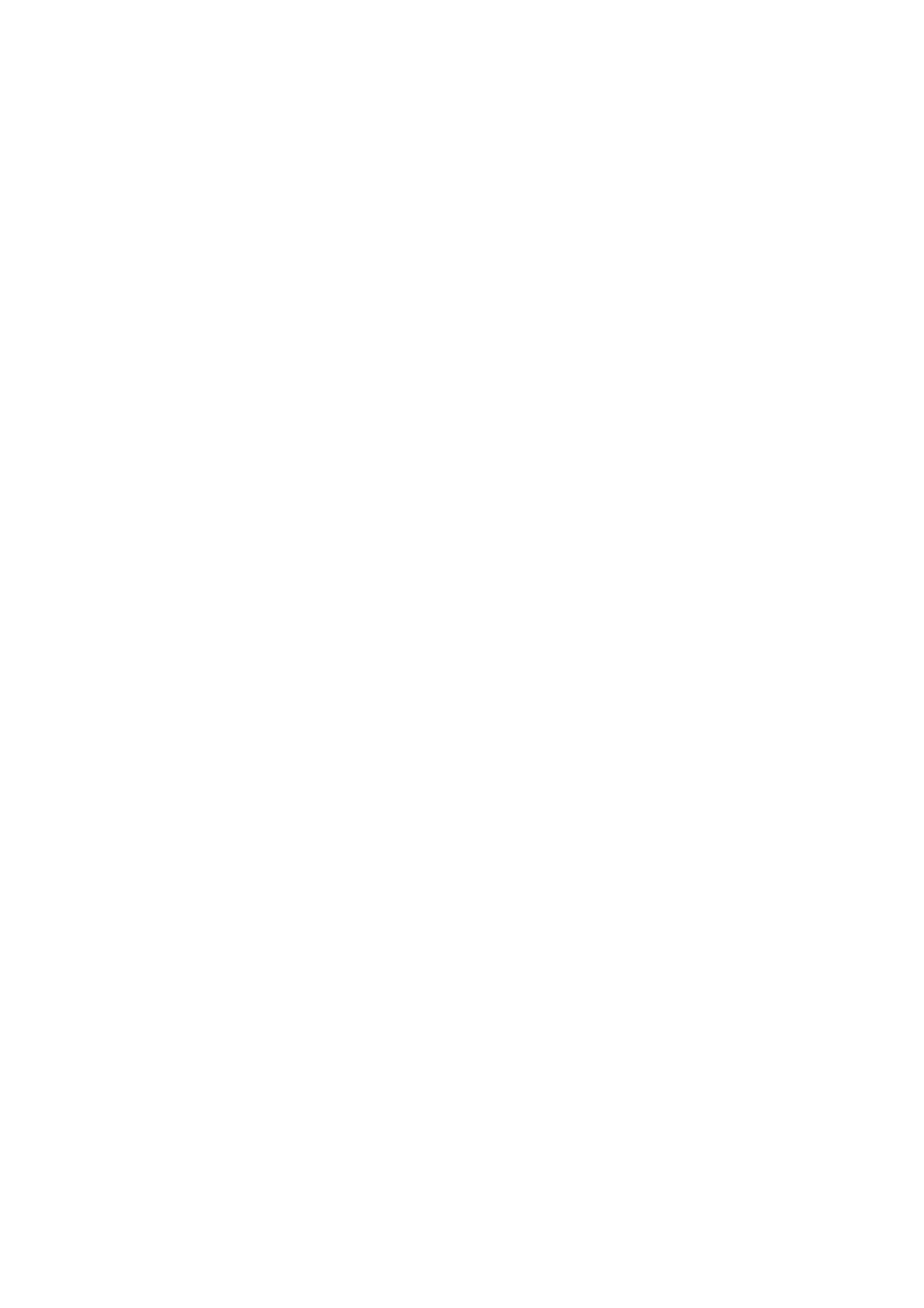### **CONSENT OF INDEPENDENT REGISTERED PUBLIC ACCOUNTING FIRM**

We consent to the incorporation by reference in the Registration Statements on Form S-3 (No. 333-201014) and Form S-8 (Nos. 333- 143959, 333-165841, 333-171251, 333-183133, 333-187537, 333-189606 and 333-198054) of Venaxis, Inc. of our report dated March 23, 2016, on the financial statements of Venaxis, Inc., which report appears in this Annual Report on Form 10-K for the year ended December 31, 2015.

/s/ GHP Horwath P.C. GHP Horwath, P.C.

Denver, Colorado March 23, 2016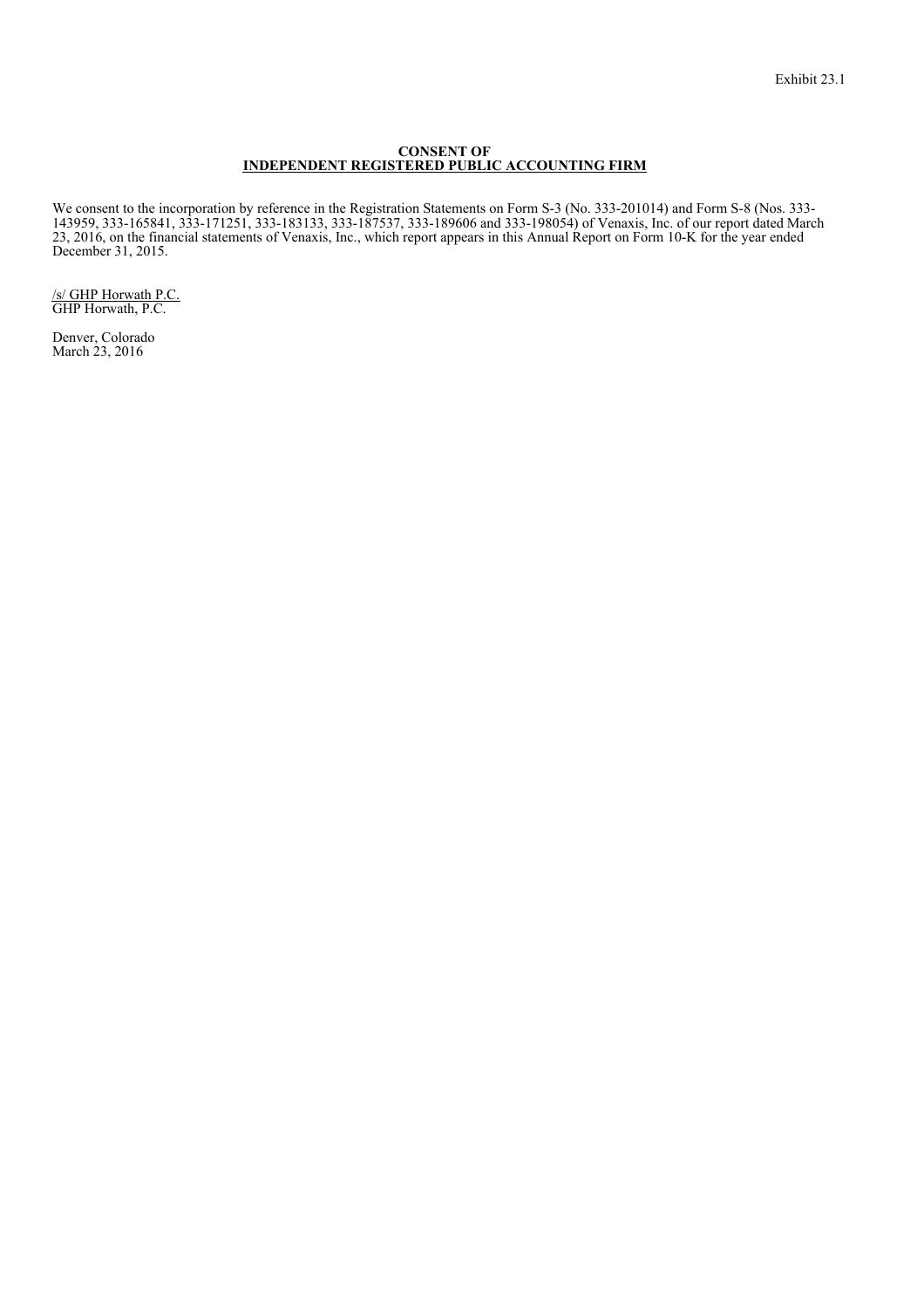### **CERTIFICATION**

I, Stephen T. Lundy certify that:

- 1. I have reviewed this annual report on Form 10-K of Venaxis, Inc.;
- 2. Based on my knowledge, this report does not contain any untrue statement of a material fact or omit to state a material fact necessary to make the statements made, in light of the circumstances under which such statements were made, not misleading with respect to the period covered by this report;
- 3. Based on my knowledge, the financial statements, and other financial information included in this report, fairly present in all material respects the financial condition, results of operations and cash flows of the registrant as of, and for, the periods presented in this report;
- 4. The registrant's other certifying officers and I are responsible for establishing and maintaining disclosure controls and procedures (as defined in Exchange Act Rules 13a-15(e) and 15d-15(e)) and internal control over financial reporting (as defined in Exchange Act Rules 13a-15(f) and 15d-15(f)) for the registrant and have:
	- a) Designed such disclosure controls and procedures, or caused such disclosure controls and procedures to be designed under our supervision, to ensure that material information relating to the registrant, including its consolidated subsidiaries, is made known to us by others within those entities, particularly during the period in which this report is being prepared;
	- b) Designed such internal control over financial reporting, or caused such internal control over financial reporting to be designed under our supervision, to provide reasonable assurance regarding the reliability of financial reporting and the preparation of financial statements for external purposes in accordance with generally accepted accounting principles;
	- c) Evaluated the effectiveness of the registrant's disclosure controls and procedures and presented in this report our conclusions about the effectiveness of the disclosure controls and procedures, as of the end of the period covered by this report based on such evaluation; and
	- d) Disclosed in this report any change in the registrant's internal control over financial reporting that occurred during the registrant's most recent fiscal quarter (the registrant's fourth fiscal quarter in the case of an annual report) that has materially affected, or is reasonably likely to materially affect, the registrant's internal control over financial reporting; and
- 5. The registrant's other certifying officers and I have disclosed, based on our most recent evaluation of internal control over financial reporting, to the registrant's auditors and the audit committee of the registrant's board of directors (or persons performing the equivalent functions):
	- (a) All significant deficiencies and material weaknesses in the design or operation of internal control over financial reporting which are reasonably likely to adversely affect the registrant's ability to record, process, summarize and report financial information; and
	- (b) Any fraud, whether or not material, that involves management or other employees who have a significant role in the registrant's internal control over financial reporting.

March 23, 2016

/s/ Stephen T. Lundy Stephen T. Lundy, Chief Executive Officer and President PRINCIPAL EXECUTIVE OFFICER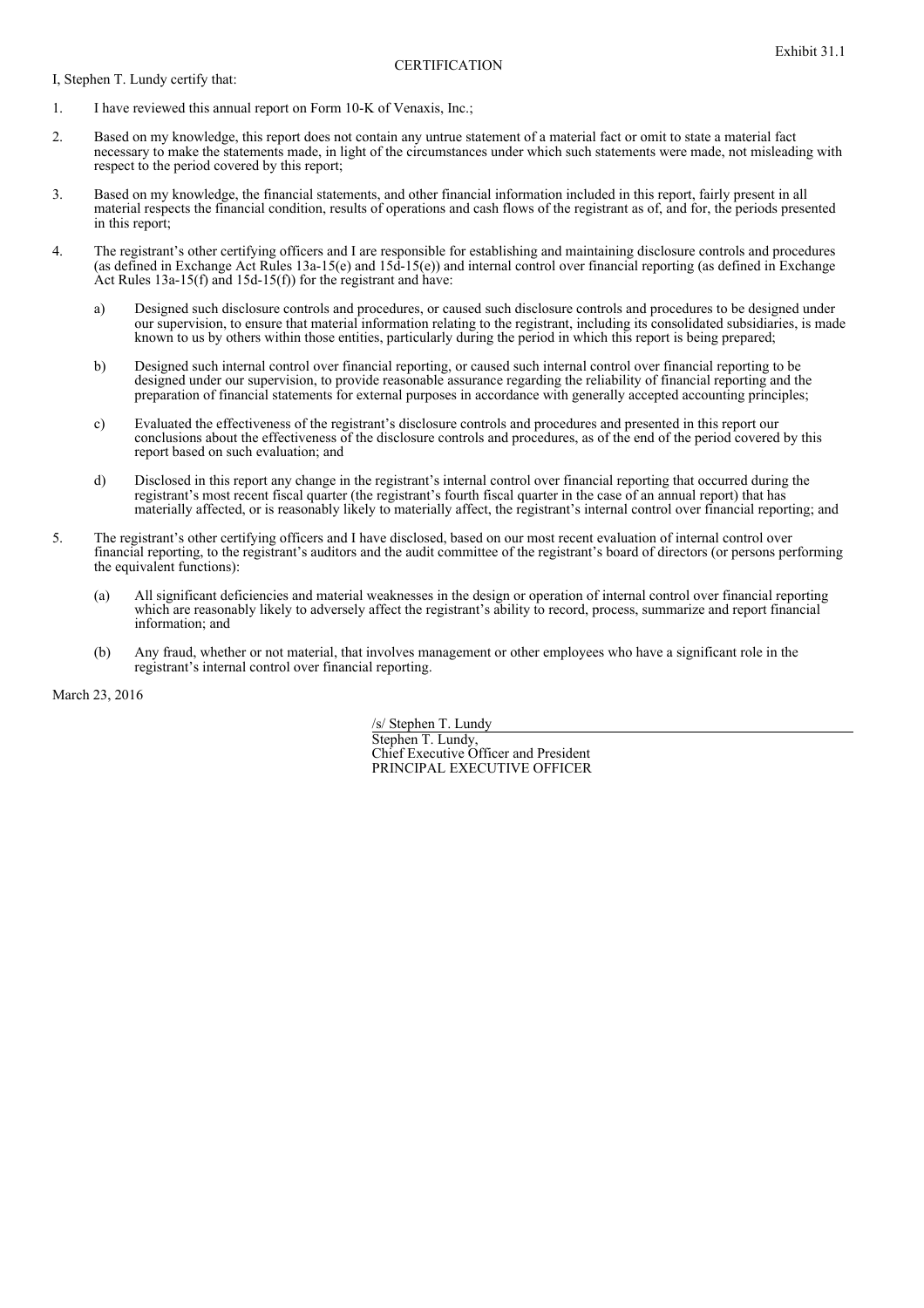I, Jeffrey G. McGonegal certify that:

- 1. I have reviewed this annual report on Form 10-K of Venaxis, Inc.;
- 2. Based on my knowledge, this report does not contain any untrue statement of a material fact or omit to state a material fact necessary to make the statements made, in light of the circumstances under which such statements were made, not misleading with respect to the period covered by this report;
- 3. Based on my knowledge, the financial statements, and other financial information included in this report, fairly present in all material respects the financial condition, results of operations and cash flows of the registrant as of, and for, the periods presented in this report;
- 4. The registrant's other certifying officers and I are responsible for establishing and maintaining disclosure controls and procedures (as defined in Exchange Act Rules  $13a-15(e)$  and  $15d-15(e)$ ) and internal control over financial reporting (as defined in Exchange Act Rules  $13a-15(f)$  and  $15d-15(f)$  for the registrant and have:
	- a) Designed such disclosure controls and procedures, or caused such disclosure controls and procedures to be designed under our supervision, to ensure that material information relating to the registrant, including its consolidated subsidiaries, is made known to us by others within those entities, particularly during the period in which this report is being prepared;
	- b) Designed such internal control over financial reporting, or caused such internal control over financial reporting to be designed under our supervision, to provide reasonable assurance regarding the reliability of financial reporting and the preparation of financial statements for external purposes in accordance with generally accepted accounting principles;
	- c) Evaluated the effectiveness of the registrant's disclosure controls and procedures and presented in this report our conclusions about the effectiveness of the disclosure controls and procedures, as of the end of the period covered by this report based on such evaluation; and
	- d) Disclosed in this report any change in the registrant's internal control over financial reporting that occurred during the registrant's most recent fiscal quarter (the registrant's fourth fiscal quarter in the case of an annual report) that has materially affected, or is reasonably likely to materially affect, the registrant's internal control over financial reporting; and
- 5. The registrant's other certifying officers and I have disclosed, based on our most recent evaluation of internal control over financial reporting, to the registrant's auditors and the audit committee of the registrant's board of directors (or persons performing the equivalent functions):
	- (a) All significant deficiencies and material weaknesses in the design or operation of internal control over financial reporting which are reasonably likely to adversely affect the registrant's ability to record, process, summarize and report financial information; and
	- (b) Any fraud, whether or not material, that involves management or other employees who have a significant role in the registrant's internal control over financial reporting.

March 23, 2016

/s/ Jeffrey G. McGonegal Jeffrey G. McGonegal, Chief Financial Officer PRINCIPAL FINANCIAL AND ACCOUNTING OFFICER